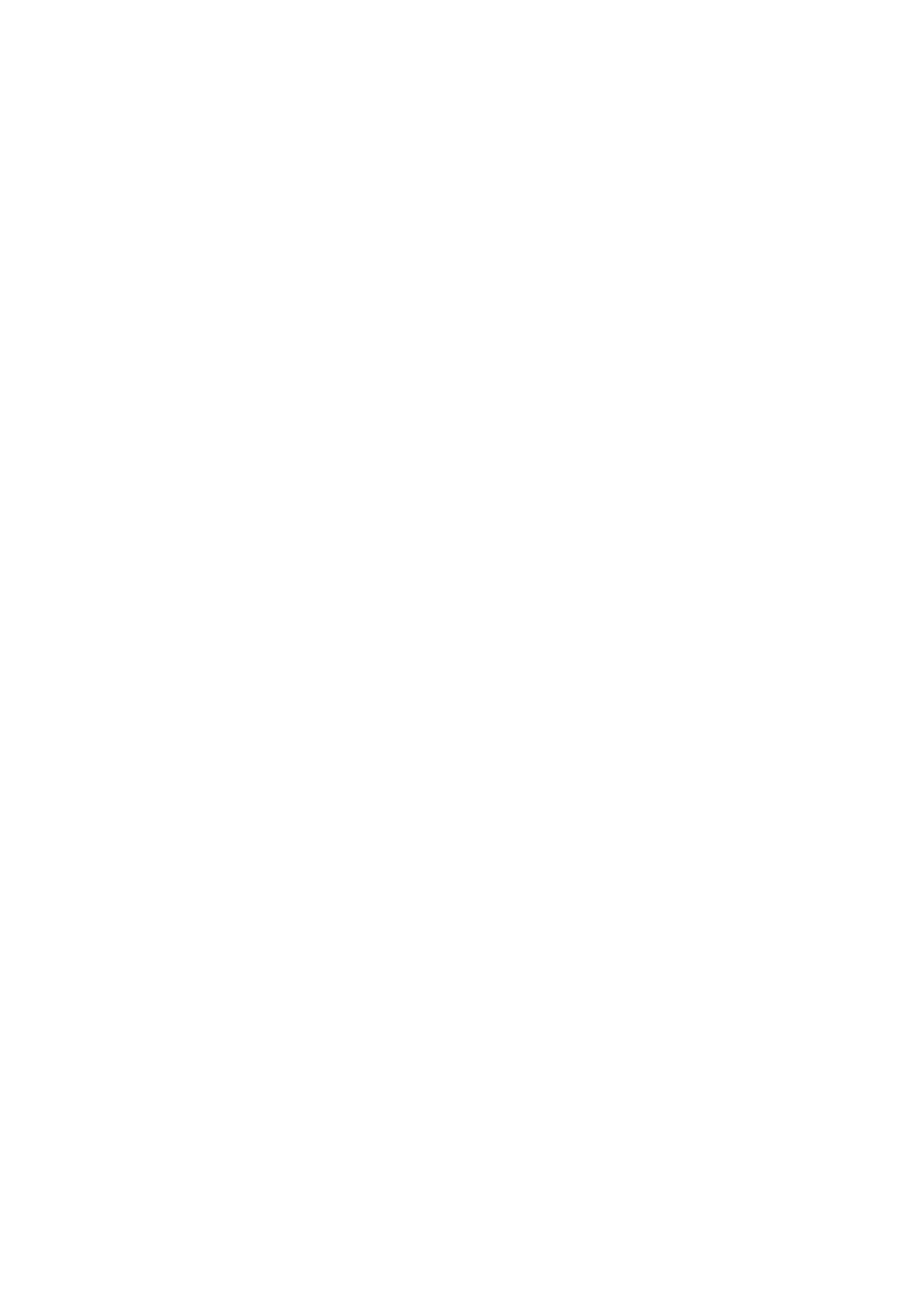#### **Public Documentation License Notice**

The contents of this Documentation are subject to the Public Documentation License Version 1.0 (the "License"); you may only use this Documentation if you comply with the terms of this License. A copy of the License is available at [http://www.openoffice.org/licenses/PDL.html.](http://www.openoffice.org/licenses/PDL.html)

The Initial Writer of the Original Documentation is Sun Microsystems Inc. Copyright (C) 2005. All Rights Reserved. (Initial Writer contact(s): [fpe@sun.com](mailto:fpe@sun.com)).

Contributor(s):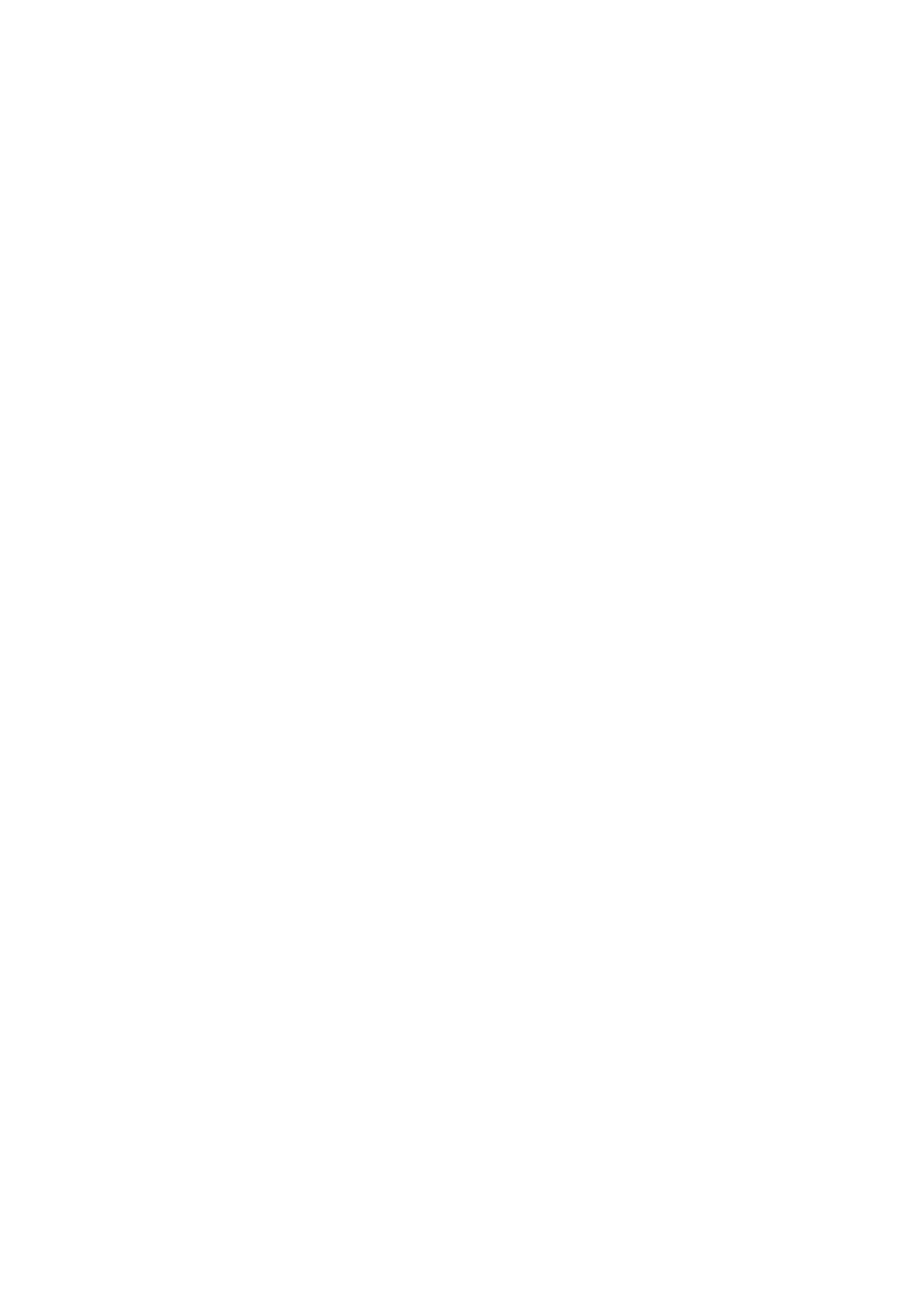<u> 1980 - Johann Barn, mars ar breithinn ar breithinn ar breithinn ar breithinn ar breithinn ar breithinn ar br</u>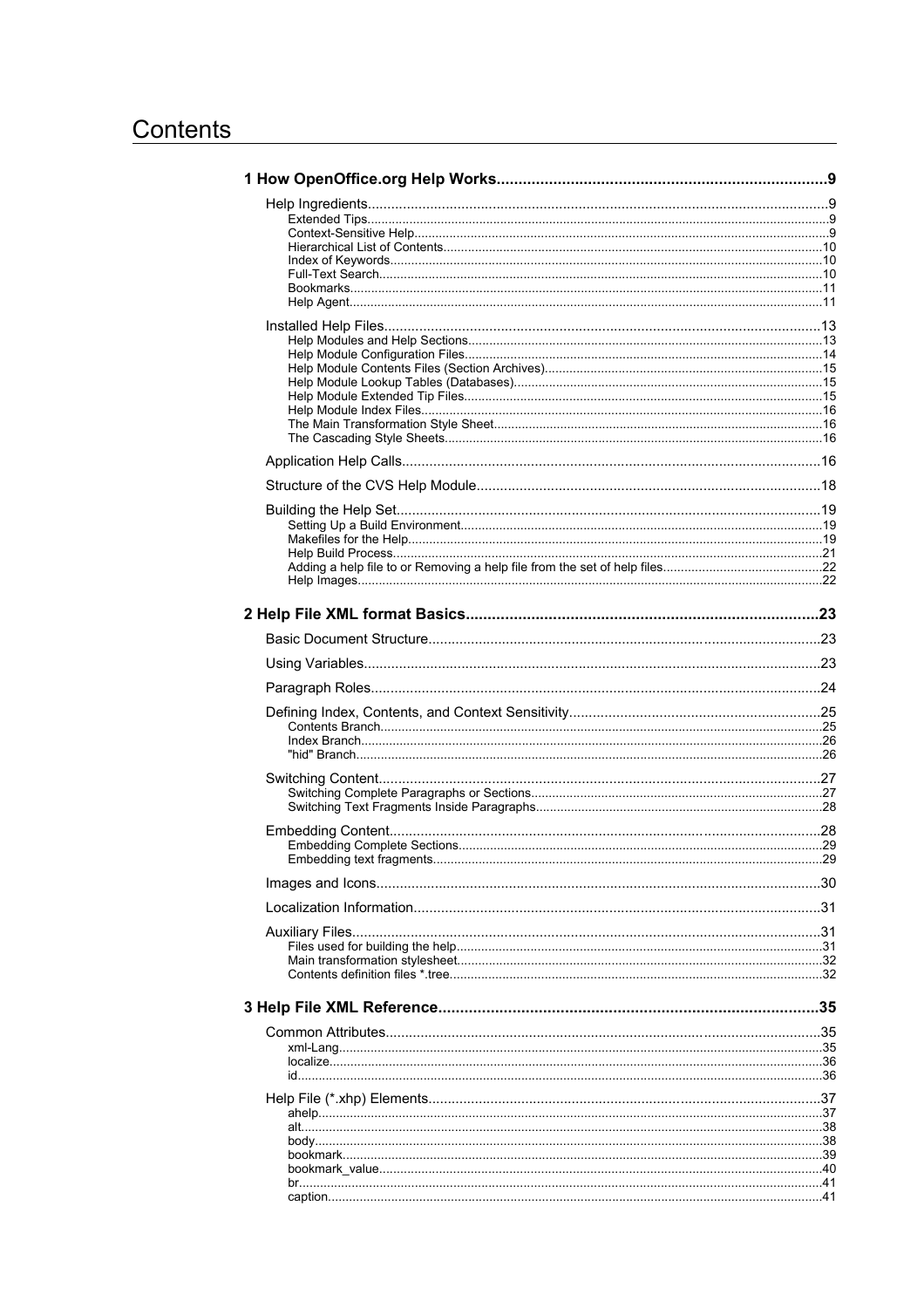| . 57 |
|------|
|      |
|      |
|      |
|      |
|      |
|      |
|      |
|      |
|      |
|      |
|      |
|      |
|      |
|      |
|      |
|      |
|      |
|      |
|      |
|      |
|      |
|      |
|      |
|      |
|      |
|      |
|      |
|      |
|      |
|      |
|      |
|      |
|      |
|      |
|      |
|      |
|      |
|      |
|      |
|      |
|      |
|      |
|      |
|      |
|      |
|      |
|      |
|      |
|      |
|      |
|      |
|      |
|      |
|      |
|      |
|      |
|      |
|      |
|      |
|      |
|      |
|      |
|      |
|      |
|      |
|      |
|      |
|      |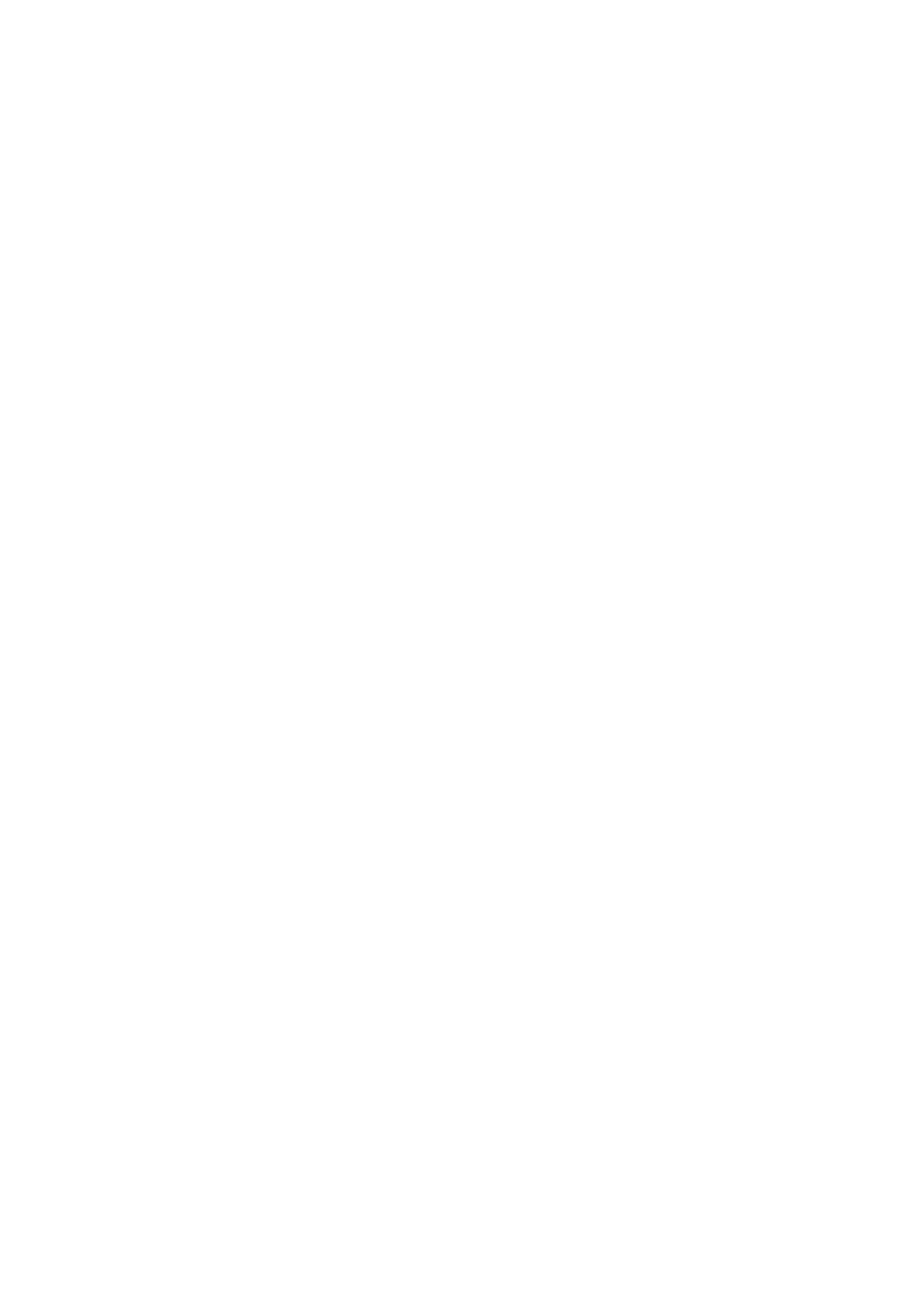## 1 How OpenOffice.org Help Works

This chapter gives an overview of the OpenOffice.org 2.0 help system. It describes the different features of the help system, how it is organized, and how it is built from the source files.

### **Help Ingredients**

The OpenOffice.org help system comprises different help features, which are explained in detail in the following sections.

### **Extended Tips**

Extended Tips are yellow pop-up windows that appear on the application user interface (UI), and display a short reference text for an element. An extended tip for a particular UI element is triggered by resting the mouse over that element for a short amount of time (approx. 1 second). On moving the mouse, the extended tip disappears.

Display of extended tips is enabled by choosing **HelpTools – Options – OpenOffice.org – General – Tips – Extended Tips,** or by pressing **Shift+F1**.

When the extended tips are enabled by pressing  $\text{Shift+FI}$ , the tips are displayed without any delay. This mode is exited when a mouse button is clicked.

Extended tips use *Help Ids,* which are assigned to UI elements to find the correct text for that UI element. The text itself is defined in the help files inside the  $ab$  ahelp element. For more information about the structure of the help files, please refer to chapter [2:](#page-22-0) "*Help File XML format [Basics](#page-22-0)*" on page [23](#page-22-0).

### **Context-Sensitive Help**

OpenOffice.org Help is context-sensitive, which means that the help viewer displays reference information or instructions for the current application context when the help is called from within the application.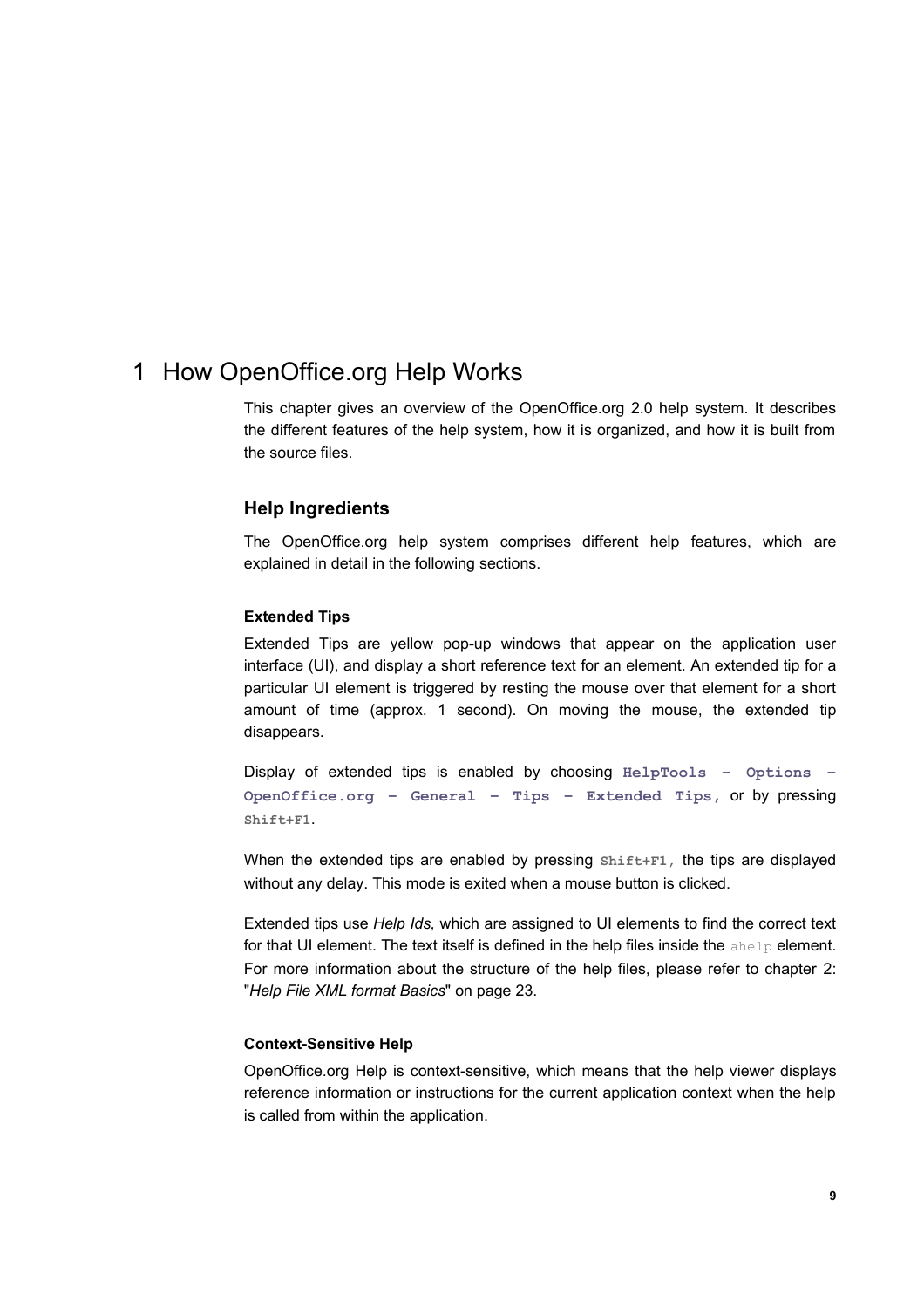Context-sensitive help is invoked by pressing **F1** or clicking the **Help** button in a dialog.

*Help IDs* are used to identify the context. A lookup table is used to find the correct anchor inside the help file set (see also *[Application](#page-15-0) Help Calls* on page [16](#page-15-0)).

#### **Hierarchical List Of Contents**

There is a hierarchical list of help contents available from the **Contents** tab page of the help viewer. This should not be considered a complete table of contents, like in a book, but a selection of help topics sorted by different application/document types and task groups (see [Fig.](#page-11-2) 1 on page [12](#page-11-2)).

Help topics can appear more than once if they fit into multiple application/task groups. Currently, these contents trees are manually compiled and saved in  $*$ . tree files.

In the future, these contents lists will be able to be defined within the help files themselves. The  $*$ , tree files will then be created when the help is compiled in the software build cycle.

### **Index Of Keywords**

The **Index** tab page of the help viewer contains a two-level keyword index. These two levels allow for a basic grouping of keywords. The index is displayed per help module (see [Fig.](#page-11-1) 2 on page [12](#page-11-1)).

After selecting an OpenOffice.org help module from the dropdown list at the top left of the help viewer, the corresponding list of keywords is loaded.

Typing a search term directly causes a jump to the next suitable first-level entry in the index list.

The keywords are defined inside the help files as bookmarks. See also section *[Bookmarks](#page-94-0)* on page [95.](#page-94-0)

#### **Full-Text Search**

The **Find** tab page allows you to search through the help content. You can only search through one help module at a time (see [Fig.](#page-11-0) 3 on page [12](#page-11-0)).

 $\triangleright$  Not all contexts are actually mapped to help topics. In that case, the start page of the corresponding help section is shown.

<sup>▷</sup> Note that, although the corresponding elements are included in the help format, these are *not yet* evaluated by the help compiler. The tree files must still be generated *manually*.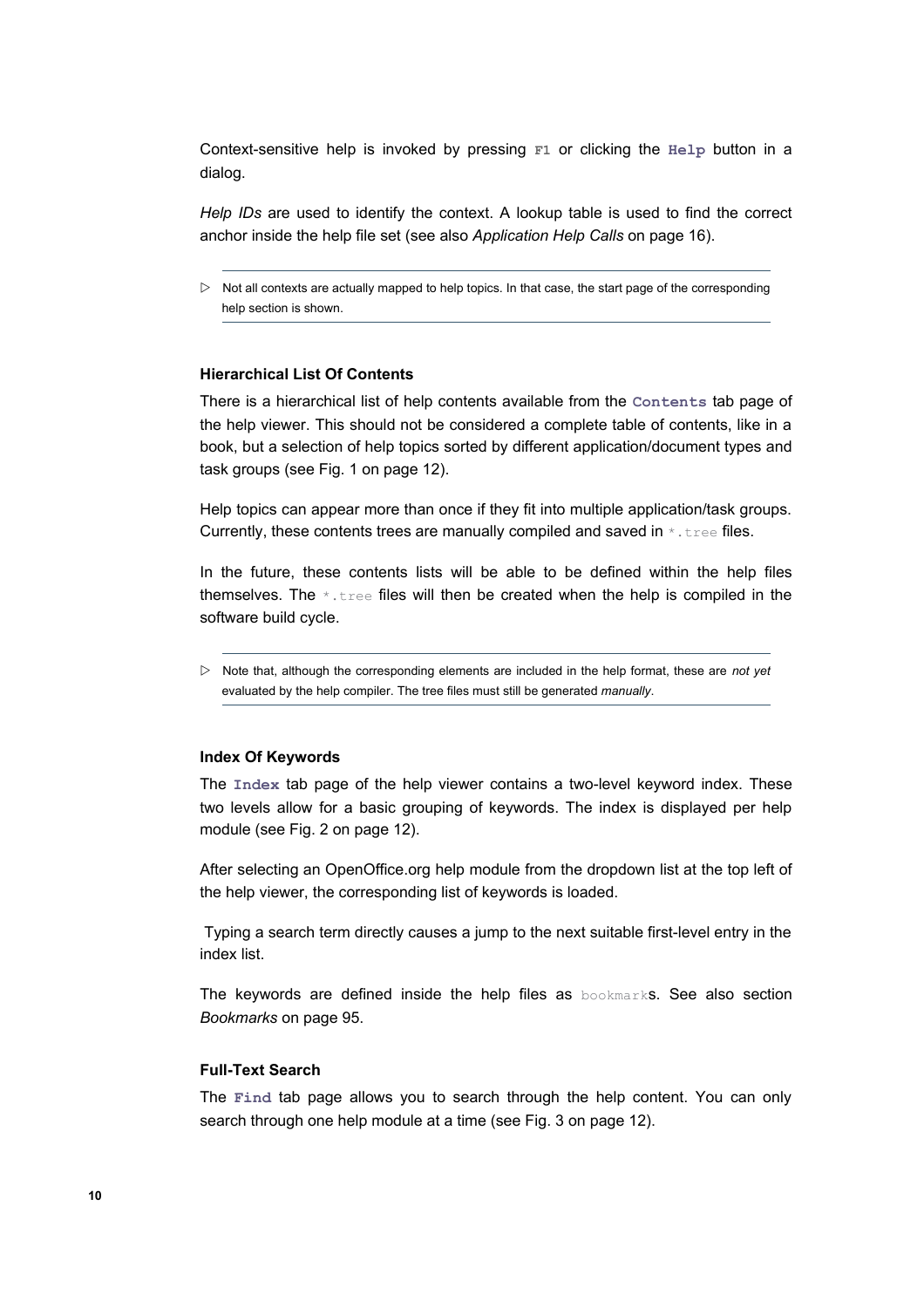By default, the search engine searches for case-insensitive substrings that appear anywhere in a help file. You can restrict the search scope by specifying a search for complete words only, and to only search headings in help files.

The results are displayed sorted by search rank, showing the best matches at the top of the list.

#### **Bookmarks**

The **Bookmarks** tab page lists user-defined bookmarks that correspond to help pages. User-defined bookmarks from all help modules can belong to this list. The icon next to a bookmark indicates the help module to which the bookmark belongs (see [Fig.](#page-11-3) 4 on page [12\)](#page-11-3).

Double-clicking the bookmark takes you back to the corresponding help page.

Bookmarks can be named individually.

▷ Don't confuse these bookmarks with the bookmark element in the help XML format.

### **Help Agent**

The *Help Agent* is a small notification window that appears when the user is in a certain context, for example, when the AutoCorrect function has automatically modified the text. Clicking the window opens the help at the location that is assigned to that context.

As with the extended tips and the context sensitive help, the context for the Help Agent is specified using Help IDs. The IDs that trigger the display of the Help Agent are defined in the file SFX.xcu in the directory share/registry/data/org/openoffice/Office. This file is not part of the helpcontent2 CVS project.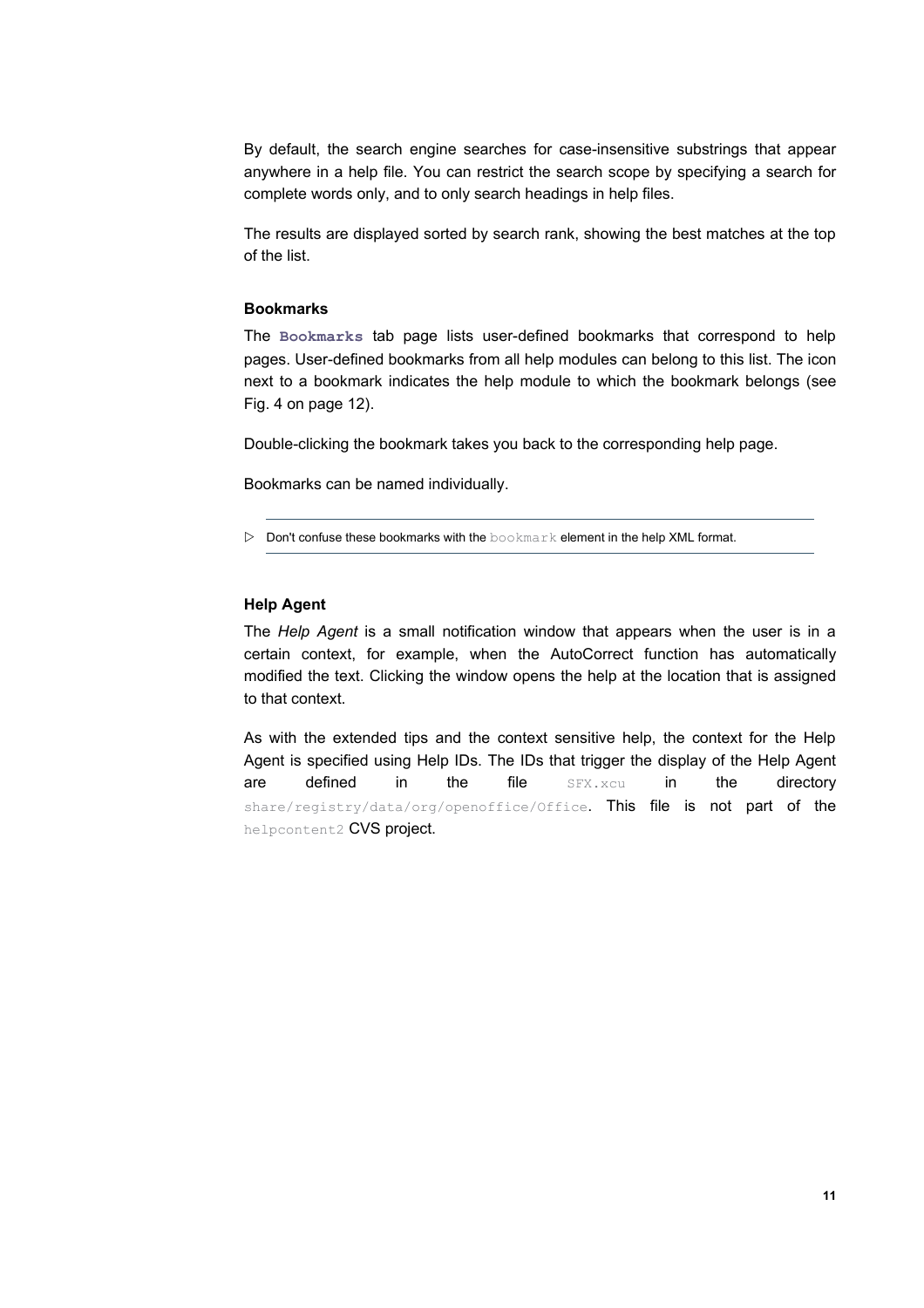

<span id="page-11-2"></span>

| Contents Index   Find   Bookmarks |                |  |
|-----------------------------------|----------------|--|
| Search term                       |                |  |
| <b>ASCII</b>                      |                |  |
|                                   |                |  |
| definition                        |                |  |
| filters                           |                |  |
| Asian languages                   |                |  |
| enabling                          |                |  |
| supporting                        |                |  |
| Asian layout                      |                |  |
| fonts                             |                |  |
| Asian typography<br>fonts         |                |  |
| assigning                         |                |  |
| address book                      |                |  |
| macros                            |                |  |
| assistive technology              |                |  |
| OpenOffice.org accessibility      |                |  |
| attachments                       |                |  |
| sending as e-mail                 |                |  |
|                                   |                |  |
|                                   | <b>Display</b> |  |

*Fig. 1: List of contents Fig. 2: Keyword Index*

| Contents   Index Find   Bookmarks                                     |  |
|-----------------------------------------------------------------------|--|
| S <u>e</u> arch term                                                  |  |
| PDF<br>Find                                                           |  |
| Complete words only                                                   |  |
| $\nabla$ Find in headings only                                        |  |
| Export as PDF<br>Document as PDF Attachment<br>Export Directly as PDF |  |
| Display                                                               |  |

<span id="page-11-0"></span>*Fig. 3: Full Text Search Fig. 4: Bookmarks*

<span id="page-11-1"></span>

| Contents   Index   Find Bookmarks    |
|--------------------------------------|
| Bookmarks                            |
| Animating Objects in Slides          |
| Export as PDF                        |
| Manually Aligning Formula Parts<br>Σ |
|                                      |
|                                      |
|                                      |
|                                      |
|                                      |
|                                      |
|                                      |
|                                      |
|                                      |
|                                      |
|                                      |
| Display                              |

<span id="page-11-3"></span>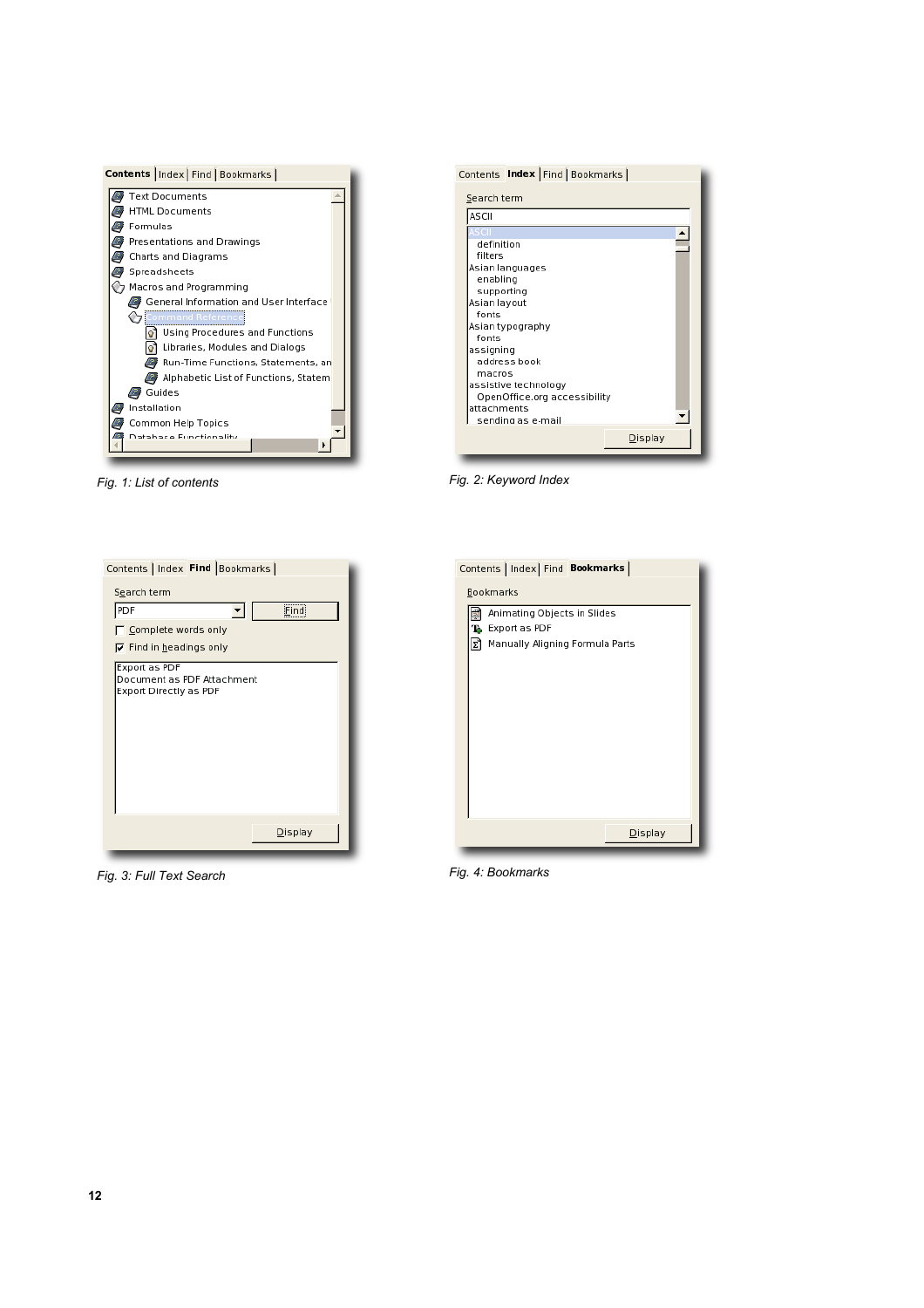### **Installed Help Files**

On installation, a help directory is created as child of the main OpenOffice.org directory. It contains all global files (currently only main\_transform.xsl), and one or more subdirectories with language-dependent files. The language directories are designated by ISO codes, for example, en-US for US-English. The contents of this language directory are as follows:

| <b>Directory/File</b>       | <b>Description</b>                                                                                              |
|-----------------------------|-----------------------------------------------------------------------------------------------------------------|
| help/                       | The main help directory                                                                                         |
| help/main transform.xsl     | The main transformation style sheet (see The Main<br>Transformation Style Sheet below)                          |
| $help / {lang}$             | The language dependent help files                                                                               |
| $help/{\tanq}/\cdot.cs$     | The cascading style sheets for displaying the help in the help<br>viewer (see The Cascading Style Sheets below) |
| help/{lang}/err.html        | The error file. This file is called whenever a help page can not be<br>found.                                   |
| help/{lang}/shared.jar      | The help file archive for shared help files                                                                     |
| help/{lang}/shared.tree     | The contents file for shared help files (see Help Module Contents<br>Files (Section Archives))                  |
| help/{lang}/schart.jar      | The help file archive for help files dealing with charts [1]                                                    |
| help/{lang}/schart.tree     | The contents file for help files dealing with charts (see Help<br>Module Contents Files (Section Archives) )[1] |
| help/{lang}/{module}.cfg    | The configuration files for a help module (see Help Module<br>Configuration Files)                              |
| $help / {lang} / {model}$ . | The lookup tables for a help module (see Help Module Lookup<br>Tables (Databases))                              |
| help/{lang}/{module}.ht     | The extended tips for a help module (see Help Module Extended<br>Tip Files)                                     |
| help/{lang}/{module}.idx/   | The full text search index for a help module                                                                    |
| help/{lang}/{module}.jar    | The help file archive for a help module                                                                         |
| help/{lang}/{module}.key    | The index file for a help module (see Help Module Index Files)                                                  |
| help/{lang}/{module}.tree   | The contents file for a help module (see Help Module Contents<br>Files (Section Archives))                      |

*Table 1: Help files that are installed.*

### <span id="page-12-1"></span>**Help Modules And Help Sections**

The help is divided into different help modules that can be selected using the drop down list at the top left of the help viewer. These correspond to the applications or modules of OpenOffice.org.

<span id="page-12-0"></span>

<sup>1</sup> This is a legacy remainder of an older StarOffice help structure.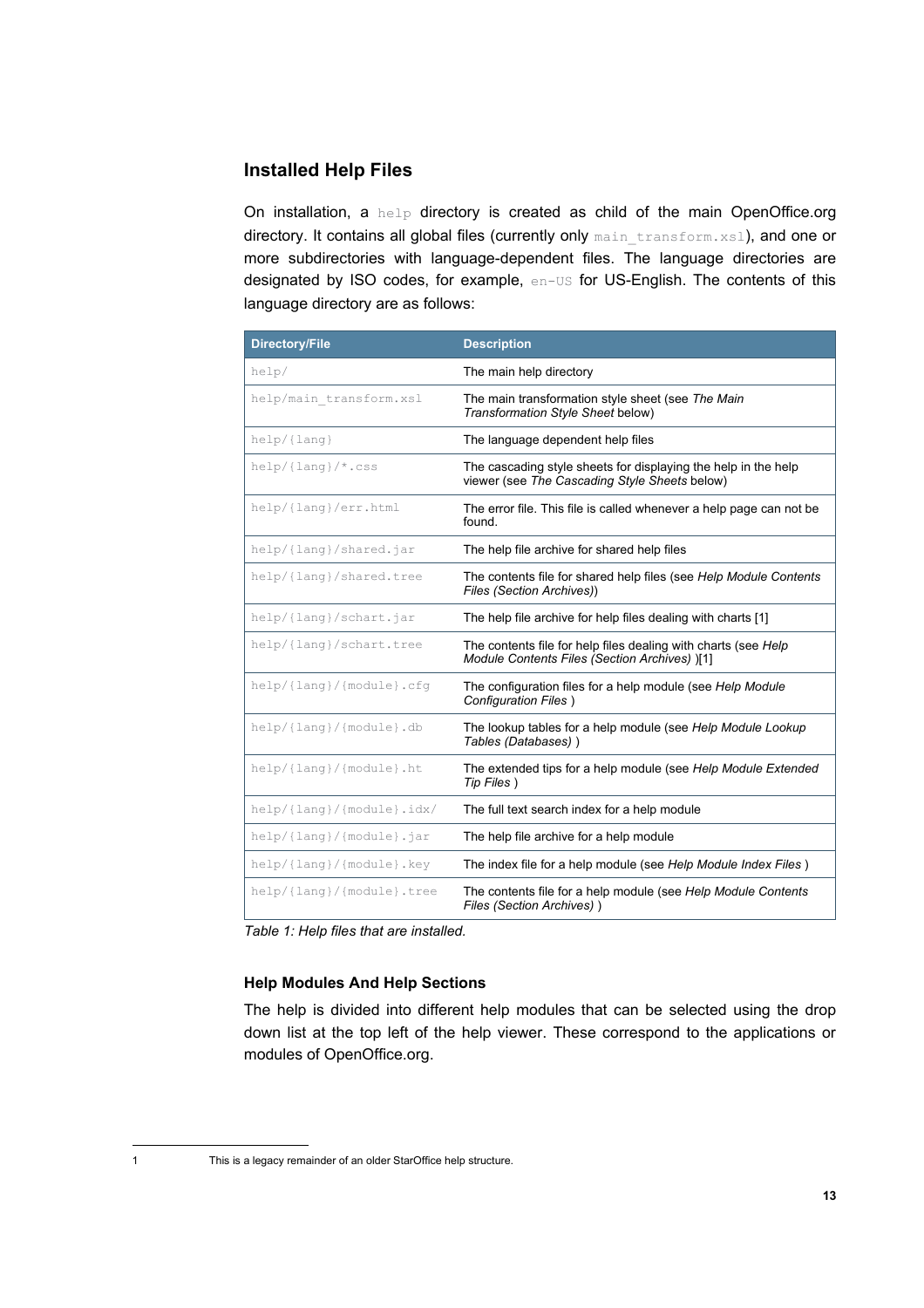Each help file (\*.xhp) has a scope that consists of one or more *help sections* and includes the corresponding help file archives \*.jar. These archives contain all help files of a help section. A help section *does not* correspond to an application of OpenOffice.org.

In the help file viewer, the index and the full text search work within this scope only.

▷ The distinction between help *module* and help *section* is confusing and will be eradicated in the future. Basically, a help *section* contains all files that are found inside the text/{section} path of the help source directory (see *[Structure](#page-17-0) of the CVS Help Module* on page [18](#page-17-0) for the structure of the help source module). Each help section produces a  $*$  .  $jar$  archive containing all help files in that path. A help *module* takes one or more sections and combines them to form the scope of a module.

| <b>Help module</b> | <b>Help Sections (Scope)</b>       |  |
|--------------------|------------------------------------|--|
| <b>BASIC</b>       | sbasic + shared                    |  |
| Calc               | $scale + shared + schart$          |  |
| Draw               | sdraw + simpress + shared + schart |  |
| Impress            | sdraw + simpress + shared + schart |  |
| Math               | smath + shared                     |  |
| Writer             | swriter + shared + schart          |  |
| Base[2]            | shared/explorer/database           |  |

*Table 2:OpenOffice.org help modules and scopes*

From the table above, it follows that the scope for the Writer help module includes all help files from swriter.jar, shared.jar and schart.jar. Each help module has a set of six files (cfg, db, ht, jar, key, tree) and an  $*$ .idx directory associated with it except for Draw and Base, which have no \*.tree file.[\[3](#page-13-2)]

#### <span id="page-13-0"></span>**Help Module Configuration Files**

The  $*$ .cfg configuration files are ASCII files containing parameter=value pairs with configuration information. They are created and maintained manually:

```
Title=%PRODUCTNAME Writer
Copyright=Copyright 2004, Sun Microsystems, Inc.
Language=en-US
Order=2
Start=text%2Fswriter%2Fmain0000.xhp
Heading=headingheading
Program=WRITER
07.07.04 00:00:00
```
<span id="page-13-1"></span><sup>2</sup> This help section was introduced for version 2.0. For legacy reasons, all of its help files reside inside the shared directory tree.

<span id="page-13-2"></span><sup>3</sup> For historical reasons, the contents for Draw are included in the simpress.tree file and the contents for Base (database) are included in the shared.tree file.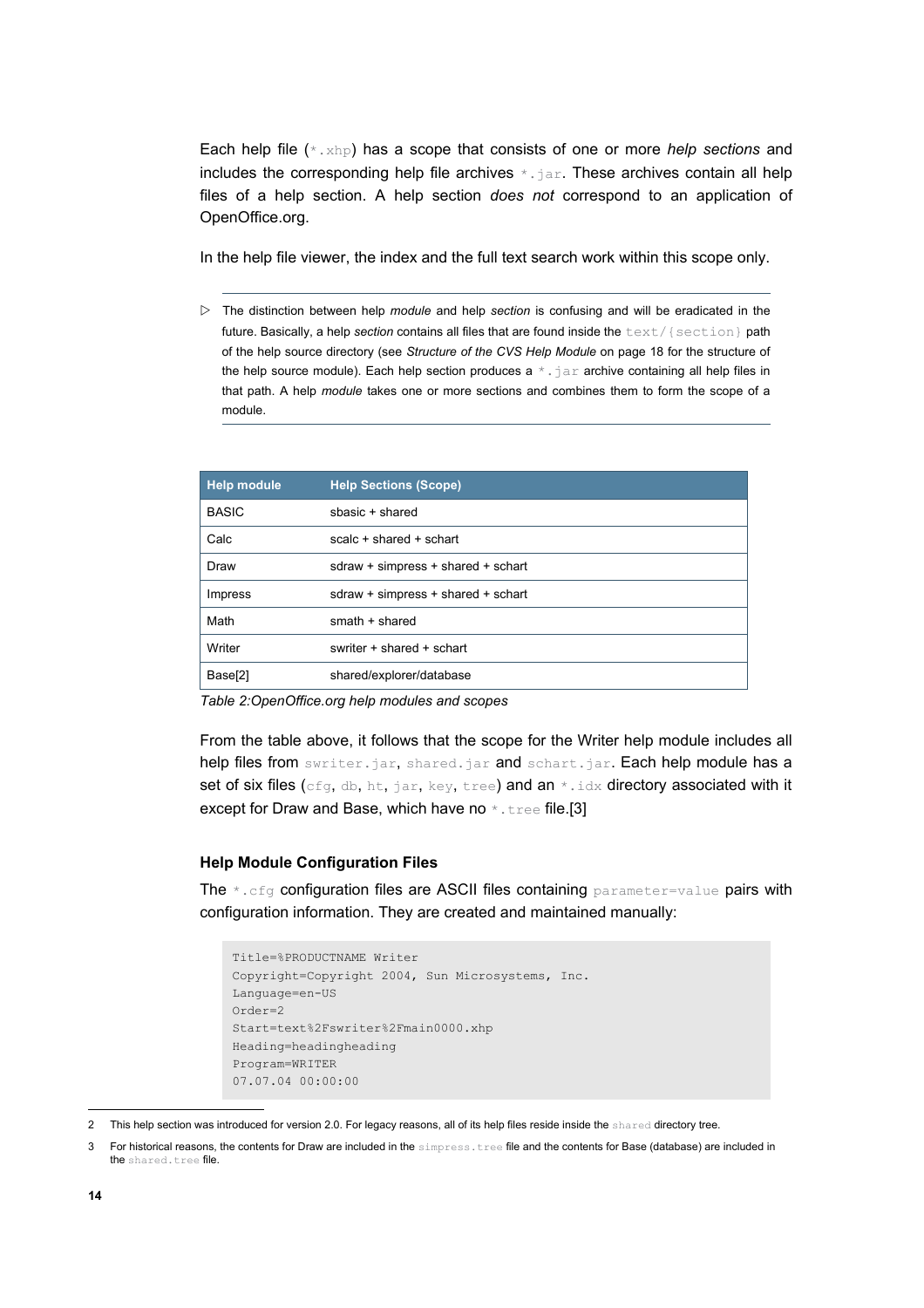- $\bullet$  Title specifies the help module title as displayed in the drop down list at the top left of the help viewer.
- Copyright is a copyright string.
- Language specifies the help language for the help module.
- Order was used in an earlier implementation and is deprecated.
- Start defines the start page for a help module. The slashes in the path name are encoded as %2F. The start page *must* be contained in the archive that has the same name as the configuration file (swriter.jar for swriter.cfg)
- Heading defines an internal value that is used by the full text search engine.
- Program specifies the application name that will be used for switching content (see *[Switching](#page-98-0) Content* on page [99\)](#page-98-0)
- The last line contains the creation date. Use of this is deprecated. It is not evaluated anywhere.

#### <span id="page-14-0"></span>**Help Module Contents Files (Section Archives)**

The \*.jar contents files contain the help topic files for a help section (see *[Help](#page-12-1) Modules and Help [Sections](#page-12-1)* ). It is an archive file with a subdirectory structure that contains all help xhp files. There is one archive per help *section* (sbasic, shared, sdraw, simpress, scalc, schart, swriter, smath). Each help *module* comprises more than one help section (see *Help [Modules and](#page-12-1) Help Sections* ).

#### <span id="page-14-2"></span>**Help Module Lookup Tables (Databases)**

The lookup tables  $*$ .  $db$  are Berkeley databases that contain a lookup table used by the help application to find a help page to display for a given help ID. The tables are used for referencing context sensitive help pages when help is called from the application. They are not used for calling help files from within other help files. This is designated by the parameter UseDB=no in the help file URL (see *[Application](#page-15-0) Help [Calls](#page-15-0)* on page [16\)](#page-15-0). The data for that table come from the bookmark elements in the help files (see *[Bookmarks](#page-94-0)* on page [95](#page-94-0)).

#### <span id="page-14-1"></span>**Help Module Extended Tip Files**

The files  $*$ . ht are Berkeley databases that contain the extended help tip text for all Help IDs. The application uses these files to fetch the text for an extended tip for a given Help ID.

The data for that table come from the  $boshmax$  elements in conjunction with the ahelp elements in the help files (see *[Bookmarks](#page-94-0)* on page [95\)](#page-94-0). It is extracted from the help files at compile time.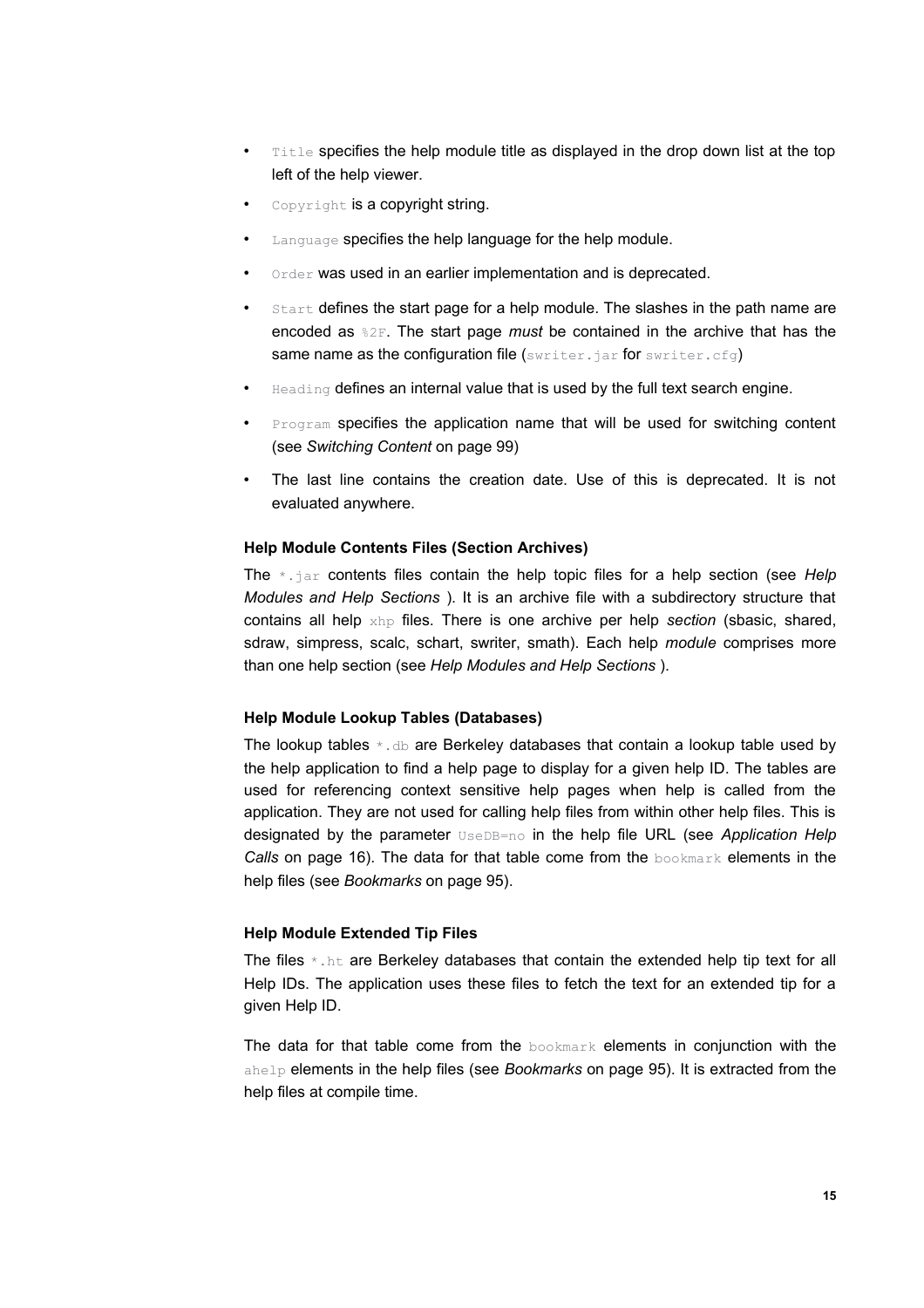#### <span id="page-15-1"></span>**Help Module Index Files**

The files  $*$ . key are Berkeley databases that contain the index entries for the help modules.

The data for that table come from the  $\text{bos}$  elements in the help files (see *[Bookmarks](#page-94-0)* on page [95\)](#page-94-0). It is extracted from the help files at compile time.

### <span id="page-15-3"></span>**The Main Transformation Style Sheet**

The file main transform.xsl is global for all languages and help files and is used for final transformation of the xhp help file to yield an html file that is displayed by the help viewer component.

This style sheet is responsible for converting XML help elements and classes into HTML elements and classes. The overall layout of the help file is specified using this style sheet. The graphical appearance is controlled by the cascading style sheets (see The [Cascading](#page-15-2) Style Sheets).

#### <span id="page-15-2"></span>**The Cascading Style Sheets**

The cascading style sheets \*.css describe the formatting style for the help page. Since different locales require different fonts and font effects, the cascading style sheets are language dependent. There is one set of style sheets per language.

The OpenOffice.org help viewer only recognizes some basic CSS2 commands. There are five style sheets available, four of which account for special accessibility issues. They are selected in the application using **Tools – Options – OpenOffice.org – General – Help Formatting**.

### <span id="page-15-0"></span>**Application Help Calls**

This section briefly describes what happens when a help file is called from the application or from within the help itself (links or embeddings).

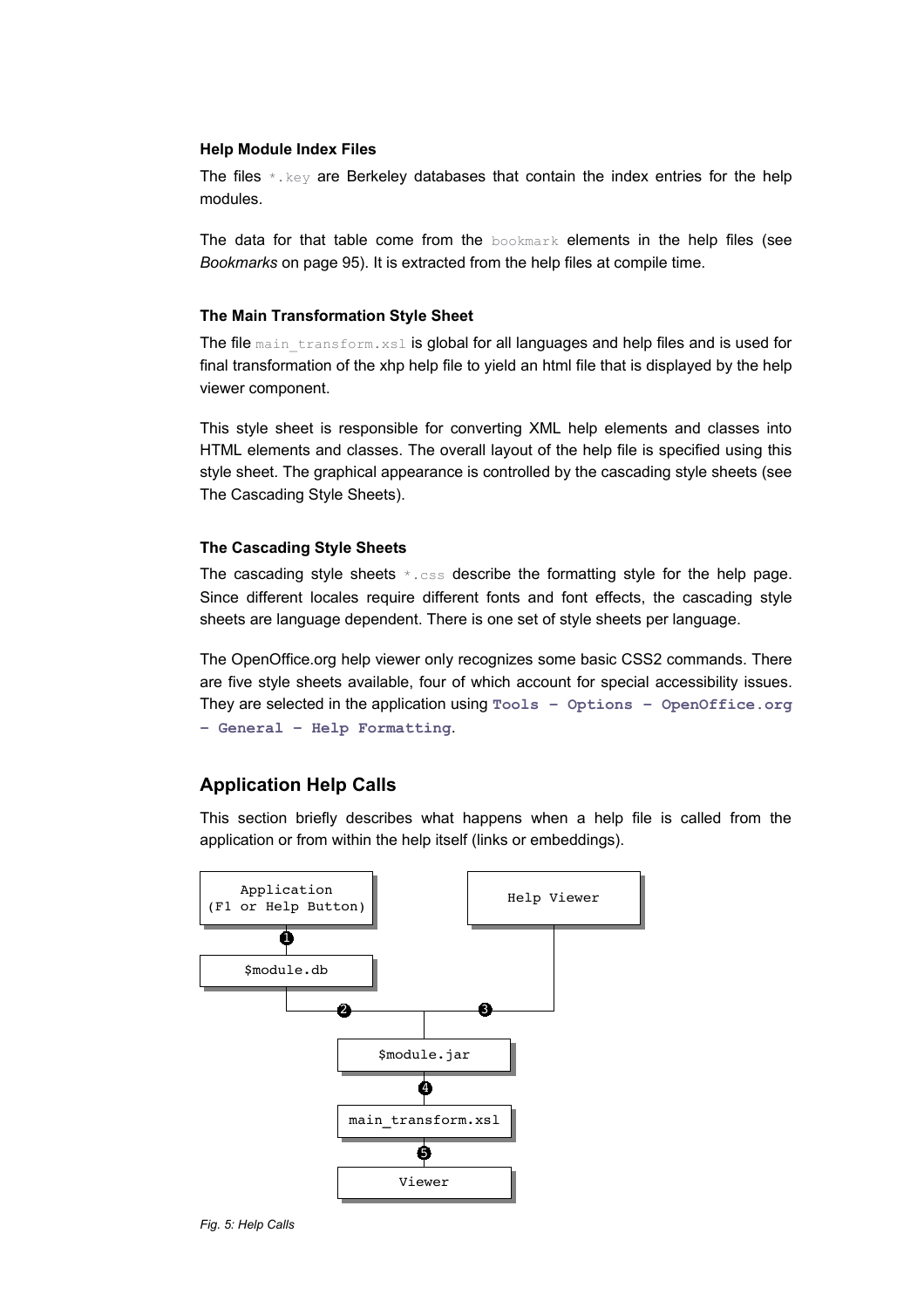- 1. When **F1** or a **help** button is pressed in an OpenOffice.org application, a help request is sent as an URL to the help content provider.
- 2. The help ID is resolved to a help file using the help lookup table for the application (\$module.db).
- 3. When a help file is called from within the help, the URL sent to the help content provider contains the file path. There is no need for resolving the ID.
- 4. The help file is extracted from the corresponding help file archive (\$module.jar).
- 5. The extracted help file is transformed into HTML using the main transform.xsl style sheet and sent to the help viewer for display. The stylesheet main transform.xsl controls all conversion from xhp to html, and must be adjusted whenever new elements, attributes, or attribute values must be taken into account.

The URLs sent to the help content provider have two forms:

#### URLs from the application

vnd.sun.star.help://swriter/12345?Language=en-US&System=UNIX

URLs send within the help:

```
vnd.sun.star.help://swriter/text/swriter/main0100.xhp?Language=en-
US&System=UNIX&UseDB=no&DbPAR=swriter
```
- The protocol identifier vnd.sun.star.help:
- The help archive jar file to use: swriter
- The help ID to look up, or the name of the file to extract: 12345 or swriter/text/swriter/main0100.xhp
- A parameter for the current language: Language=en-US
- A parameter for the current operating system: System=UNIX
- A parameter to disable help ID lookup (only for help internal URLs): UseDB=no
- A parameter to describe the current help context (module): DbPAR=swriter This can differ from the help archive jar file used (see also *Help [Modules](#page-12-1) and Help [Sections](#page-12-1)* on page [13\)](#page-12-1).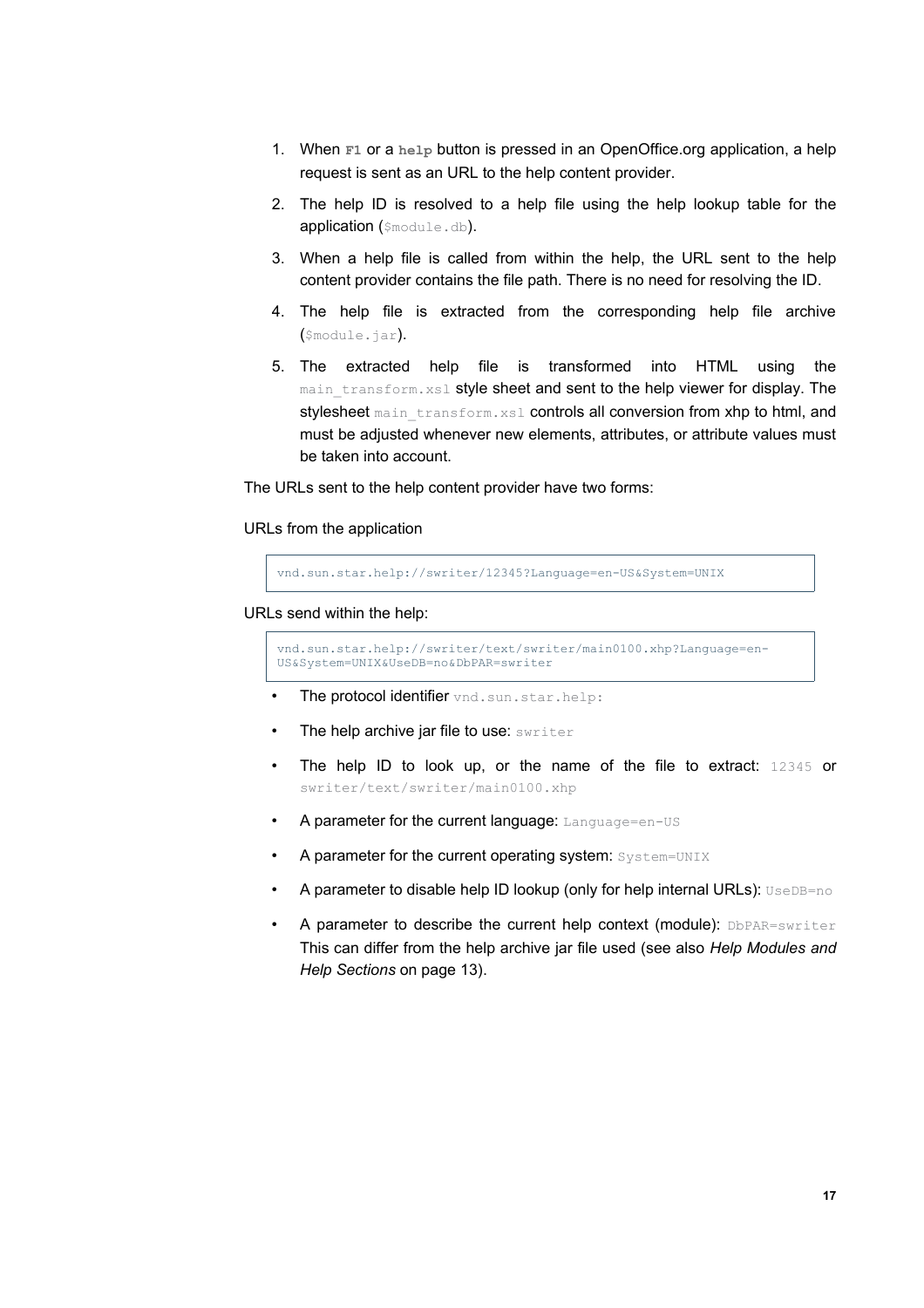### <span id="page-17-0"></span>**Structure of the CVS Help Module**

The help source files and all helper files are located in the CVS module helpcontent2. The directory layout is as follows:

| <b>Directory</b>                   | <b>Content</b>                                                                                                                                                                              |
|------------------------------------|---------------------------------------------------------------------------------------------------------------------------------------------------------------------------------------------|
| helpcontent2/                      | The module's main directory                                                                                                                                                                 |
| helpcontent2/helpers               | Files that are not used by the help content itself, like<br>the DTD for the XML help format.                                                                                                |
| helpcontent2/helpers/helpauthoring | The help authoring environment for OpenOffice.org,<br>see Authoring Help With OpenOffice.org on page 75.                                                                                    |
| helpcontent2/source                | The help source files that are used to build the help.                                                                                                                                      |
| helpcontent2/source/auxiliary      | Auxiliary files that do not contain help content but are<br>still needed for building the help, style sheets,<br>configuration files (see Auxiliary Files on page 31)                       |
| helpcontent2/source/text           | The help content source files, the makefiles for the<br>help compiler, and the localized content. Every<br>subdirectory contains its own makefile and a file with<br>all localized content. |
| helpcontent2/source/text/sbasic    | Help files specific to BASIC (and the IDE).[4]                                                                                                                                              |
| helpcontent2/source/text/scalc     | Help files specific to the Calc module [4]                                                                                                                                                  |
| helpcontent2/source/text/schart    | Help files specific to charts.[4]                                                                                                                                                           |
| helpcontent2/source/text/sdraw     | Help files specific to the Draw module [4]                                                                                                                                                  |
| helpcontent2/source/text/shared    | Help files common to two or more modules.[4]                                                                                                                                                |
| helpcontent2/source/text/simpress  | Help files specific to the Impress module.[4]                                                                                                                                               |
| helpcontent2/source/text/smath     | Help files specific to the Math module.[4]                                                                                                                                                  |
| helpcontent2/source/text/swriter   | Help files specific to the Writer module.[4]                                                                                                                                                |
| helpcontent2/prj                   | The build lists.                                                                                                                                                                            |
| helpcontent2/util                  | The makefiles for the help linker (see Makefiles for<br>linking the compiled files on page 20).                                                                                             |

*Table 3: Structure of the Help CVS module*

- ▷ Note that the help images are no longer part of the CVS module. Starting with OpenOffice.org 2.0, application icons are directly taken from the images.zip repository in the share/config directory.
- ▷ Images specific to the help need to be added to the CVS default\_images module in the helpimg subdirectory. These will then also be included in the images.zip archive.

<span id="page-17-1"></span><sup>4</sup> The subdirectory structure of this directory has historical reasons.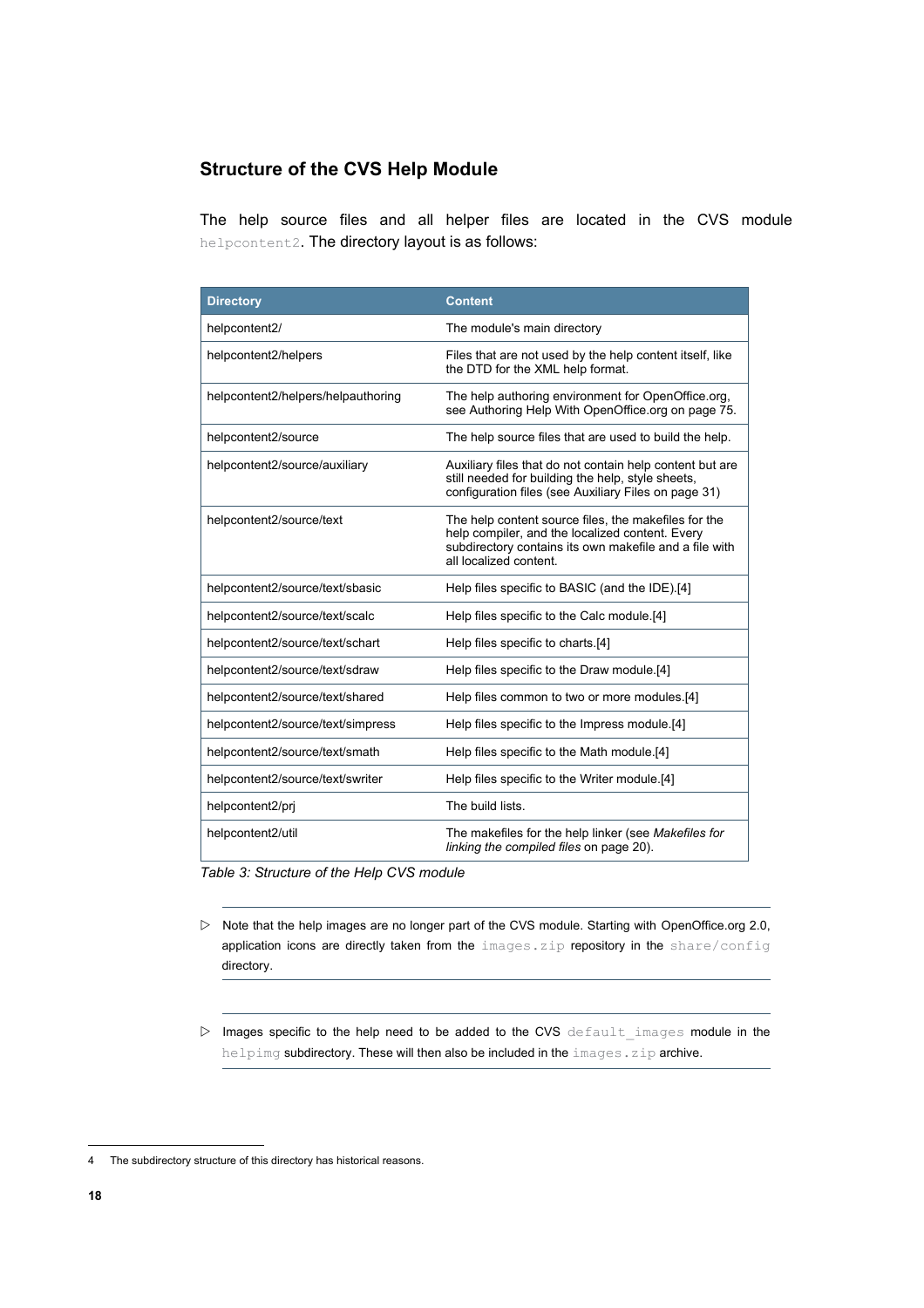### **Building the Help Set**

### **Setting Up A Build Environment**

This is described on tools. openoffice.org.

#### **Makefiles For The Help**

The helpcontent2 module contains three types of makefiles:

#### 1. Makefiles for compiling the help source files

These makefiles are found in the helpcontent2/source/text directories. Every subdirectory that contains help files to be compiled has a corresponding makefile, for example (shortened for clarity):

```
# edit to match directory level
PRJ = . \frac{1}{5} ... \frac{1}{5} ... \frac{1}{5} ...
# same for all makefiles in "helpcontent2"
PRJNAME = helpcontent2
# edit to match the current package
PACKAGE = text/sbasic/guide# uniqe name (module wide);
# using a modified forme of package should do here
TARGET = text sbasic guide
# edit to match the current module
MODULE = sbasic
. INCLUDE : settings.mk
. INCLUDE : $ (PRJ) $/settings.pmk
# this list matches the *.xhp files to process
HZIPFILES = \backslashcontrol properties.hzip \
  create dialog.hzip \
  insert control.hzip \
  sample_code.hzip \
  show dialog.hzip
. INCLUDE : target.mk
. INCLUDE : $ (PRJ) $/makefile.pmk
```
You find a template for this makefile in helpcontent2/helpers. This template is used when the makefiles are created using the createmakefile.pl script in helpcontent2/helpers. Use this script for makefile creation and don't modify the makefiles manually.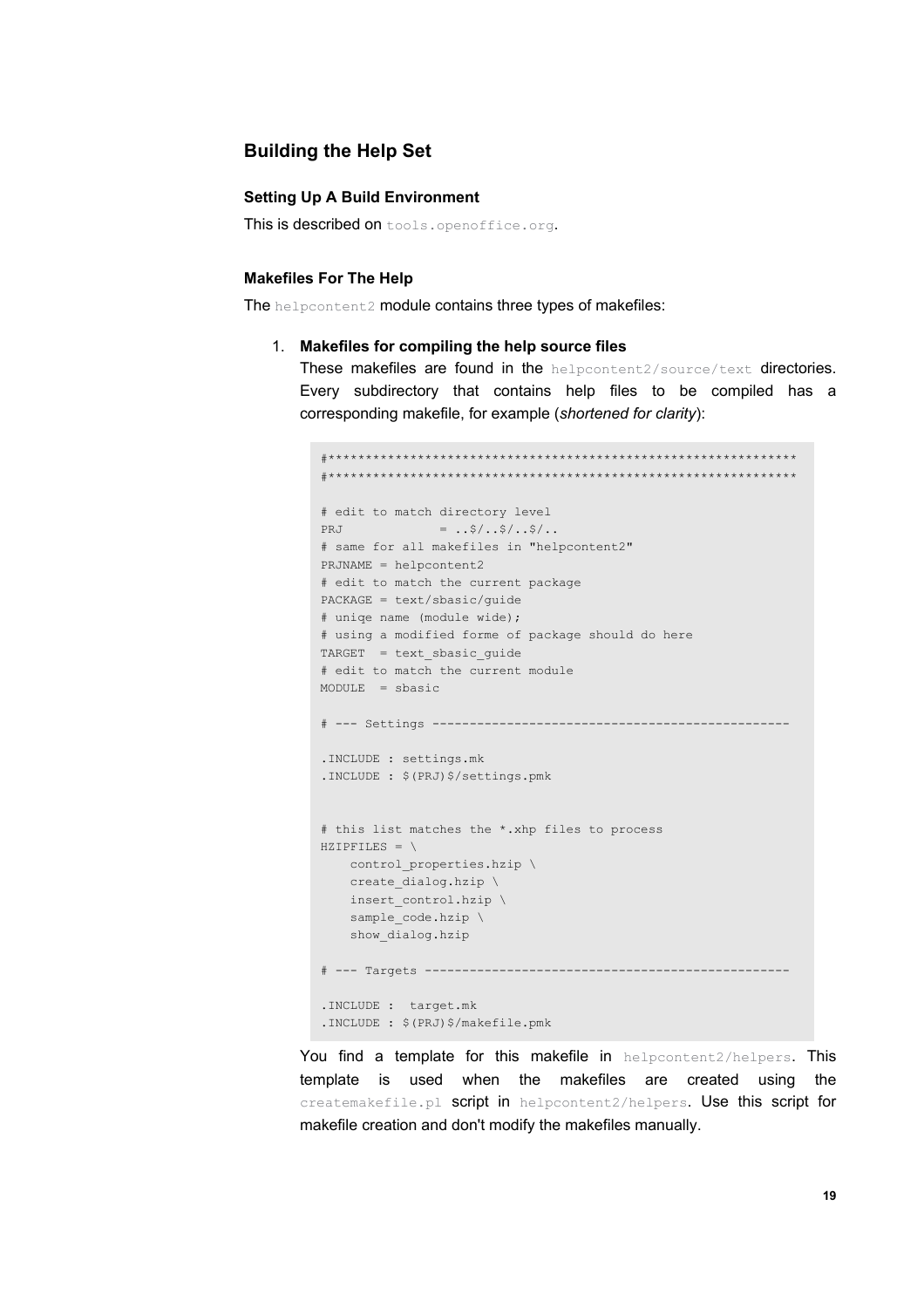### 2. Makefiles for linking the compiled files.

<span id="page-19-0"></span>These makefiles are found in the subdirectories of helpcontent2/util (the directory itself contains the third type of makefile), for example (shortened for clarity):

```
# edit to match directory level
PRJ = . .$/..
# same for all makefiles in "helpcontent2"
PRJNAME = helocontent2# uniqe name (module wide);
# using a modified forme of package should do here
TARGE = util shape# --- Settings ---------
. INCLUDE : settings.mk
. INCLUDE : $ (PRJ) $/settings.pmk
. IF "$(SOLAR JAVA)"!=""
common build zip:=
zip1generatedlangs=TRUE
zipllangdirs=$ (aux alllangiso)
ZIP1TARGET=xhp sbasic
\texttt{ZIP1FLAGS} = -u -rZIP1DIR=$(MISC)$/$(LANGDIR)
ZIP1LIST=$(LANGDIR)$/text$/sbasic$/* -x "*.dphh*" \
-x "*.hzip" -x "*.created"
                       # "$ (SOLAR JAVA) " != "".ENDIF
LINKNAME=sbasic
LINKADDEDFILES= \
  -add sbasic.cfg
$(PRJ)$/source$/auxiliary$/LANGUAGE$/sbasic.cfg \
  -add sbasic.tree
$(PRJ)$/source$/auxiliary$/LANGUAGE$/sbasic.tree \
  -add sbasic.jar $(BIN)$/xhp sbasic LANGUAGE.zip
LINKADDEDDEPS=\
  $(PRJ)$/source$/auxiliary$/LANGUAGE$/sbasic.cfg \
  $(PRJ)$/source$/auxiliary$/LANGUAGE$/sbasic.tree \
  $(BIN)$/xhp sbasic LANGUAGE.zip
LINKLINKFILES= \
  text$/sbasic$/quide$/control properties.hzip \
  text$/sbasic$/quide$/create dialog.hzip \
  text$/sbasic$/guide$/insert control.hzip \
  text$/sbasic$/guide$/sample code.hzip \
  text$/sbasic$/guide$/show dialog.hzip \
```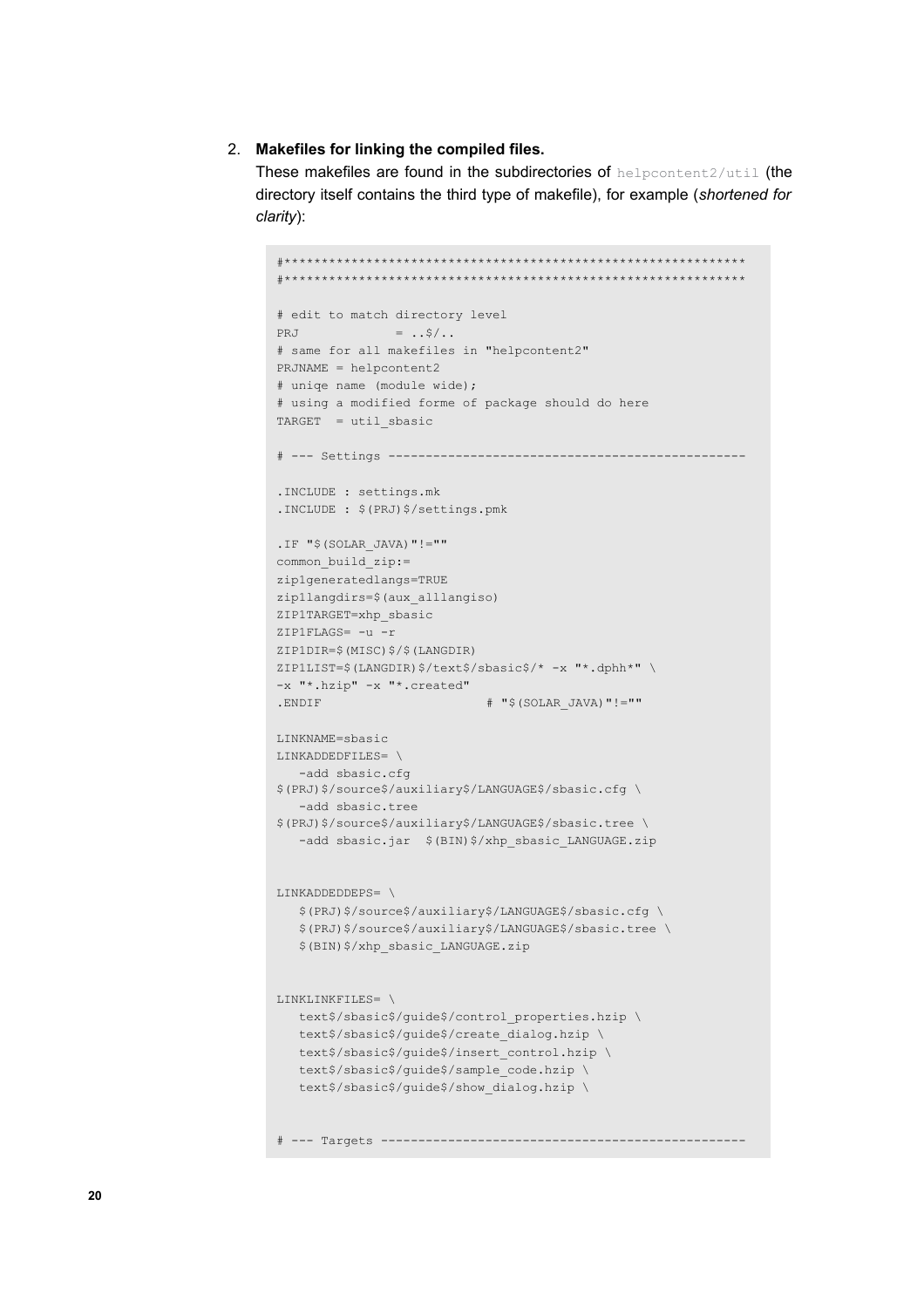```
. INCLUDE : target.mk
. INCLUDE : $ (PRJ) $/util$/target.pmk
```
You find a template for this makefile in helpcontent2/helpers. This template is used when the makefiles are created using the createmakefile.pl script in helpcontent2/helpers. Use this script for makefile creation and not to modify the makefiles manually.

3. A makefile for creating the stylesheet archive in helpcontent2/util (shortened for clarity):

# edit to match directory level PRJ  $= 1.1$ # same for all makefiles in "helpcontent2" PRJNAME = helpcontent2 # uniqe name (module wide); # using a modified forme of package should do here  $TARGE = plain util$ # --- Settings ---------------------------------------. INCLUDE : settings.mk . INCLUDE : \$ (PRJ) \$/settings.pmk ZIP1TARGET=helpxsl ZIP1FLAGS=  $-u$  -r ZIP1DIR=\$(PRJ)\$/source\$/auxiliary ZIP1LIST=main transform\*.xsl # --- Targets --------. INCLUDE : target.mk ALLTAR : \$ (COMMONBIN) \$/helpimg.ilst \$(COMMONBIN)\$/helpimg.ilst: helpimg.ilst  $$ (COPY) $ < $@$ 

### **Help Build Process**

The file helpconten2/prj/build.lst defines which directories are built using a directory's makefile. Dependencies (which directories need to be built first) are also defined here.[5]

Initiate a help build by issuing the command build while in the helpcontent2 directory.

<span id="page-20-0"></span>More information about the build process for OpenOffice.org in general can be found on http://tools.openoffice.org,  $\overline{5}$ http://ooo.ximian.com/hackers-guide.html, or on http://go-oo.org/wiki/index.php/Main\_Page.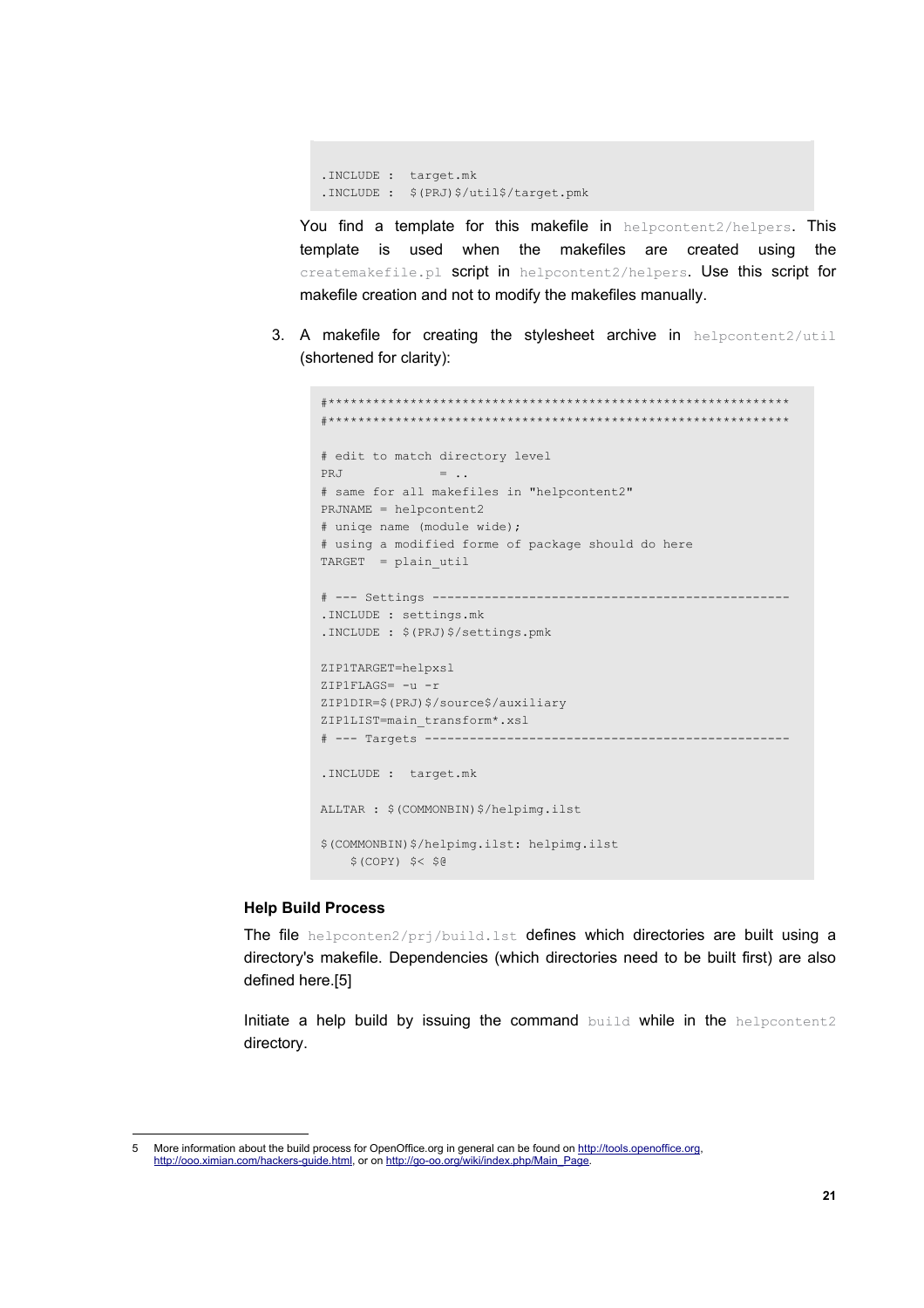- 1. The help files from helpcontent2/source/text are compiled and written to the misc subdirectory of the platform directory of the output tree. This step produces a set of  $*$ . hzip files and dependency files  $*$ . dphh. These files are the particles that are used to create the help modules in the next – the linking – step.
- 2. The compiled help files are taken from the  $_{\text{miss}}$  directory and linked into a zip archive. Other files are added from the helpcontent2/source/auxiliary directory to that archive as defined in the makefiles of the subdirectories in helpcontent2/util. This results in one zip archive per help module and language in the bin subdirectory of the platform directory of the output tree.
- 3. The helpxsl.zip archive is built according to the makefile in helpcontent2/util.
- 4. All archive files are delivered according to the d.lst file in helpcontent2/prj.[\[5\]](#page-20-0)

### **Adding A Help File To Or Removing A Help File From The Set Of Help Files**

The makefiles need to be adjusted to reflect the changes you made to the set of files. If you added a new file, add this to the makefile of its directory and to the link makefile (in helpcontent2/util/\*) of any module that will contain the file. If you deleted a help file, remove it from the makefile of its directory and from the link makefile (in helpcontent2/util/\*) of any module that contains the file.

 $\triangleright$  The safest way is to run the create makefiles.pl script from helpcontent2/helpers to update the makefiles.

If you rebuild the help after help files have been deleted, or after dependencies (references) between the files have been changed, you need to remove all dependency files from the misc directory that are no longer valid. To be perfectly safe, you can remove the complete output tree for the platform of the helpcontent2 module.

#### **Help Images**

Images that are used inside the help are stored in different modules and accessed by the help viewer using the  $\text{images}.zip$  archive on runtime. Therefore, you need to add help images, such as screenshots, to the helpimg directory of the default images module. Including the help images to the images.zip repository is controlled by the helpimg.ilst file that is found in the util directory of helpcontent2.

The helpimg.ilst file contains all image files to be included for helpcontent2, one file per line. The variable  $\frac{1}{8}$  GLOBALRES<sup>§</sup> is used to designate the default image directory:

%GLOBALRES%/helpimg/calcein.png

 $\triangleright$  Don't forget the localized files in the subdirectories.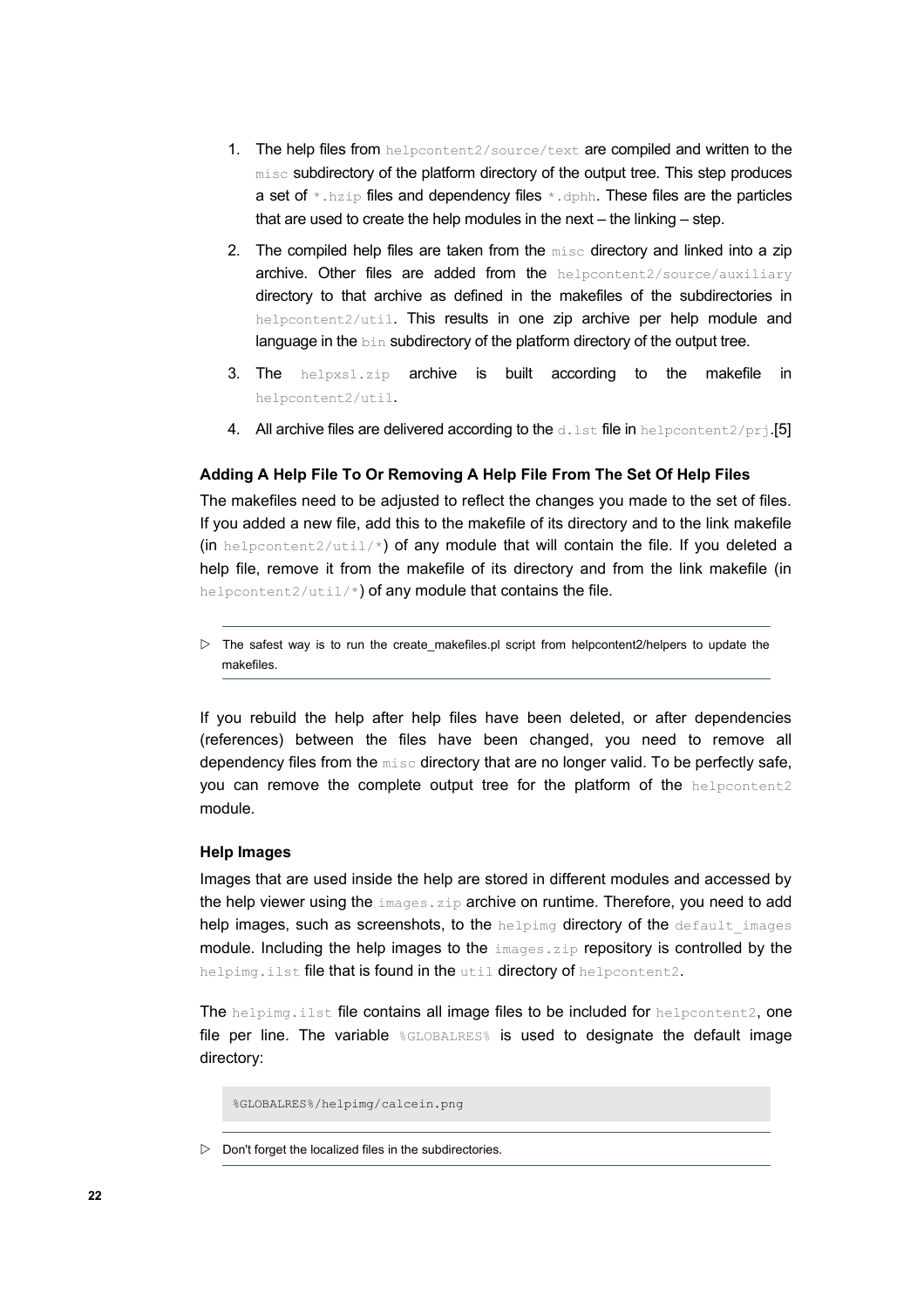# <span id="page-22-0"></span>2 Help File XML format Basics

### **Basic Document Structure**

The basic structure of a valid help file for OpenOffice.org consists of a helpdocument root element with one meta and one body sub-element containing the content (body) and meta information (meta). The minimum information is a topic title and the filename inside the elements

- /helpdocument/meta/topic/title and
- /helpdocument/meta/topic/filename

```
<?xml version="1.0" encoding="UTF-8"?>
<helpdocument version="1.0">
   <meta>
    <topic id="someid" indexer="include" status="PUBLISH">
       <title xml-lang="en-US" id="tit">Topic Title</title>
       <filename>text/swriter/01/012345.xhp</filename>
     </topic>
   </meta>
   <body>
   </body>
</helpdocument>
```
 $\triangleright$  The help file extension is  $xhp$ .

### <span id="page-22-2"></span>**Using Variables**

In the help files the following variables are used to designate the name and the version of the product. This is to allow for correct branding of the product (for example, OpenOffice.org vs. StarOffice). You must never use the literal name of the product but instead one of the following variables[\[6](#page-22-1)]:

<span id="page-22-1"></span><sup>6</sup> In addition to these variables, the following two variables are still used in the help files for legacy reasons but deprecated:  $$[offilename]$ and \$[officeversion].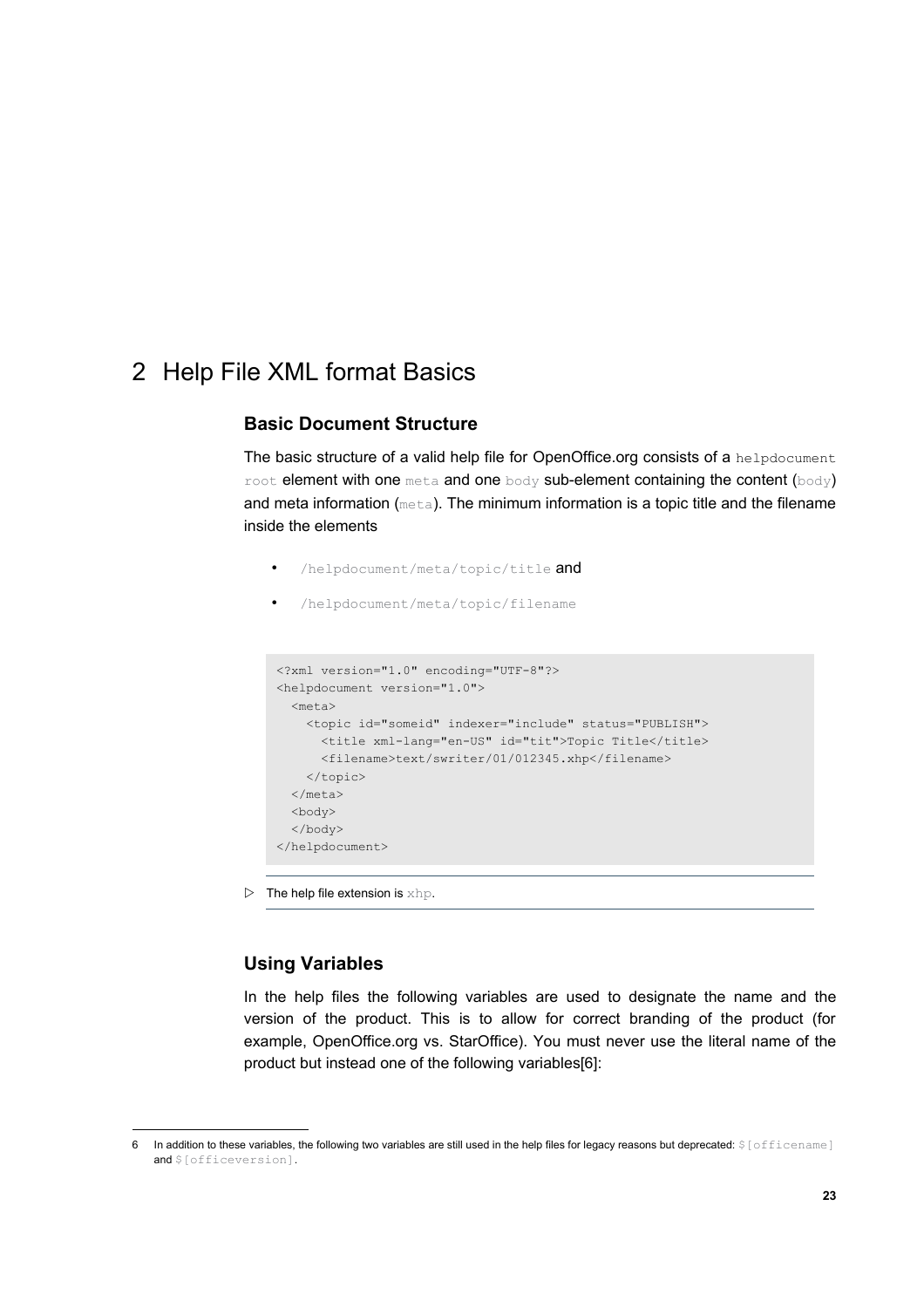- %PRODUCTNAME designates the name of the product, for example **OpenOffice.org**.
- **\*** PRODUCTVERSION designates the current version of the product, for example **2.0**.

Both variables are replaced by the main transformation style sheet main transform.xsl (see page [16](#page-15-3)) when the help is displayed. The corresponding information is taken from the application's configuration information and passed to the style sheet (see *The Main [Transformation](#page-15-3) Style Sheet* on page [16](#page-15-3)).

### **Paragraph Roles**

The main element for help content is a paragraph. There is no heading element, instead all headings are treated as paragraphs with a heading *role*. The role attribute defines the role of a paragraph with the paragraph role being the standard. The values for the role attribute are not defined in the DTD.

During the conversion process (XML→HTML) the role attribute is mapped to a class attribute of the corresponding HTML element allowing to influence the layout of the corresponding paragraph using cascading style sheets.[[7\]](#page-23-0)

The following roles are currently suggested and defined in the help authoring template. More roles can be defined as required (see also *Paragraph [Formatting](#page-85-0)* on page [86\)](#page-85-0):

| <b>Role</b>  | <b>Description</b>                                                                                                                                      | Converts to                                           |
|--------------|---------------------------------------------------------------------------------------------------------------------------------------------------------|-------------------------------------------------------|
| paragraph    | A standard paragraph                                                                                                                                    | <p class="paragraph"><br/><math>&lt;</math>/p&gt;</p> |
| heading      | A heading<br>If this role is assigned to a paragraph, the<br>heading level has to be specified using<br>the level attribute of the paragraph<br>element | $\frac{1}{2}$ <h1> </h1><br>to<br>$<$ h6> $<$ /h6>    |
| note         | A note                                                                                                                                                  | <p class="note"></p>                                  |
| warning      | A warning                                                                                                                                               | <p class="warning"></p>                               |
| tip          | A tip                                                                                                                                                   | $<$ p class="tip"> $<$ /p>                            |
| code         | A code fragment                                                                                                                                         | <p class="code"></p>                                  |
| example      | An example                                                                                                                                              | <p class="example"> </p>                              |
| tablehead    | A table head (first rows)                                                                                                                               | <p class="tablehead"><br/></p>                        |
| tablecontent | Table contents                                                                                                                                          | <p class="tablecontent"><br/></p>                     |

*Table 4: Paragraph Roles*

<span id="page-23-0"></span><sup>7</sup> Be advised that the help viewer component does not support all of CSS2.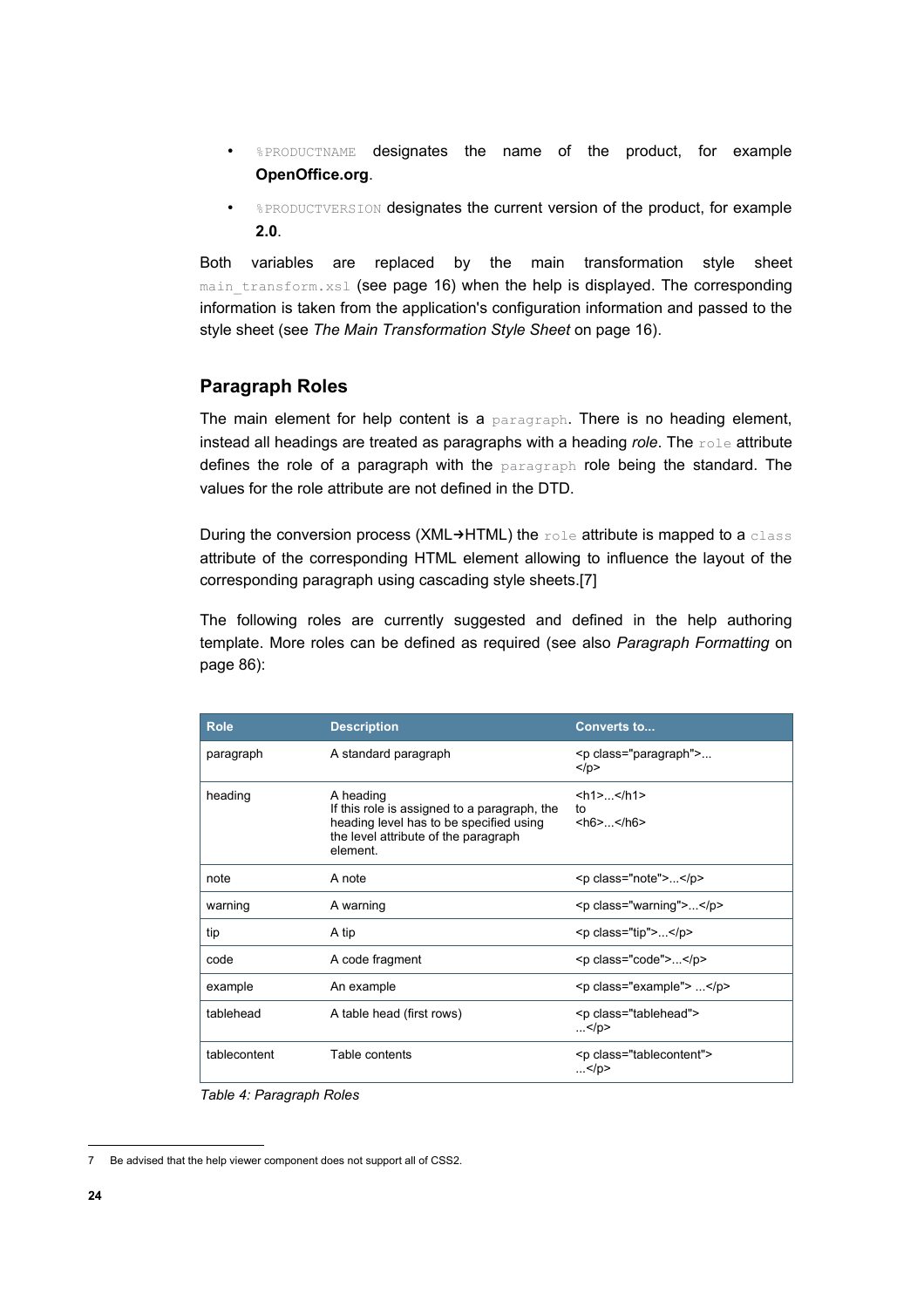If you use other roles, you must ensure that they are taken into account by the CSS files that define the help file display format.

### **Defining Index, Contents, and Context Sensitivity**

The help uses one unified bookmarking system to set anchors inside the help files which are used by the **Index** tab, the **Contents** tab and for context-sensitive help. The main element is the bookmark element. A bookmark has a branch attribute representing the purpose of the bookmark. Currently there are three branches defined: contents, index, and hid.

To define an anchor for a bookmark inside a help document, the element <bookmark> has to be positioned at the place the bookmark will point to. The branch attribute specifies the type of bookmark to be defined (a content entry, an index entry, or a help ID), while the sub-element bookmark value contains the visible bookmark text, if applicable.

▷ The only child element that is allowed inside the bookmark\_value is embedvar to allow embedding of commonly used titles for content nodes or index entries. For examples of using embedded fragments inside bookmark values, refer to the next sections.

### **Contents Branch**

Content entries are displayed on the Content tab page of the help viewer. The branch attribute takes the value contents. The bookmark value can contain any number of levels separated by slashes, with the last part of the bookmark value serving as the entry and the other parts serving as nodes.

▷ Note that currently the contents branch *is not* implemented in the help build process.

#### *Example*

| <bookmark <br="" branch="contents">xml-lang="en-US" id="bm1"&gt;</bookmark> |
|-----------------------------------------------------------------------------|
| <bookmark value=""><br/>Text Documents/</bookmark>                          |
| Objects in Text Documents/<br>Positioning Objects<br>                       |
|                                                                             |



A bookmark value can also contain embedded fragments for node titles. This reduces redundancy, maintenance effort, and the risk of introducing errors through typos. This can be avoided if the top level entries for the content tree are defined separately: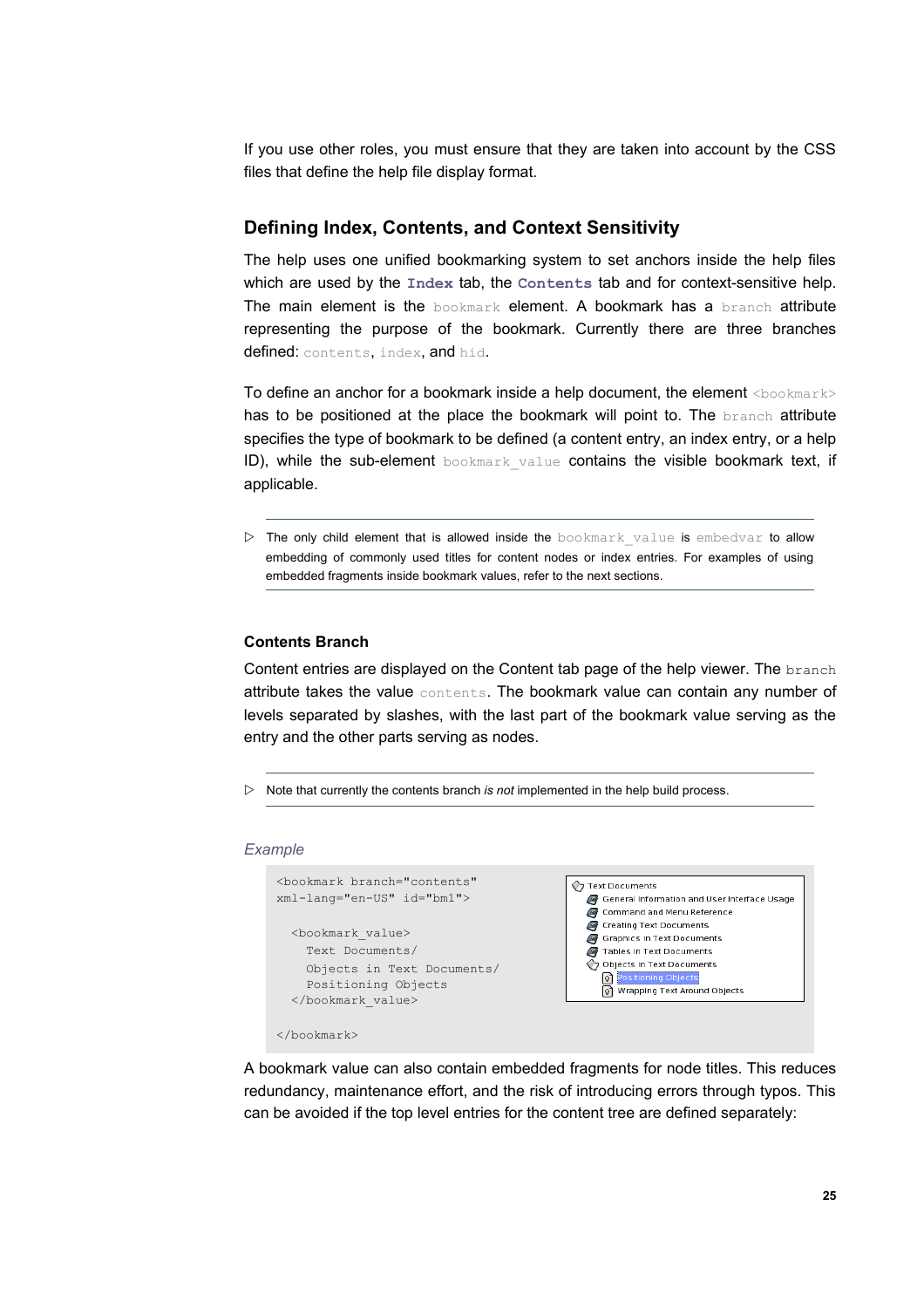```
<variable id="textdocs">Text Documents</variable>
<variable id="objtextdocs">Objects in Text Documents</variable>
```
and embedded as text fragments:

```
<bookmark_value>
  <embedvar href="/text/shared/00/variables.xhp#textdocs"/>/
   <embedvar href="/text/shared/00/variables.xhp#objtextdocs"/>/
   ...
</bookmark>
```
#### **Index Branch**

Index Entries are displayed on the Index tab page of the help viewer. The branch attribute takes the value index Currently, index entries can contain *two* levels separated by a semicolon.

#### *Example*



As with content entries, the bookmark values for index entries can contain embedded text fragments by using the embedvar element, which can be useful if names of UI elements are used that are subject to change.

### **"hid" Branch**

Help IDs are never displayed but instead trigger context-sensitive help inside OpenOffice.org. The branch attribute takes the value hid and in addition contains the help ID associated with the bookmark.

```
<bookmark id="bm_9876" xml-lang="en-US"
branch="hid/HID_SOME_HELP_ID"/>
```
A bookmark for a given help ID can only be used *once* inside the help files since the bookmark defines the entry point for the help viewer when context-sensitive help is triggered from the UI either through the use of the **F1** key or the **Help** button.

There are two types of help IDs currently used in the help files:

- **Symbolic names**, like SID\_FM\_CONVERTTO\_IMAGECONTROL
- **UNO command names**, like .uno:InsertCtrl

For details on determining the help ID for a UI element, see *[Determining](#page-97-0) A Help ID* on page [98.](#page-97-0)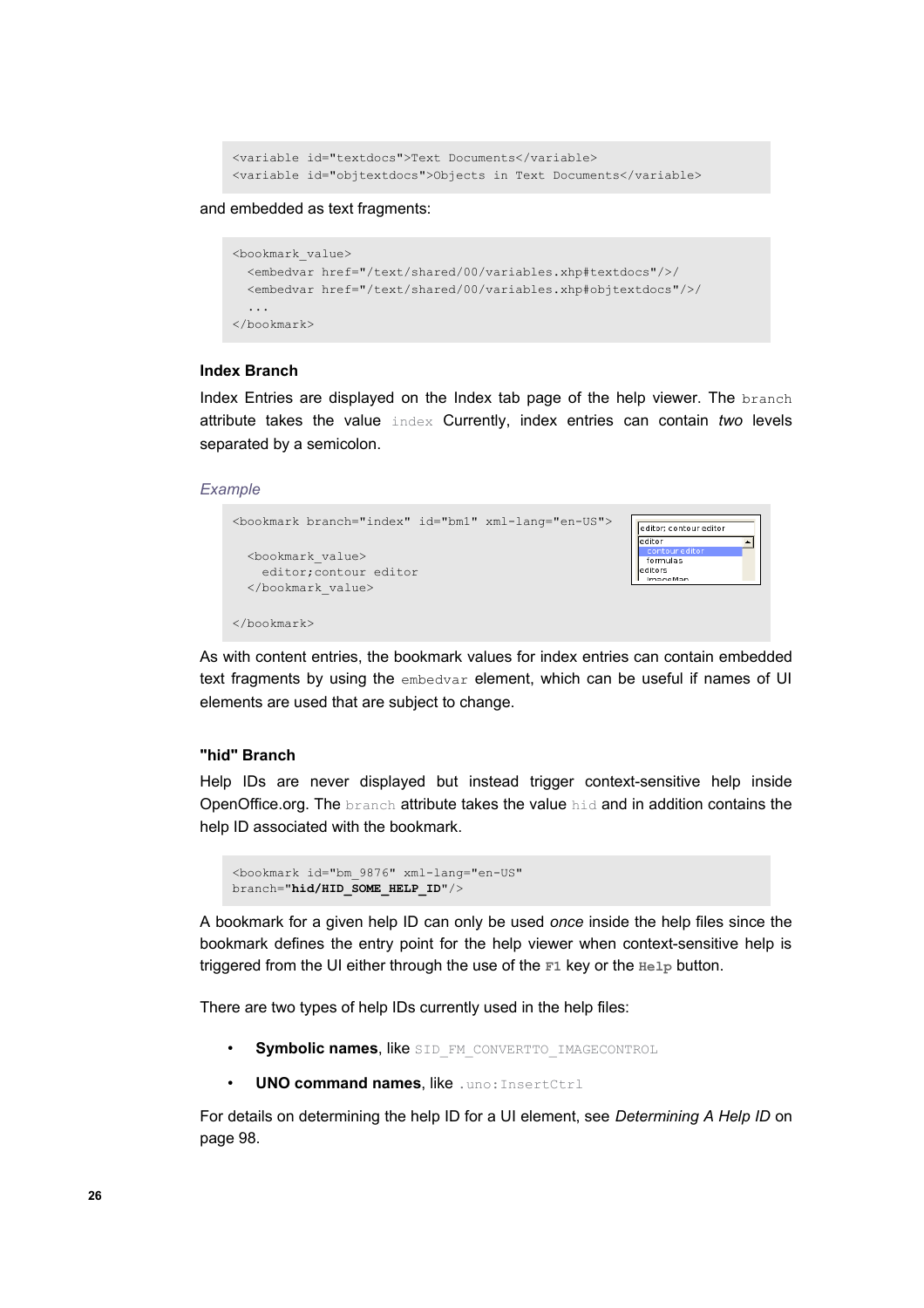### <span id="page-26-1"></span>**Switching Content**

In some cases it is necessary to distinguish between different platforms or applications when displaying the help. For example, on one platform a key stroke to achieve a certain action can differ from the key stroke used on other platforms. To avoid duplicating large amounts of text and to reduce redundancy, switching elements are available, which are used to select the correct portion of the content at runtime.

The help content provider sends additional information along with a help request that states the current platform, language and application context. This information can be evaluated using the switch constructs to display the corresponding information.

There are two types of content switching:

- Switching complete paragraphs or sections
- Switching text fragments inside paragraphs

Currently, the following values are used for the select attribute of a switch and switchinline element to specify the switching context:

| Value   | <b>Switching context</b>    | <b>Example/Comment</b>                                                                                                            |
|---------|-----------------------------|-----------------------------------------------------------------------------------------------------------------------------------|
| sys     | <b>Operating System</b>     | Switching content for Unix, Windows, or Mac<br>platforms.                                                                         |
| appl    | Application                 | Switching content for different OpenOffice.org applications (Writer,<br>Calc,) in files that are common to multiple applications. |
| distrib | Distribution <sup>[8]</sup> | Switching content for different distributions, like OpenOffice.org<br>and StarOffice, which contains extra commercial features.   |

*Table 5: Paragraph Switching Contexts*

The following values are used for the select attribute of a case and caseinline element within a given switching context:

| Switching Context      | <b>Values</b>                             |
|------------------------|-------------------------------------------|
| Operating System (sys) | WIN UNIX MAC                              |
| Application (appl)     | WRITER CALC DRAW IMPRESS MATH BASIC CHART |

*Table 6: Inline Switching Contexts*

#### **Switching Complete Paragraphs Or Sections**

This type is used, for example, if contents of a paragraph differ considerably on different platforms or for different applications, or if a certain paragraph or section is only applicable to a certain platform or application.

<span id="page-26-0"></span><sup>8</sup> Note, that this switch is currently *not evaluated* in the main transformation step, since the help content provider does not provide the necessary information. Currently, the main transformation style sheet uses the value of the product name to distinguish between open source<br>and commercial distributions, but this is only implemented for StarOffice and Open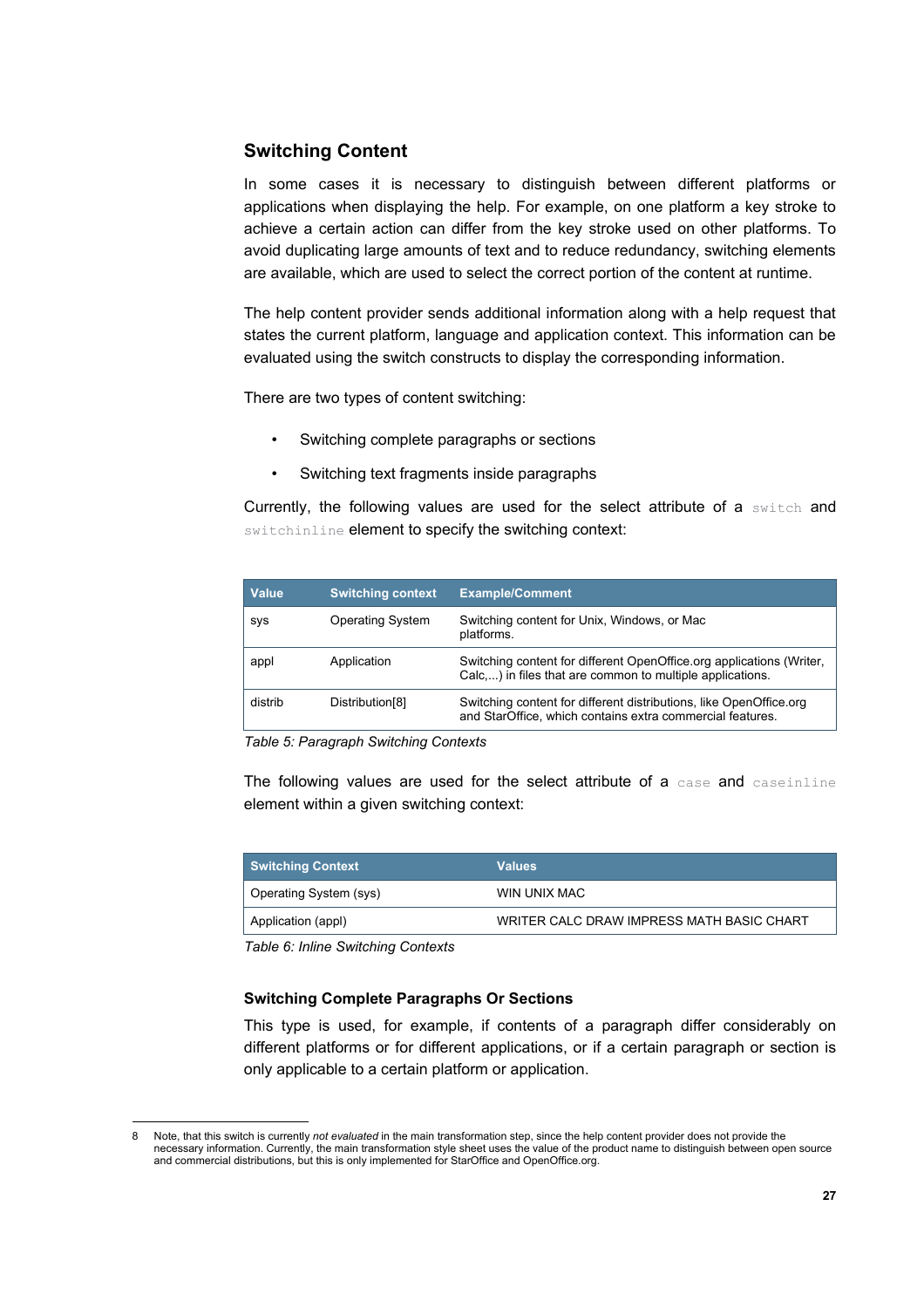For example, while mounting a CD-ROM drive can be a necessary step on a Unix system, it is usually not applicable on Windows computers. The switch element can be used to accomplish this distinction:

```
<switch select="sys">
  <case select="UNIX">
    <paragraph>Mount the cd rom drive.</paragraph>
  </case>
</switch>
```
### **Switching Text Fragments Inside Paragraphs**

This type is used if only small text fragments differ on different platforms or applications. A typical case is the use of shortcuts on different systems, or the notation of file paths on different platforms.

For example, while on Windows the standard installation path for OpenOffice.org could be something like C:\Program Files\OpenOffice.org-2.0, it could be  $\sim$ /OpenOffice.org-2.0 on a Unix system, making it necessary to distinguish between the operating environments when talking about these paths. The switchinline element can be used to accomplish the distinction:

```
<paragraph>The software will be installed in the 
<switchinline select="sys">
  <caseinline select="UNIX">
    ~/OpenOffice.org-2.0
  </caseinline>
  <caseinline select="WIN">
    C:\Program Files\OpenOffice.org-2.0
  </caseinline>
  <defaultinline>
    home
  </defaultinline>
</switchinline>
directory.</paragraph>
```
In the code example above, there is also a default value defined by using the optional defaultinline element, which is shown if neither UNIX nor WIN is set as the platform value when calling the help.

### **Embedding Content**

You can also reduce redundant content by defining reusable text fragments and blocks, which can be referenced from other places. The references are resolved at runtime when the help is displayed, and are temporarily resolved at compile time when the full text search index is generated.

There are two ways of reusing content by means of embedding:

- Embedding complete sections
- Embedding text fragments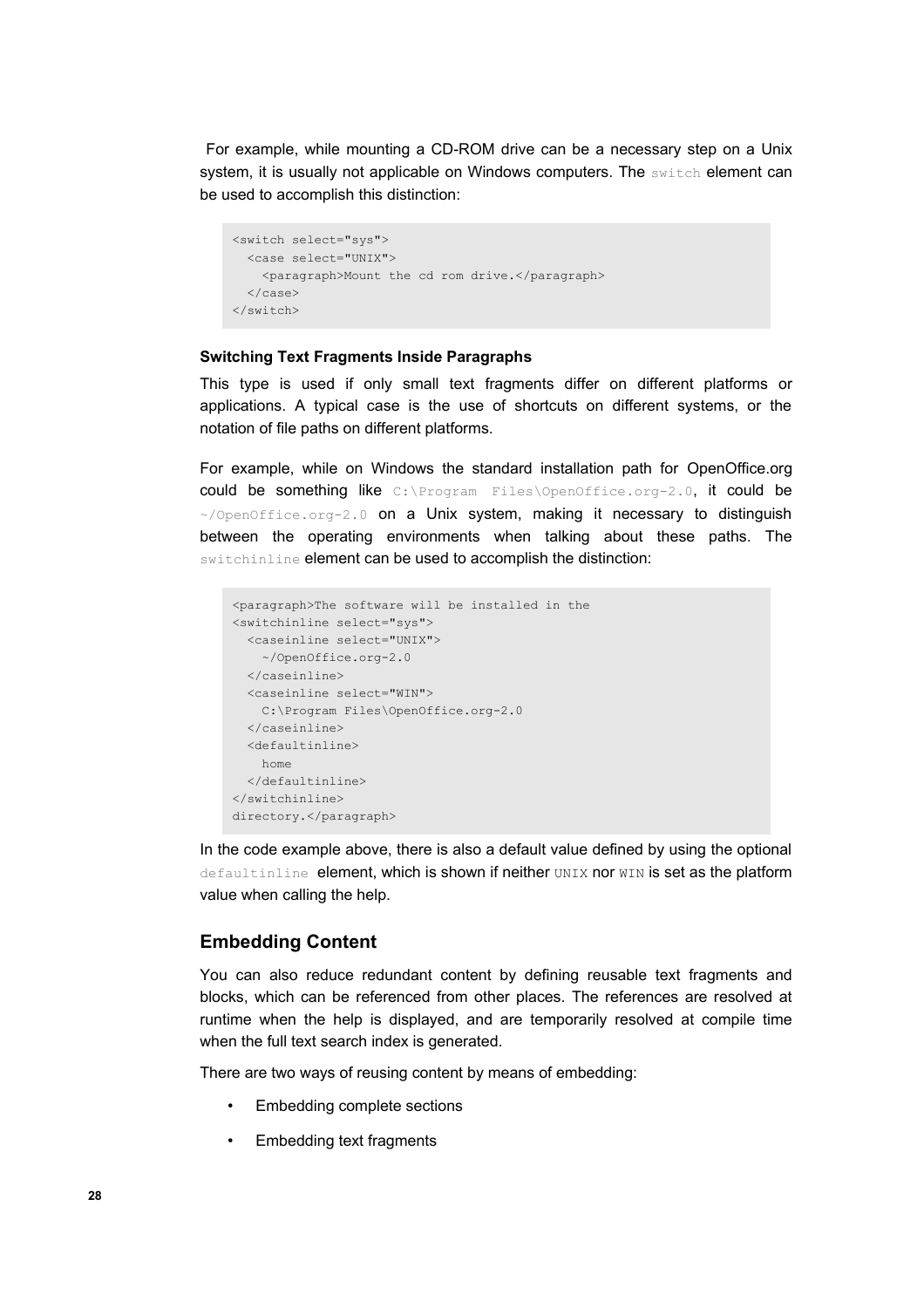### **Embedding Complete Sections**

Single or multiple paragraphs can apply to more than one help file. For example, standard steps inside procedures can be written once and embedded in multiple places, reducing maintenance and translation effort.

The URL for the reference takes the form  $f$ ile#id. If, for instance, the section with the ID 12345 from the file  $text{text/white}/01/012345$ .xhp is to be embedded, the URL would be text/swriter/01/012345.xhp#12345. The file name refers to the path and name that is stored in the jar files.

Complete sections can be embedded using the embed element. The section to be embedded is referenced using the attribute ID, which must be unique within the file.

If, for example, multiple processes described in the help involve logging on to a computer, this particular step can be written once and embedded wherever required:

### *Example*

Original location (filename: original.xhp):

```
<section id="logon">
  <paragraph id="par_id12345" role="paragraph" xml-lang="en-US">
    Log on to your computer using your user name and password.
  </paragraph>
</section>
```
### Referenced location:

```
<paragraph id="par_id9876" role="heading" level="1" xml-lang="en-US">
  Starting %PRODUCTNAME
</paragraph>
<list>
  <listitem><embed href="original.xhp#logon"/></listitem>
  <listitem>
    <paragraph id="par_id9877" role="paragraph" xml-lang="en-US">
     Start %PRODUCTNAME</paragraph>
  </listitem>
\langle/list>
```
This results in the following:

```
Starting OpenOffice.org
1. Log on to your computer using your user name and your password.
2. Start OpenOffice.org
```
### **Embedding Text Fragments**

Text fragments can, for example, represent commonly used phrases or names of UI elements. These can be specified once and used in multiple places, reducing maintenance and localization effort.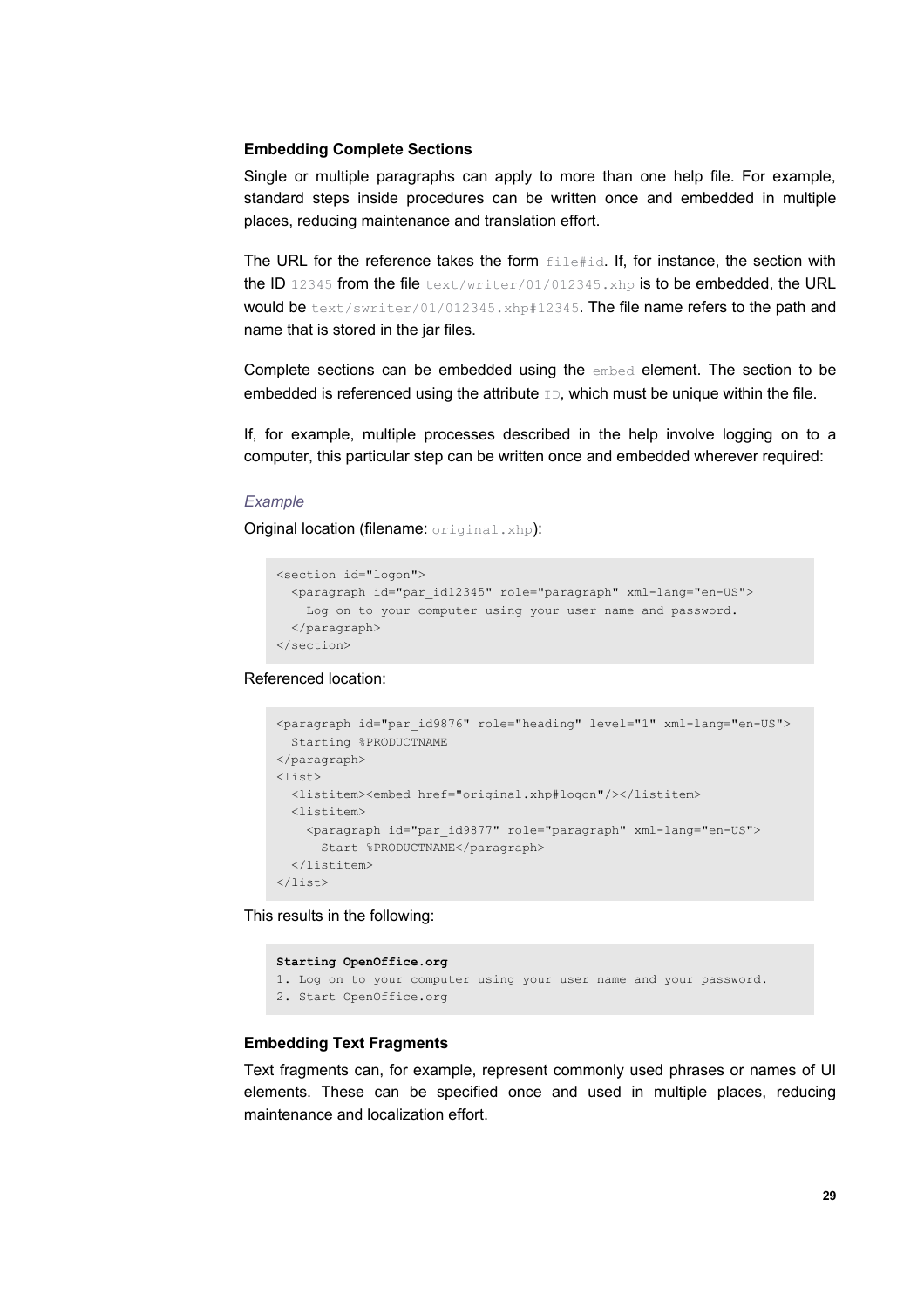The URL for the reference takes the form  $fileffid$ . If, for instance, the variable with the ID 12345 from the file text/swriter/01/012345.xhp is to be embedded, the URL would be text/writer/01/012345.xhp#12345. The file name refers to the path + name that is stored in the jar files.

These fragments can be embedded using the embedvar element if they are previously defined as being variables, so that they can be referenced. The text fragment to be embedded is placed inside a variable element and assigned a unique ID using the element's id attribute:

**Original location (filename: original.xhp):** 

```
<paragraph id="par_id1234">Press the <variable id="btn_prnprev"><item
type="button">Print Preview</item></variable> button.</paragraph>
```
The fragment can then be referenced in other locations using the embedvar element:

Referenced location:

```
<paragraph id="par_id9876">A preview can be shown using the <embedvar
href="original.xhp#btn_prnprev"/> button.
```
Result:

```
A preview can be shown using the Print Preview button.
```
If, for example, the name of the button changes from "Print Preview" to "Show Preview" you only need to update one location to make the change available in all referenced locations.

You can also embed the content of paragraphs by referring to the **paragraph ID**. Note that only the contents of the paragraph are embedded. The paragraph formatting information is disregarded:

Referenced location

```
<paragraph id="par_id433122"><embedvar
id="referenced.xhp#par_id9876"/>
```
Result:

A preview can be shown using the **Print Preview** button.

### **Images and Icons**

All images must be placed inside paragraphs. The image element contains information about the image source in the  $src$  element and must be assigned a unique ID. Every  $\text{image}$  element must also contain a child element  $\text{alt}$  that contains a short description of the image used if the visual content is not displayed or cannot be accessed by visually impaired users.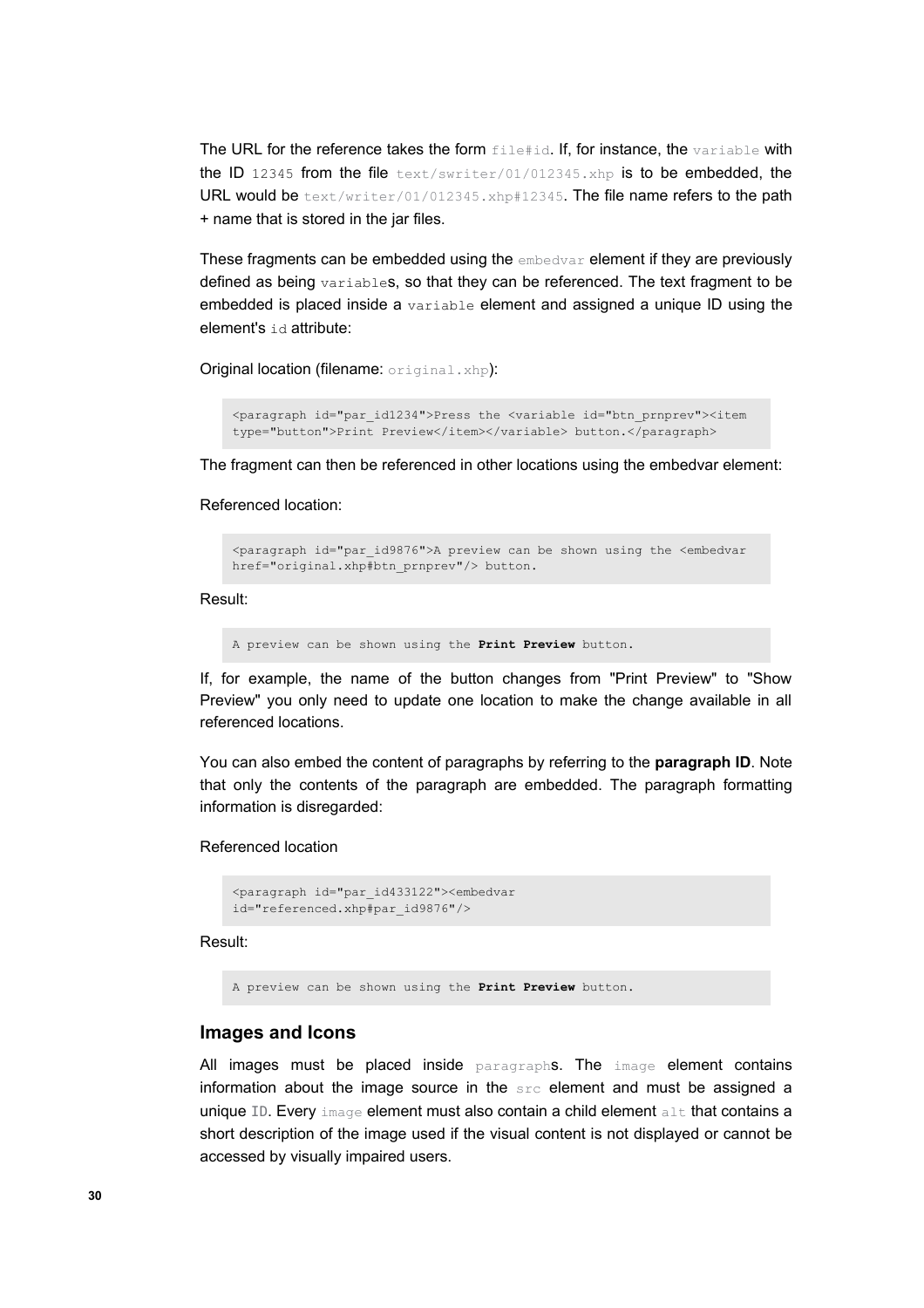In addition to the  $att$  element, there is also an optional caption element that can take a long description as an image caption.

Starting with OpenOffice.org 2.0, the help retrieves all images from the central image repository  $imaces.zip$ , which is available in the  $share/confiq$  directory of the OpenOffice.org installation. This archive contains all images that OpenOffice.org uses, separated by modules. The OpenOffice.org Help fetches any icons displayed in the help files from here. Since this also is the place where the application fetched the icons to display in the user interface, the icons in the help will always be in sync with the application, even if the  $\frac{images.zip}{}$  archive contains a customized set of images.

The help itself also has a subdirectory inside the  $\text{image}$ ,  $\text{size}$  archive that contains all images that are specific to the help and only used by it, for instance screen captures. These images are stored under res/helpimg in the archive.

### **Localization Information**

Content that is to be localized is found inside elements with the  $x_{m1-1}$  and attribute that contains the elements language code. Elements can be excluded from localization by specifying the  $1$ <sub>ocalize</sub> attribute and setting it to  $fa1se$ . Any such element *and all of its child elements* will be excluded from the localization process.

▷ Note that the help does *not* as yet support the pseudo-language x-comment as value for xmllang to designate comments.

All paragraphs contain an  $110n$  attribute, which is used to specify the localization status of the paragraph. This attribute was only used in the migration phase and is not evaluated. It can be used to store a paragraph authoring status to implement basic content management functionality.

### <span id="page-30-0"></span>**Auxiliary Files**

Some auxiliary files are necessary, apart from the help files  $*$ . xhp to build the help set. These are found in the source/auxiliary directory of the helpcontent2 module. Some of them are just used for building the help, and some are included in the helpset.

### **Files Used For Building The Help**

Apart from the makefile for this directory makefile.mk, there are a number of XSL stylesheets used for help compilation:

• default.xsl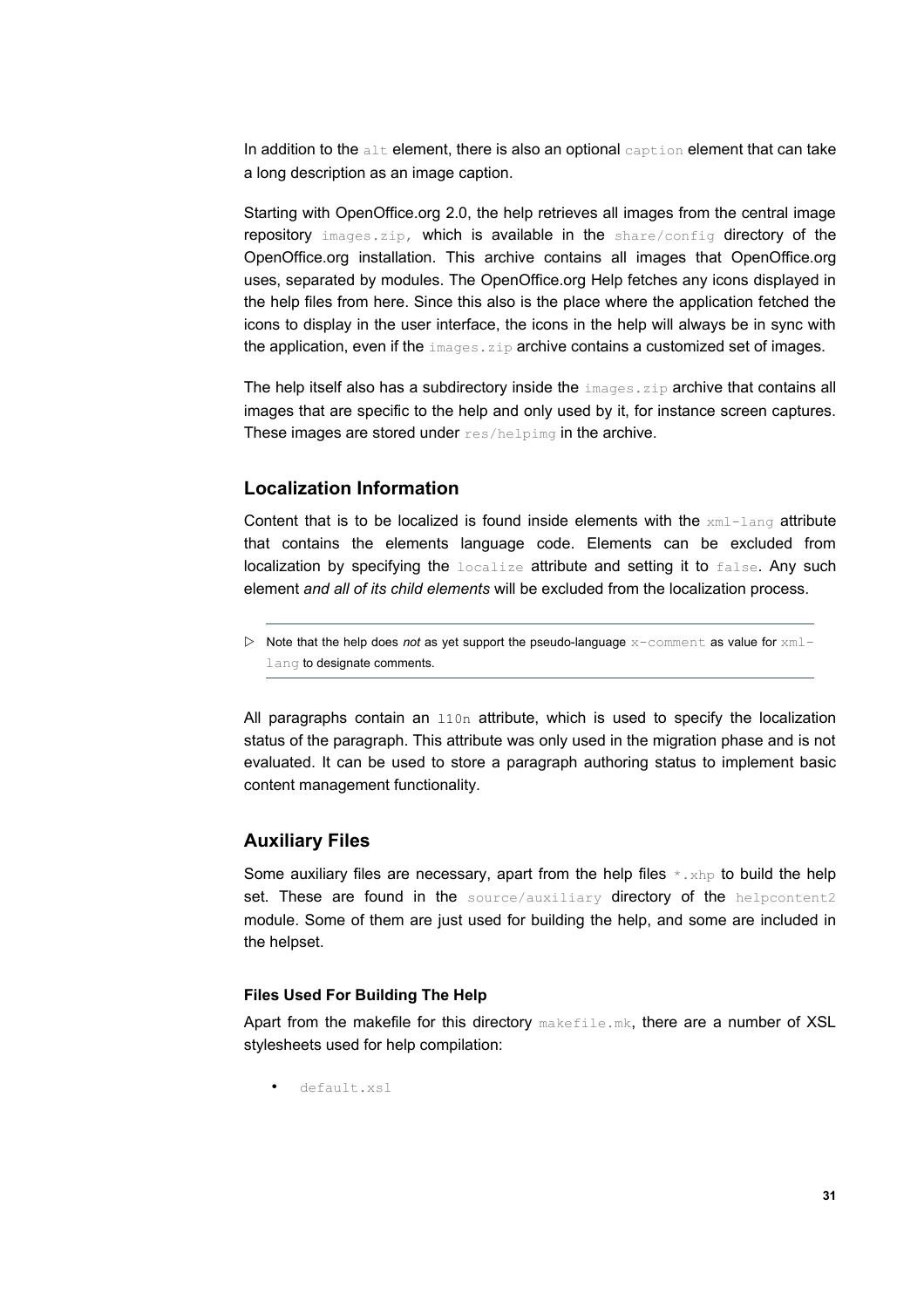- embed.xs1 is used for resolving embedded sections in help files during compile time to correctly process embedded sections when creating keyword and fulltext search index
- index.xsl is used by the corresponding JAVA routine for creating the full text search index

### **Main Transformation Stylesheet**

The main transformation stylesheet main transform.xsl controls the last transformation step of the XML files to HTML before they are displayed in the help viewer. The file contains instructions on how to transform elements of the XML files to HTML elements to be displayed. It also takes care of some formatting issues, and is responsible for replacing variables used in the help files.

The help content provider passes some parameters to the stylesheet that are used for file processing:

- Database this parameter identifies the help module context (see also *[Help](#page-12-1) Modules and Help [Sections](#page-12-1)* on page [13](#page-12-1) ). It can have one of the values swriter, scalc, sdraw, simpress, schart, sbasic, smath. This value is used to evaluate *application switches* (see *[Switching](#page-26-1) Content* on page [27](#page-26-1)).
- System this parameter identifies the operating system/platform. This value is used to evaluate *system switches* (see *[Switching](#page-26-1) Content* on page [27](#page-26-1)).
- productname and productversion these parameters contain the name and version string of the product (e.g. "OpenOffice.org" "2.0", or "StarOffice" "8"). These are used to replace the variables **& PRODUCTNAME** and %PRODUCTVERSION in the help content (see *Using [Variables](#page-22-2)* on page [23](#page-22-2)).
- $\bullet$  imgrepos this parameter contains the physical path to the image repository images. zip used for requesting the images in the help files.
- $Id -$  this parameter contains the help ID called. It is displayed in the error message when the corresponding help file cannot be found.
- Language this parameter contains the current locale of the program.

#### **Contents Definition Files \*.tree**

A number of \*.tree files contain the information used to display the table of contents on the contents tab of the help viewer. These are XML files based on the following simple DTD:

```
<!ELEMENT tree_view (help_section)+>
<!ATTLIST tree_view
  version CDATA #REQUIRED
>
<!ELEMENT help_section (node|topic)*>
<!ATTLIST help_section
```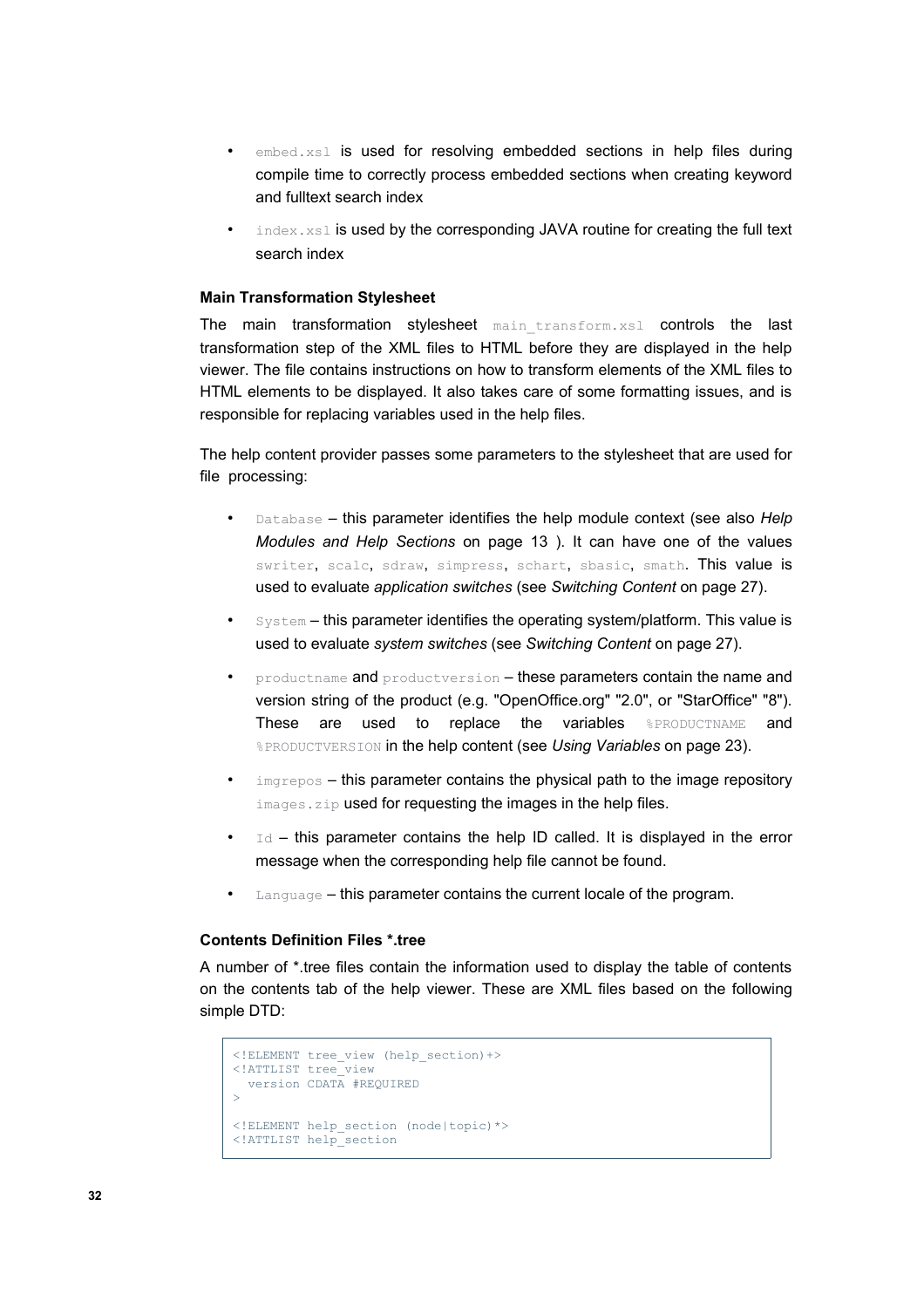```
application CDATA #REQUIRED
      id CDATA #REQUIRED
     title CDATA #REQUIRED
>
<!ELEMENT node (topic)*>
<!ATTLIST node
     id CDATA #REQUIRED
     title CDATA #REQUIRED
>
<!ELEMENT topic (#PCDATA)>
<!ATTLIST topic
      id CDATA #REQUIRED
\rightarrow
```
The main element tree view encapsulates one or more help sections that contain one or more nodes with one or more topics (or further subnodes). The help sections are the top-most element in the table of contents as displayed by the help viewer. Below that, there are nodes, represented by "book" icons in the help viewer and, finally, topics that can be selected. A node can have sub-nodes.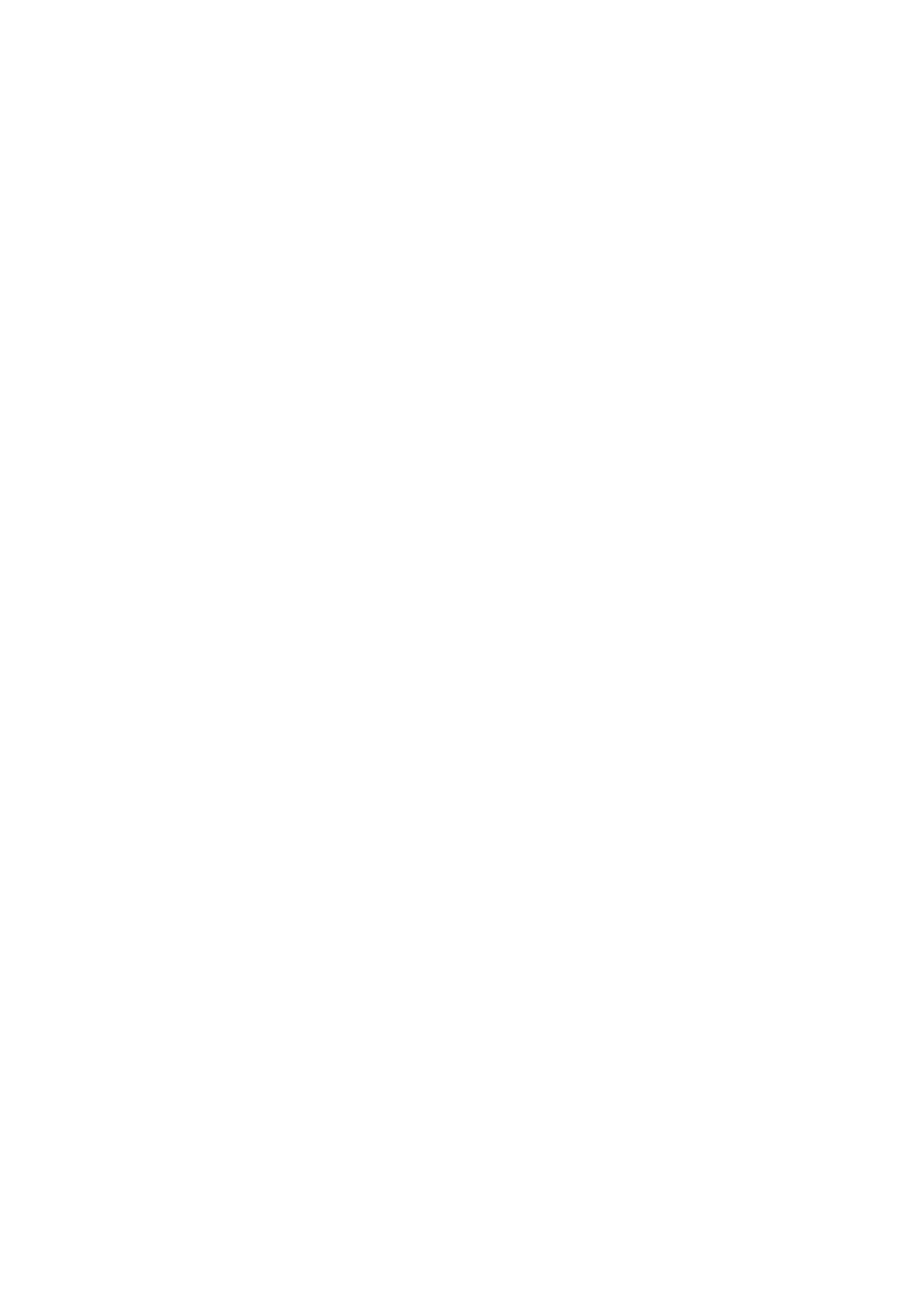# 3 Help File XML Reference

This chapter lists all elements of the XML help file DTD in alphabetical order as presented in the Document Type Definition in the Appendix.

The element sections presented here all share a common structure. The name of the element serves as a heading and is followed by element details:

- Element Description and Purpose
- Attributes
- Parent Elements
- Child Elements
- Element Definition
- Element Example

Examples for elements can show an element within its parent or child context.

### **Common Attributes**

The following attributes are common to several elements.

### **Xml-Lang**

The xml-lang attribute designates elements that need localization. The localization process identifies elements to be localized by this attribute. It contains the language of the element it belongs to as a combination of language ISO code (*ISO 639-1*) and country ISO code (*ISO 3166*), separated by a dash.

xml-lang="en-US"

All elements containing text to be translated have an  $xml-lang$  attribute:  $alt$ , bookmark, caption, paragraph, and title.

You can use the  $\epsilon$ omment element to insert comments into the help file. But if they are outside an element that will be localized they will not be recognized by the localizers.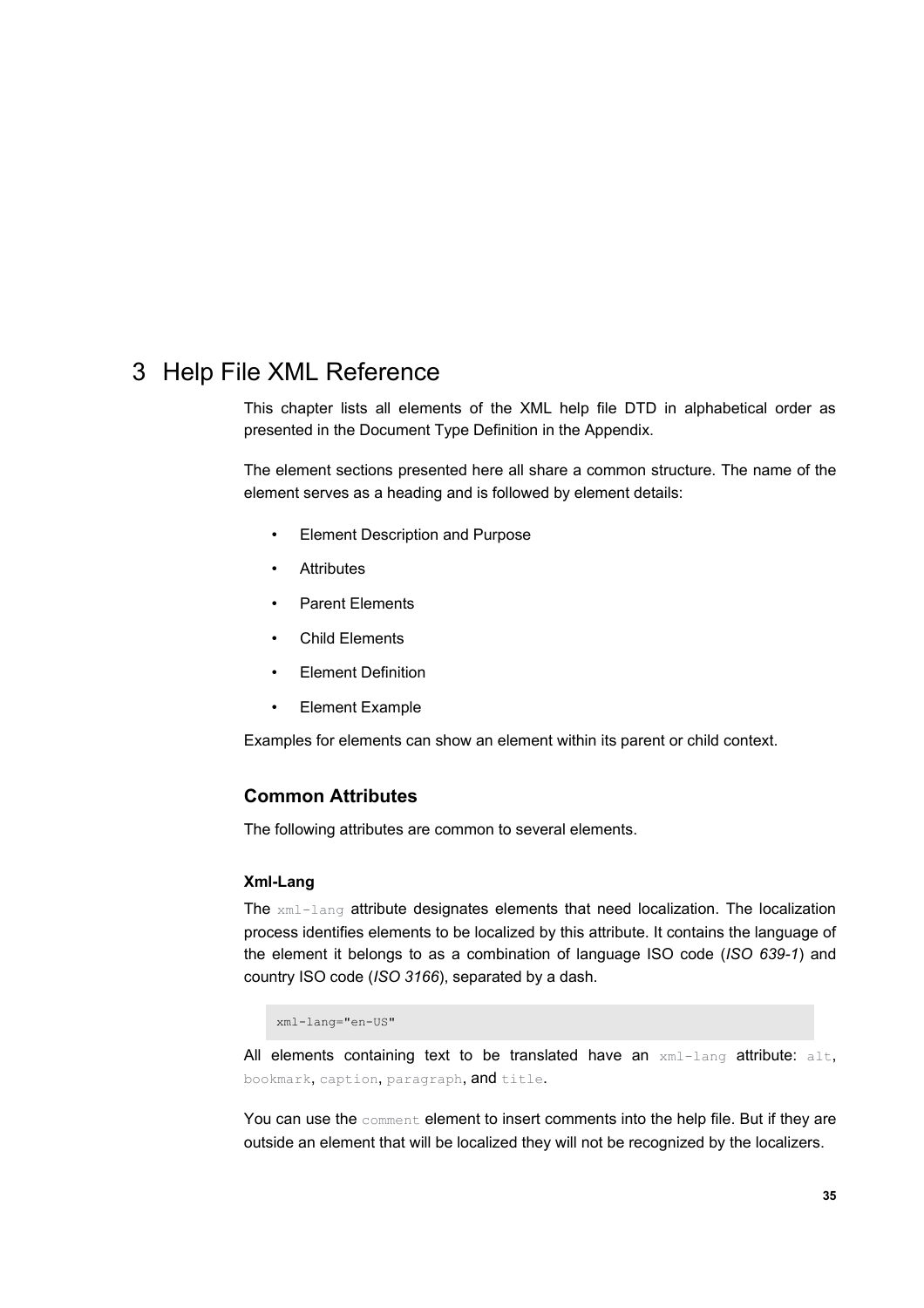### **Localize**

The localize attribute can only take the value false and designates elements that are excluded from the localization process. If an element contains the localize attribute set to  $f$ alse, its contents and the contents of all child elements should not be translated.[\[9](#page-35-0)] If the attribute contains any other value than  $f$ alse it will be ignored. The attribute is optional.

#### localize="false"

All elements containing text to be translated or subelements with text to be translated have an optional localize attribute: alt, body, bookmark, bookmark value, caption, list, listitem, paragraph, section, switch, table, tablecell, tablerow, and title.

### **Id**

The id element contains a unique string used to identify the element for localization and referencing purposes. The ID must be *unique within a help file* so that referencing across files and relocating sections and paragraphs across files is possible.

id="some\_unique\_value"

All elements that can be embedded or have to be translated contain a mandatory id attribute: image, bookmark, paragraph, section, table, title, topic, and variable.

Valid characters for the  $\pm d$  value are capital or small letters from a-z, numbers from 0-9, and the underscore, in any combination. Other characters are not allowed.[[10](#page-35-1)]

<span id="page-35-0"></span><sup>9</sup> They are automatically excluded in the Sun release engineering localization process.

<span id="page-35-1"></span><sup>10</sup> For legacy reasons, the help files contain many IDs that are not valid XML "id" types. Therefore, the id attribute is defined in the DTD to be of the type CDATA.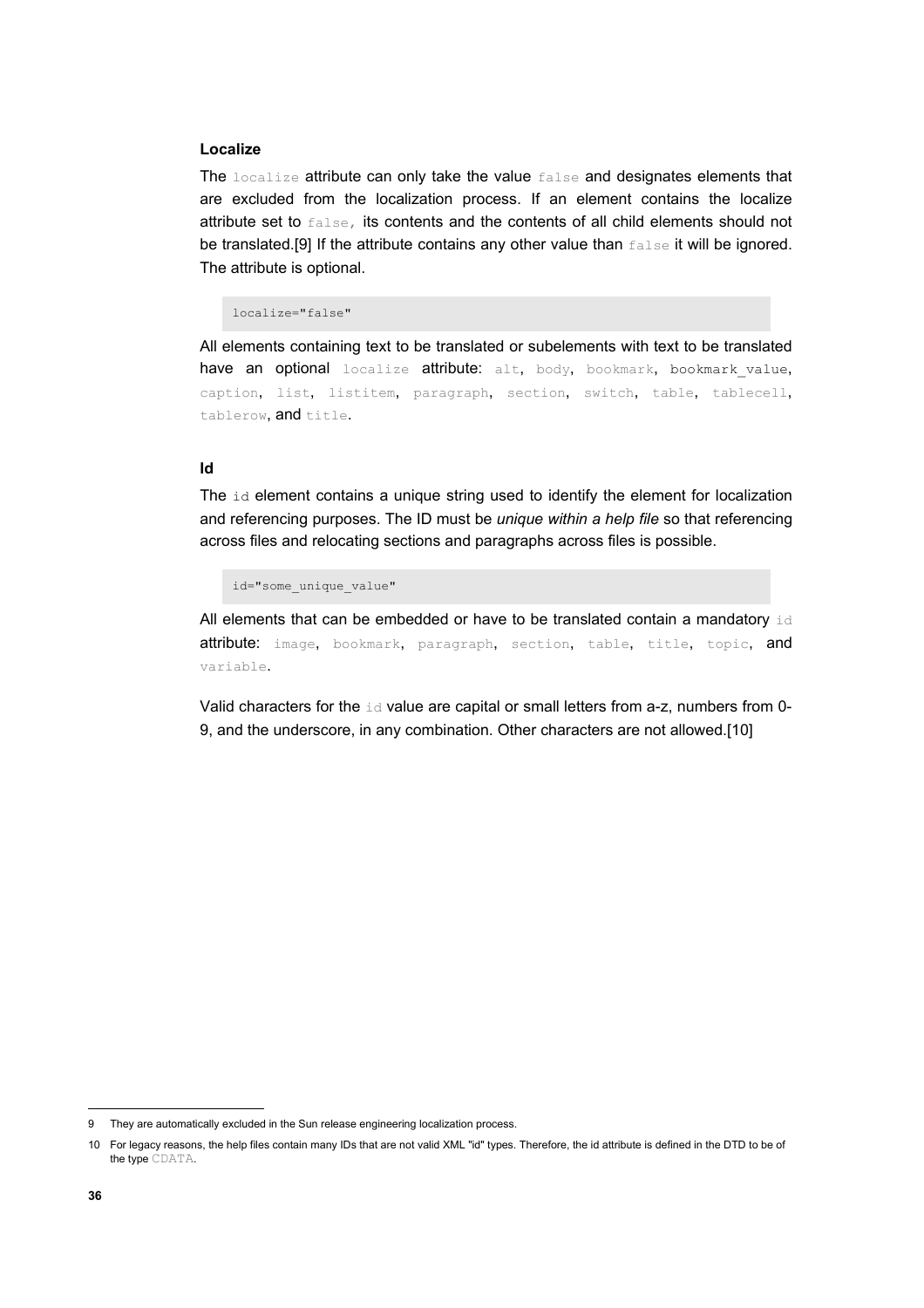# **Help File (\*.xhp) Elements**

## **Ahelp**

This element designates text that is to be used as extended tips (for instance, tool tips or active help). It can contain text (PCDATA) and child elements. It can only be used as a child of a paragraph.

### *Attributes*

| Attribute  | <b>Required</b> | <b>Contents</b> | <b>Values allowed</b> | <b>Description</b>                                                                                                                              |
|------------|-----------------|-----------------|-----------------------|-------------------------------------------------------------------------------------------------------------------------------------------------|
| hid        | yes             | CDATA           |                       | The symbolic help ID for which<br>the content is to be displayed.                                                                               |
| visibility | no              | fixed value     | "hidden", "visible"   | The visibility of the ahelp content<br>inside the help viewer. If set to<br>"hidden" the content is only<br>visible in the extended tips popup. |

*Table 7: Attributes of the ahelp Element*

#### *Parent Elements*

caseinline, defaultinline, paragraph, variable

### *Child Elements*

comment, embedvar, br, emph, item, link, variable

## *Element Definition*

```
<!ELEMENT ahelp (#PCDATA | embedvar | br | comment | emph | item | 
                    link | switchinline | variable)*>
<!ATTLIST ahelp
  hid CDATA #REQUIRED
  visibility (hidden | visible) #IMPLIED
\ddot{\phantom{0}}
```

```
<ahelp hid="HID_SOME_HID" visibility="hidden">
You will only see this text in the extended tips for the ui control
with the help id HID SOME HID.
</ahelp>
```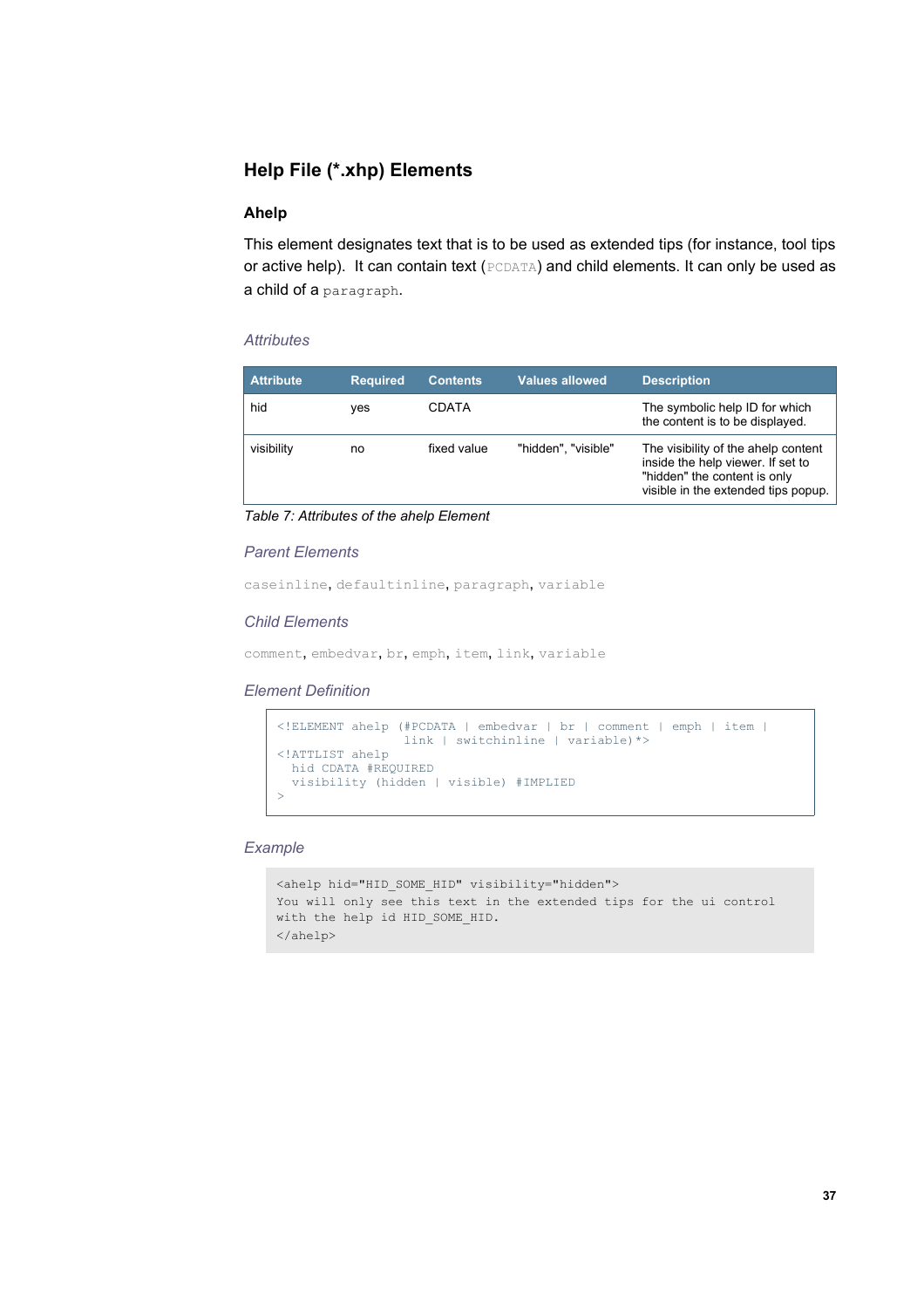## **Alt**

This element is used to specify an alternative text for an image. It corresponds to the HTML attribute of the same name and can only contain PCDATA that is localized (no markup).

## *Attributes*

| <b>Attribute</b> | <b>Required</b> | <b>Contents</b> | <b>Values allowed</b> | <b>Description</b>                                                           |
|------------------|-----------------|-----------------|-----------------------|------------------------------------------------------------------------------|
| xml-lang         | yes             | CDATA           |                       | See Common Attributes on page<br>35.                                         |
| id               | ves             | CDATA           |                       | A unique ID to identify the<br>element, see Common Attributes<br>on page 35. |
| localize         | no              | fixed value     | "false"               | See Common Attributes on page<br>35.                                         |

*Table 8: Attributes of the alt element*

## *Parent Elements*

image

### *Child Elements*

#### none

*Element Definition*

```
<!ELEMENT alt (#PCDATA)>
<!ATTLIST alt
 xml-lang CDATA #REQUIRED
 id CDATA #REQUIRED
  localize CDATA #IMPLIED
>
```
### *Example*

```
<image src="img/imagefile.png" id="img_id1235">
<alt xml-lang="en-US" id="alt_id1235">Dialog File Open</alt>
</image>
```
## **Body**

This element contains all help content information. It cannot itself contain any PCDATA, but rather only child elements.

#### *Attributes*

| <b>Attribute</b> | <b>Required</b> | <b>Contents</b> | <b>Values allowed</b> | <b>Description</b>                  |
|------------------|-----------------|-----------------|-----------------------|-------------------------------------|
| localize         | no              | fixed value     | "false"               | See Common Attributes on page<br>35 |

*Table 9: Attributes of the body element*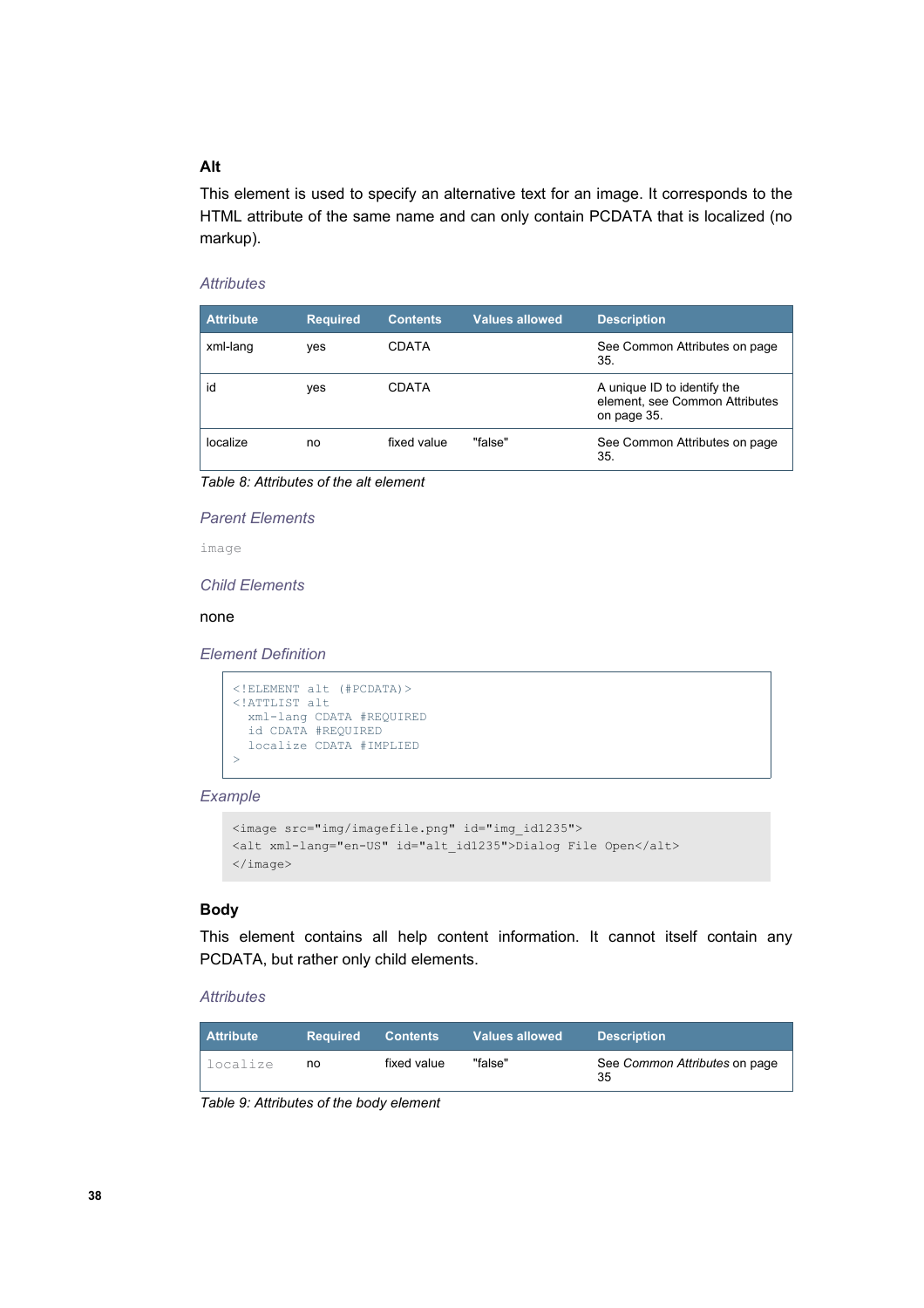## *Parent Elements*

helpdocument

## *Child Elements*

section, paragraph, table, comment, bookmark, switch, embed, list, sort

#### *Element Definition*

```
<!ELEMENT body (section | paragraph | table | comment | bookmark | 
                  switch | embed | list | sort)*>
<!ATTLIST body
  localize CDATA #IMPLIED
\rightarrow
```
#### *Example*

```
<body>
<paragraph>This is the content of a help file</paragraph>
</body>
```
### **Bookmark**

This element contains information about a bookmark used in the help files. The bookmark type is specified inside the branch attribute of the bookmark element while the bookmark value is defined in the child element bookmark value. For more information about the bookmarking system in the help please refer to *Defining Index, [Contents,](#page-24-0) and Context [Sensitivity](#page-24-0)* on page [25](#page-24-0).

### *Attributes*

| <b>Attribute</b> | <b>Required</b> | <b>Contents</b> | <b>Values allowed</b>            | <b>Description</b>                                                                                                                                      |
|------------------|-----------------|-----------------|----------------------------------|---------------------------------------------------------------------------------------------------------------------------------------------------------|
| branch           | ves             | CDATA           | "contents",<br>"index",<br>"hid" | The bookmark type specified by the<br>branch inside the unified bookmarks<br>tree. See Defining Index, Contents, and<br>Context Sensitivity on page 25. |
| id               | yes             | CDATA           |                                  | A unique ID to identify the element, see<br>Common Attributes on page 35.                                                                               |
| xml-lang         | ves             | CDATA           |                                  | See Common Attributes on page 35.                                                                                                                       |
| localize         | no              | fixed value     | "false"                          | See Common Attributes on page 35.                                                                                                                       |

*Table 10: Attributes of the bookmark element*

## *Parent Elements*

body, case, default, section, topic, tablecell, listitem

## *Child Elements*

bookmark\_value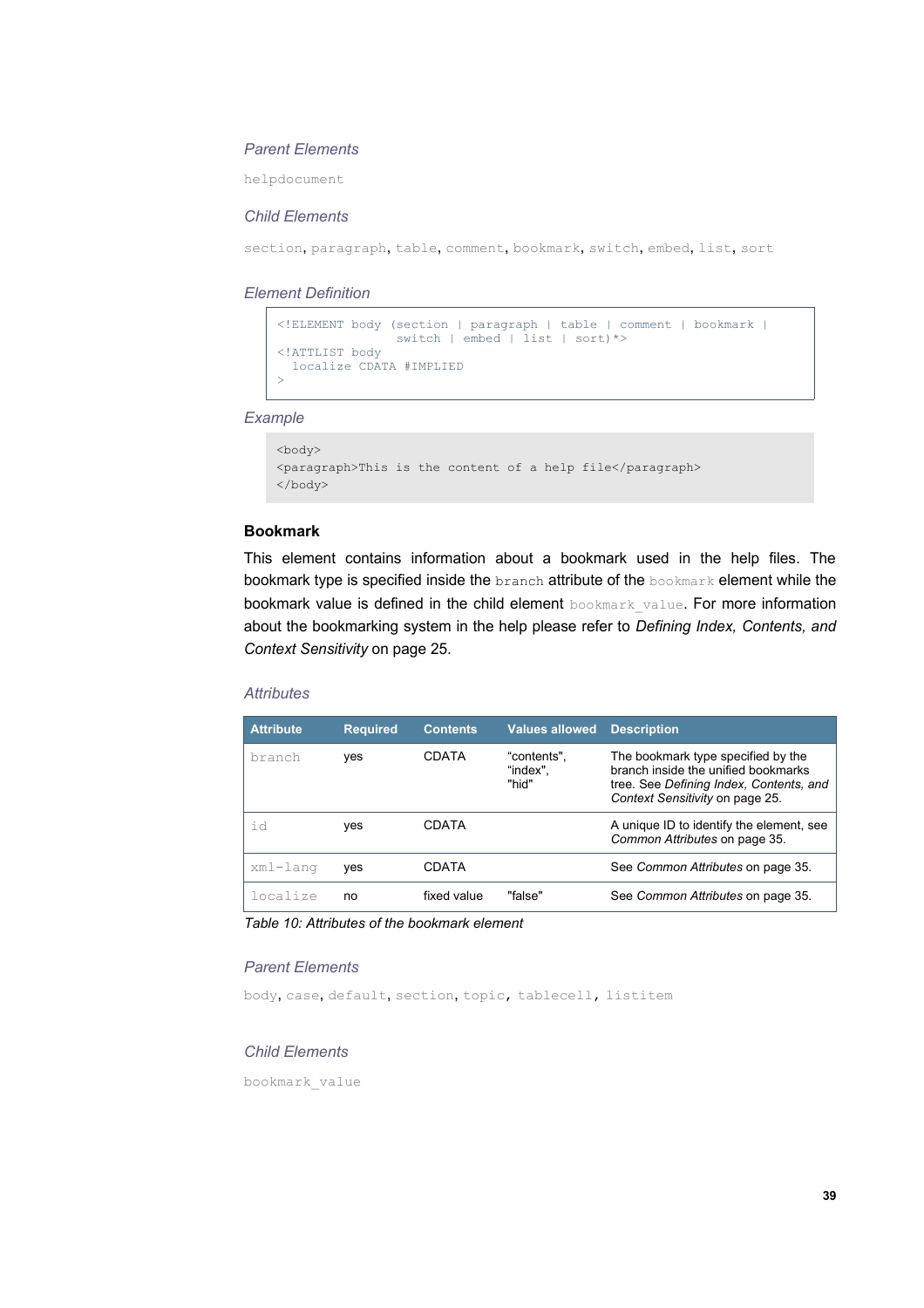```
<!ELEMENT bookmark (bookmark_value)*>
<!ATTLIST bookmark
  branch CDATA #REQUIRED
  xml-lang CDATA #REQUIRED
  id CDATA #REQUIRED
   localize CDATA #IMPLIED
>
```

```
<bookmark branch="contents" xml-lang="en-US" id="bm_id1234">
  <bookmark_value>
    StarOffice Writer Help/Working with Fields/Editing Field Contents
  </bookmark_value>
</bookmark>
<bookmark branch="index" xml-lang="en-US" id="bm_id9876">
   <bookmark_value>
    Formulas/Exporting
  </bookmark_value>
</bookmark>
<bookmark branch="hid/12345"/>
```
## **Bookmark\_value**

This element contains the value of a bookmark. See *Defining Index, [Contents,](#page-24-0) and Context [Sensitivity](#page-24-0)* on page [25](#page-24-0) for details.

### *Parent Elements*

bookmark

#### *Child Elements*

embedvar

### *Element Definition*

<!ELEMENT bookmark\_value (#PCDATA | embedvar)\*>

```
<bookmark branch="contents" xml-lang="en-US" id="bm_123">
  <bookmark_value>
StarOffice Writer Help/Working with Fields/Editing Field Contents
  </bookmark_value>
</bookmark>
<bookmark branch="index/scalc" xml-lang="en-US" id="bm_543">
  <bookmark_value>
    Formulas/Exporting
  </bookmark_value>
</bookmark>
<bookmark branch="index/scalc" xml-lang="de-DE" id="bm_543">
  <bookmark_value>
    Formeln/Exportieren
  </bookmark_value>
</bookmark>
```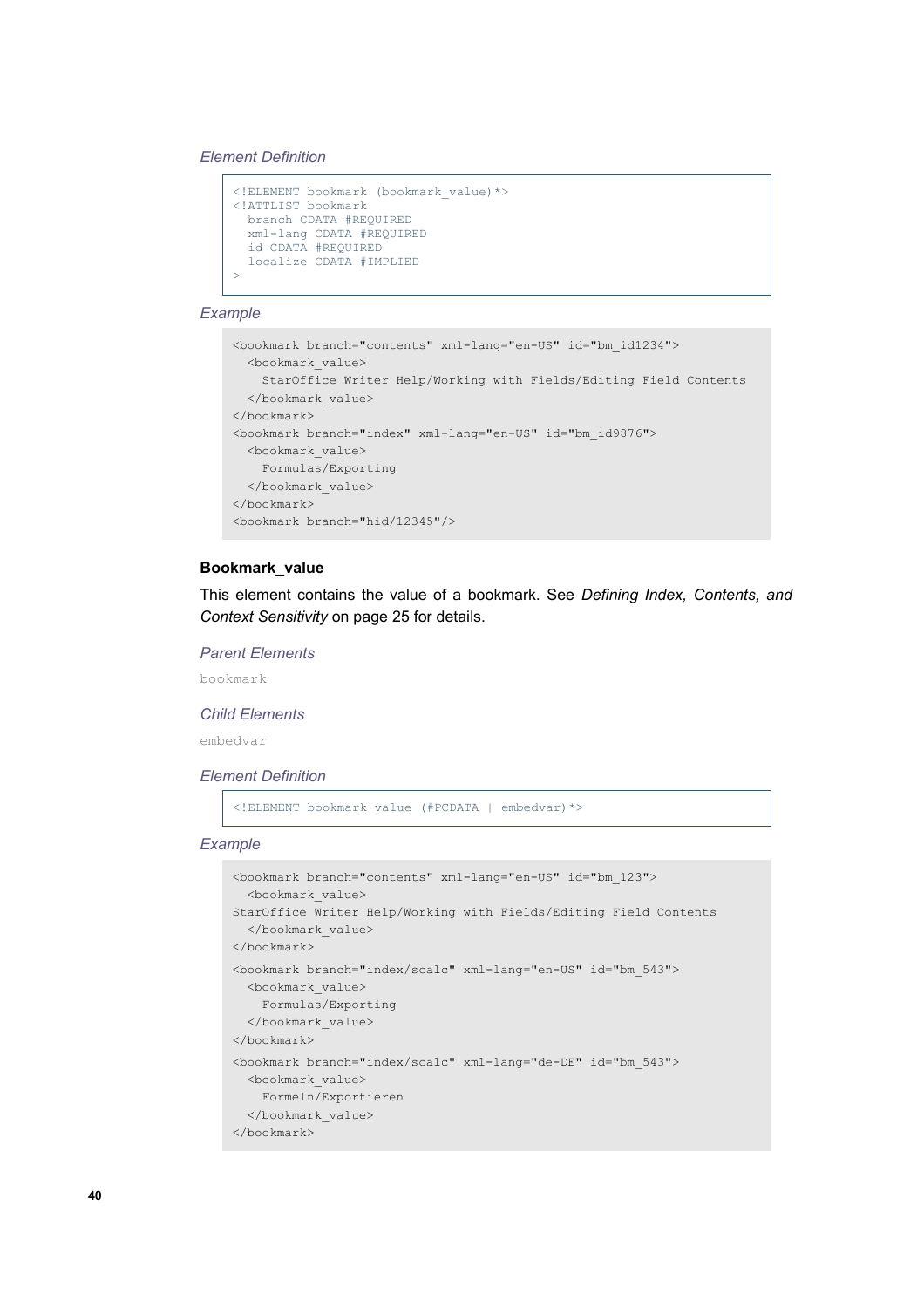## **Br**

This element can be used to place a manual line break. It works like the corresponding HTML <br> >>>>
element. The element itself is empty.

#### *Parent Elements*

ahelp, caption, caseinline, defaultinline, paragraph, variable

### *Child Elements*

none

#### *Element Definition*

<!ELEMENT br EMPTY>

#### *Example*

```
<paragraph>This line must have a<br/>manual<br/>line
break.</paragraph>
```
## **Caption**

This element specifies the (optional) caption of an image or a table.

#### *Attributes*

| <b>Attribute</b> | <b>Required</b> | <b>Contents</b> | <b>Values allowed</b> | <b>Description</b>                                                           |
|------------------|-----------------|-----------------|-----------------------|------------------------------------------------------------------------------|
| xml-lang         | ves             | CDATA           |                       | See Common Attributes on page<br>35.                                         |
| id               | ves             | CDATA           |                       | A unique ID to identify the<br>element, see Common Attributes<br>on page 35. |
| localize         | no              | fixed value     | "false"               | See Common Attributes on page<br>35.                                         |

*Table 11: Attributes of the caption element*

## *Parent Elements*

image, table

#### *Child Elements*

embedvar, br, emph, item, link, switchinline, variable

```
<!ELEMENT caption (#PCDATA | embedvar | br | emph | item | link | 
 switchinline | variable)*>
<!ATTLIST caption
  xml-lang CDATA #REQUIRED
  id CDATA #REQUIRED
  localize CDATA #IMPLIED
>
```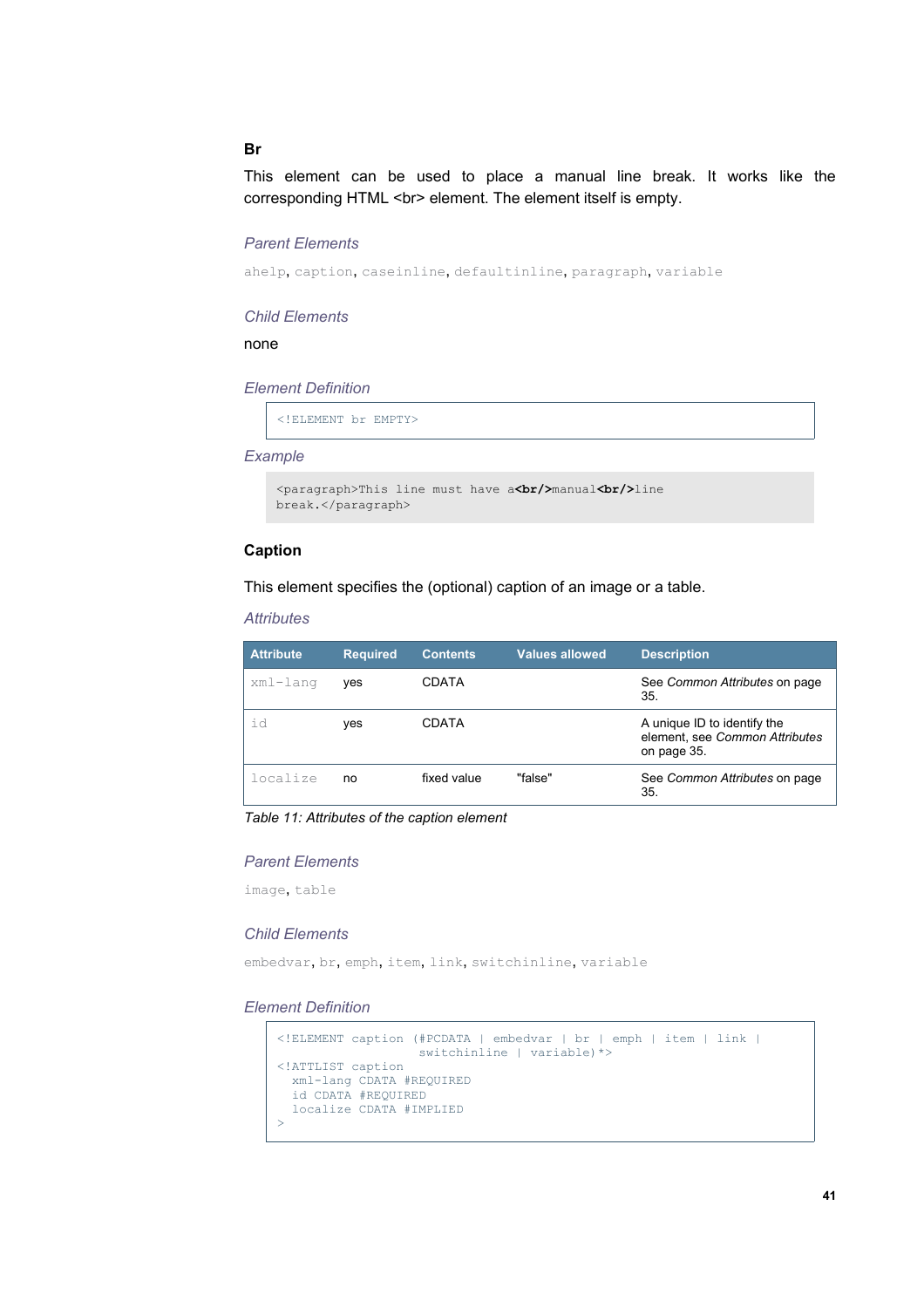```
<table>
<caption xml-lang="en-US" id="cp_1234">
 List of all <item type="productname">StarOffice</item> slots.
</caption>
</table>
```
## **Case**

This elements holds the cases of a switch statement.

#### *Attributes*

| l Attribute | <b>Required</b> | <b>Contents</b> | <b>Values allowed</b> | <b>Description</b>                                                                                        |
|-------------|-----------------|-----------------|-----------------------|-----------------------------------------------------------------------------------------------------------|
| select      | ves             | <b>CDATA</b>    |                       | Contains the value that is to be.<br>evaluated. See Switching Content<br>on page 27 for more information. |

*Table 12: Attributes of the case element*

#### *Parent Elements*

switch

## *Child Elements*

paragraph, table, comment, bookmark, embed, list, switch, section

### *Element Definition*

```
<!ELEMENT case (paragraph | table | comment | bookmark | embed | 
 link | list | switch | section)*>
<!ATTLIST case
  select CDATA #REQUIRED
>
```

```
<switch select="sys">
  <case select="WIN">
    <paragraph>This appears in Windows.</paragraph>
  </case>
  <case select="UNIX">
    <paragraph>This appears in Unix.</paragraph>
  </case>
  <default>
    <paragraph>This appears in all other cases</paragraph>
  </default>
</switch>
```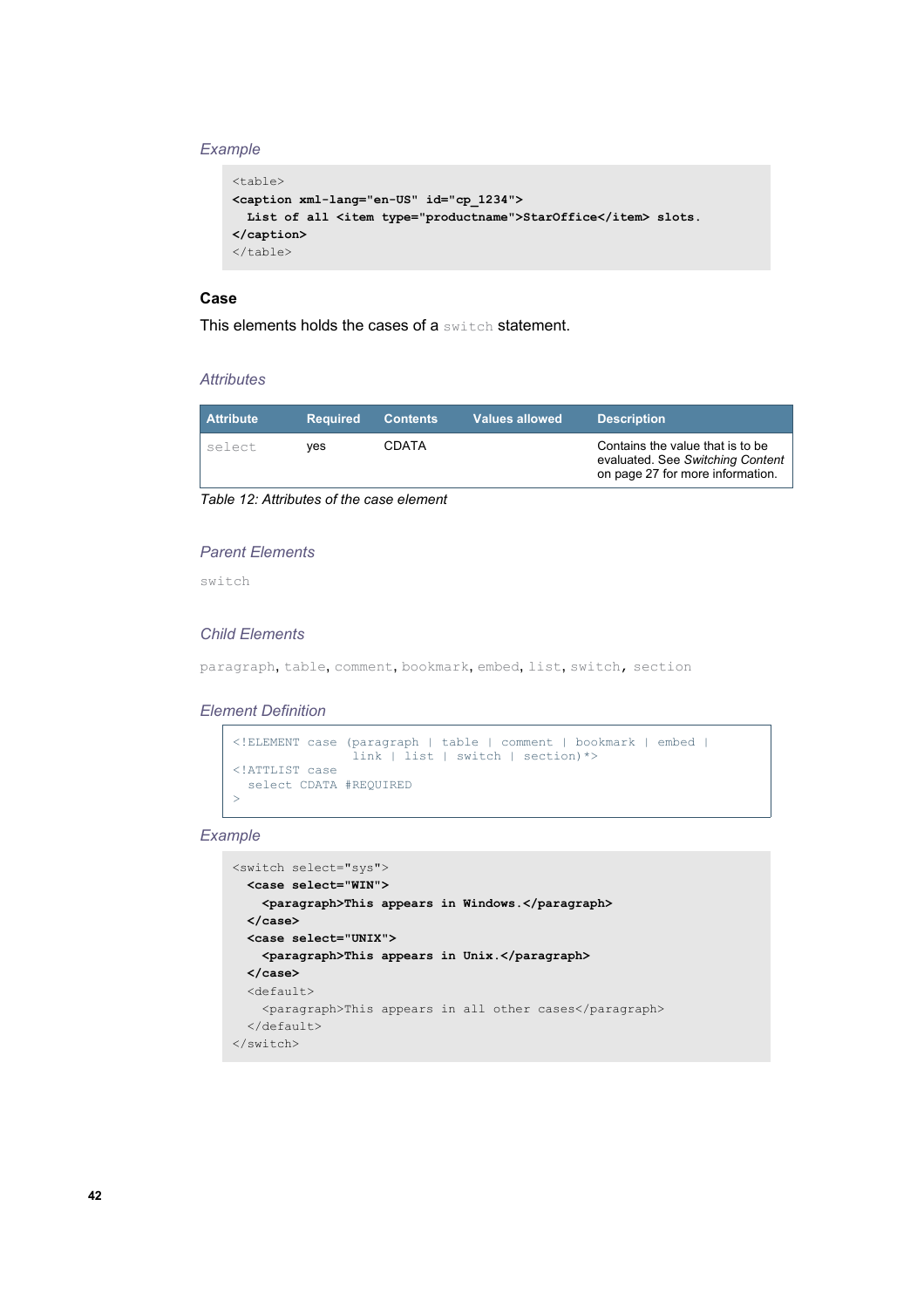## **Caseinline**

This element holds the cases for an switchinline statement.

## *Attributes*

| <b>Attribute</b> | <b>Required</b> | <b>Contents</b> | <b>Values allowed</b> | <b>Description</b>                                                                                       |
|------------------|-----------------|-----------------|-----------------------|----------------------------------------------------------------------------------------------------------|
| select           | ves             | <b>CDATA</b>    |                       | Contains the value that is to be<br>evaluated. See Switching Content<br>on page 27 for more information. |

*Table 13: Attributes of the caseinline element*

#### *Parent Elements*

switchinline

#### *Child Elements*

image, embedvar, br, emph, item, link, switchinline, variable, ahelp, object

#### *Element Definition*

```
<!ELEMENT caseinline (#PCDATA | image | embedvar | br | emph | 
 item | link | switchinline | variable | 
                     ahelp | object)*>
<!ATTLIST caseinline
 select CDATA #REQUIRED
\rightarrow
```
### *Example*

```
<paragraph>Press the 
  <switchinline select="sys">
    <caseinline select="WIN">Ctrl</caseinline>
    <caseinline select="MAC">Apple</caseinline>
     <defaultinline>any</defaultinline>
   </switchinline> 
   key to start.
</paragraph>
```
## **Comment**

This element is used for inserting comments into the help files used by the author/editor/translator. They are to be removed when the help files are compiled.

#### *Attributes*

none

#### *Parent Elements*

body, case, default, list, listitem, section, switch, tablecell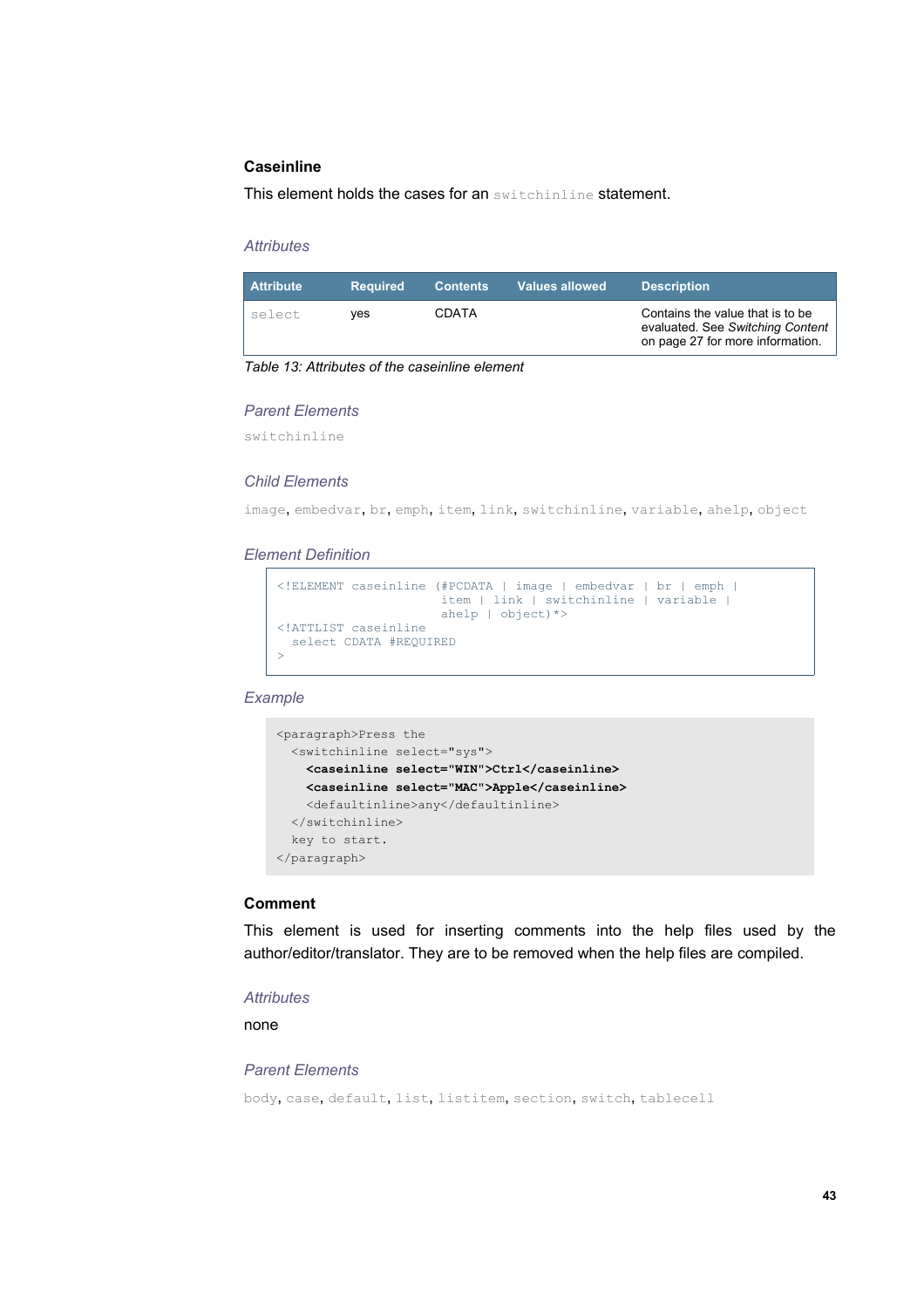## *Child Elements*

none

### *Element Definition*

```
<!ELEMENT comment (#PCDATA)>
```
*Example*

```
<section>
   <comment>FPE: This section is in a draft state!</comment>
</section>
```
## **Created**

This element holds the date of document creation and additional information (author or comment).

#### *Attributes*

| <b>Attribute</b> | <b>Required</b> | <b>Contents</b> | <b>Values allowed</b> | <b>Description</b>                                                                                                                                                                                                                                                            |
|------------------|-----------------|-----------------|-----------------------|-------------------------------------------------------------------------------------------------------------------------------------------------------------------------------------------------------------------------------------------------------------------------------|
| date             | yes             | <b>CDATA</b>    |                       | Contains the date of document<br>creation in the format<br>YYYY-MM-DDThh:mm:ss<br>where:<br>$YYYY =$ four-digit year<br>$MM = two-digit month$<br>$DD =$ two-digit day of month<br>$hh =$ two digits of 24 hour<br>$mm = two digits of minute$<br>$ss =$ two digits of second |

*Table 14: Attributes of the created element*

*Parent Elements*

history

*Child Elements*

#### none

*Element Definition*

```
<!ELEMENT created (#PCDATA)>
<!ATTLIST created
  date CDATA #REQUIRED
>
```

```
<meta>
  <history>
    <created date="2002-05-20T15:15:00">New topic created</created>
    <lastedited date="2002-06-20T15:15:00">Made changes</lastedited>
  </history>
</meta>
```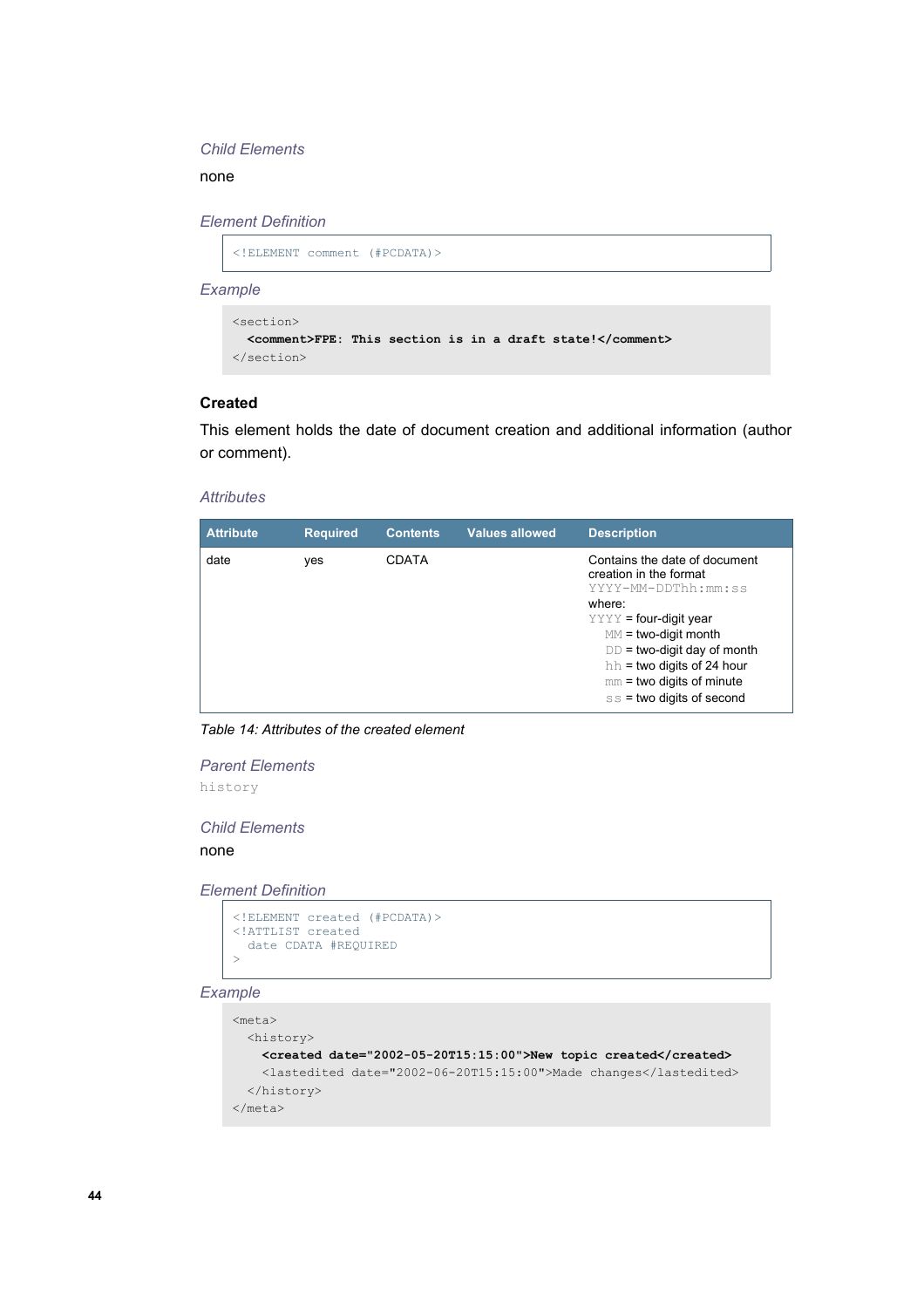## **Default**

This elements holds the default values for a switch. It is evaluated if all case elements of a switch element evaluate to false.

### *Attributes*

none

#### *Parent Elements*

switch

#### *Child Elements*

paragraph, table, comment, bookmark, embed, list, section

#### *Element Definition*

```
<!ELEMENT default (paragraph | table | comment | bookmark | 
                   embed | link | list | switch | section) *>
```
#### *Example*

```
<switch select="sys">
  <case select="WIN">
    <paragraph>This appears in Windows.</paragraph>
  </case>
  <case select="UNIX">
    <paragraph>This appears in Unix.</paragraph>
   </case>
   <default>
     <paragraph>This appears in all other cases</paragraph>
   </default>
</switch>
```
### **Defaultinline**

This elements holds the default values for an inline switch. It is evaluated if all caseinline elements of a switchinline element evaluate to false.

### *Attributes*

none

### *Parent Elements*

switchinline

#### *Child Elements*

image, embedvar, br, emph, item, link, switchinline, variable, ahelp, object

```
<!ELEMENT defaultinline (#PCDATA | image | embedvar | br | emph | 
                          item | link | switchinline | variable | 
                          ahelp | object)*>
```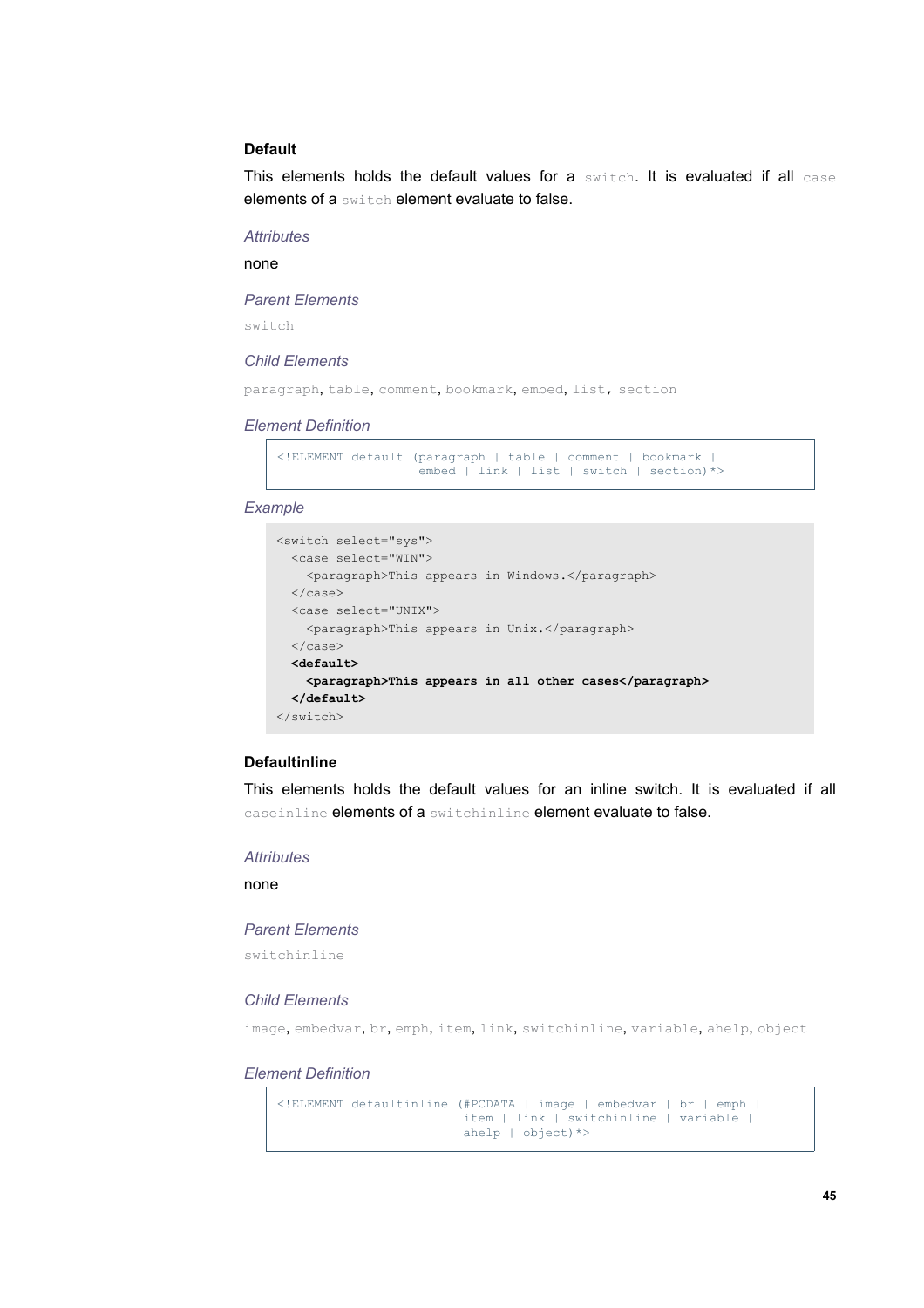```
<paragraph>Press the 
   <switchinline select="sys">
    <caseinline select="WIN">Ctrl</caseinline>
    <caseinline select="MAC">Apple</caseinline>
     <defaultinline>any</defaultinline>
   </switchinline> 
  key to start.
</paragraph>
```
## **Embed**

This element is used to embed content from a different source at the current position. The only elements that can be embedded from somewhere else are sections or paragraphs, which are identified by their URL. For smaller text fragments, embedvar can be used. See *[Embedding](#page-27-0) Content* on page [28](#page-27-0).

The optional role attribute can override the role of a paragraph. For embedded sections, the role attribute has no effect.

## *Attributes*

| <b>Attribute</b> | <b>Required</b> | <b>Contents</b> | <b>Values allowed</b>              | <b>Description</b>                                                                                                                                                                                         |
|------------------|-----------------|-----------------|------------------------------------|------------------------------------------------------------------------------------------------------------------------------------------------------------------------------------------------------------|
| href             | ves             | URL             |                                    | A URL pointing to the content to<br>be embedded. The URL has the<br>form filepath#id. Filepath is<br>the path of the file as contained in<br>the jar archive.                                              |
| role             | no              |                 | see Paragraph<br>Roles on page 24. | The role in which the embedded<br>paragraph will appear. If this<br>attribute is specified the<br>paragraph is displayed with this<br>role overwriting its original role<br>(not applicable for sections). |
| level            | no              | fixed values    | numerical value                    | The heading level if the $\texttt{role}$<br>attribute is set to "heading"                                                                                                                                  |

*Table 15: Attributes of the embed element*

#### *Parent Elements*

body, case, default, listitem, section, tablecell

#### *Child Elements*

none

```
<!ELEMENT embed EMPTY>
<!ATTLIST embed
  href CDATA #REQUIRED
  role CDATA #IMPLIED
   level CDATA #IMPLIED
>
```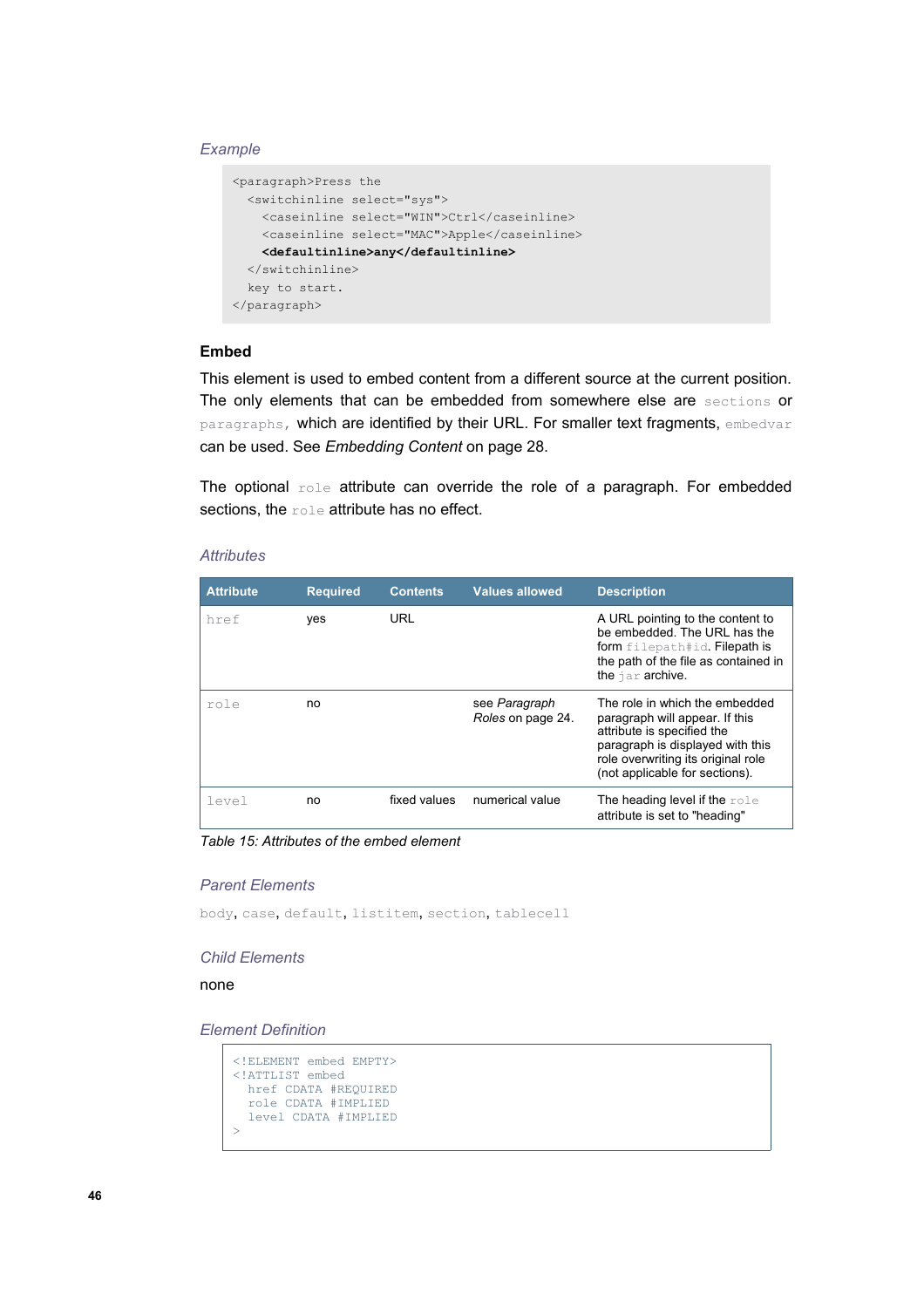```
<embed href="text/swriter/guide/editing#4711"/>
<embed href="text/scalc/01/0123456#9876" role="warning"/>
```
### **Embedvar**

This element is used to embed smaller text fragments with and without markup, which were previously declared as being variables. See also *[Embedding](#page-27-0) Content* on page [28](#page-27-0).

#### *Attributes*

| <b>Attribute</b> | <b>Required</b> | <b>Contents</b> | <b>Values allowed</b> | <b>Description</b>                                                                                                                                                                  |
|------------------|-----------------|-----------------|-----------------------|-------------------------------------------------------------------------------------------------------------------------------------------------------------------------------------|
| href             | ves             | URL             |                       | A URL pointing to the content to<br>be embedded. The URL has the<br>form filepath#id. Filepath is<br>the path of the file as contained in<br>the jar archive.                       |
| markup           | no              | fixed values    | "keep"<br>"ignore"    | Specifies whether markup<br>contained in the variable to be<br>embedded is ignored or kept in<br>the target position. The default is<br>to keep markup within the text<br>fragment. |

*Table 16: Attributes of the embedvar element*

### *Parent Elements*

ahelp, caption, caseinline, defaultinline, link, paragraph, variable

### *Child Elements*

## none

#### *Element Definition*

```
<!ELEMENT embedvar EMPTY>
<!ATTLIST embedvar
   href CDATA #REQUIRED
   markup (keep | ignore) #IMPLIED
\ddot{\phantom{1}}
```

```
<paragraph>This element can be found on the <embedvar
href="text/swriter/01/dialogs#fileopen" markup="ignore"/>
dialog.</paragraph>
```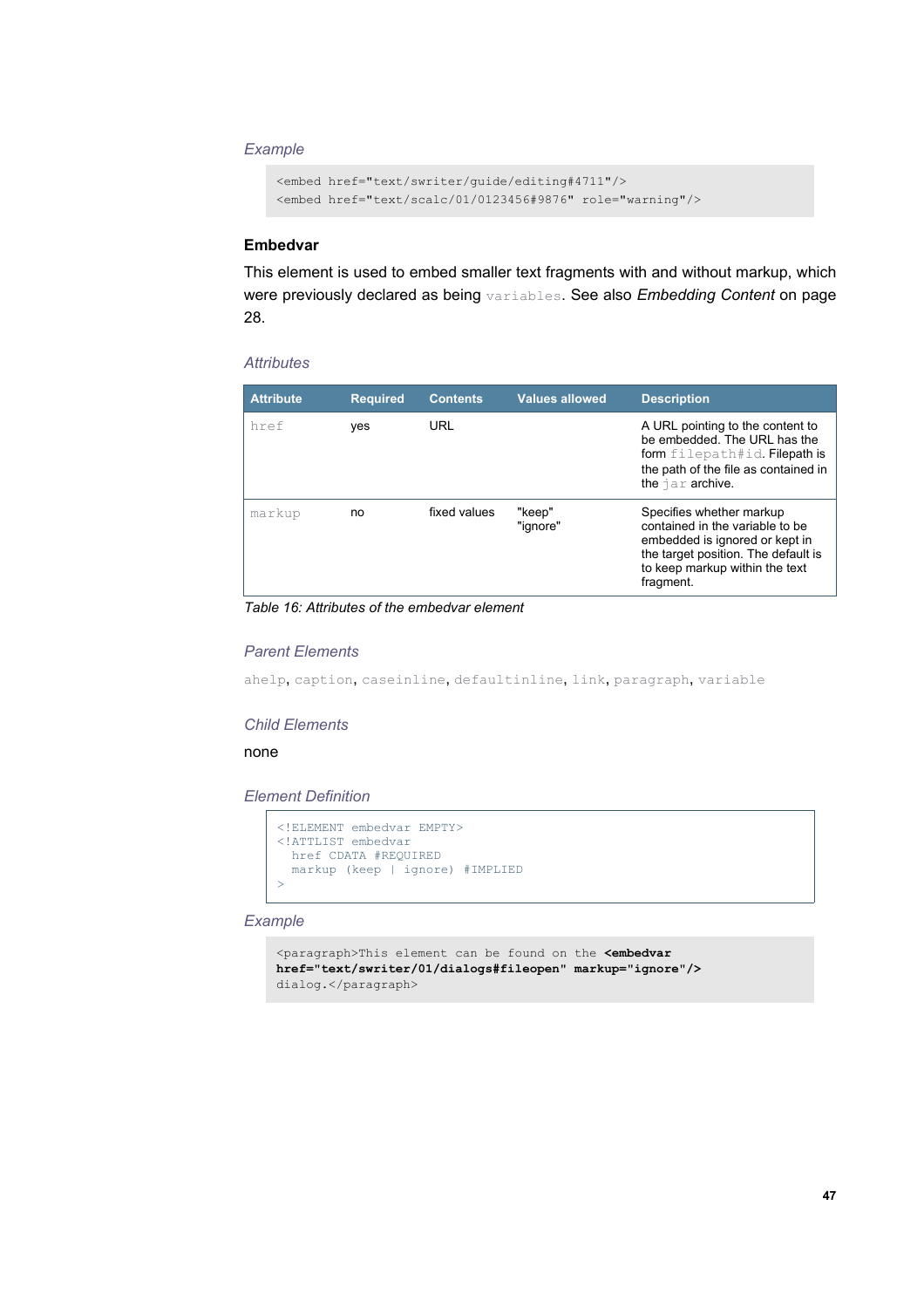## **Emph**

This element is used to mark emphasized content. It can only contain PCDATA.

#### *Attributes*

none

#### *Parent Elements*

ahelp, caption, caseinline, defaultinline, link, paragraph, variable

### *Child Elements*

```
item, comment, help-id-missing
```
#### *Element Definition*

<!ELEMENT emph (#PCDATA | item | comment)\*>

#### *Example*

<paragraph>**<emph>Never</emph>** delete the paragraph</paragraph>

## **Filename**

This element contains the path and name of the help topic file as included in the jar file, for example, text/swriter/01/1234567.xhp.

#### *Attributes*

none

#### *Parent Elements*

topic

### *Child Elements*

none

### *Element Definition*

<!ELEMENT filename (#PCDATA)>

#### *Example*

<filename>text/swriter/01/08154711.xhp</filename>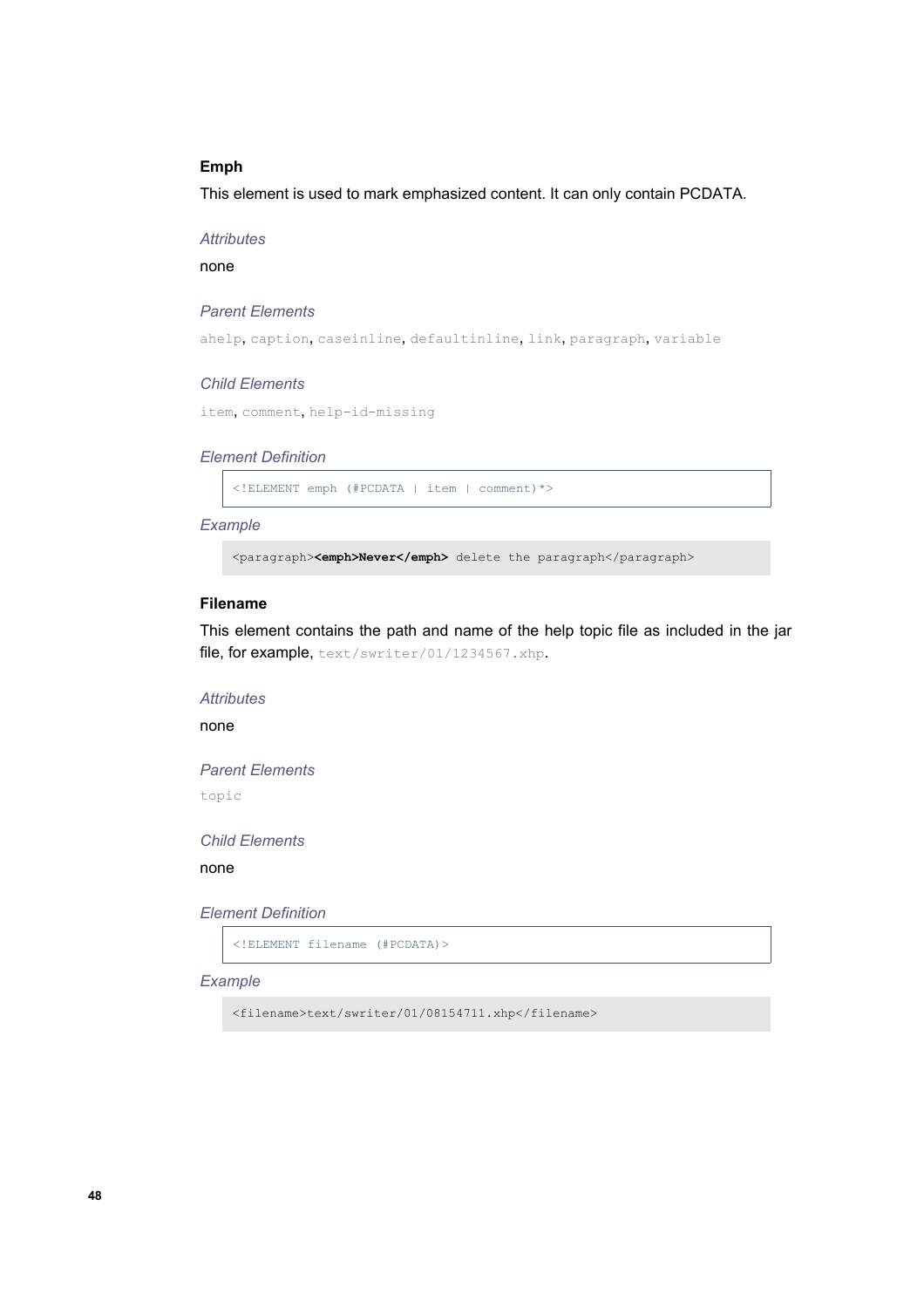## **Helpdocument**

This is the root element of a help document and contains the meta and body part of the help topic.

## *Attributes*

| <b>Attribute</b> | <b>Required</b> | <b>Contents</b> | <b>Values allowed</b> | <b>Description</b>                                                                                     |
|------------------|-----------------|-----------------|-----------------------|--------------------------------------------------------------------------------------------------------|
| version          | ves             | CDATA           |                       | Contains the Help XML format<br>version number currently 1.0) for<br>compatibility to future versions. |

*Table 17: Attributes of the helpdocument element*

#### *Parent Elements*

none

## *Child Elements*

meta, body

#### *Element Definition*

```
<!ELEMENT helpdocument (meta, body)>
<!ATTLIST helpdocument
  version CDATA #REQUIRED
>
```
*Example*

```
<helpdocument version="1.0">
<meta></meta>
<body></body>
</helpdocument>
```
## **Help-id-missing**

This element is only used to display the help ID for a help file that cannot be found. It is only used in the help error page and replaced by the missing help ID.

## *Parent Elements*

*Child Elements*

None

#### *Element Definition*

<!ELEMENT help-id-missing EMPTY>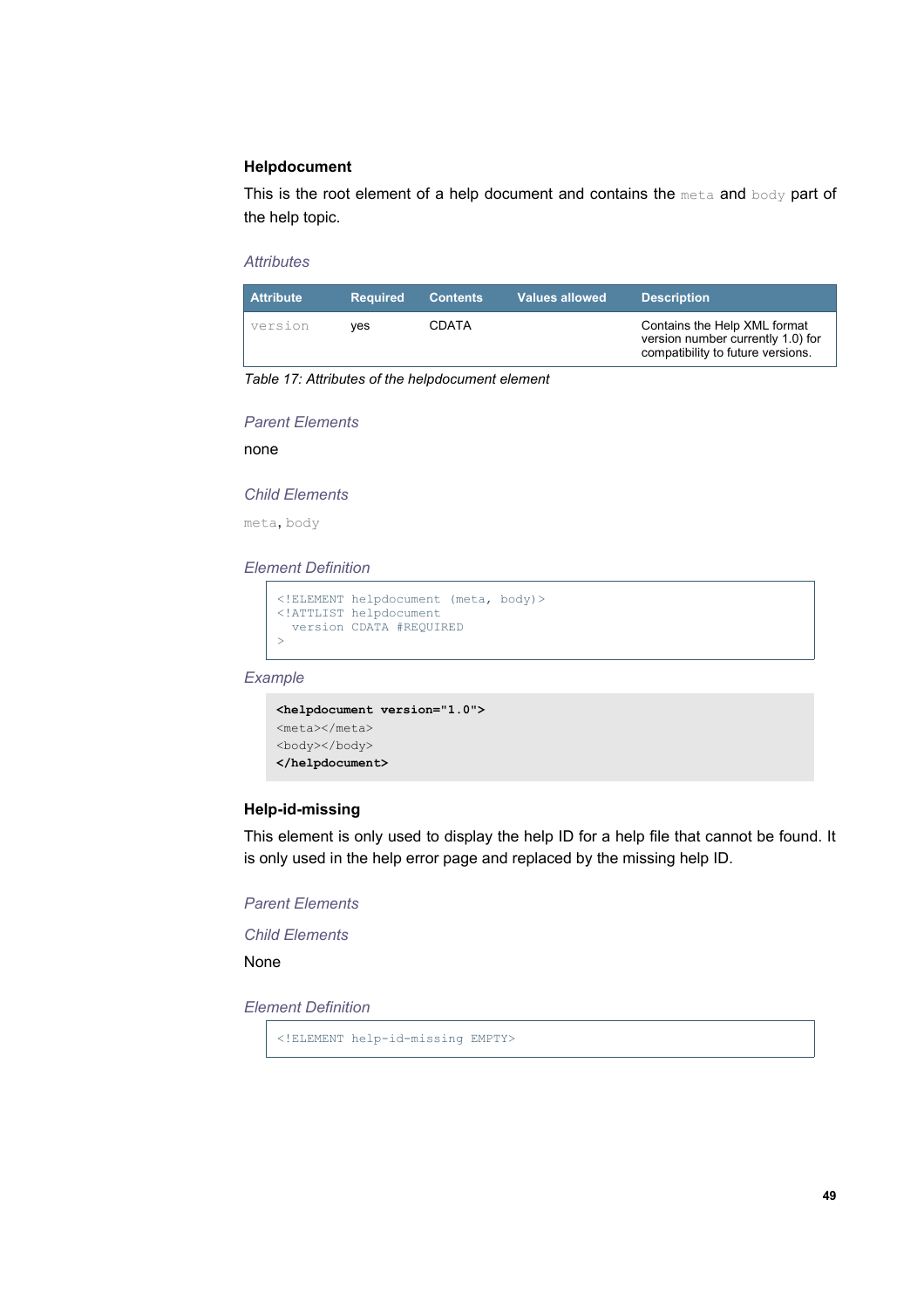## **History**

This element contains information about the author and the date of creation, as well as the same information about the last editing cycle.

*Attributes*

none

*Parent Elements*

meta

## *Child Elements*

created, lastedited

#### *Element Definition*

<!ELEMENT history (created, lastedited)>

#### *Example*

```
<meta>
  <history>
    <created date="2002-05-20T15:15:00">New topic created</created>
    <lastedited date="2002-06-20T15:15:00">Made changes</created>
  </history>
</meta>
```
## **Image**

This element carries information about images in the document.

### *Attributes*

| <b>Attribute</b> | <b>Required</b> | <b>Contents</b> | <b>Values allowed</b> | <b>Description</b>                                                                                                                   |
|------------------|-----------------|-----------------|-----------------------|--------------------------------------------------------------------------------------------------------------------------------------|
| SIC              | yes             | <b>URL</b>      |                       | A URL pointing to the image as<br>included in the picture archive<br>picture.jar.                                                    |
| width            | no              | CDATA           |                       | The image width. If missing, it is<br>set to 100%.                                                                                   |
| height           | no              | <b>CDATA</b>    |                       | The image height. If missing, it is<br>set to 100%.                                                                                  |
| id               | yes             | <b>CDATA</b>    |                       | A unique ID to identify the image,<br>see Common Attributes on page<br>35.                                                           |
| localize         | no              | <b>CDATA</b>    |                       | Used to designate images that<br>need localization. Used by the<br>transformation style sheet. Only<br>the value true is recognized. |

*Table 18: Attributes of the image element*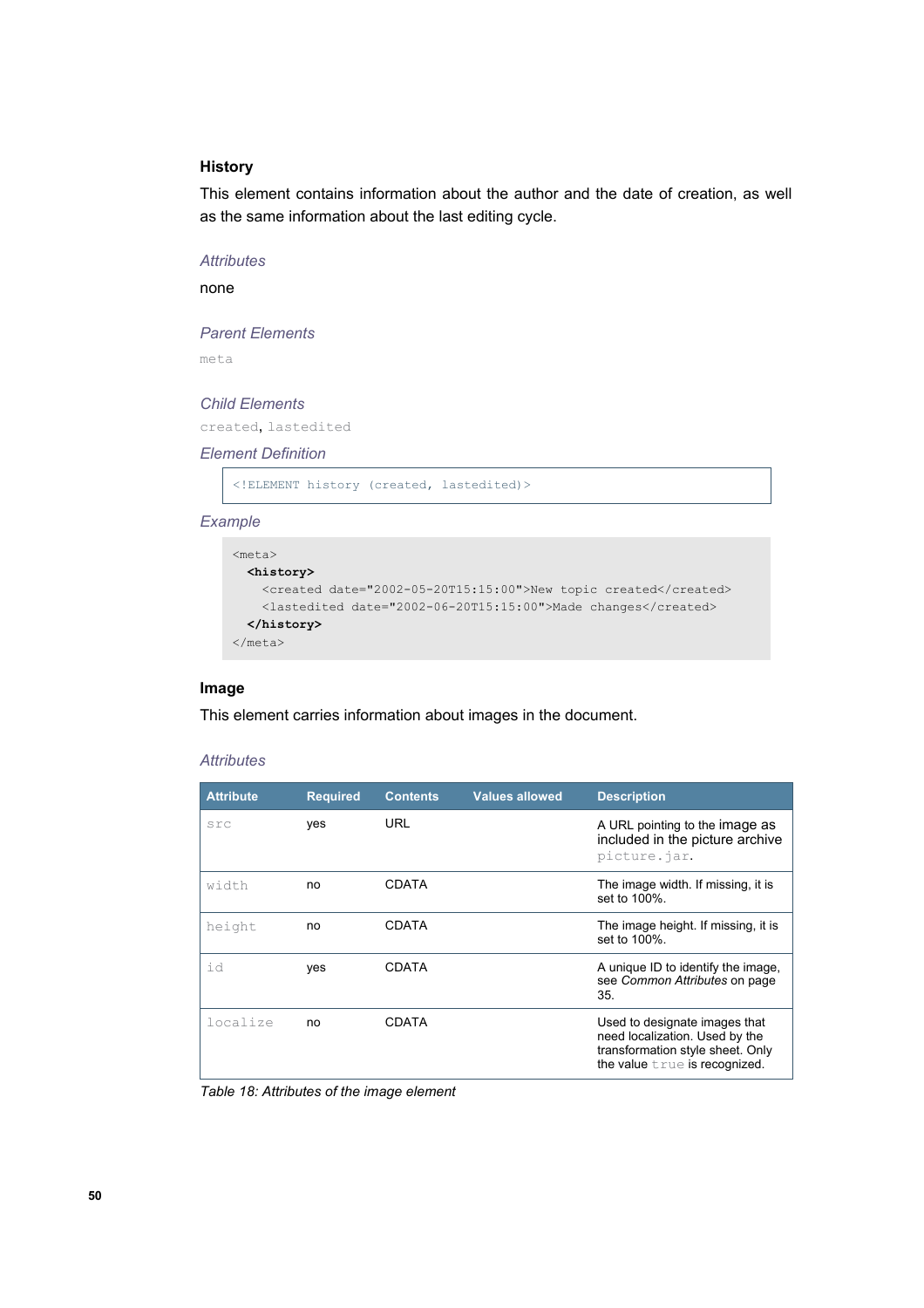## *Parent Elements*

caseinline, defaultinline, paragraph, variable, tablecell

#### *Child Elements*

caption, alt

#### *Element Definition*

```
<!ELEMENT image (caption* | alt+)?>
<!ATTLIST image
  src CDATA #REQUIRED
  width CDATA #IMPLIED
  height CDATA #IMPLIED
  id CDATA #REQUIRED
>
```
### *Example*

```
<image src="picture/win/common/writermainwin.xhp" id="img4711"
width="75" height="75">
   <caption xml-lang="en-US" id="cp4711">
   The <emph>main writer windows</emph> showing all
    writer toolbars.
   </caption>
   <alt xml-lang="en-US" id="alt4711">Main program window</alt>
</image>
```
## **Item**

This generic element is used to mark up objects that are to be formatted in a unique way. The attribute  $type$  is used to specify the item type (a keystroke, a menu item, a dialog title etc). This element resembles the <span class=""> element in HTML.

## *Attributes*

| <b>Attribute</b> | <b>Required</b> | <b>Contents</b> | <b>Values allowed</b> | <b>Description</b>                                                           |
|------------------|-----------------|-----------------|-----------------------|------------------------------------------------------------------------------|
| type             | ves             |                 |                       | The item type that is used to<br>format the data, for example<br>"menuitem". |

*Table 19: Attributes of the item element*

### *Parent Elements*

ahelp, caption, caseinline, defaultinline, link, paragraph, variable, emph

## *Child Elements*

none

```
<!ELEMENT item (#PCDATA)>
<!ATTLIST item
  type CDATA #REQUIRED
>
```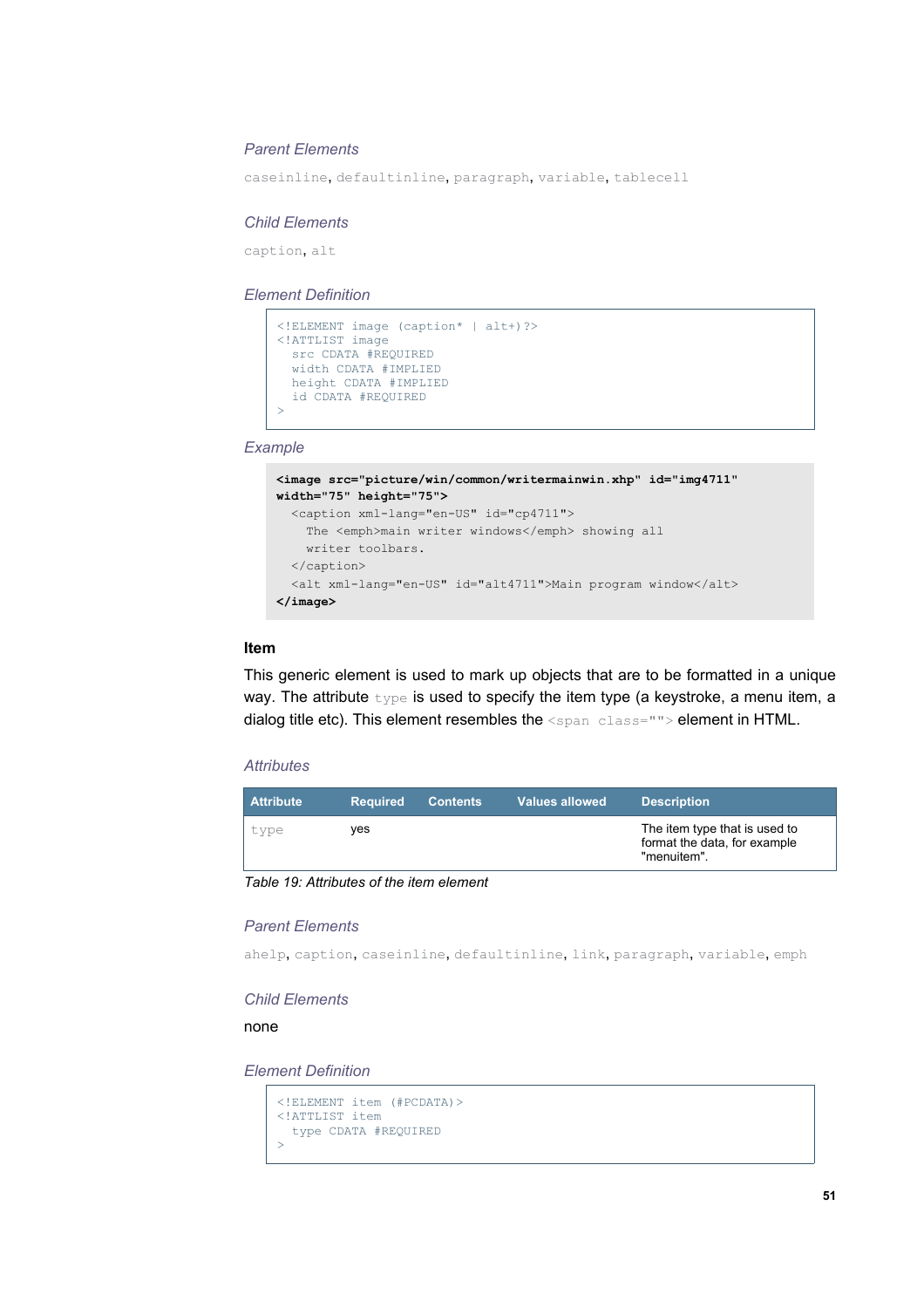```
<paragraph>You see the <item type="dialog">File Open</item> dialog.
</paragraph>
```
## **Lastedited**

This element contains the date when the document was last edited inside the date attribute. Additional information can be specified as PCDATA.

### *Attributes*

| <b>Attribute</b> | <b>Required</b> | <b>Contents</b> | <b>Values allowed</b> | <b>Description</b>                                                                                                                                                                                                                                                                             |
|------------------|-----------------|-----------------|-----------------------|------------------------------------------------------------------------------------------------------------------------------------------------------------------------------------------------------------------------------------------------------------------------------------------------|
| date             | yes             | CDATA           |                       | Contains the date when the<br>document was last edited, in the<br>format<br>YYYY-MM-DDThh:mm:ss<br>where:<br>$YYYY =$ four-digit year<br>$MM = two-digit month$<br>$DD =$ two-digit day of month<br>$hh =$ two digits of 24 hour<br>$mm = two digits of minute$<br>$ss =$ two digits of second |

*Table 20: Attributes of the lastedited element*

## *Parent Elements*

history

### *Child Elements*

none

#### *Element Definition*

```
<!ELEMENT lastedited (#PCDATA)>
<!ATTLIST lastedited
  date CDATA #REQUIRED
>
```

```
<meta>
  <history>
    <created date="2002-05-20T15:15:00">New topic created</created>
    <lastedited date="2002-06-20T15:15:00">Made changes</lastedited>
  </history>
</meta>
```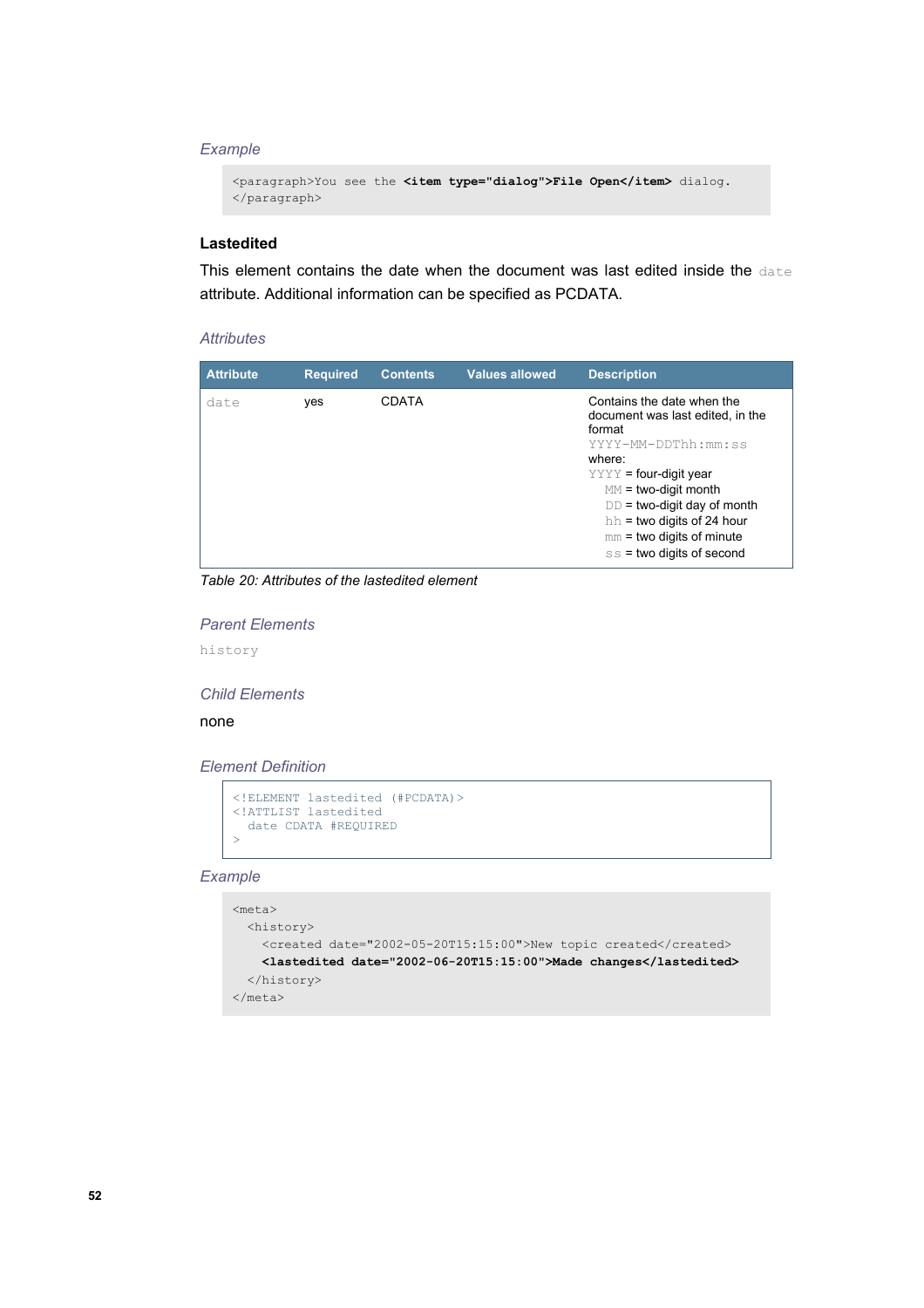## **Link**

This element contains a link to another document inside or outside the help system. For links to other help files, the URL syntax is

filename#anchor\_target

with

• filename

Path and name of the help file as contained in the help jar archive, for instance text/swriter/01/123345.xhp.

• anchor target

Anchor target to jump to (optional). These can be the IDs of bookmarks, sections, or paragraphs.

### *Attributes*

| <b>Attribute</b> | <b>Required</b> | <b>Contents</b> | <b>Values allowed</b> | <b>Description</b>                                                                 |
|------------------|-----------------|-----------------|-----------------------|------------------------------------------------------------------------------------|
| href             | yes             | URL             |                       | This contains the link address as<br>URL.                                          |
| name             | yes             |                 |                       | This is the link name, needed to<br>fulfill accessibility requirements.            |
| type             | no              |                 |                       | This specifies the link type, for<br>example, a popup. Currently not<br>evaluated. |
| target           | no              |                 |                       | Can be used to specify a target<br>frame.                                          |

*Table 21: Attributes of the link element*

## *Parent Elements*

ahelp, caption, caseinline, defaultinline, paragraph, variable

#### *Child Elements*

emph, item, variable, embedvar, switchinline

```
<!ELEMENT link (#PCDATA | embedvar | emph | item | variable | 
                 switchinline)*>
<!ATTLIST link
  href CDATA #REQUIRED
  name CDATA #REQUIRED
  type CDATA #IMPLIED
  target CDATA #IMPLIED
>
```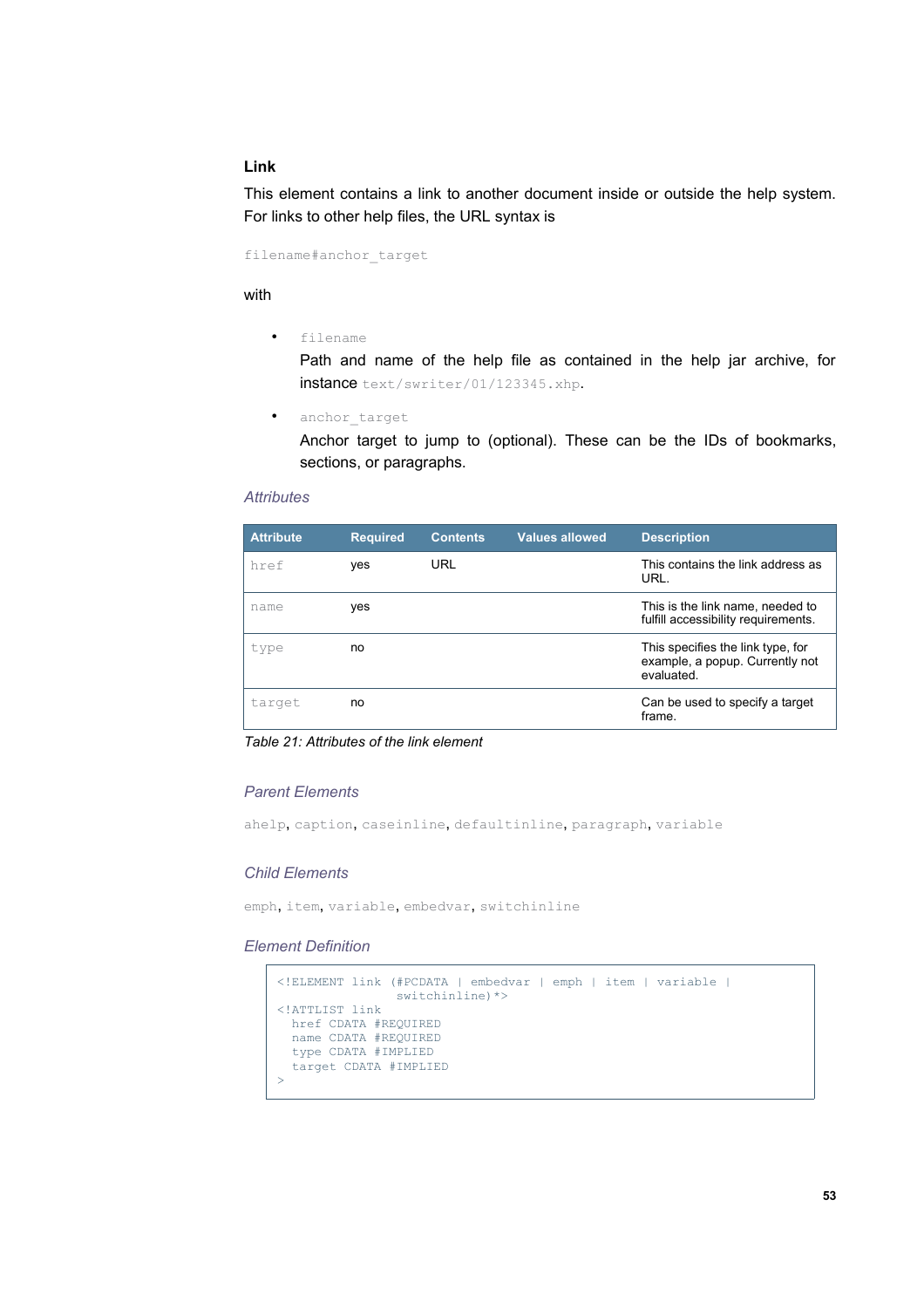```
Please refer to <link href="http://www.openoffice.org" name="Link to
the OpenOffice.org Website">the <emph>OpenOffice.org</emph>
website</link> for further details.
More details can be found in <link
href="text/common/guide/overview.xhp" name="Link to the overview">the
overview</link>.
```
## **List**

This element represents ordered (numbered) and unordered (bulleted) lists. The element itself does not contain any PCDATA, but only child elements that carry the content or comments.

#### *Attributes*

▷ Note that not all attributes are currently evaluated in the transformation style sheet (see also *[The](#page-15-0) [Main Transformation Style Sheet](#page-15-0)* on page [16\)](#page-15-0)

| <b>Attribute</b> | <b>Required</b> | <b>Contents</b> | <b>Values allowed</b>         | <b>Description</b>                                                                                                                                                                                                                          |
|------------------|-----------------|-----------------|-------------------------------|---------------------------------------------------------------------------------------------------------------------------------------------------------------------------------------------------------------------------------------------|
| type             | yes             | fixed<br>values | "ordered" or<br>"unordered"   | Describes the list type as either being<br>ordered (numbered) or unordered<br>(bulleted).                                                                                                                                                   |
| startwith        | no              | <b>CDATA</b>    |                               | The starting number of an ordered list; if<br>omitted, the list starts with 1.                                                                                                                                                              |
| format           | no              | fixed<br>values | "1", "i", "l", "a",<br>"A"    | The number format used in numbered<br>(ordered) lists:<br>"1": arabic numerals<br>"i": small roman numerals<br>"I": capital roman numerals<br>"a": small letters<br>"A": capital letters<br>If omitted the list uses "1"                    |
| bullet           | no              | fixed<br>values | "disc", "circle",<br>"square" | The bullet to be used in bulleted<br>(unordered) lists.                                                                                                                                                                                     |
| localize         | no              | fixed value     | "false"                       | See Common Attributes on page 35                                                                                                                                                                                                            |
| sorted           | no              | fixed<br>values | "asc", "desc"                 | Specifies whether the list should be<br>sorted, either ascending or descending. If<br>this attribute is not given, the list is not<br>sorted. If it is given, the listitem child<br>elements are sorted according to the<br>current locale. |

## *Table 22: Attributes of the list element*

### *Parent Elements*

body, case, default, section, tablecell

## *Child Elements*

listitem, comment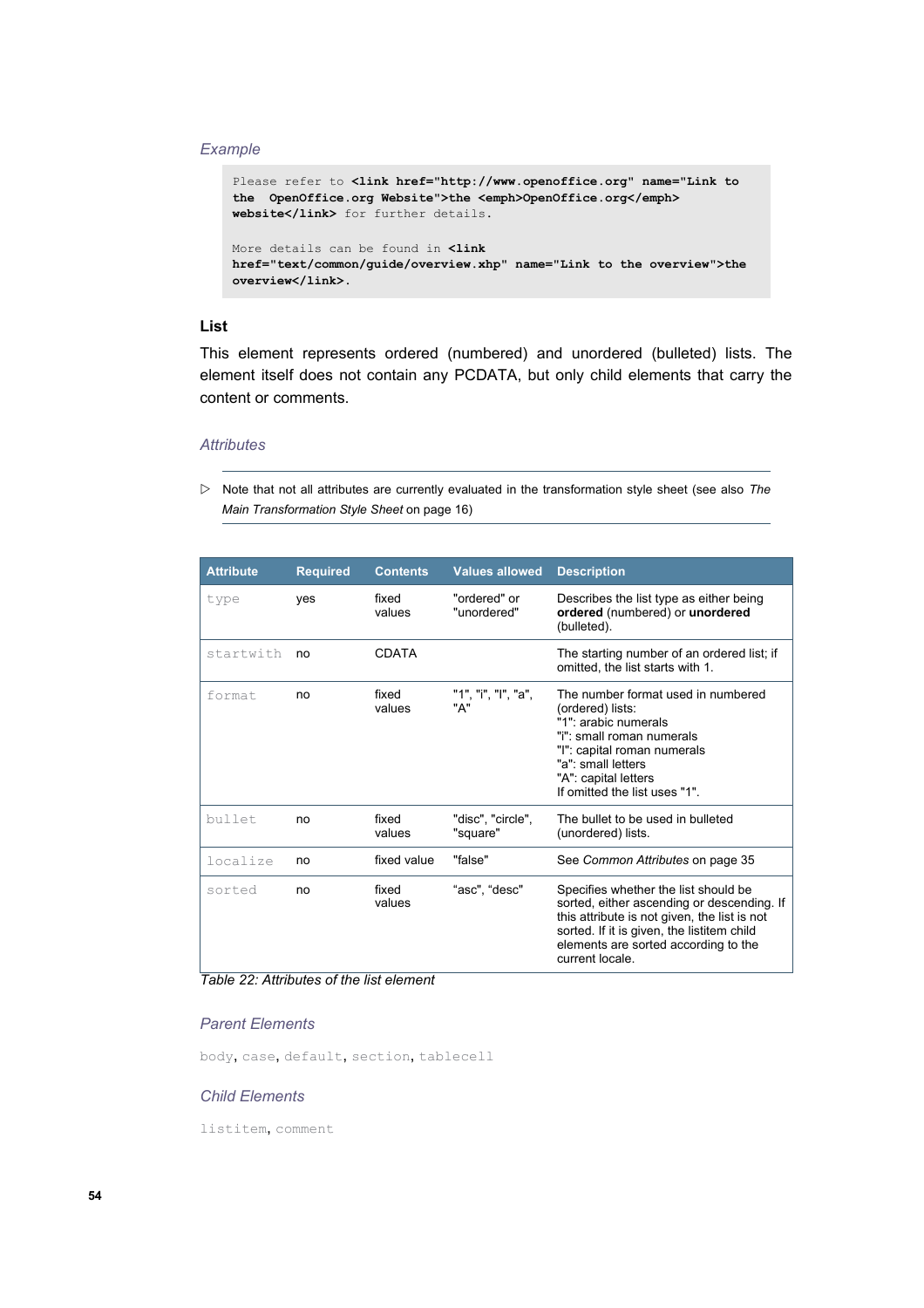*Element Definition*

```
<!ELEMENT list (listitem | (comment)*)+>
<!ATTLIST list
   type CDATA #REQUIRED
  startwith CDATA #IMPLIED
 format (1 | i | I | a | A) #IMPLIED
 bullet (disc | circle | square) #IMPLIED
   localize CDATA #IMPLIED
  sorted (asc | desc) #IMPLIED
\rightarrow
```

```
<list type="ordered" startwith="5" format="a">
  <listitem>...</listitem>
</list>
```
## **Listitem**

This element holds the contents of a list in child elements.

#### *Attributes*

▷ Note that not all attributes are currently evaluated in the transformation style sheet (see also *[The](#page-15-0) [Main Transformation Style Sheet](#page-15-0)* on page [16](#page-15-0))

| <b>Attribute</b> | <b>Required</b> | <b>Contents</b> | <b>Values</b><br>allowed      | <b>Description</b>                                                                                                                                                                                                                                           |
|------------------|-----------------|-----------------|-------------------------------|--------------------------------------------------------------------------------------------------------------------------------------------------------------------------------------------------------------------------------------------------------------|
| format           | no              | fixed values    | "1", "i", "l", "a",<br>"А"    | The number format used in numbered<br>(ordered) list items:<br>"1": arabic numerals<br>"i": small roman numerals<br>"I": capital roman numerals<br>"a": small letters<br>"A": capital letters<br>If omitted the list item uses the value set<br>in the list. |
| bullet           | no              | fixed values    | "disc", "circle",<br>"square" | The bullet to be used in bulleted<br>(unordered) list items.                                                                                                                                                                                                 |
| localize         | no              | fixed value     | "false"                       | See Common Attributes on page 35                                                                                                                                                                                                                             |
| class            | no              |                 |                               |                                                                                                                                                                                                                                                              |

*Table 23: Attributes of the listitem element*

#### *Parent Elements*

list

## *Child Elements*

comment, section, paragraph, table, switch, embed, bookmark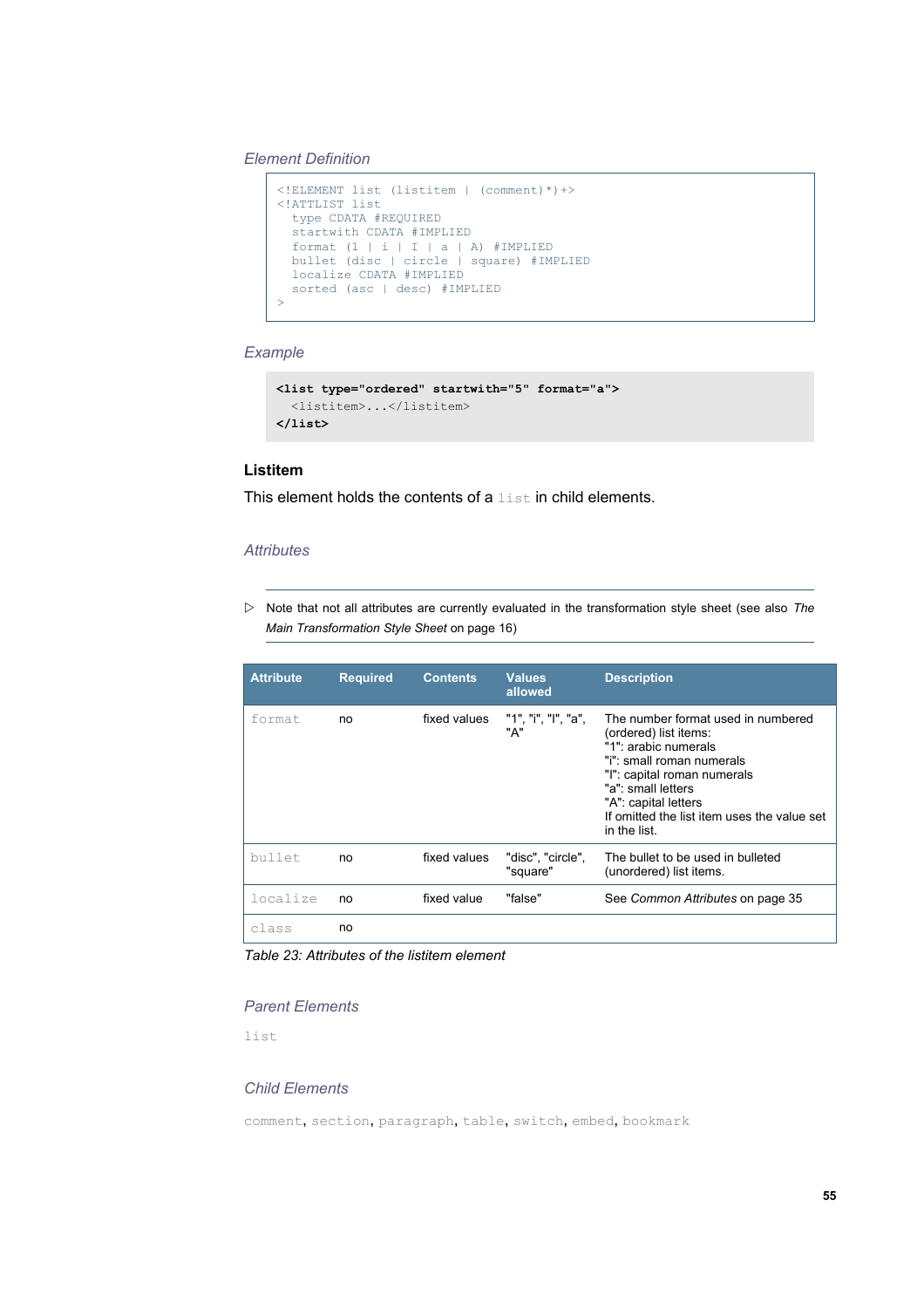## *Element Definition*

```
<!ELEMENT listitem (comment | section | paragraph | table | 
switch | embed | bookmark) *>
<!ATTLIST listitem
 format (1 | i | I | a | A) #IMPLIED
 bullet (disc | circle | square) #IMPLIED
  localize CDATA #IMPLIED
  class CDATA #IMPLIED
\rightarrow
```
## *Example*

```
<listitem bullet="disc">
  \verb|<p>argraph>Insert the CD.<|/pargraph></listitem>
```
## **Meta**

This element contains sub-elements with data used to organize the help.

### *Attributes*

### none

*Parent Elements*

helpdocument

## *Child Elements*

topic, history

#### *Element Definition*

<!ELEMENT meta (topic, history?)>

```
<helpdocument>
  <meta>
    <history>...</history>
  </meta>
  <body>
  </body>
</helpdocument>
```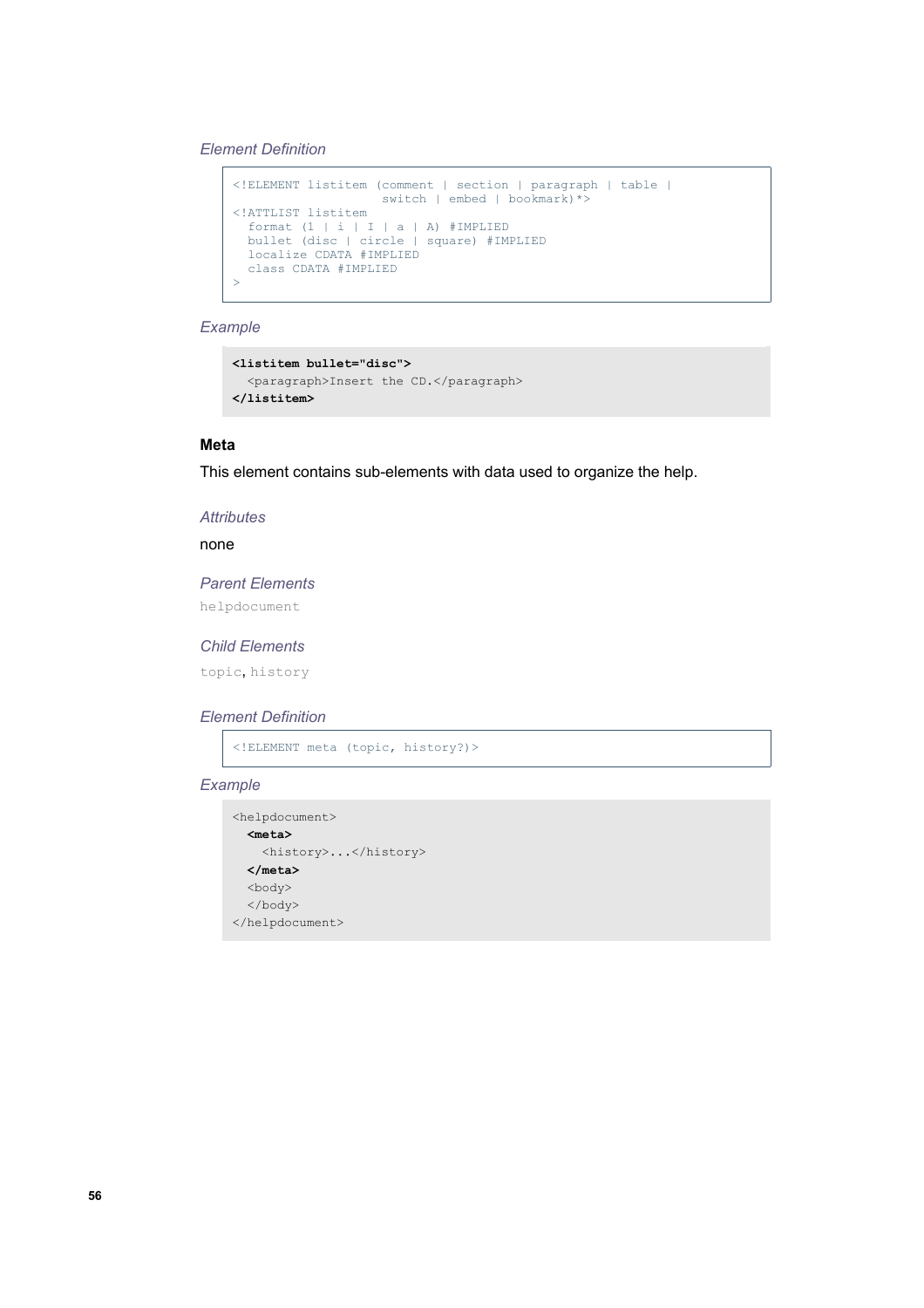## **Object**

This generic element contains information about objects to be embedded into the help page like audio or video files. It is reserved for future use.

## *Attributes*

| <b>Attribute</b> | <b>Required</b> | <b>Contents</b> | <b>Values allowed</b> | <b>Description</b>                                                         |
|------------------|-----------------|-----------------|-----------------------|----------------------------------------------------------------------------|
| type             | yes             | <b>CDATA</b>    |                       | Specifies the mime type of the<br>embedded object data.                    |
| id               | yes             | CDATA           |                       | A unique ID to identify the image,<br>see Common Attributes on page<br>35. |
| data             | yes             | <b>CDATA</b>    |                       | Specifies the object file.                                                 |
| height           | no              | <b>CDATA</b>    |                       | Specifies the width of the object.                                         |
| width            | no              | CDATA           |                       | Specifies the height of the object.                                        |

*Table 24: Attributes of the object element*

#### *Parent Elements*

paragraph, caseinline, defaultinline, variable

## *Child Elements*

none

*Element Definition*

```
<!ELEMENT object EMPTY>
<!ATTLIST object
  type CDATA #REQUIRED
  id CDATA #REQUIRED
  data CDATA #REQUIRED
  height CDATA #IMPLIED
  width CDATA #IMPLIED
\rightarrow
```

```
<object data="clock.svg" id="objClock" type="image/svg+xml"
width="200" height="200">
```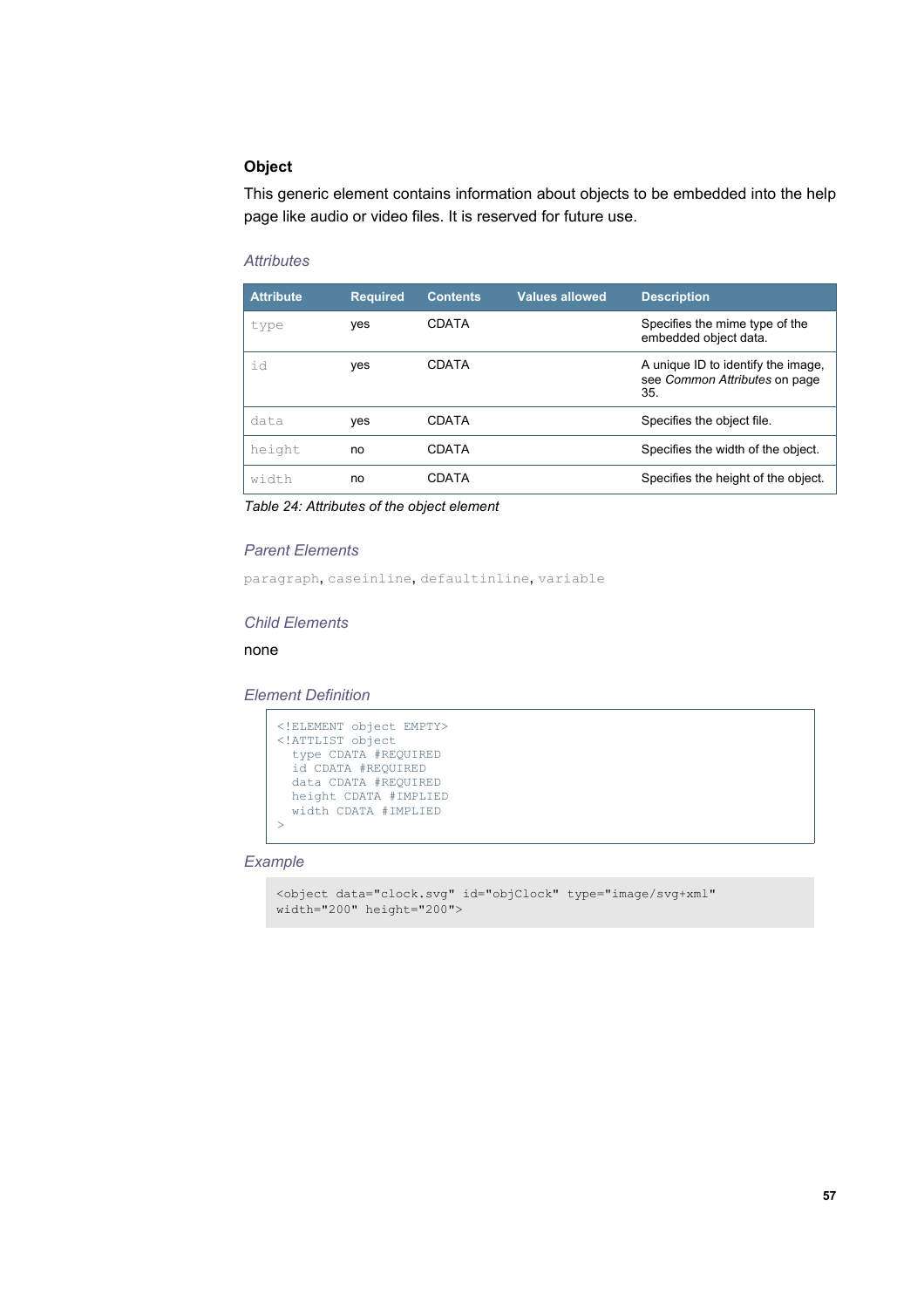## **Paragraph**

This element is the standard element holding content. The role attribute defines its context in greater detail. See also *[Paragraph](#page-23-0) Roles* on page [24.](#page-23-0)

## *Attributes*

| <b>Attribute</b> | <b>Required</b> | <b>Contents</b> | <b>Values</b><br>allowed | <b>Description</b>                                                                                                                                              |
|------------------|-----------------|-----------------|--------------------------|-----------------------------------------------------------------------------------------------------------------------------------------------------------------|
| role             | yes             | <b>CDATA</b>    |                          | Describes the current role of the paragraph,<br>for example a simple paragraph or a heading<br>or an example or a note. See also Paragraph<br>Roles on page 24. |
| level            | no              |                 |                          | Defines the heading level if the paragraph<br>role is set to "heading".                                                                                         |
| id               | yes             |                 |                          | See Common Attributes on page 35.                                                                                                                               |
| 110n             | yes             |                 |                          | Contains the localization status of the old<br>help files and is only used for migration<br>purposes.                                                           |
| xml-lang         | yes             | <b>CDATA</b>    |                          | See Common Attributes on page 35.                                                                                                                               |
| oldref           | no              | <b>CDATA</b>    |                          | This contains the reference number used by<br>the old help files and is only used for<br>migration purposes.                                                    |
| localize         | no              | fixed value     | "false"                  | See Common Attributes on page 35                                                                                                                                |

*Table 25: Attributes of the paragraph element*

#### *Parent Elements*

body, case, default, listitem, section, tablecell

#### *Child Elements*

image, embedvar, br, emph, help-id-missing, item, link, switchinline, variable, ahelp, object, bookmark

```
<!ELEMENT paragraph (#PCDATA | image | comment | embedvar | br | 
                    emph | item | link | switchinline | variable |
                     ahelp | object | bookmark)*>
<!ATTLIST paragraph
  role CDATA #REQUIRED
  level CDATA #IMPLIED
  id CDATA #REQUIRED
  l10n CDATA #REQUIRED
  xml-lang CDATA #REQUIRED
  oldref CDATA #IMPLIED
   localize CDATA #IMPLIED
>
```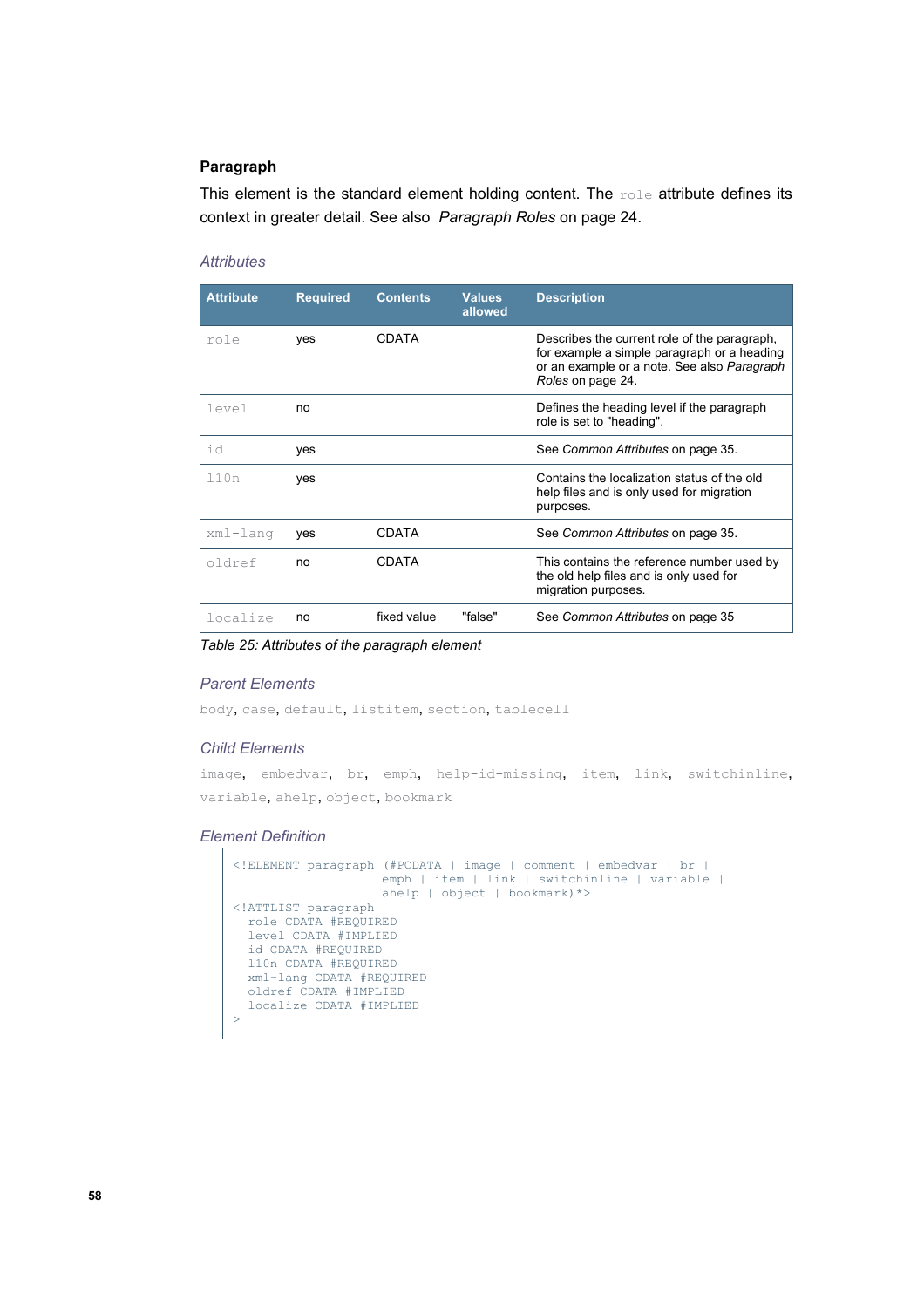```
<paragraph role="heading" level="1" id="par4711_001" xml_lang="en-US">
     Italic characters
</paragraph>
<paragraph role="paragraph" id="par4711_002" xml_lang="en-US">
     Proceed as follows to write an italic character
</paragraph>
```
## **Section**

This element serves as a generic container for multiple elements to make them able to be embedded in other documents. Each section takes a unique ID which is used to identify it when embedded in other documents. Subsections are allowed. A section can only contain sub-elements.

#### *Attributes*

| <b>Attribute</b> | <b>Required</b> | <b>Contents</b> | <b>Values allowed</b> | <b>Description</b>                   |
|------------------|-----------------|-----------------|-----------------------|--------------------------------------|
| id               | ves             |                 |                       | See Common Attributes on page<br>35. |
| localize         | no              | fixed value     | "false"               | See Common Attributes on page<br>35  |

*Table 26: Attributes of the section element*

### *Parent Elements*

body, listitem, section, tablecell, case, default

### *Child Elements*

section, paragraph, table, list, comment, bookmark, embed, switch, sort

## *Element Definition*

```
<!ELEMENT section (section | paragraph | table | list | comment | 
                      bookmark | embed | switch | sort )*>
<!ATTLIST section
  id CDATA #REQUIRED
   localize CDATA #IMPLIED
\ddot{\phantom{1}}
```

```
<section id="4711"><paragraph>This applies to multiple
applications</paragraph><section>
```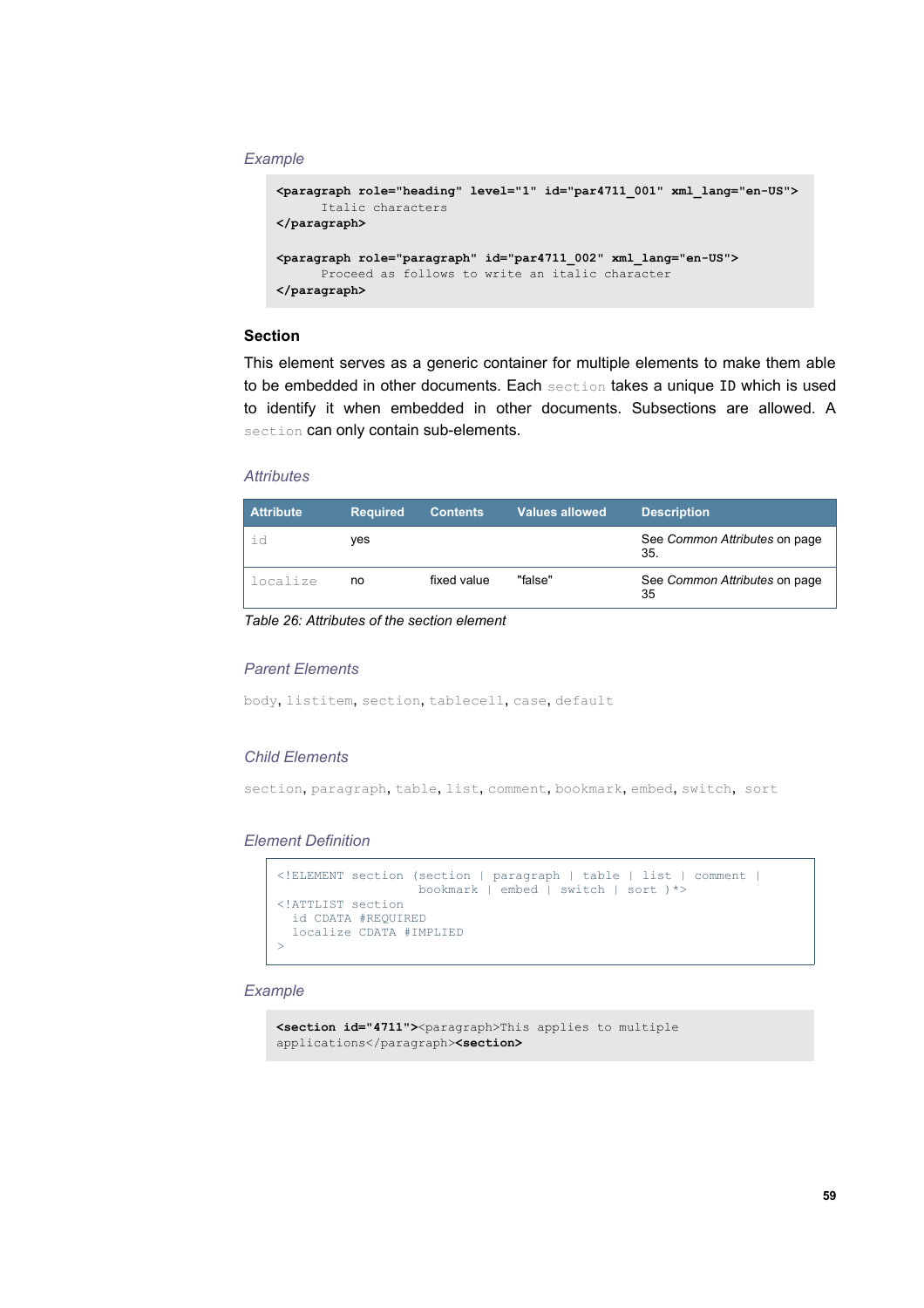## **Sort**

This element is used to mark up a set of sections that are to be sorted. The sequence of the sections inside the sort element plays no role for the display sequence.

▷ Note that sorting does not work for embedded sections.

## *Attributes*

| Attribute | Required | <b>Contents</b> | <b>Values allowed</b> | <b>Description</b>                                             |
|-----------|----------|-----------------|-----------------------|----------------------------------------------------------------|
| l order   | no       | fixed values    | "asc". "desc"         | Defines the sorting order as being<br>ascending or descending. |

*Table 27: Attributes of the sort element*

### *Parent Elements*

body, section

### *Child Elements*

section

#### *Element Definition*

```
<!ELEMENT sort (section+)>
<!ATTLIST sort
  order (asc | desc) #IMPLIED
\rightarrow
```

```
<sort order="asc">
  <section id="123243">...</section>
 <section id="24345">...</section>
</sort>
```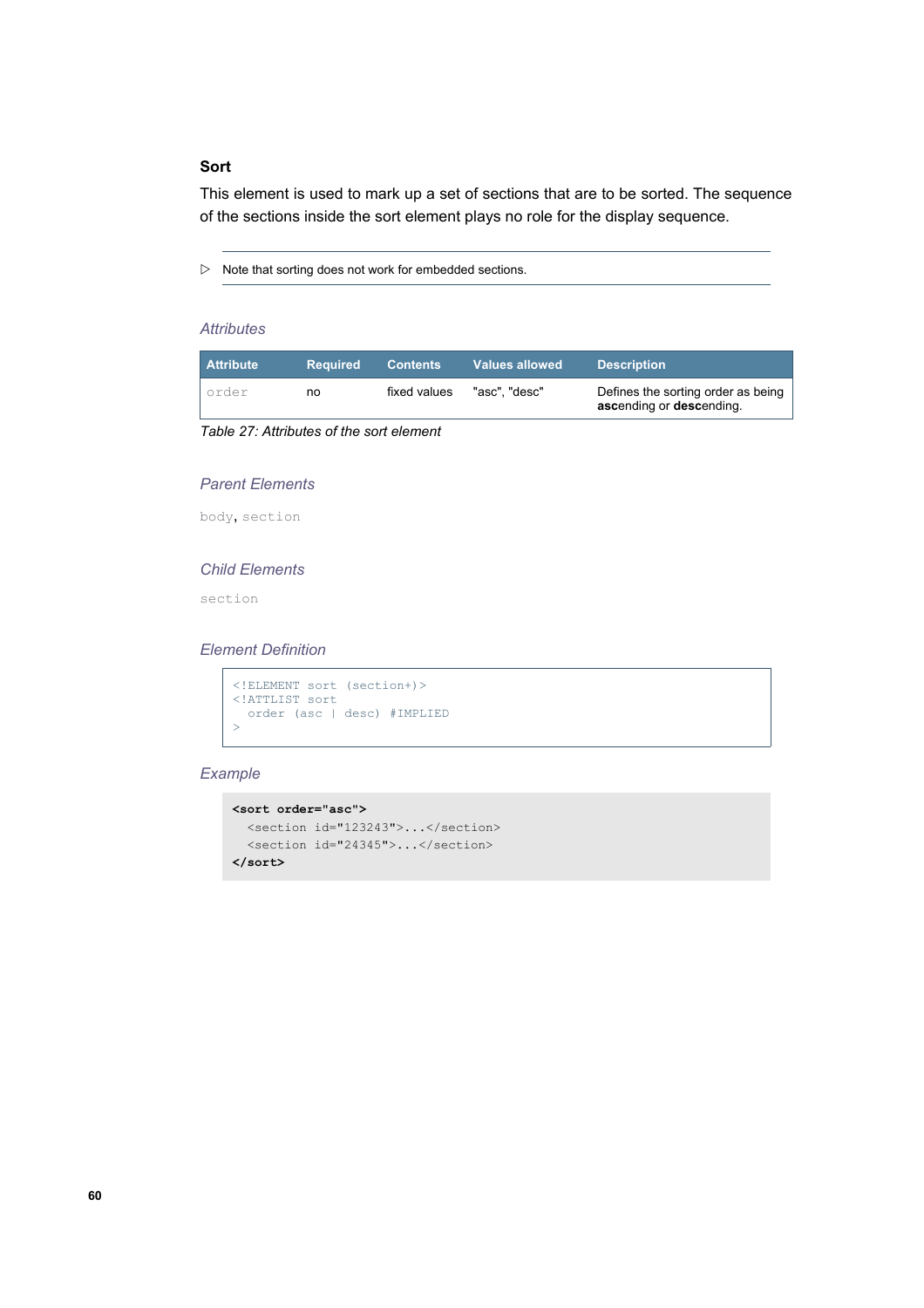## **Switch**

This element is used to switch sections or paragraphs for different platform, application, distribution, target medium or language context. For switching content inside paragraphs, switchinline must be used.

## *Attributes*

| <b>Attribute</b> | <b>Required</b> | <b>Contents</b> | <b>Values allowed</b>                                       | <b>Description</b>                                                                        |
|------------------|-----------------|-----------------|-------------------------------------------------------------|-------------------------------------------------------------------------------------------|
| select           | yes             | fixed values    | "sys"<br>"appl"<br>"distrib"<br>"target"<br>"lang"<br>"ver" | Defines the context that is to be<br>evaluated, see also Switching<br>Content on page 27. |
| localize         | no              | fixed value     | "false"                                                     | See Common Attributes on page<br>35                                                       |

*Table 28: Attributes of the switch element*

## *Parent Elements*

body, listitem, section

## *Child Elements*

case, comment, default

```
<!ELEMENT switch ((case | comment)* | default?)*>
<!ATTLIST switch
  select (sys | appl | distrib | target | lang | ver) #REQUIRED
  localize CDATA #IMPLIED
>
```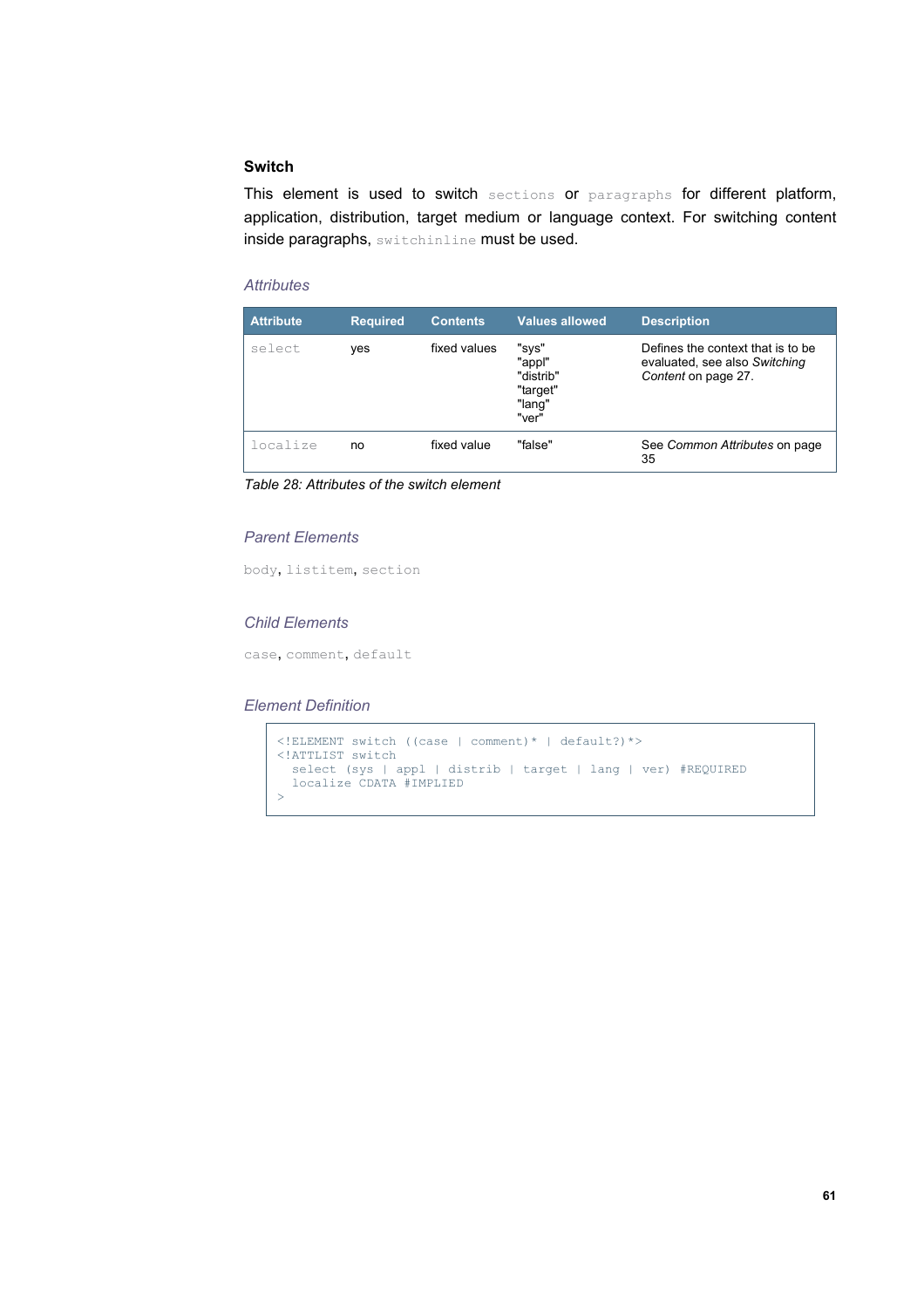```
<switch select="sys">
  <case select="WIN">
    <paragraph>This appears in Windows.</paragraph>
  </case>
  <case select="UNIX">
    <paragraph>This appears in Unix.</paragraph>
  </case>
  <default>
    <paragraph>This appears in all other cases</paragraph>
   </default>
</switch>
```
## **Switchinline**

This element is used to switch parts of paragraphs for different platform, application, distribution, target medium or language context. For switching complete paragraphs or sections switch must be used.

### *Attributes*

| <b>Attribute</b> | <b>Required</b> | <b>Contents</b> | <b>Values allowed</b>                                   | <b>Description</b>                                                                        |
|------------------|-----------------|-----------------|---------------------------------------------------------|-------------------------------------------------------------------------------------------|
| select           | ves             | fixed values    | "sys", "appl",<br>"distrib", "target",<br>"lang", "ver" | Defines the context that is to be<br>evaluated, see also Switching<br>Content on page 27. |

*Table 29: Attributes of the switchinline element*

#### *Parent Elements*

caption, caseinline, defaultinline, paragraph, variable, link

## *Child Elements*

caseinline, defaultinline

#### *Element Definition*

```
<!ELEMENT switchinline ((caseinline)+, (defaultinline?)?)>
<!ATTLIST switchinline
 select (sys | appl | distrib | target | ver | lang) #REQUIRED
\sim
```

```
<paragraph>Press the 
   <switchinline select="sys">
     <caseinline select="WIN">Ctrl</caseinline>
     <caseinline select="MAC">Apple</caseinline>
     <defaultinline>any</defaultinline>
   </switchinline> 
   key to start.
</paragraph>
```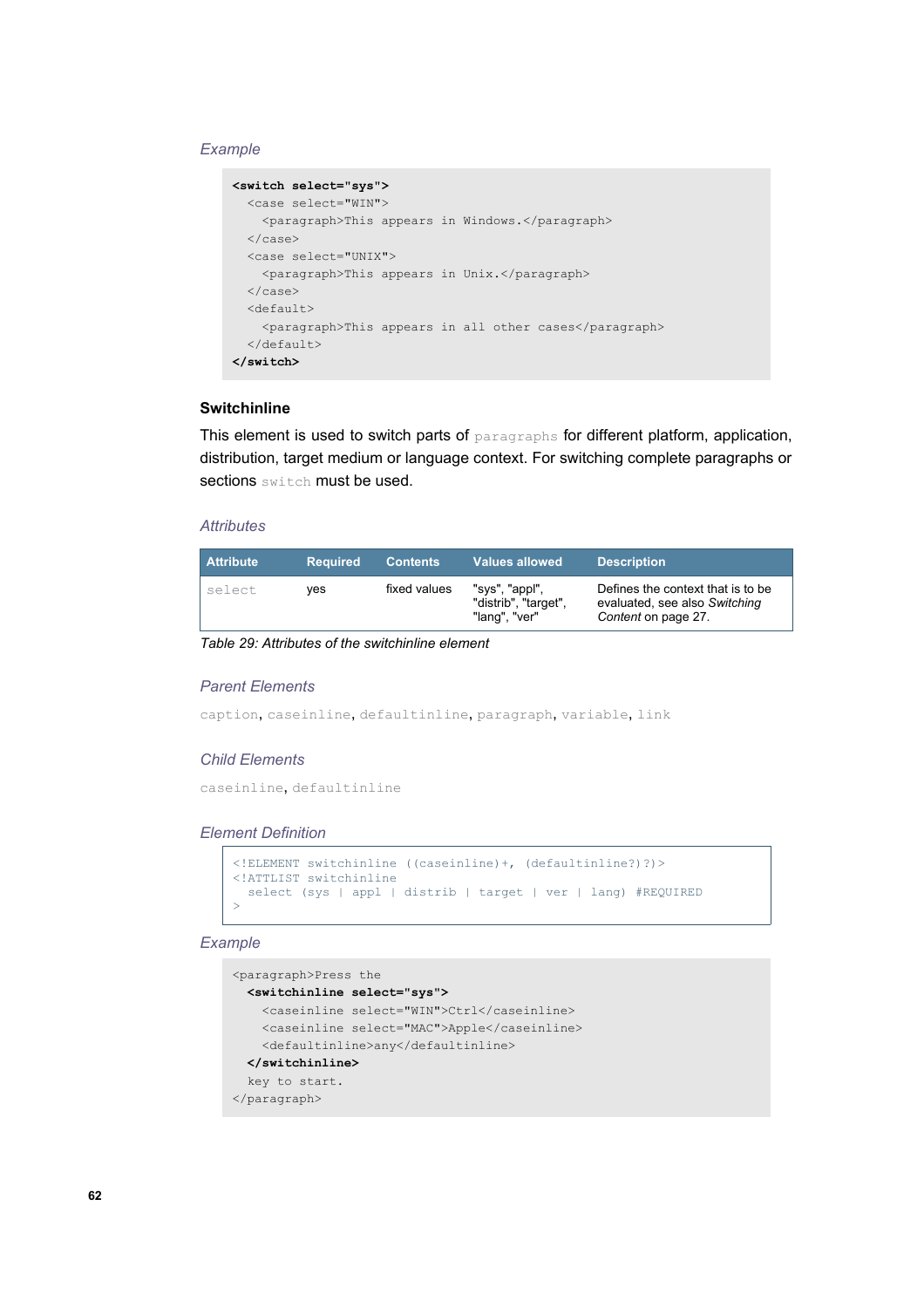## **Table**

This element defines a table containing one or more tablerows. The table element itself only contains child elements.

### *Attributes*

▷ Note that not all attributes are currently evaluated in the transformation style sheet (see also *[The](#page-15-0) [Main Transformation Style Sheet](#page-15-0)* on page [16](#page-15-0))

| <b>Attribute</b> | <b>Required</b> | <b>Contents</b> | <b>Values</b><br>allowed            | <b>Description</b>                                                                                                                                                                                            |
|------------------|-----------------|-----------------|-------------------------------------|---------------------------------------------------------------------------------------------------------------------------------------------------------------------------------------------------------------|
| name             | no              | <b>CDATA</b>    |                                     | Contains a table name.                                                                                                                                                                                        |
| width            | no              | CDATA           |                                     | Contains the width of the table in units as<br>given in the units attribute. If omitted, the<br>table width is set by the help viewer.                                                                        |
| height           | no              | CDATA           |                                     | Contains the height of the table in units as<br>given in the units attribute. If omitted, the<br>table height is set by the help viewer.                                                                      |
| unit             | no              | fixed<br>values | "px", "pt",<br>"cm", "in",<br>"pct" | Contains the unit to be used for table $width$<br>and height:<br>$px =$ pixels<br>$pt =$ points<br>$cm = centimeters$<br>$in = inches$<br>$pct = percent (%)$<br>If omitted, pixels $(px)$ are used as units. |
| class            | no              | <b>CDATA</b>    |                                     | Contains a class descriptor for the table<br>which can be used to assign special formats.                                                                                                                     |
| id               | ves             | <b>CDATA</b>    |                                     | See Common Attributes on page 35.                                                                                                                                                                             |
| localize         | no              | fixed value     | "false"                             | See Common Attributes on page 35                                                                                                                                                                              |

*Table 30: Attributes of the table element*

## *Parent Elements*

body, case, default, listitem, section

#### *Child Elements*

caption, tablerow

```
<!ELEMENT table (caption*, tablerow+)>
<!ATTLIST table
  name CDATA #IMPLIED
   width CDATA #IMPLIED
   height CDATA #IMPLIED
   unit CDATA #IMPLIED
   class CDATA #IMPLIED
   id CDATA #REQUIRED
   localize CDATA #IMPLIED
\ddot{\phantom{1}}
```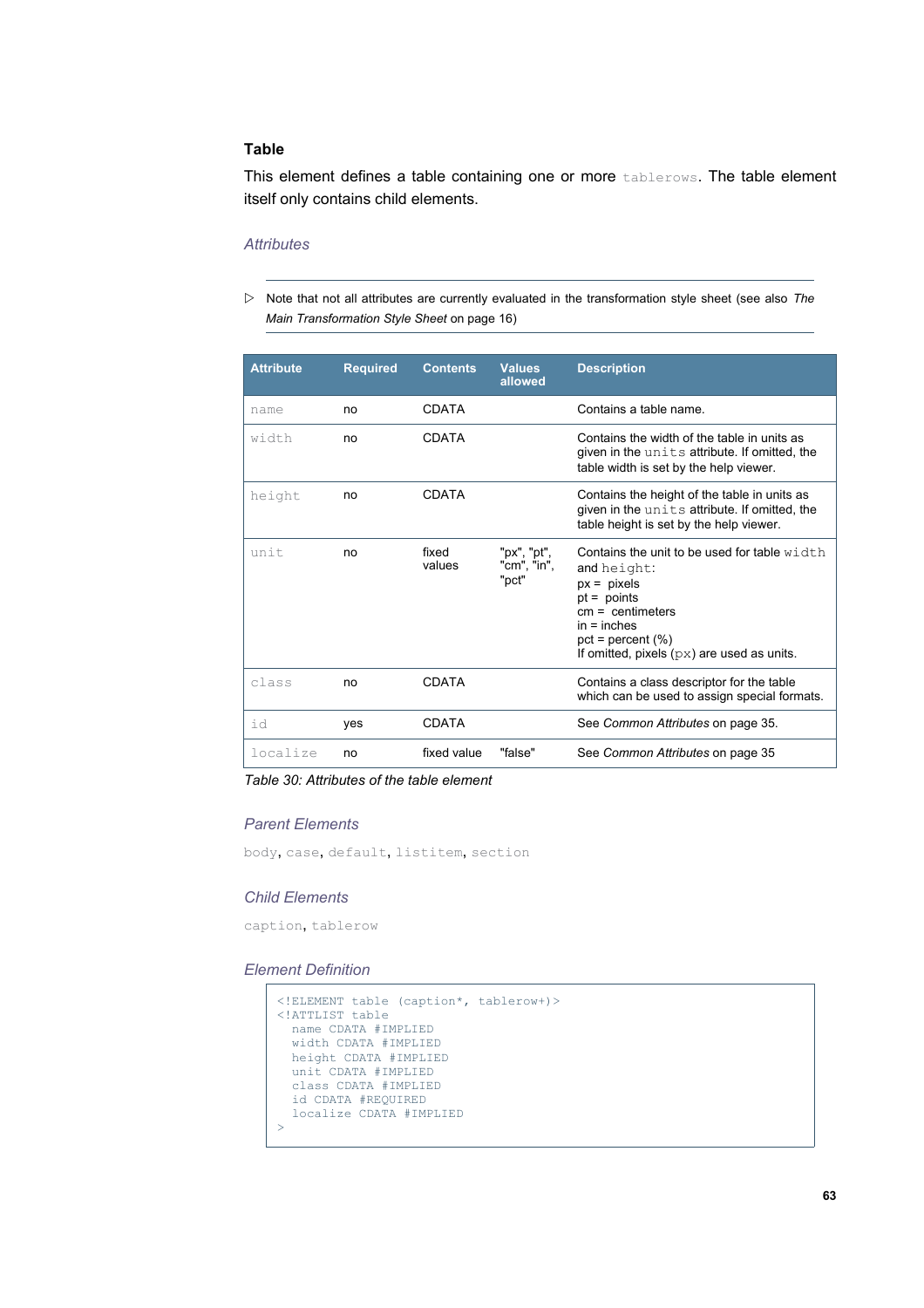```
<table id="tab4711" name="List of Shortcuts" 
  width="90" unit="pct" class="shortcutlist">
  <caption>
    <paragraph>List of shortcuts</paragraph>
  </caption>
  <tablerow>...</tablerow>
</table>
```
# **Tablecell**

This element contains child elements taking the cell content. Complex tables can be created using the rowspan and colspan attributes of tablecell.

### *Attributes*

▷ Note that not all attributes are currently evaluated in the transformation style sheet (see also *[The](#page-15-0) [Main Transformation Style Sheet](#page-15-0)* on page [16\)](#page-15-0)

| <b>Attribute</b> | <b>Required</b> | <b>Contents</b> | <b>Values allowed</b>            | <b>Description</b>                                                                                                                                                                            |
|------------------|-----------------|-----------------|----------------------------------|-----------------------------------------------------------------------------------------------------------------------------------------------------------------------------------------------|
| colspan          | no              | <b>CDATA</b>    |                                  | Contains the number of columns<br>spanned by this cell. If omitted,<br>the cell spans 1 column.                                                                                               |
| rowspan          | no              | <b>CDATA</b>    |                                  | Contains the number of rows<br>spanned by this cell. If omitted,<br>the cell spans 1 row.                                                                                                     |
| width            | no              | CDATA           |                                  | Contains the width of the table<br>cell in units as given in the<br>units attribute. If omitted, the<br>table cell width is set by the help<br>viewer.                                        |
| unit             | no              | fixed values    | "px", "pt", "cm", "in",<br>"pct" | Contains the unit to be used for<br>width:<br>$px =$ pixels<br>$pt =$ points<br>$cm = centimeters$<br>$in = inches$<br>$pct = percent (%)$<br>If omitted, pixels $(px)$ are used as<br>units. |
| class            | no              | <b>CDATA</b>    |                                  | Contains a class descriptor for the<br>table cell, which can be used to<br>assign special formats.                                                                                            |
| localize         | no              | fixed value     | "false"                          | See Common Attributes on page<br>35                                                                                                                                                           |

*Table 31: Attributes of the tablecell element*

## *Parent Elements*

tablerow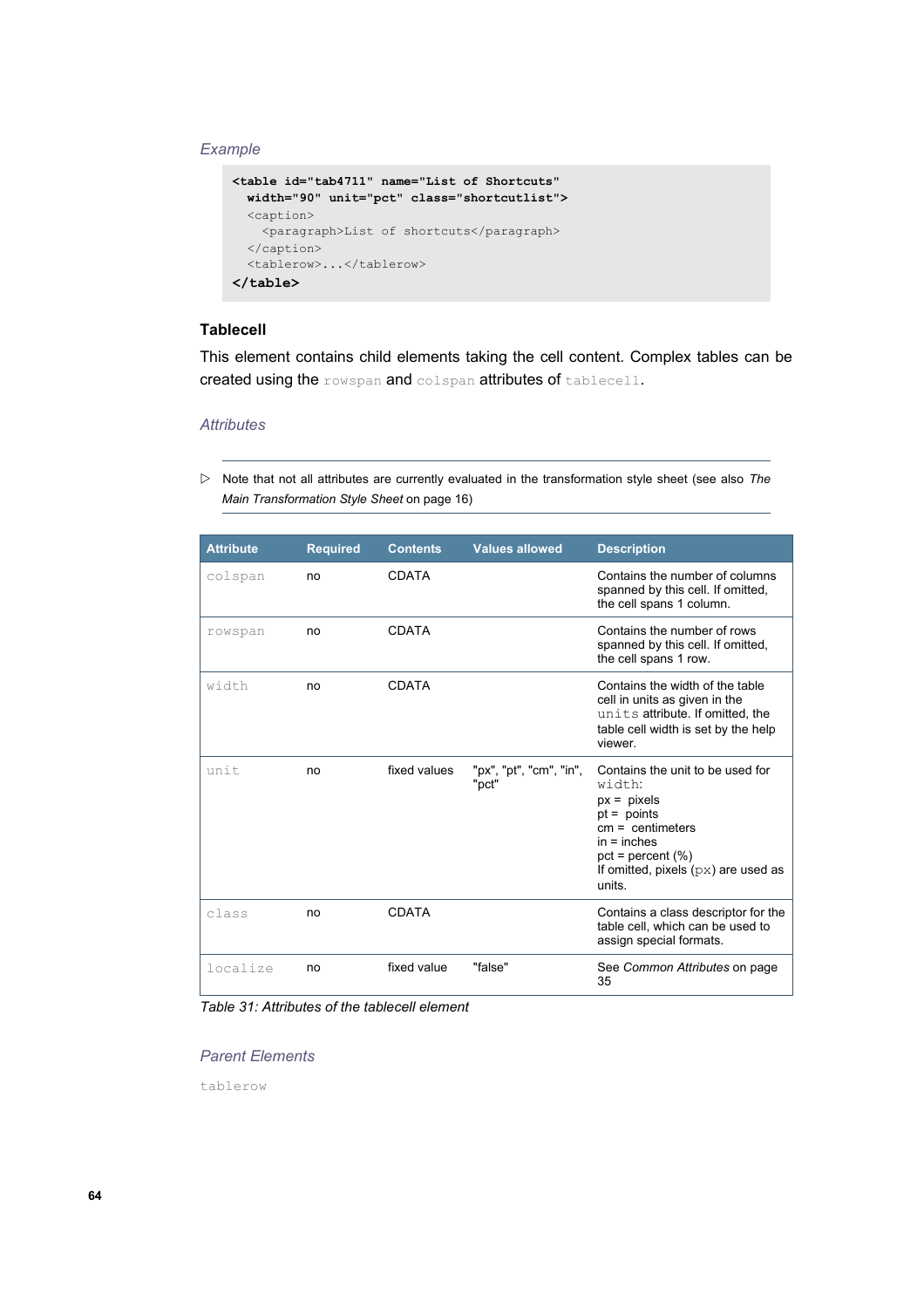## *Child Elements*

section, paragraph, comment, embed, bookmark, image, list

*Element Definition*

```
<!ELEMENT tablecell (section | paragraph | comment | embed | 
 bookmark | image | list)*>
<!ATTLIST tablecell
  colspan CDATA #IMPLIED
   rowspan CDATA #IMPLIED
  width CDATA #IMPLIED
  class CDATA #IMPLIED
  unit CDATA #IMPLIED
  localize CDATA #IMPLIED
\rightarrow
```

```
<table 
  id="tab_4711" name="List of Shortcuts" 
   width="90" unit="pct" class="shortcutlist">
   <tablerow>
    <tablecell>Column 1</tablecell>
     <tablecell>Column 2</tablecell>
     <tablecell>Column 3</tablecell>
   </tablerow>
   <tablerow>
     <tablecell colspan="2">
     This cell spans 2 columns, namely column 1 and 2
     </tablecell>
     <tablecell>
      This cell spans 1 column, namely column 3
     </tablecell>
   </tablerow>
</table>
```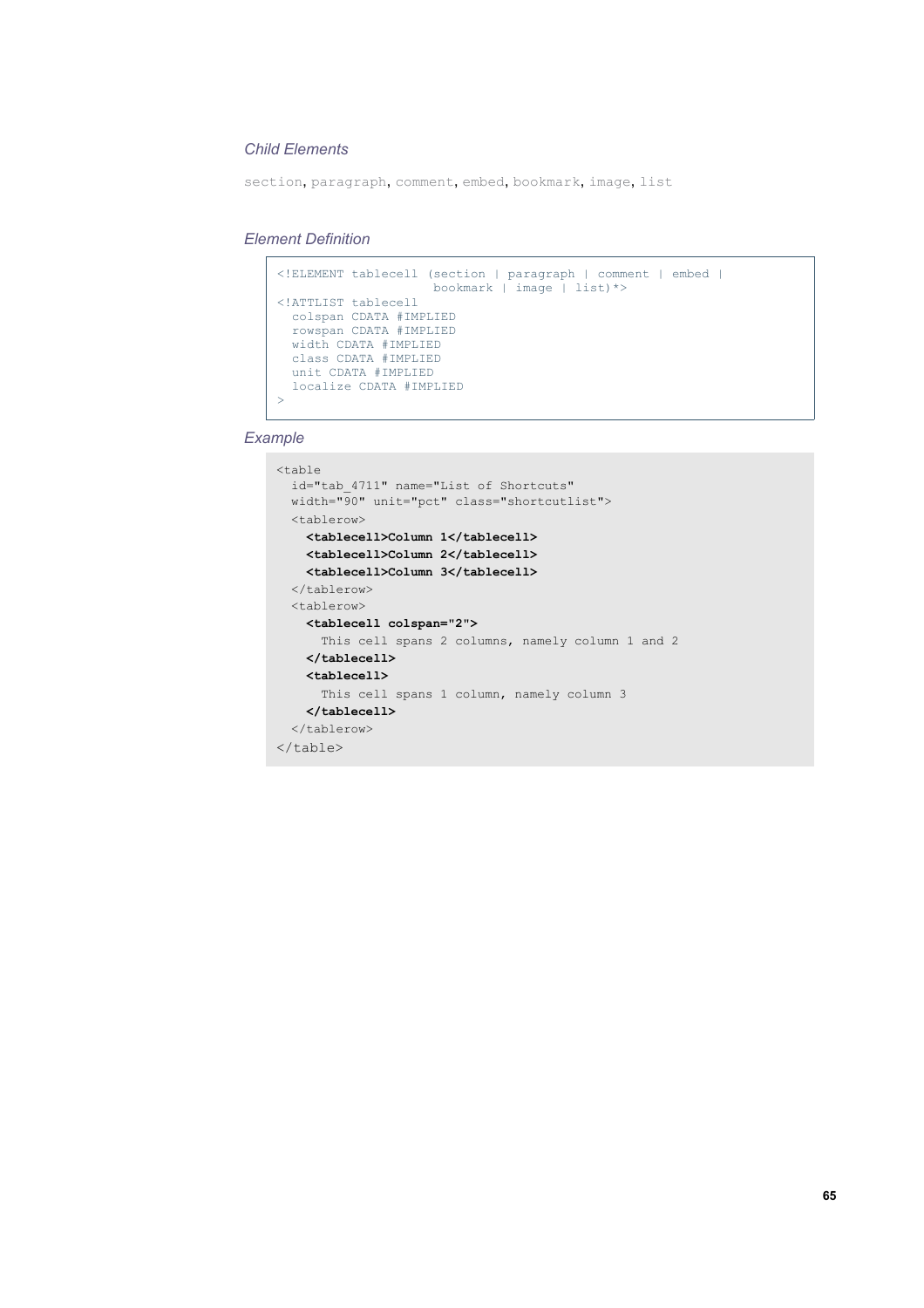## **Tablerow**

This element contains table rows, which themselves only contain table cells.

## *Attributes*

| <b>Attribute</b> | <b>Required</b> | <b>Contents</b> | <b>Values allowed</b>            | <b>Description</b>                                                                                                                                                                             |
|------------------|-----------------|-----------------|----------------------------------|------------------------------------------------------------------------------------------------------------------------------------------------------------------------------------------------|
| height           | no              | <b>CDATA</b>    |                                  | Contains the height of the table<br>row in units as given in the<br>units attribute. If omitted, the<br>table row height is set by the help<br>viewer.                                         |
| unit             | no              | fixed values    | "px", "pt", "cm", "in",<br>"pct" | Contains the unit to be used for<br>height:<br>$px = pixels$<br>$pt =$ points<br>$cm = centimeters$<br>$in = inches$<br>$pct = percent (%)$<br>If omitted, pixels $(px)$ are used as<br>units. |
| class            | no              | <b>CDATA</b>    |                                  | Contains a class descriptor for the<br>table row which can be used to<br>assign special formats.                                                                                               |
| localize         | no              | fixed value     | "false"                          | See Common Attributes on page<br>35                                                                                                                                                            |

*Table 32: Attributes of the tablerow element*

### *Parent Elements*

table

### *Child Elements*

tablecell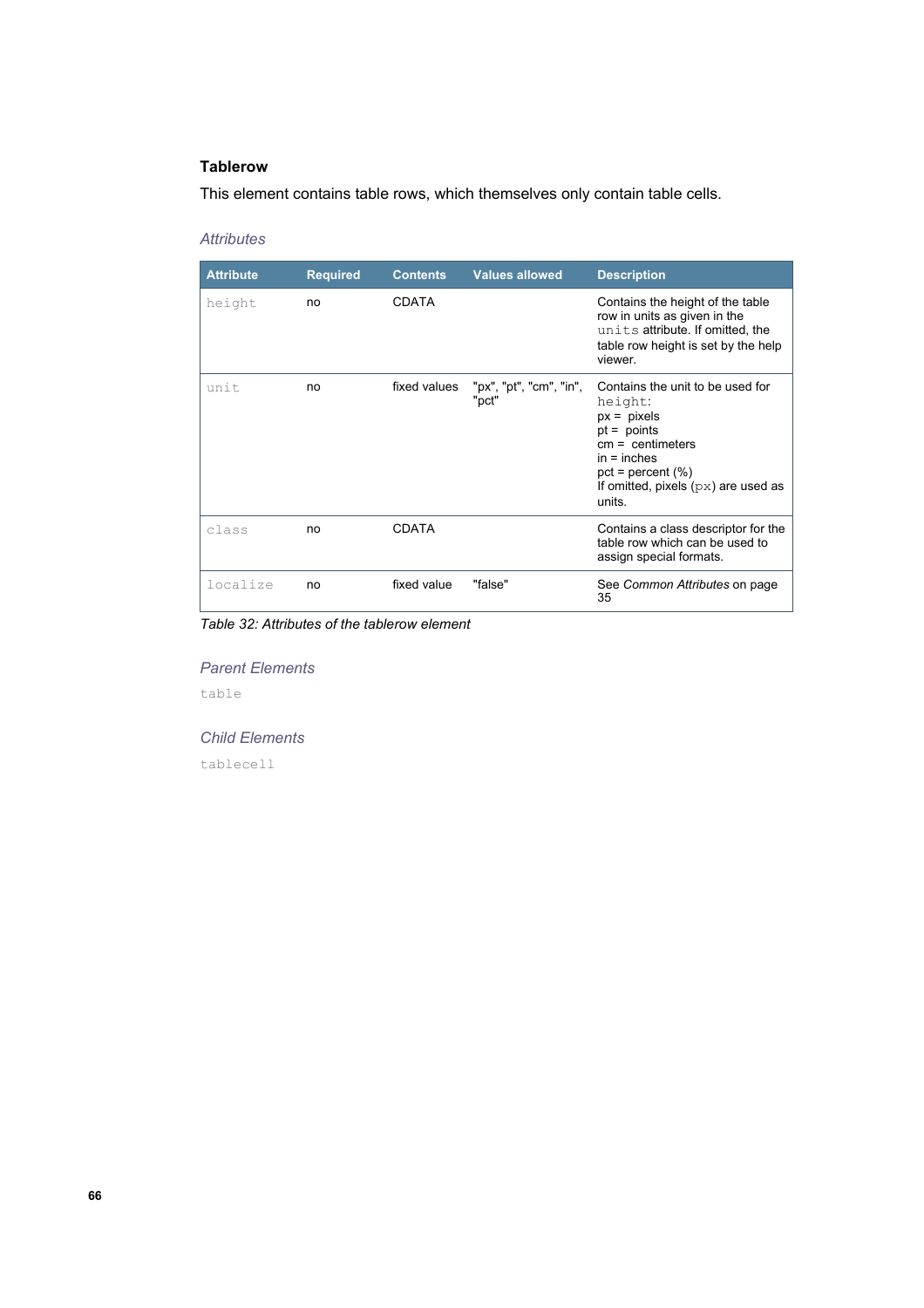*Element Definition*

```
<!ELEMENT tablerow (tablecell+)>
<!ATTLIST tablerow
  height CDATA #IMPLIED
  class CDATA #IMPLIED
  unit CDATA #IMPLIED
  localize CDATA #IMPLIED
>
```

```
<table id="tab_4711" name="List of Shortcuts" 
  width="90" unit="pct" class="shortcutlist">
   <tablerow>
    <tablecell>Column 1</tablecell>
    <tablecell>Column 2</tablecell>
    <tablecell>Column 3</tablecell>
   </tablerow>
</table>
```
## **Title**

This is the title of the help page as displayed in the list on the **Contents** tab page, the **Index** list and the search results. The title content can*not* contain HTML entities like ' Or &.

#### *Attributes*

| <b>Attribute</b> | <b>Required</b> | <b>Contents</b> | <b>Values allowed</b> | <b>Description</b>                   |
|------------------|-----------------|-----------------|-----------------------|--------------------------------------|
| xml-lang         | ves             | <b>CDATA</b>    |                       | See Common Attributes on page<br>35. |
| id               | ves             | <b>CDATA</b>    |                       | See Common Attributes on page<br>35. |
| localize         | no              | fixed value     | "false"               | See Common Attributes on page<br>35. |

*Table 33: Attributes of the title element*

#### *Parent Elements*

topic

#### *Child Elements*

none

```
<!ELEMENT title (#PCDATA)>
<!ATTLIST title
  xml-lang CDATA #REQUIRED
   id CDATA #REQUIRED
  localize CDATA #IMPLIED
>
```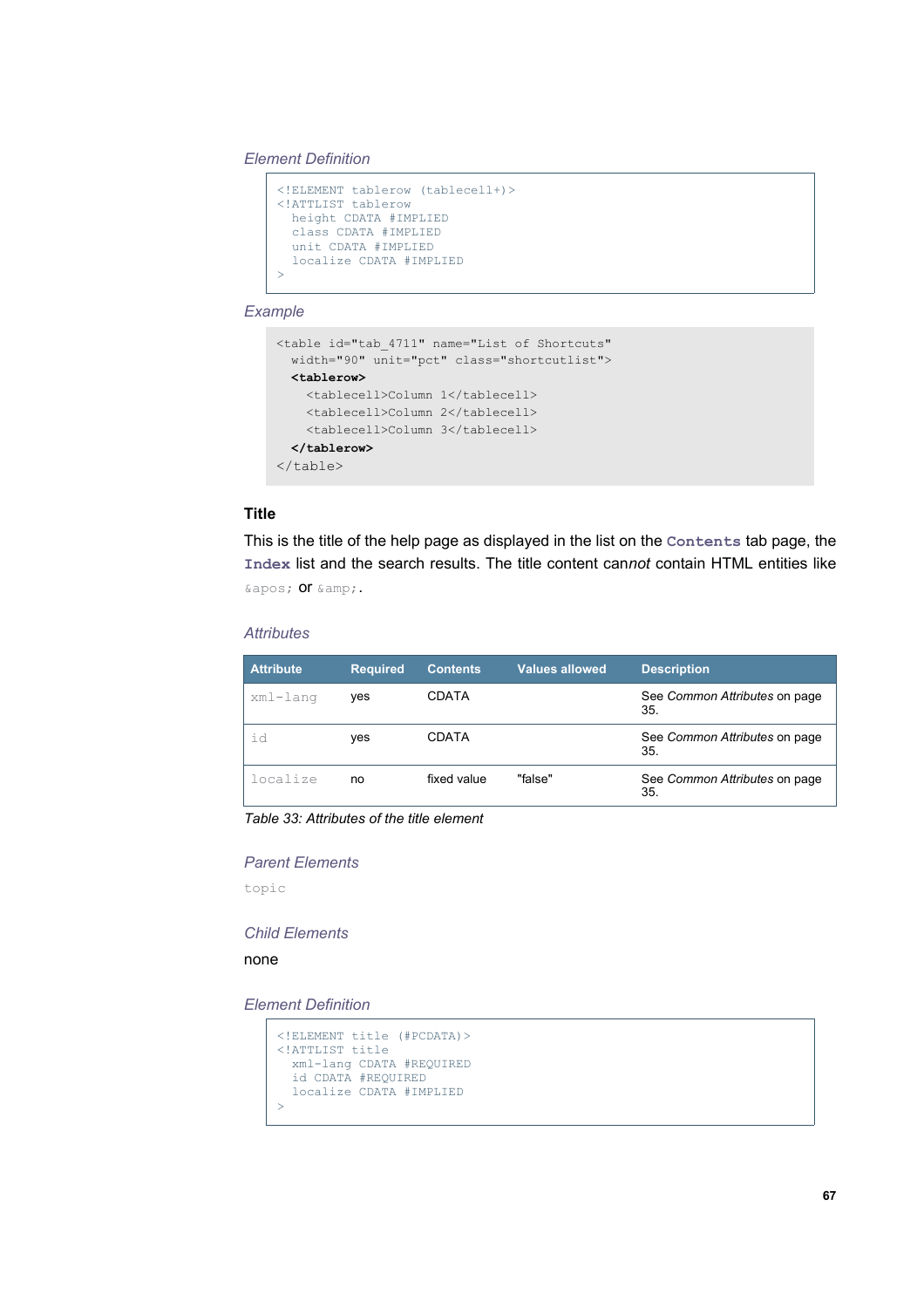```
<topic>
  <title xml_lang="en-US" id="tit1233">Opening a text document</title>
</topic>
```
# **Topic**

This element contains child elements with information about the current help topic.

#### *Attributes*

| <b>Attribute</b> | <b>Required</b> | <b>Contents</b> | <b>Values allowed</b> | <b>Description</b>                                                                                                                                           |
|------------------|-----------------|-----------------|-----------------------|--------------------------------------------------------------------------------------------------------------------------------------------------------------|
| id               | yes             | CDATA           |                       | See Common Attributes on page<br>35.                                                                                                                         |
| indexer          | no              | fixed value     | "exclude", "include"  | Specifies whether the current file<br>is to be excluded from the<br>indexing process. An excluded file<br>cannot be found using the help<br>search facility. |

*Table 34: Attributes of the topic element*

## *Parent Elements*

meta

#### *Child Elements*

title, bookmark, filename

## *Element Definition*

```
<!ELEMENT topic (title+, filename, bookmark*)>
<!ATTLIST topic
  id CDATA #REQUIRED
  indexer (exclude | include) #IMPLIED
>
```

```
<topic id="4711" indexer="exclude">
  <title xml_lang="en-US">Invisible help file</title>
  <filename>text/swriter/01/08154711</filename>
</topic>
```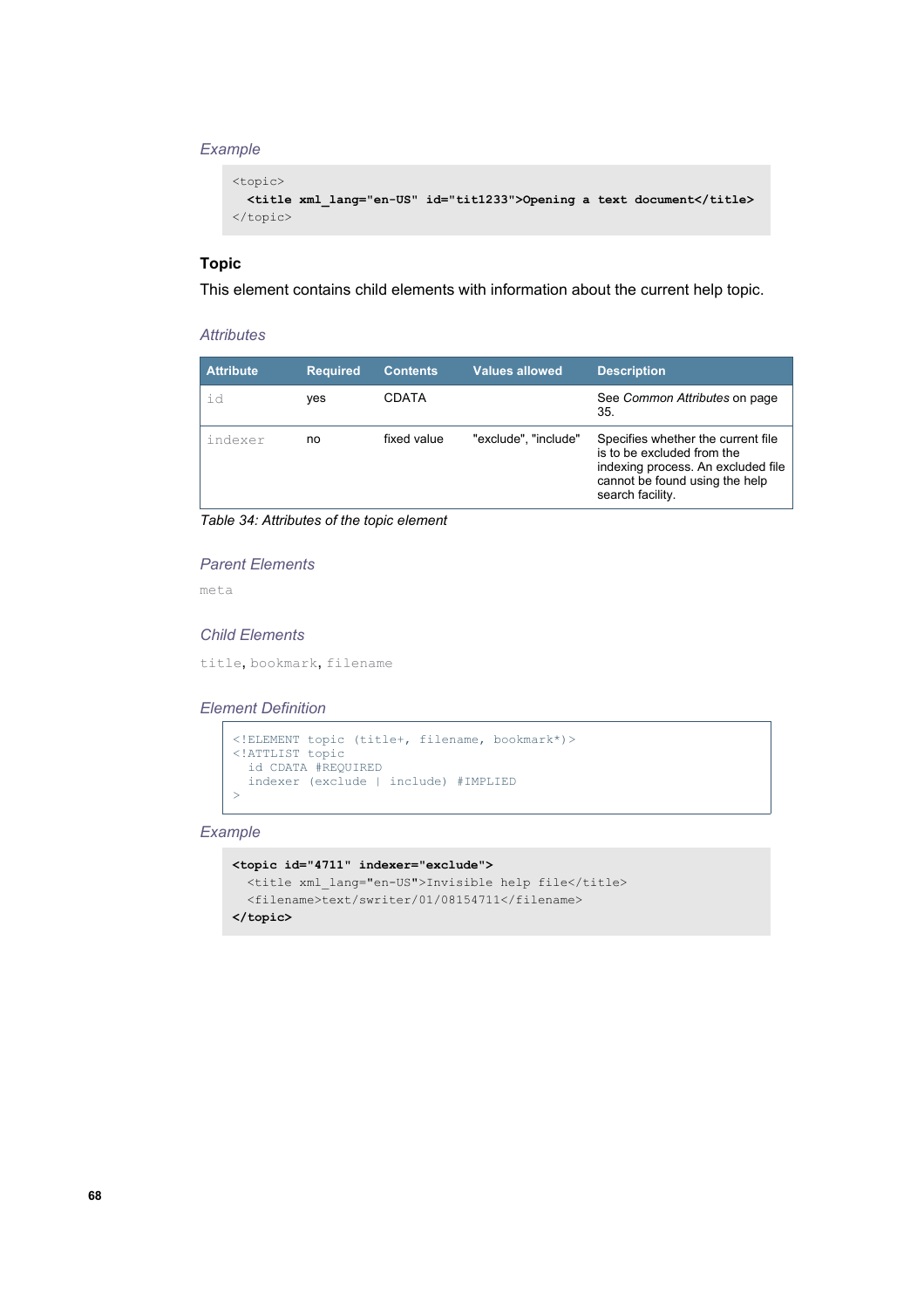## **Variable**

This element is used to define reusable text fragments. The fragments can be embedded in other contexts by means of the embedvar element.

## *Attributes*

| <b>Attribute</b> | <b>Required</b> | <b>Contents</b> | <b>Values allowed</b> | <b>Description</b>                                                                                                                                   |
|------------------|-----------------|-----------------|-----------------------|------------------------------------------------------------------------------------------------------------------------------------------------------|
| id               | ves             | <b>CDATA</b>    |                       | See Common Attributes on page<br>35.                                                                                                                 |
| visibility       | no              | fixed values    | "hidden", "visible"   | Specifies whether the element<br>content will be shown in the help<br>viewer. If this attribute is omitted,<br>the variable will be <b>visible</b> . |

*Table 35: Attributes of the variable element*

## *Parent Elements*

ahelp, caption, caseinline, defaultinline, link, paragraph, variable

## *Child Elements*

ahelp, embedvar, br, emph, item, link, variable, image, object, switchinline

#### *Element Definition*

```
<!ELEMENT variable (#PCDATA | ahelp | embedvar | br | emph | 
                     item | link | variable | image | object | 
                    switchinline)*>
<!ATTLIST variable
   id CDATA #REQUIRED
  visibility (hidden | visible) #IMPLIED
>
```

```
You may use the <variable id="dlg FileOpen"><item type="dialog">Open a
file</item></variable> to open a file.
<comment>List of menu names to be embedded</comment>
<paragraph xml_lang="en-US">
<variable id="menu_File" visibility="hidden">File Menu</variable>
<variable id="menu_Edit" visibility="hidden">Edit Menu</variable>
<variable id="menu_View" visibility="hidden">View Menu</variable>
</paragraph>
```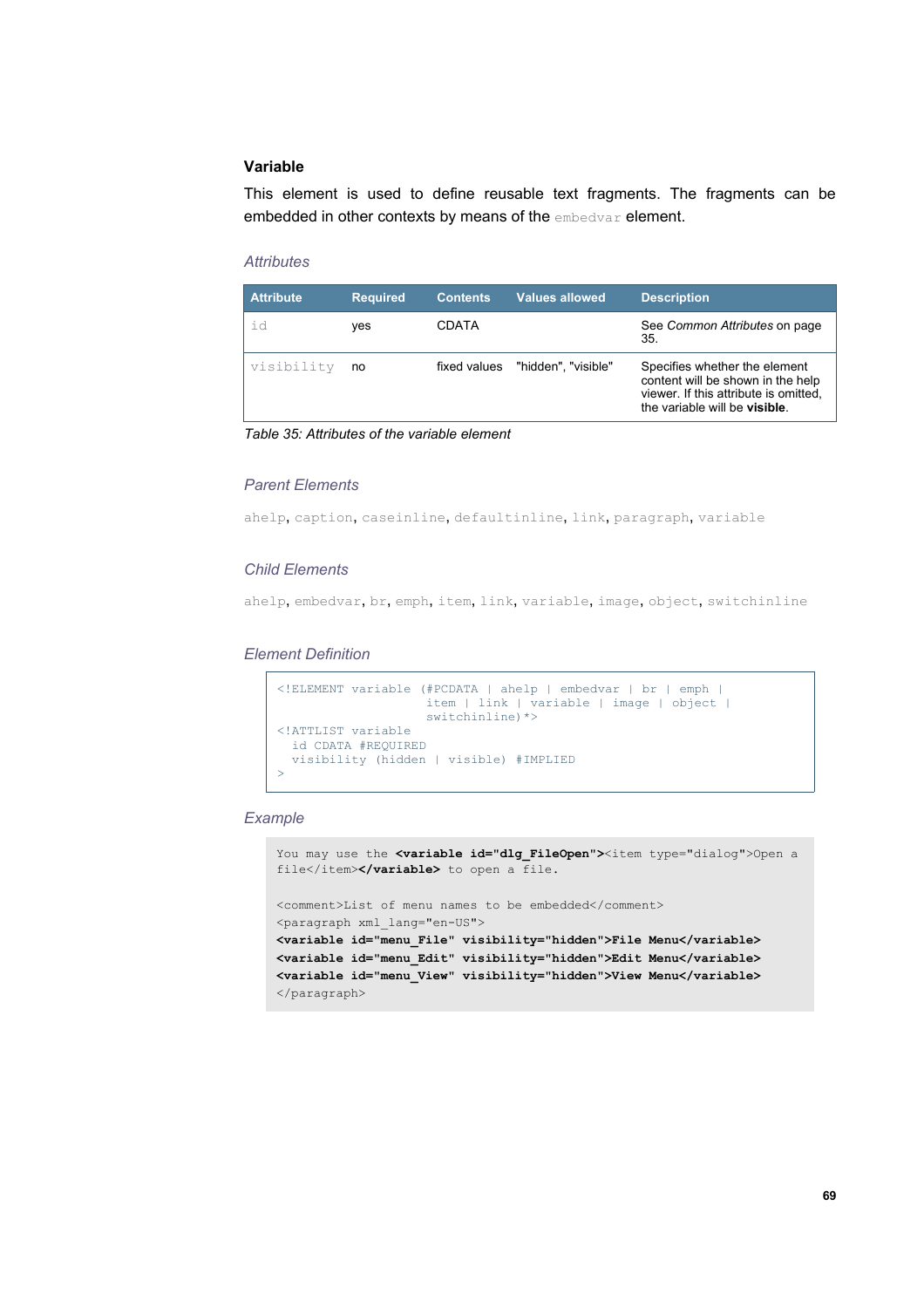# **Contents File (\*.tree) Elements**

The contents files  $(* .true)$  are used to specify the hierarchy displayed on the **Contents** tab page of the help viewer (see also *[Hierarchical](#page-9-0) List of Contents* on page [10\)](#page-9-0).

## **Tree\_view**

This is the root element for a contents file.

### *Attributes*

| Attribute          | Required Contents |              | <b>Values allowed</b> | <b>Description</b> |
|--------------------|-------------------|--------------|-----------------------|--------------------|
| version <b>yes</b> |                   | <b>CDATA</b> |                       |                    |

*Table 36: Attributes of the tree\_view element*

## *Parent Elements*

none

## *Child Elements*

help\_section

## *Element Definition*

```
<!ELEMENT tree_view (help_section)+>
<!ATTLIST tree_view
  version CDATA #REQUIRED
>
```

```
<tree_view version="24-Aug-2004">
  <help_section application="swriter" id="01" title="Installation">
   ...
  </help_section>
</tree_view>
```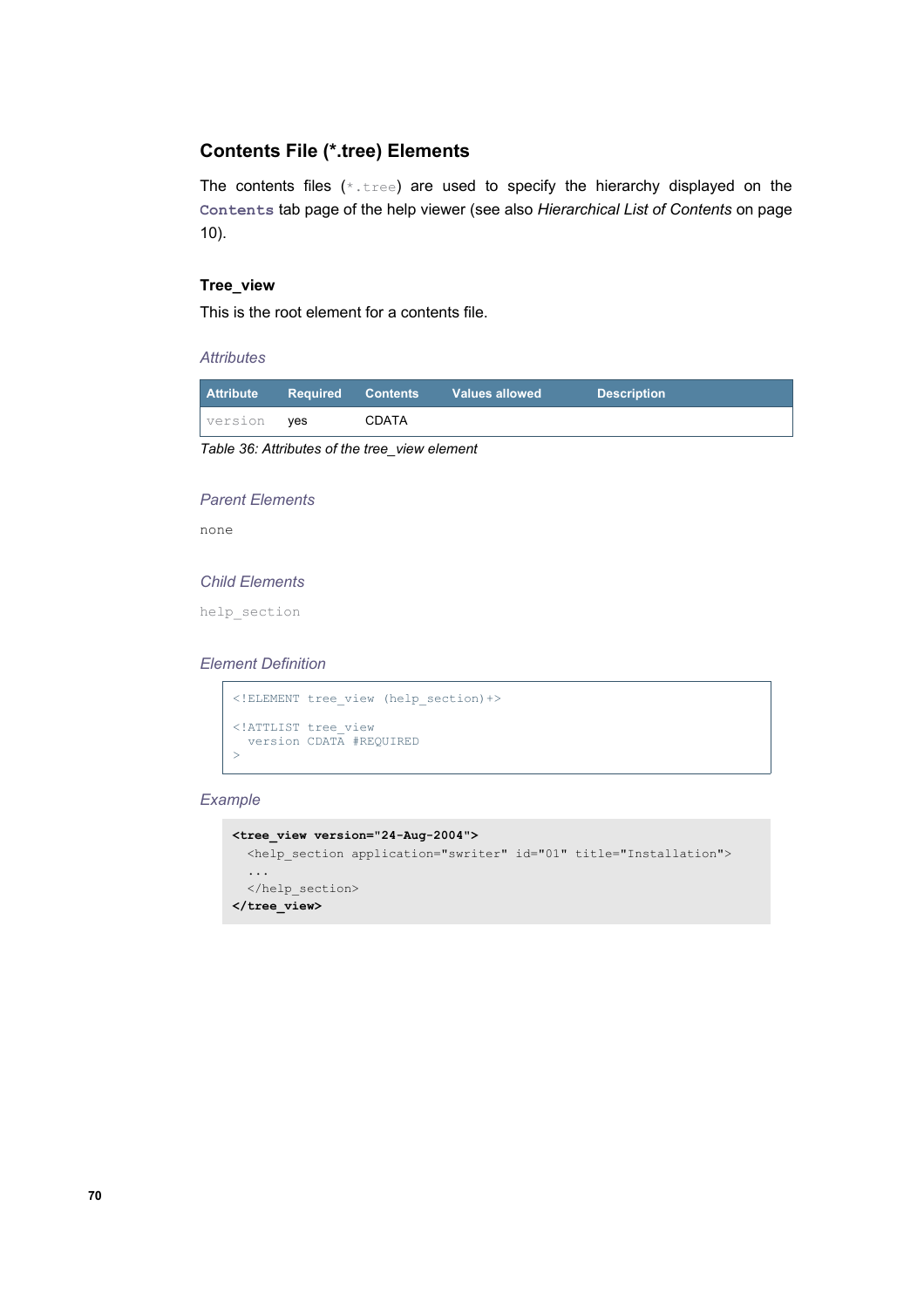## **Help\_section**

The help sections are the top-most elements in the table of contents as displayed by the help viewer.

#### *Attributes*

| <b>Attribute</b> | <b>Required</b> | <b>Contents</b> | <b>Values allowed</b> | <b>Description</b>                                                        |
|------------------|-----------------|-----------------|-----------------------|---------------------------------------------------------------------------|
| application      | ves             | <b>CDATA</b>    |                       | Designates the help module<br>that a help section is referring<br>to      |
| id               | yes             | <b>CDATA</b>    |                       |                                                                           |
| title            | ves             | <b>CDATA</b>    |                       | This is the title of a<br>help section as displayed in<br>the help viewer |

*Table 37: Attributes of the help\_section element*

#### *Parent Elements*

tree\_view

### *Child Elements*

node, topic

## *Element Definition*

```
<!ELEMENT help_section (node|topic)*>
<!ATTLIST help_section
 application CDATA #REQUIRED
   id CDATA #REQUIRED
  title CDATA #REQUIRED
\rightarrow
```

```
<tree_view version="24-Aug-2004">
   <help_section application="swriter" id="01" title="Installation">
   ...
  </help_section>
</tree_view>
```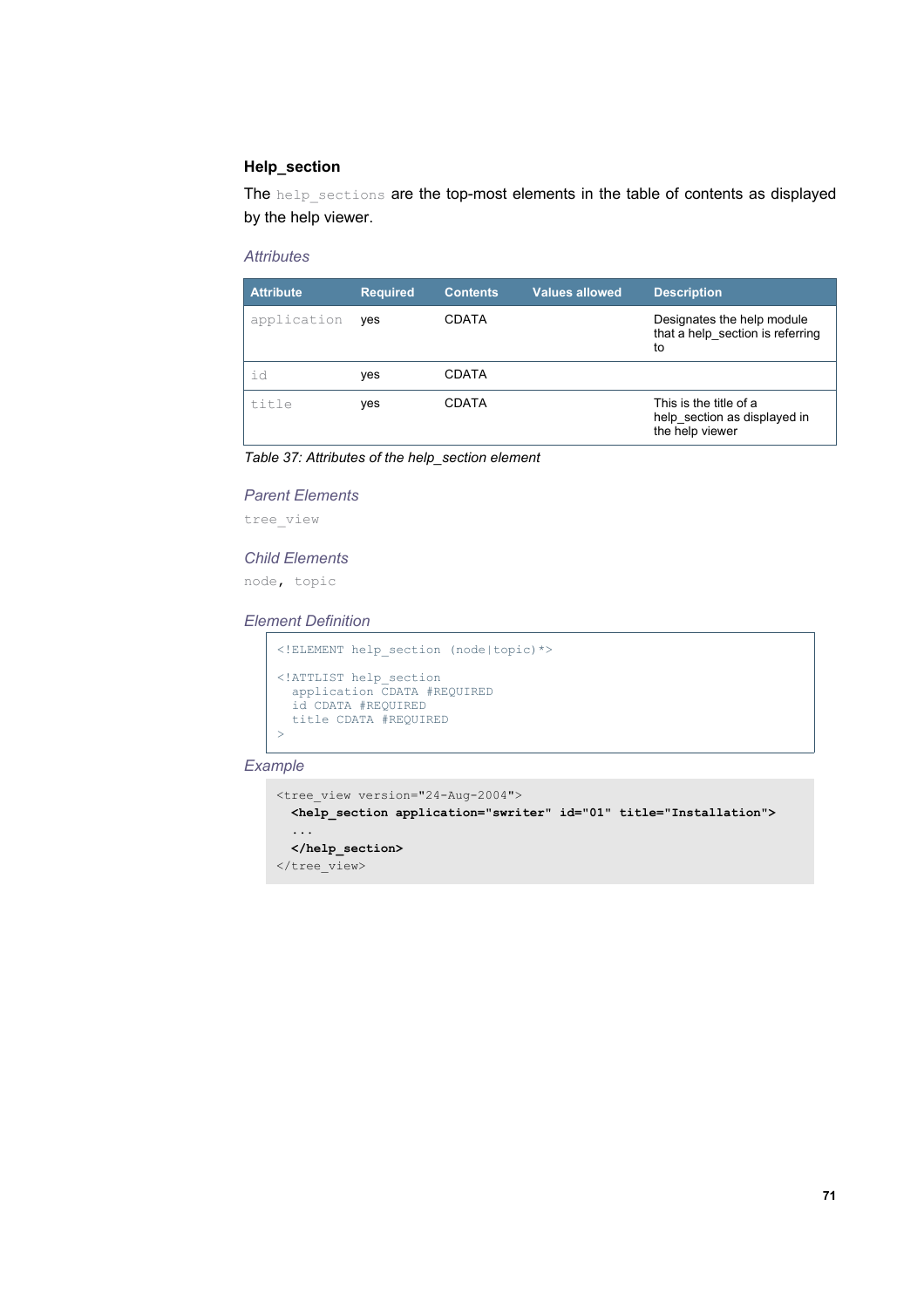## **Node**

Nodes are the hierarchical elements that represent topic groups and contain help topics. In the help viewer, they are represented by book icons. Nodes can have subnodes.

### *Attributes*

| <b>Attribute</b> | <b>Required</b> | <b>Contents</b> | <b>Values allowed</b> | <b>Description</b>                                             |
|------------------|-----------------|-----------------|-----------------------|----------------------------------------------------------------|
| id               | ves             | <b>CDATA</b>    |                       |                                                                |
| title            | ves             | <b>CDATA</b>    |                       | This is the title of a node as<br>displayed in the help viewer |

*Table 38: Attributes of the node element*

## *Parent Elements*

help\_section

#### *Child Elements*

node, topic

### *Element Definition*

```
<!ELEMENT node (topic)*>
<!ATTLIST node
  id CDATA #REQUIRED
   title CDATA #REQUIRED
\sim
```
#### *Example*

```
<tree_view version="24-Aug-2004">
  <help_section application="swriter" id="10" title="Common Topics">
    <node id="1001" title="General Information">
      <topic id="shared/text/shared/main0400.xhp">Shortcut
Keys</topic>
       ...
     </node>
  </help_section>
</tree_view>
```
## **Topic**

Topics are links that point to help files. The  $\pm\Delta$  attribute contains the URL of the file to be loaded. The element contains the file title.

<sup>▷</sup> When the script update\_tree.pl from the helpers directory in the helpcontent2 module is used to update the tree files, the element content is automatically updated based on the file titles. This also applies to localized languages.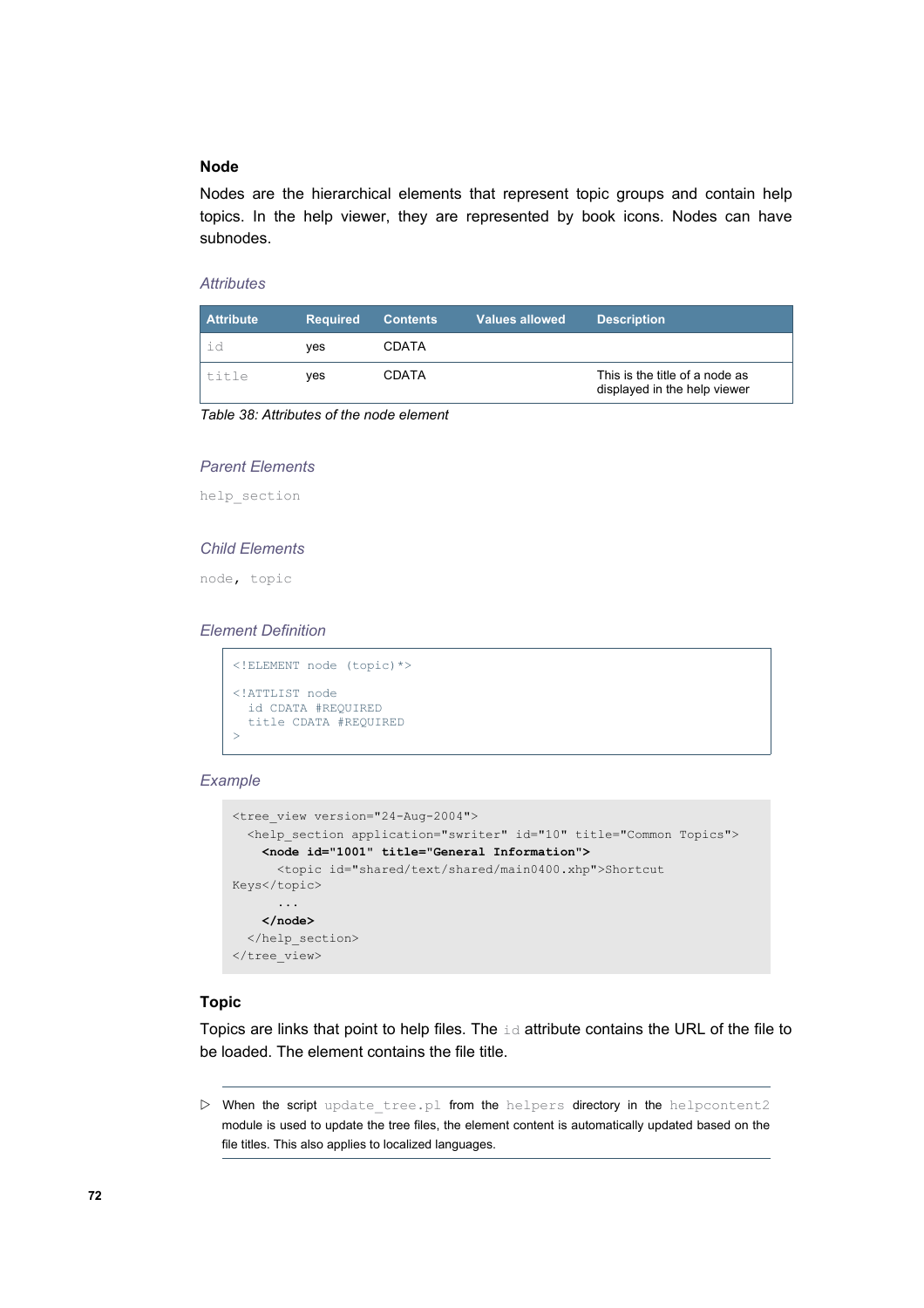## *Attributes*

| <b>Attribute</b> | <b>Required</b> | Contents     | <b>Values allowed</b> | <b>Description</b> |
|------------------|-----------------|--------------|-----------------------|--------------------|
| id               | ves             | <b>CDATA</b> |                       |                    |

*Table 39: Attributes of the topic element*

#### *Parent Elements*

help\_section, node

#### *Child Elements*

none

## *Element Definition*

```
<!ELEMENT topic (#PCDATA)>
<!ATTLIST topic
 id CDATA #REQUIRED
>
```
## *Example*

```
<tree_view version="24-Aug-2004">
   <help_section application="swriter" id="10" title="Common Topics">
     <node id="1001" title="General Information">
      <topic id="shared/text/shared/main0400.xhp">Shortcut
Keys</topic>
      ...
    </node>
  </help_section>
</tree_view>
```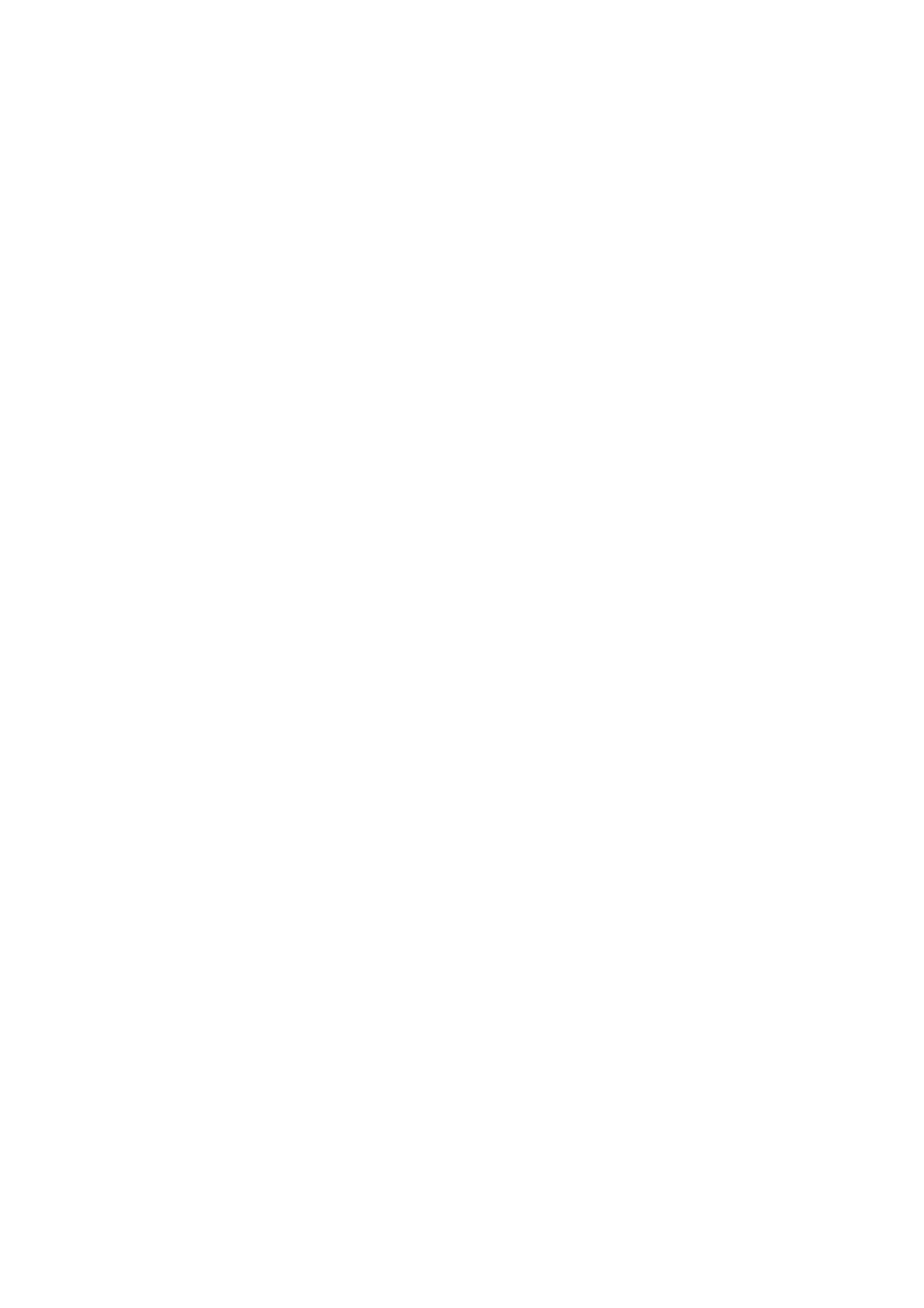# 4 Authoring Help With OpenOffice.org

## <span id="page-74-1"></span>**Setting Up the Environment**

There is an import/export filter available that allows for direct editing of OpenOffice.org help files without the need of extra conversion steps. The following describes how you set up the filter.

The filters are xsl files that are used in conjunction with an import template and takes advantage of OpenOffice.org xsl filter functionality.

▷ The help files use the extension **xhp**.

#### <span id="page-74-0"></span>**Directory Hierarchy**

 $\overline{\Gamma}$ 

The correct function of the help authoring environment with OpenOffice.org relies on the CVS module directory layout. Since all help file and image references are expressed relatively, the environment needs to know the absolute paths to be able to assemble and disassemble the references correctly for display in OpenOffice.org.

Us the following directory structure when checking out the modules from CVS. If you work in a Child Workspace, this is the default directory layout:

| <i>Sroot</i>                             |
|------------------------------------------|
| default images<br><-- check out from CVS |
| helpcontent2<br><-- check out from CVS   |
| helpers                                  |
| util                                     |
|                                          |
| source                                   |
| text                                     |
| auxiliary                                |
|                                          |

Before you set up the environment you need to select and create a root directory for working on the help files ( $\frac{1}{2}$ root), for example: /opt/ooohelp or D:\ooohelp

<sup>▷</sup> You need OpenOffice.org 1.1.x to use the help authoring environment. The authoring environment also is not yet compatible with OpenOffice.org 2.0.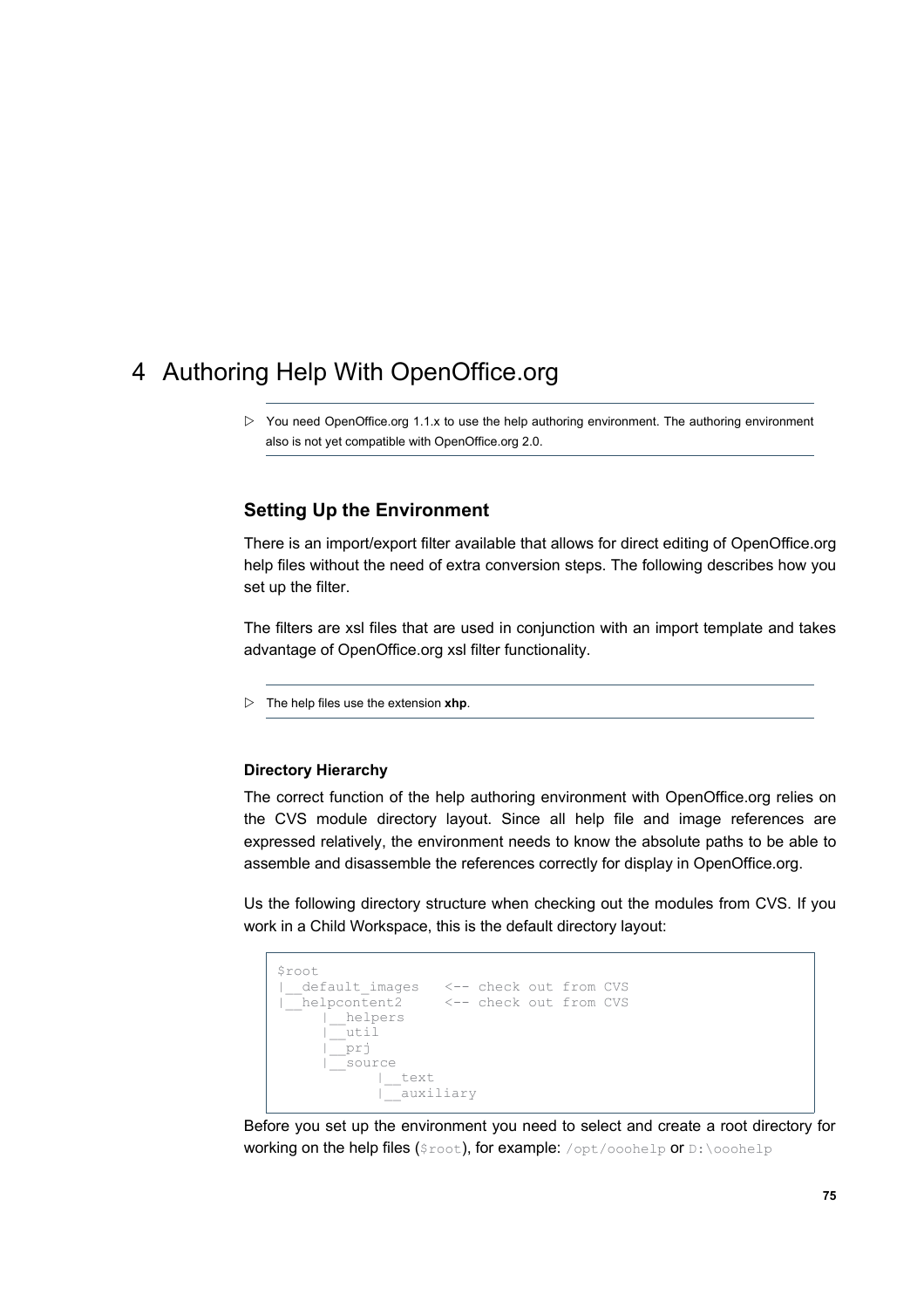#### *Creating the image directory*

The CVS module default images contains all images thatare used by the help.

• Check out the module default images from OpenOffice.org CVS into the help root directory (as described above).

## *Creating the help files directory*

• Check out the module helpcontent2 from OpenOffice.org CVS into the help root directory (as described above).

### <span id="page-75-0"></span>**Installing The Import/Export Filters**

Ensure that the XML Filter option is installed in OpenOffice.org. If this option is not installed, install it using the option from the the OpenOffice.org setup.

- 1. Get the filter package from the helpers/helpauthoring directory of the helpcontent 2 CVS module. There is one common package for Windows and Unix.
- 2. The packages contain the *XSLT Import/Export filters* and the *template*.
- 3. Open a text document in OpenOffice.org. The menu item for the XML Settings will only be visible if a document is loaded.
- 4. Choose **Tools XML Filter Settings**
- 5. Click **Open Package**
- 6. Browse to the filter package and click **Open**.
- 7. Click **Close**

You can now open and save files in OpenOffice.org help format.

Note that occasionally, OpenOffice.org seems to corrupt the packaged files while unpacking. If you are unable to load or save help files, check the xsl files in the user/xslt/Help directory and the template in the user/template/Help directory. You can also, extract the file manually from the package using a zip file utility.

#### **Installing The Supporting Macros**

The macro set is used to perform tasks inside the help files.

 $\triangleright$  The macros are only tested with OpenOffice.org versions 1.1.x Feel free to contact [fpe@openoffice.org](mailto:fpe@openoffice.org) if you want to port them to OOo 2.0!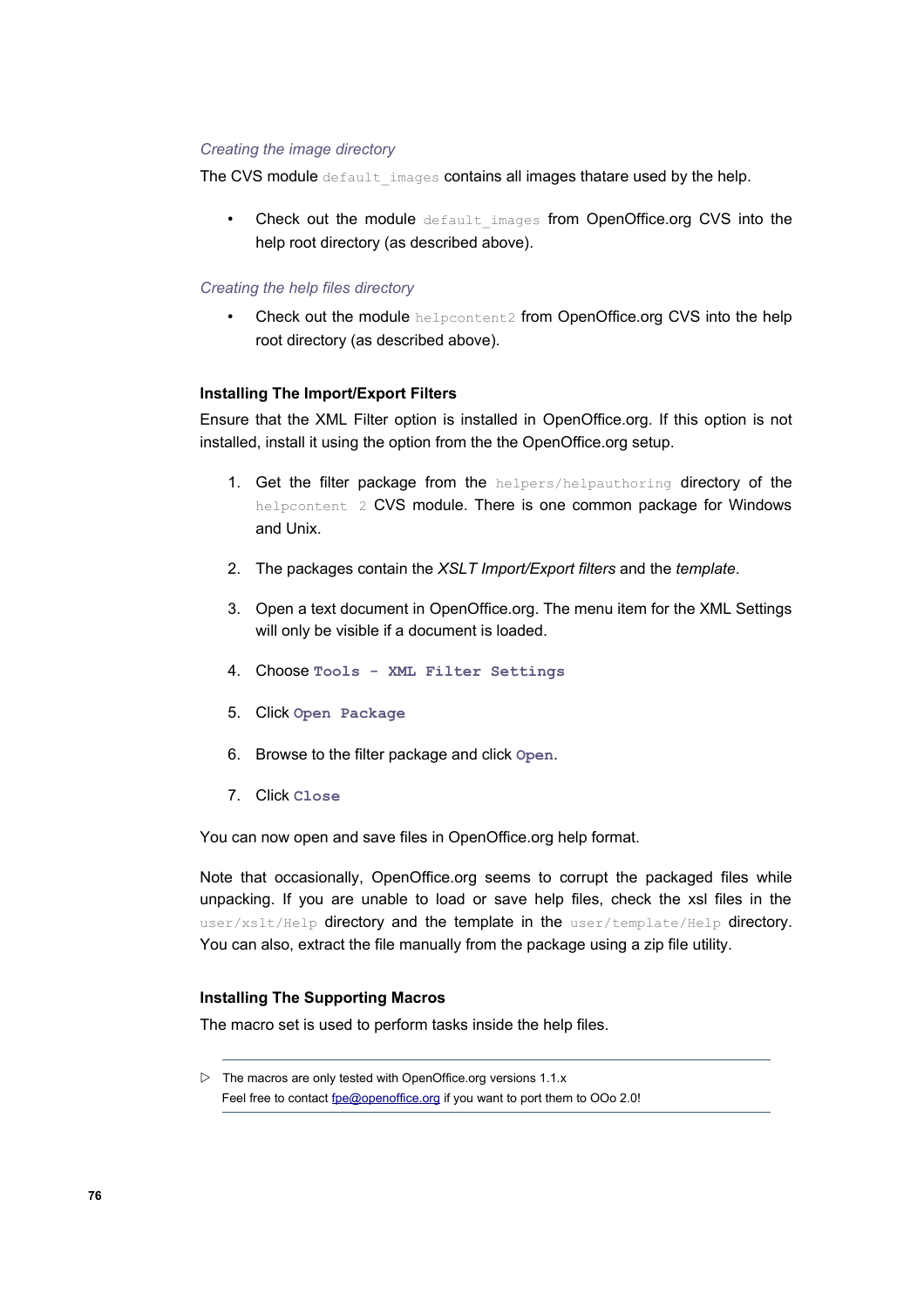- 1. Get the macro archive HelpAuthoring.tar.gz from the helpers/helpauthoring directory of the helpcontent 2 CVS module.
- 2. Unpack it to a temporary directory.
- 3. Choose **Tools Macros Macro**
- 4. Click **Organizer**
- 5. Click the **Libraries** tab
- 6. Click **Append** and browse to the temporary directory with the unpacked macros
- 7. Select the file script.xlb inside the macro directory and click **Open**
- 8. Select **Replace existing libraries** and click **Ok**
- 9. Close the macro dialogs

You can now use the macros for help authoring. The macros create a configuration file helpauthoring.cfg to store various information and settings in your user/config directory.

▷ For some tasks, the macro set needs to recognize the paths to your help files and images as described on page [75.](#page-74-0) You will be asked to provide these paths once a macro needs it. The paths will then be stored inside your user/config directory in the file helpauthoring.cfg. You need to delete this file when the paths to your help files or images change.

### **Installing The Help Authoring Menu**

The Help Authoring menu allows easy access to the macros to perform standard tasks with the help files.

▷ This procedure overwrites any menu customization that you have made!

- 1. Get the menu archive helpauthoring menu.zip from the helpers/helpauthoring directory of the helpcontent 2 CVS module.
- 2. Choose **Tools Configure** and select the **Menu** tab
- 3. Click **Load**
- 4. Locate the helpauthoring menu.zip file
- 5. Select the file and then click **Ok**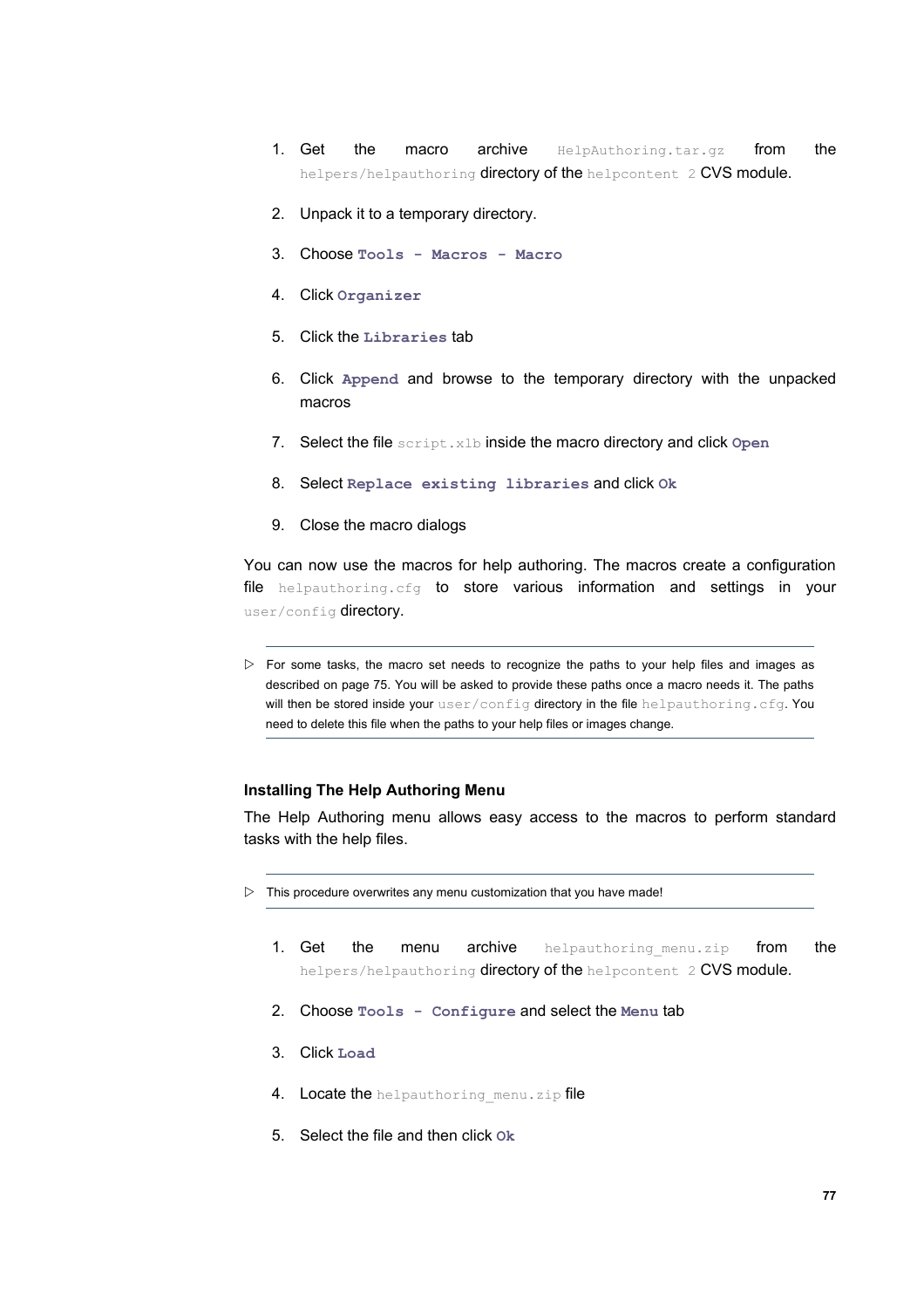If all steps were performed successfully, you should now be able to use the menu.

## **Editing Help Files - Basics**

Since OpenOffice.org cannot simply be used as an XML edito,r we need to make some effort to map elements and attributes in the help file to elements that are recognized by OpenOffice.org.

#### <span id="page-77-0"></span>**Paragraphs And Paragraph Formatting**

Paragraphs are the central content carrying element in a help file. A paragraph in the help file maps to a paragraph in OpenOffice.org. The role attribute of a paragraph maps to a paragraph *style* in OpenOffice.org.

For every paragraph role in the help file there is a paragraph style beginning with  $h\text{1p}$ and ending with the role name, e.g. the role paragraph maps to a style named hlp\_paragraph.

There are also special paragraph styles that start with  $h \log a u x$ . These are used for identifying special elements and should *never* be used for paragraphs.

▷ Any paragraph that does *not* have a paragraph style starting with hlp\_ will be **disregarded on export** by the export filter. Its content will be **lost** on the next reload of that file.

The default paragraph styles for a help file (that is, the default roles of a paragraph) are already pre-defined in the help authoring template ( $xm$ lhelptemplate.stw) that is used for loading the help files in OpenOffice.org. This template is part of the import/export package and automatically installed in your user/template directory.

You can define new paragraph styles that are transformed to roles in the help files on export by creating a custom style beginning with  $h1p$  and ending in the role name. This new style will be recreated on loading that file in OpenOffice.org next time. However, there will be no formatting information for OpenOffice.org associated with it. For that, the style needs to be added to the template.

Note, that these styles don't have any effect on the help as it is displayed *as such*. In order to adjust the help appearance the roles that are created from the paragraph styles must be transformed by the main transformation style sheet and/or assigned to formats using the cascading style sheets of the help.

<sup>▷</sup> For now, not all attributes for the elements are supported for editing in OpenOffice.org. The major ones, however, are available.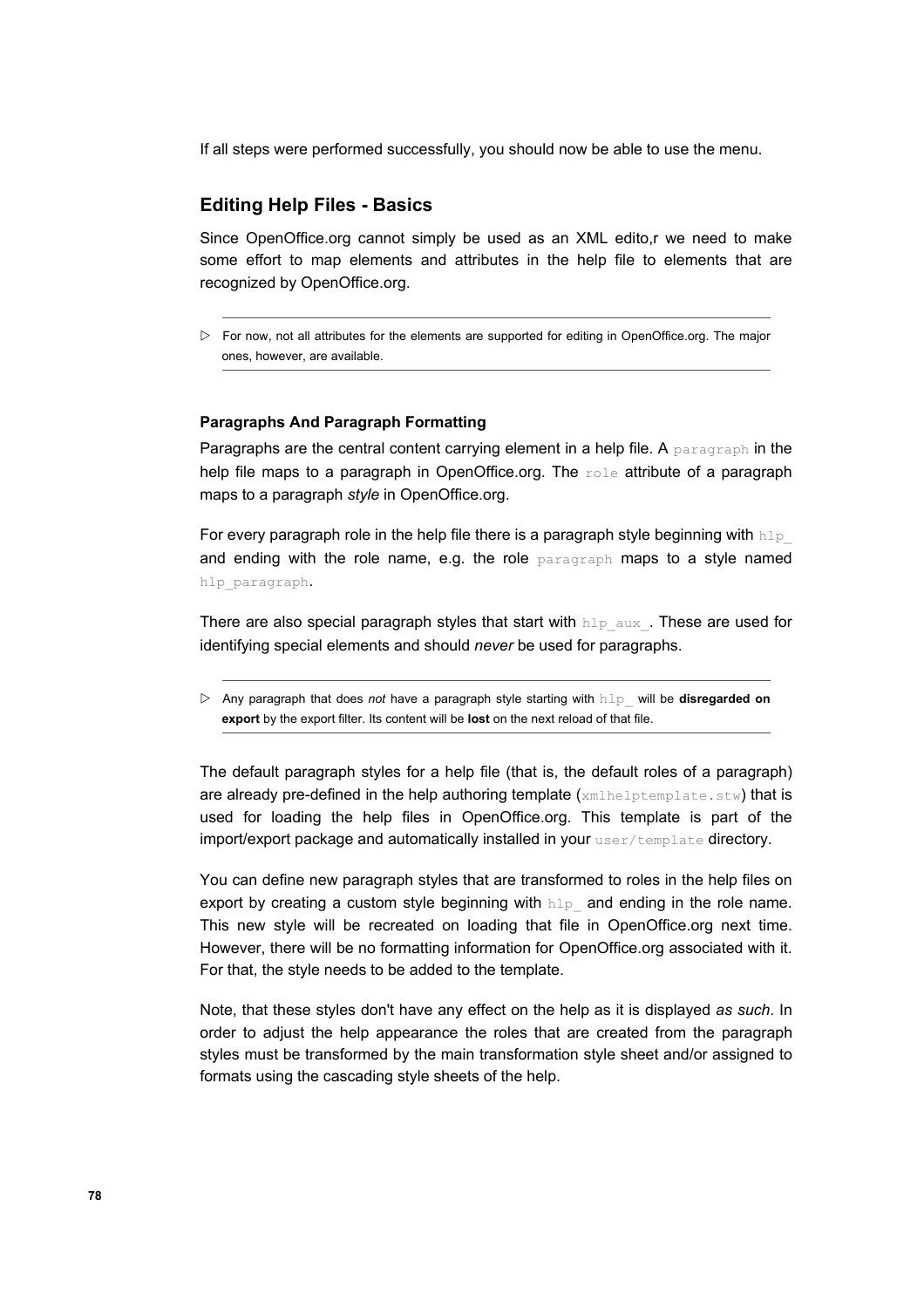#### **Sections**

A section in the help file maps to a section in OpenOffice.org. You can use the navigator to get an overview of existing sections or use the **Insert - Section** and **Format - Sections** menus to modify existing sections. The section ID maps to the section name in OpenOffice.org. Nested sections are supported.

#### **Tables**

A table in an OpenOffice.org help file transforms to a visible table in the OpenOffice.org file. The table name holds all attributes for that table. If the table has a caption defined in the help file, a paragraph is created directly after the table that contains the caption. It is important that this sequence is *not modified* since the export filter relies on that sequence.

Tables should no longer be used for formatting purposes, for instance, to place images or to mimic numbered lists. Nevertheless, there still is a considerable amount of legacy help files that do that.

#### **Images**

Images are mapped to image objects in OpenOffice.org that are *linked* (not embedded) to the OpenOffice.org file and anchored *as character*. The alternative text is defined in the **Alternative** property of the image object that can be accessed through the **Graphics** properties dialog (by double-clicking the image) on the **Options** tab page. The ID of an image is stored in the name of the image object and should not be altered manually.

<span id="page-78-1"></span><span id="page-78-0"></span>▷ The images will only be displayed in OpenOffice.org correctly if the path to the image files was correctly specified in the import and export filters (see on page [\)](#page-78-0).

#### **Lists**

There are two types of lists in the help (unordered and ordered) that match to the corresponding list type in OpenOffice.org.

#### **Embedding**

The embedding technique is unique to the help. Therefore, we use some workarounds to implement embedding when editing the help files in OpenOffice.org:

- *Sections to be embedded* are represented as sections.
- *Paragraph parts to be embedded* are surrounded by a variable tag pair.
- *Places where sections are embedded* are designated by an embed tag.
- *Places where parts of paragraphs are embedded* are designated by an embedvar tag.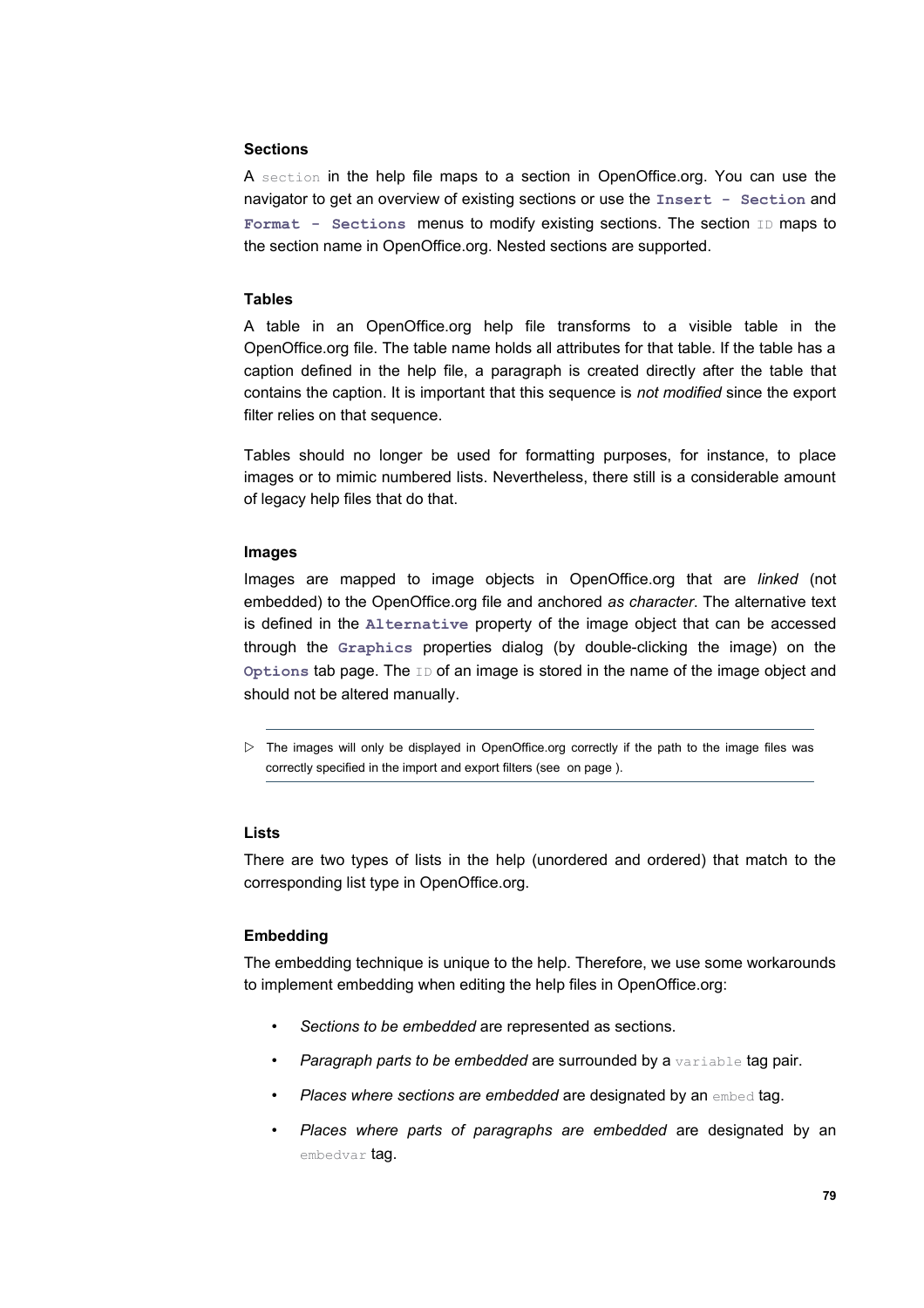## **Character Formatting**

Direct (hard) formatting is *not* supported. Any character with a direct format will *lose* its format definition on export. Instead, character formatting is achieved using character styles. The importing template already contains a list of pre-defined character styles. All styles that begin with  $h1p$  can be used for character formatting except for the styles beginning with  $h \ln p$  aux because those are used for internal purpose.

Similar to the paragraph styles, you can define new character styles that are transformed to  $t_{\text{ype}}$  attributes of  $t_{\text{temp}}$  elements in the help files on export. To do this, create a custom character style beginning with  $h1p$  and ending in the type name (e.g., hlp dialogname). This new style will be recreated on loading that file in OpenOffice.org next time. However, there will be no formatting information for OpenOffice.org associated with it. For that, the style needs to be added to the help authoring template.

▷ Note that these styles don't have any effect on the help as it is displayed *as such*. In order to adjust the help appearance, the item types that are created from the character styles must be transformed by the main transformation style sheet and/or assigned to formats using the style sheets of the help.

## **Working With the Help Files**

▷ Ensure that you have set up your work environment correctly as described in *[Setting](#page-74-1) Up the Envi[ronment](#page-74-1)* on page [75.](#page-74-1)

## **Creating A Help File**

- 1. Start OpenOffice.org and open a new empty Writer window. The help authoring menu is only available in the **Writer context**. So you need to have a Writer window open.
- 2. Choose **Help Authoring Create New Help File**. You should always create a new file this way to ensure that all settings are made correctly.
- 3. Select a file name inside the help directory structure The directory structure is described on page [75.](#page-74-0) You will be automatically prompted to save the file. You need to save it before you can actually work on it.
- 4. Insert an initial comment (optional) You will be prompted to insert a comment on file creation. This comment will be stored in the file metadata and cannot be changed using OpenOffice.org.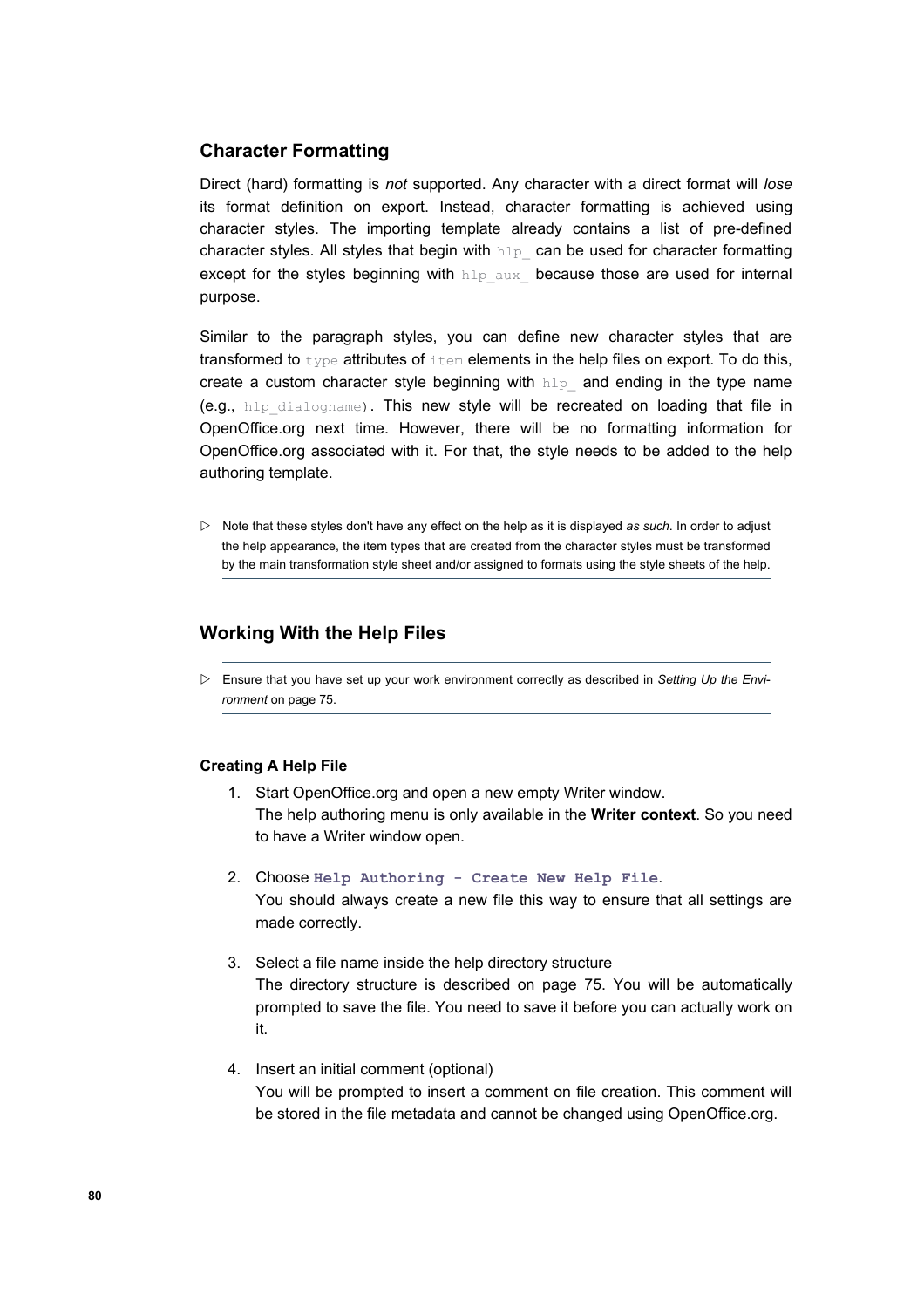Now you have created a fresh empty help document. The file title is set to the generic term <Set Topic Title>. To adjust the topic title see *[Meta](#page-93-0) Data* on page [94.](#page-93-0)

Switch the Stylist to show **Custom** styles to view a list of all styles that are allowed in the help file. None but these (and the ones created by you following the guidelines above) can be used.

▷ After the file is finished it needs to be added to the list of files to be processed by the help compiler. This is done by adding the file to the makefile of its directory. You can either do that manually or run the createmakefiles.pl script when you have finished working on the help files. For details, see *[Building the Help Set](#page-18-0)* on page [19.](#page-18-0)

#### **Opening A Help File**

- 1. Choose **File Open** Browse to the file you want to open and select **Help (\*.xhp)** as the file type
- 2. Click **Open**

### **Removing A Help File**

Since a help file is referenced from multiple locations, simply deleting a file from disk is *not* sufficient for removing a help file from the set of help files.

To remove a help file from the set of help files that are compiled, you need to remove it from the *makefile* of its directory. In this way, it will not be included in the index, or the full text search. However, it will still be included in the help files archive  $*$ . jar.

To delete a help file completely, you need to *remove it from your local disk* and remove its entry in the *makefile* of its directory. If you work on the CVS you also need to *remove it from the CVS repository*.

You also need to remove all *dependency files* in the output tree that are created during a help build that refer to the deleted file See also *[Building](#page-18-0) the Help Set* on page [19](#page-18-0). If you haven't built the help set before you don't need to worry about this. If you have changed multiple files it is safer to remove the output tree completely and rebuild the help from scratch.

Finally, you need to ensure that the deleted file is not referenced by other help files or by the content files  $*$ . tree in the auxiliary directory.

#### *To remove a help file*

1. If this change will be committed back to the CVS, remove the help file from the CVS repository, for example, using the  $\cos$  remove command. [[11\]](#page-80-0)

<span id="page-80-0"></span><sup>11</sup> See <http://tools.openoffice.org/> for information about OpenOffice.org CVS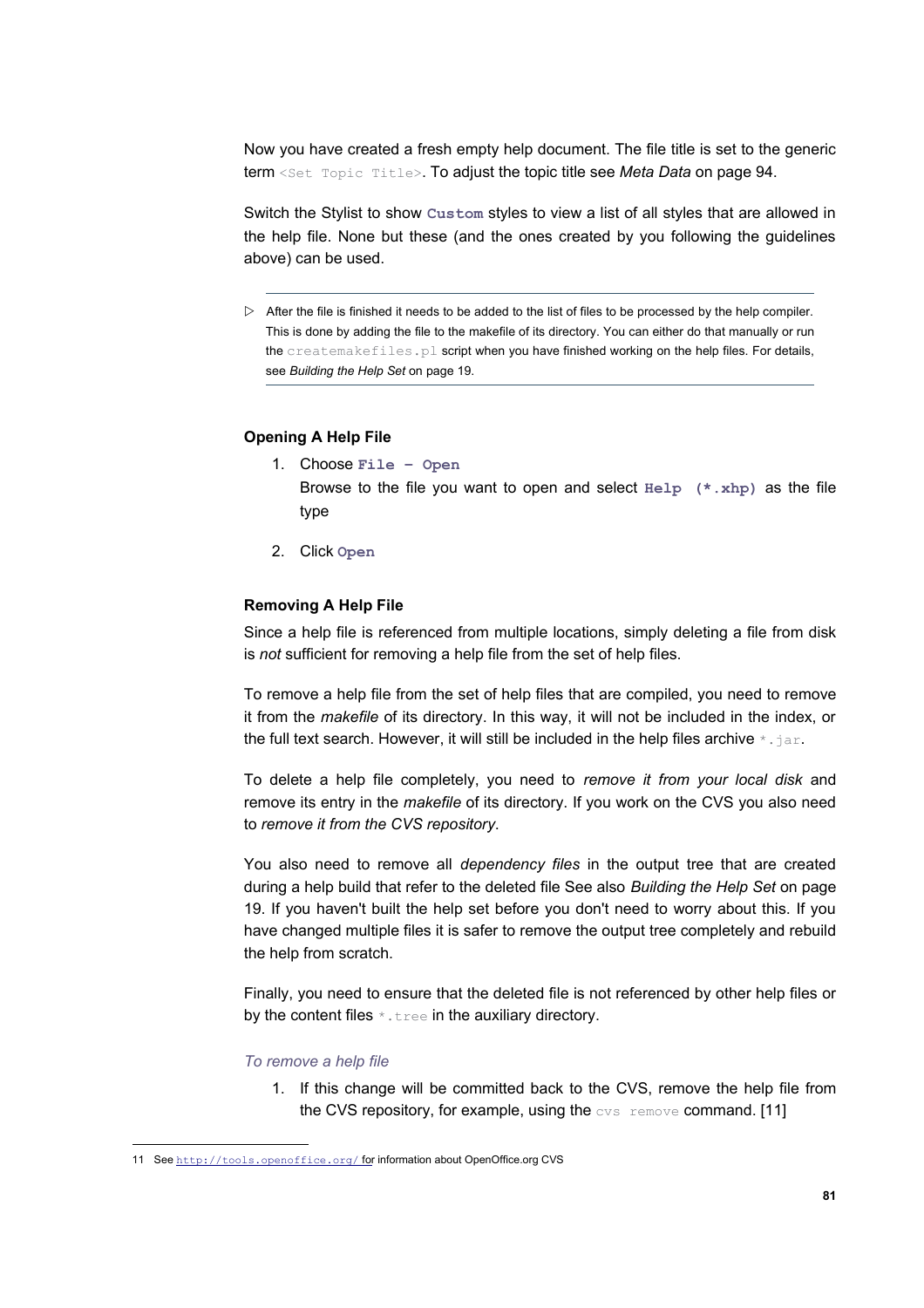- 2. Delete the help file on your local disk.
- 3. In the makefile.mk of its directory, locate the help file's entry (it has the extension . hzip instead of . xhp) and delete the corresponding line. This step is not required if you use the createmakefile.pl script from helpcontent2/helpers to update all makefiles before building the help.
- 4. Check if the help file is referenced in on of the  $*$ , tree files in helpcontent2/source/auxiliary and delete its reference there, if required.
- 5. If you have built the help before and you have an existing output tree with dependency files \*.dphh, delete any dependency files that reference the deleted help file. A dependency file lists all files that it depends on.

### **Moving A Help File**

From the build environment's view, moving a help file from one directory to another is equivalent to removing a file from one directory and creating a file in another directory.

- 1. Copy the help files to the new directory.
- 2. Follow the procedure described previously for removing a help file.
- 3. Ensure that all links inside the moved help file to itself have been adjusted.
- 4. Add the file to the makefile of the new directory. This step is not required if you use the createmakefile.pl script from helpcontent2/helpers to update all makefiles before building the help.

▷ Note that moving a help file can create new localization effort since the moved help file looks like a brand new file to the localization process. However, translation memory systems should be able to automatically translate it because the content did not change - except for internal links.

## **Sections and Paragraphs**

Sections are used to specify parts of help files that are used for referencing purpose in other files. Sections can be embedded and linked.

### **Where Are The Sections?**

Since OpenOffice.org natively supports sections, we make use of them to represent sections in help files. The  $ID$  attribute of a section in the help is represented by the name property of the section in OpenOffice.org.

All other properties of sections inside OpenOffice.org have no influence on the help sections. Any layout settings made to sections (background, visibility...) are *lost* on next reload.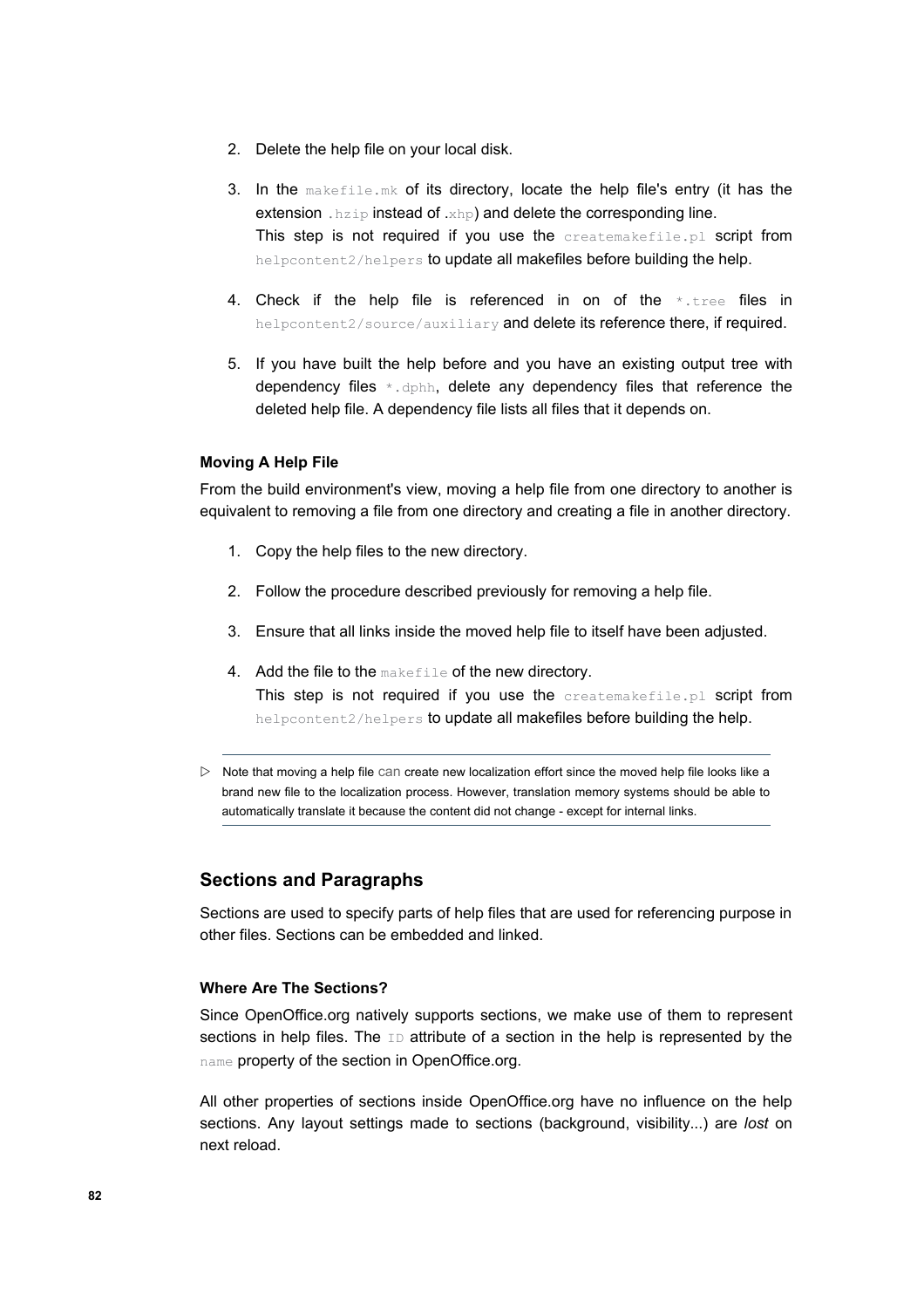You can use the navigator to view and navigate sections. Nested sections are also supported ,both by the help and by OpenOffice.org.

Sections start and end with a section tag that is placed in the first paragraph directly after the section starts, and in the last paragraph before the section ends:

| id="par_id4234642" Before the section |         |
|---------------------------------------|---------|
| <section id="test section"></section> |         |
| id="par_id8219199" Inside the section | Section |
| $<$ /SECTION>                         |         |
| id="par_id4234642" Affter the section |         |
|                                       |         |

*Fig. 6: Section tags and section areas*

If you want to insert something before or after a section, ensure that you place it before or after the section delimiter line, not just before or after the section tag.

If the section *starts at the top* of the document and you want to insert something before that section, go to the top of the section and press **Alt+Return** to create a paragraph in front of the section.

If the section *ends at the bottom* of the document and you want to insert something after that section, go to the bottom of the section and press **Alt+Return** to create a paragraph after the section.

#### **Adding A Section**

- 1. Depending on whether you want to insert a new empty section or build a section around existing text, do one of the following:
	- Place the cursor where you want to insert the new empty section.
	- Mark the piece of the document that you want to include in a section.
- 2. Choose **Help Authoring Insert Section**
- 3. Insert an identifier for the section in the text box. This section identifier will be used as  $ID$  attribute for the section in the help file. It must be *unique within the file*. It is advisable to use some kind of descriptive name. Use only letters, numbers and the underscore.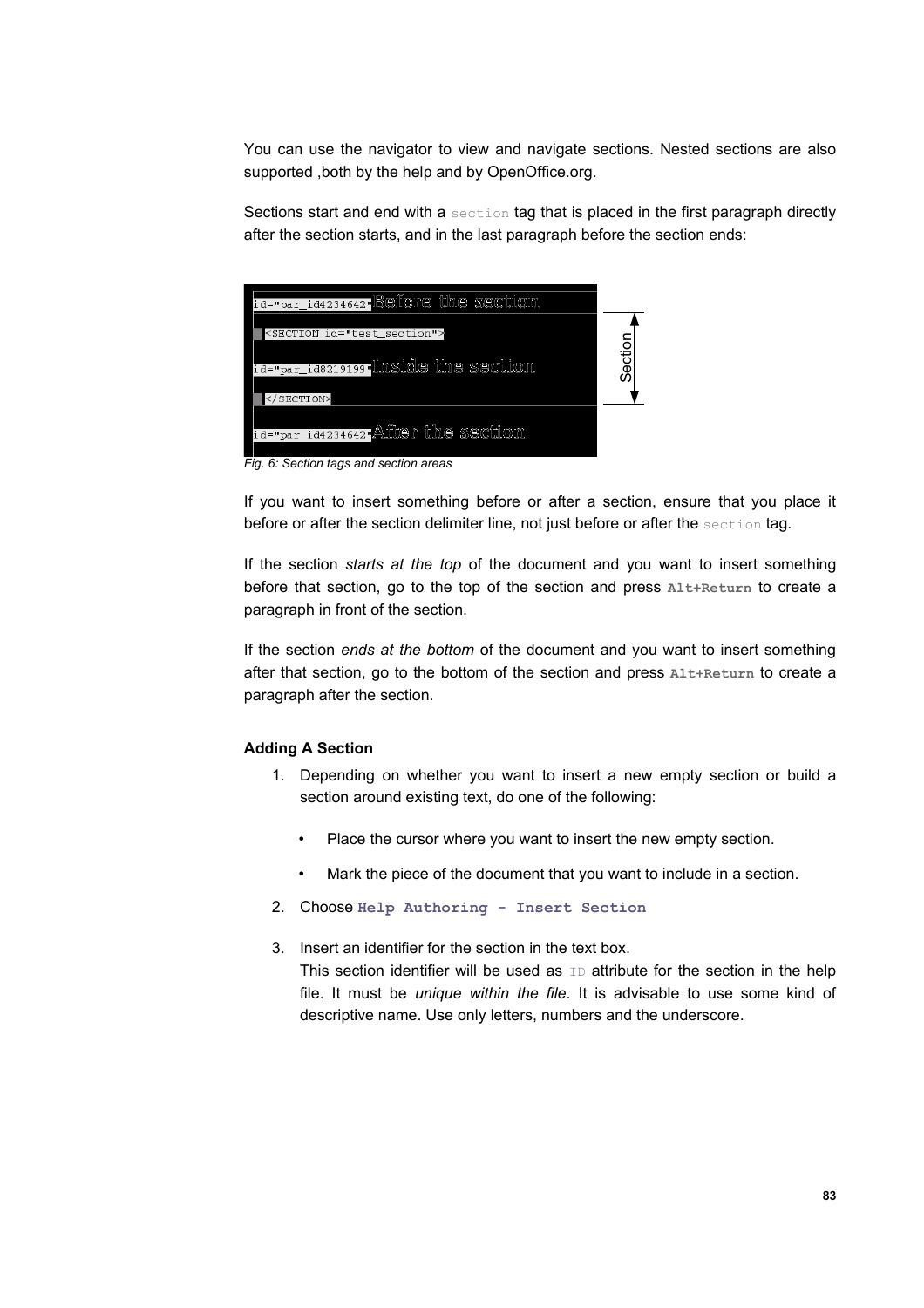#### **Adding A Subsection**

A subsection is a section that is the child of another section. OpenOffice.org supports nested sections. The procedure to insert a subsection is the same as inserting a section, except that if you insert a section with the cursor inside an existing section you will create a subsection.

You cannot create overlapping sections. Neither the help format nor OpenOffice.org support this.

#### **Removing A Section**

- 1. If you want to remove a section *including* its content, delete the section content first.
- 2. Choose **Format Sections**.
- 3. Select the section you want to remove from the list of sections and click **Remove**.

If you remove a section that has subsections only, the selected section will be removed while the subsections will be preserved.

 $\triangleright$  If you remove a section, ensure that no other file references it to avoid broken links.

### **Linking To A Section**

You can create a link to a section by specifying the section ID as the target in the hyperlink URL when creating a link, for example

<link href="text/shared/guide/file\_name.xhp#section\_id">

For details, see *[Linking](#page-93-1)* on page [94](#page-93-1).

#### **Embedding A Section**

You can embed a section using the embed element. You need the file name and the ID of the section that you want to embed. The embedded section preserves its structure. For details on embedding, see *[Embedding](#page-92-0) Content* on page [93.](#page-92-0)

#### **Adding A Paragraph**

Paragraphs in the Help have some attribute values that cannot be represented in OpenOffice.org without using certain workarounds. Therefore, you need to follow the following instructions to create valid paragraphs.

You can write the paragraph content in the usual way. You only have to ensure that

• the paragraph has *meta information* associated with it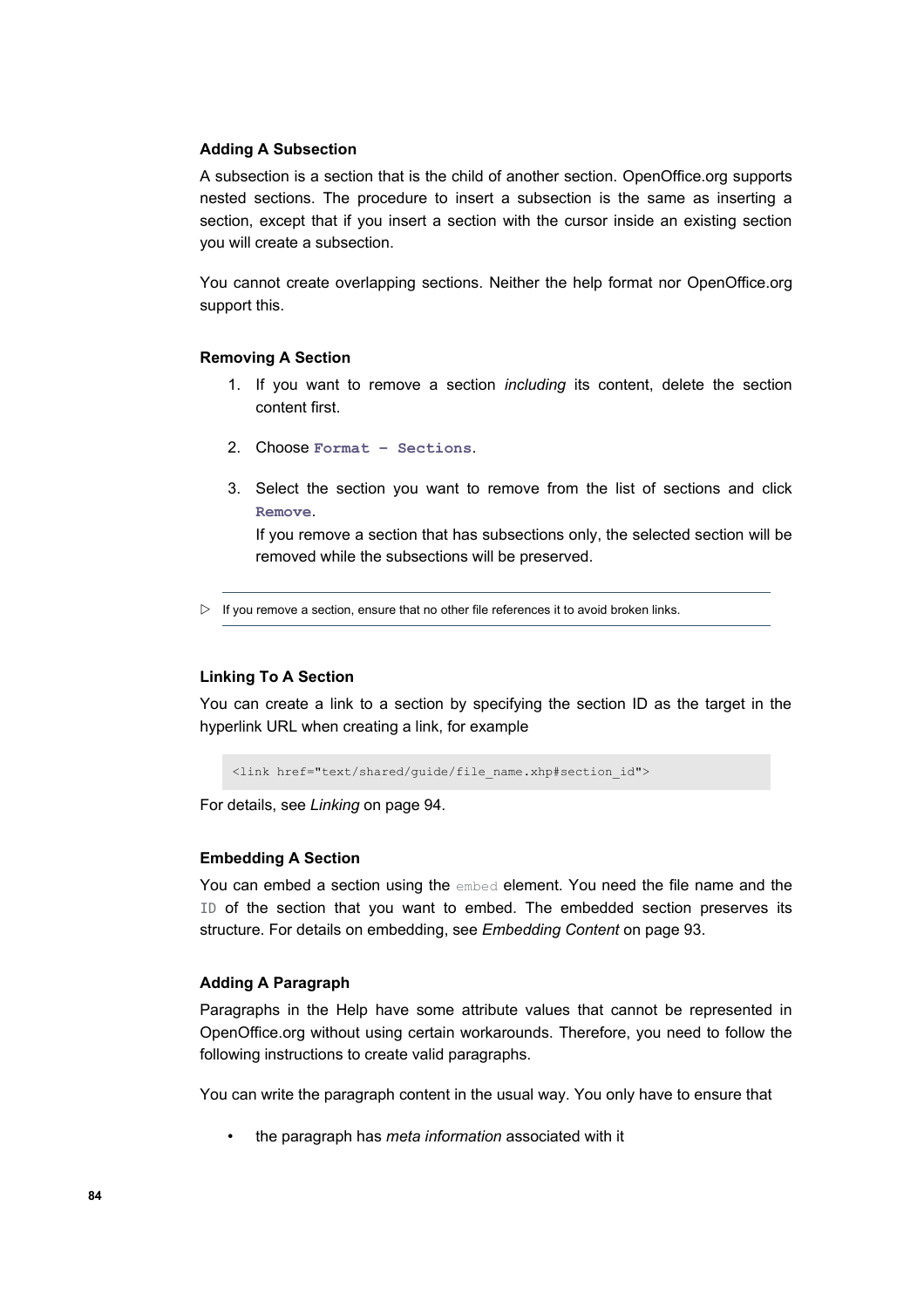• the paragraph has a valid *paragraph format* assigned

The paragraph *meta information* consists of the paragraph ID, the language (which in the source files is always  $en-US$ ), the  $localize$  attribute, and some other attributes that are not relevant in this context.

All of these values are stored in a *variable field* at the beginning of the paragraph. The paragraph ID identifies the paragraph contents in the localization database.

Before saving the final file, each paragraph must have a valid and unique  $ID$ . The easiest way to do this is to place the cursor somewhere in the paragraph and to choose **Help Authoring - Paragraph - Set Paragraph ID**. If the paragraph does not have the correct style associated (see below) ID creation will be denied. Paragraph IDs are also be assigned when the file is validated using **HelpAuthoring – Validate**.

Not all paragraphs get IDs. Some paragraphs only contain structural information, such as opening and closing tags, or bookmarks, and don't need an ID because they don't transform back to content paragraphs in the help file. All these paragraphs have a paragraph style assigned that starts with  $h1p$  aux.

If you forget to assign IDs to all corresponding paragraphs, the application will do that for you on saving, provided the template was correctly installed.

## **Editing A Paragraph**

Editing the contents of a paragraph does not need any further action. The localization process finds out for itself when in the content of a paragraph has changed.[\[12](#page-84-0)]

This has two consequences for the writers:

- 1. You do not need to worry about whether a change has an influence on the localization.
- 2. You cannot force re-translation of a paragraph by just setting any editing flag.

For basic content management purposes, the 110n attribute of a paragraph can be used for setting paragraph status values, since this attribute was only relevant for the migration phase.

For instance, you can set the paragraph status to NEW or CHG (changed) to allow reviewers to easily spot these paragraphs for content review. Any other values come from the migration phase and are no longer relevant. Paragraphs that have been reviewed don't carry an 110n attribute (or carry an empty one).

 $\triangleright$  If the ID of a paragraph gets lost or is changed it is regarded as new for the database and needs to be localized again. So tampering with IDs must be strictly avoided.

<span id="page-84-0"></span><sup>12</sup> For details on the localization process see 110n.openoffice.org.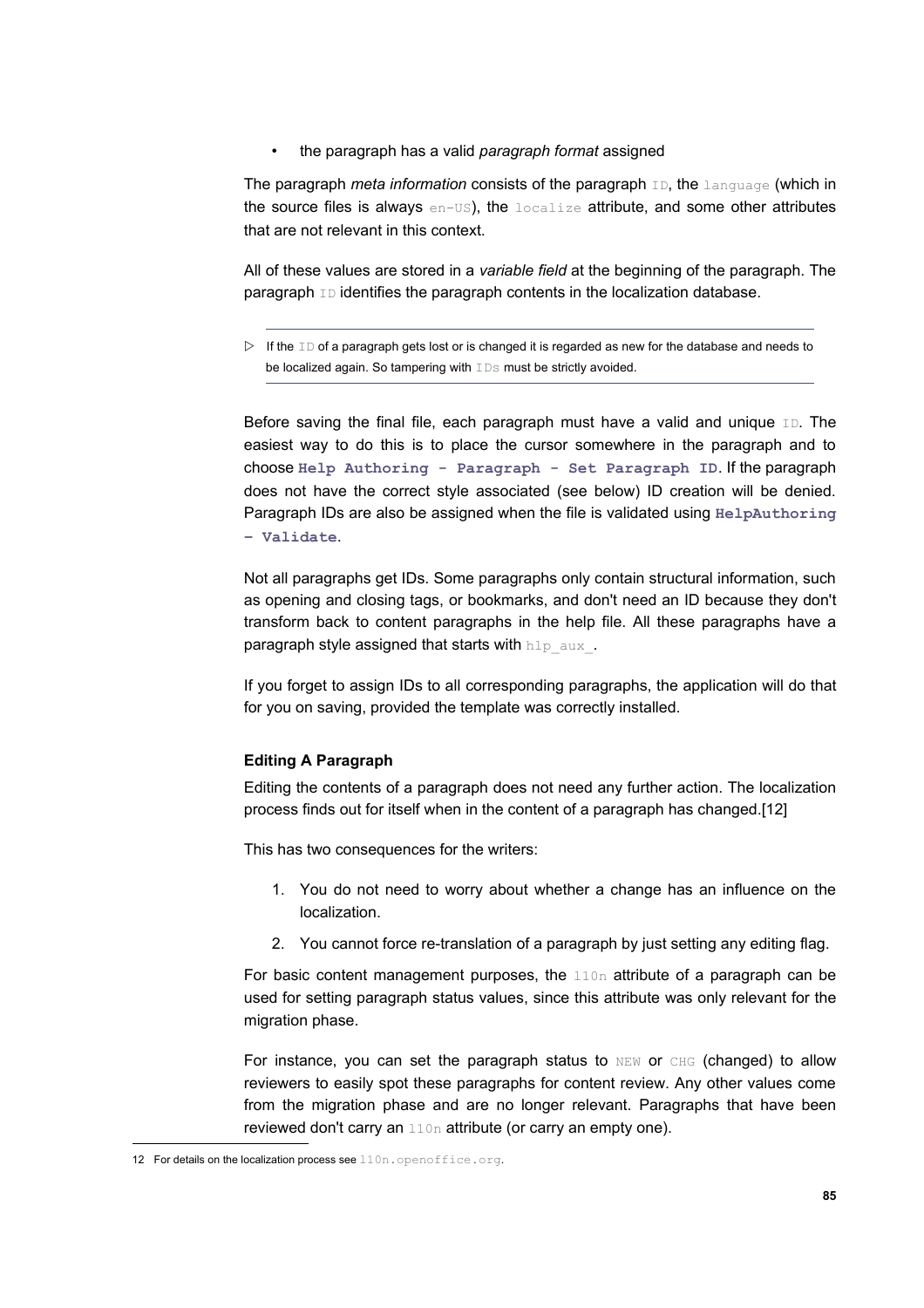▷ Note that this attribute is evaluated *nowhere*. It only influences the display of the paragraph in OpenOffice.org (the meta data appear with yellow background). If you want to use it, you will have to take care of its evaluation in the context of content management yourself.

#### **Paragraph Formatting**

All paragraphs in a help file are formatted using paragraph styles. Direct formatting (borders, indentation, etc.) is *strictly unsupported*. In fact, all direct formatting will simply be *lost* on export.

Use the predefined styles to format the paragraphs. The following styles are available in the help authoring template (switch to the **Custom** view in the Stylist):

• hlp\_default

This is the parent style for all  $h1p *$  styles and only used as a fallback. It translates to a paragraph@role="paragraph" in the help file.

• hlp\_paragraph

This is the standard style to be used for paragraphs. It translates to a paragraph@role="paragraph" in the help file.

hlp\_head, and hlp\_head1...hlp\_head5

The  $hlp$  head style is the parent style for the other  $hlp$  head\* styles and should never be used as such. The hlp head\* styles designate heading elements of different levels. They translate to paragraph@role="heading"@level="x" in the help file with x corresponding to the heading level.

hlp listitem

This is the style to be used for list items. Its use is optional, as paragraphs inside list items can also have the paragraph style. It translates to a paragraph@role="listitem" in the help file.

hlp tablehead

This is the style to be used for table header cells. It translates to a paragraph@role="tablehead" in the help file when the main transform.xsl stylesheet is used.

hlp\_tablecontent

This is the style to be used for table content cells. It translates to a paragraph @role="tablecontent" in the help file.

## A couple of  $hlp$  aux  $*$  styles

These are not meant to be used by the writers. These styles designate paragraphs that contain structural information rather than content.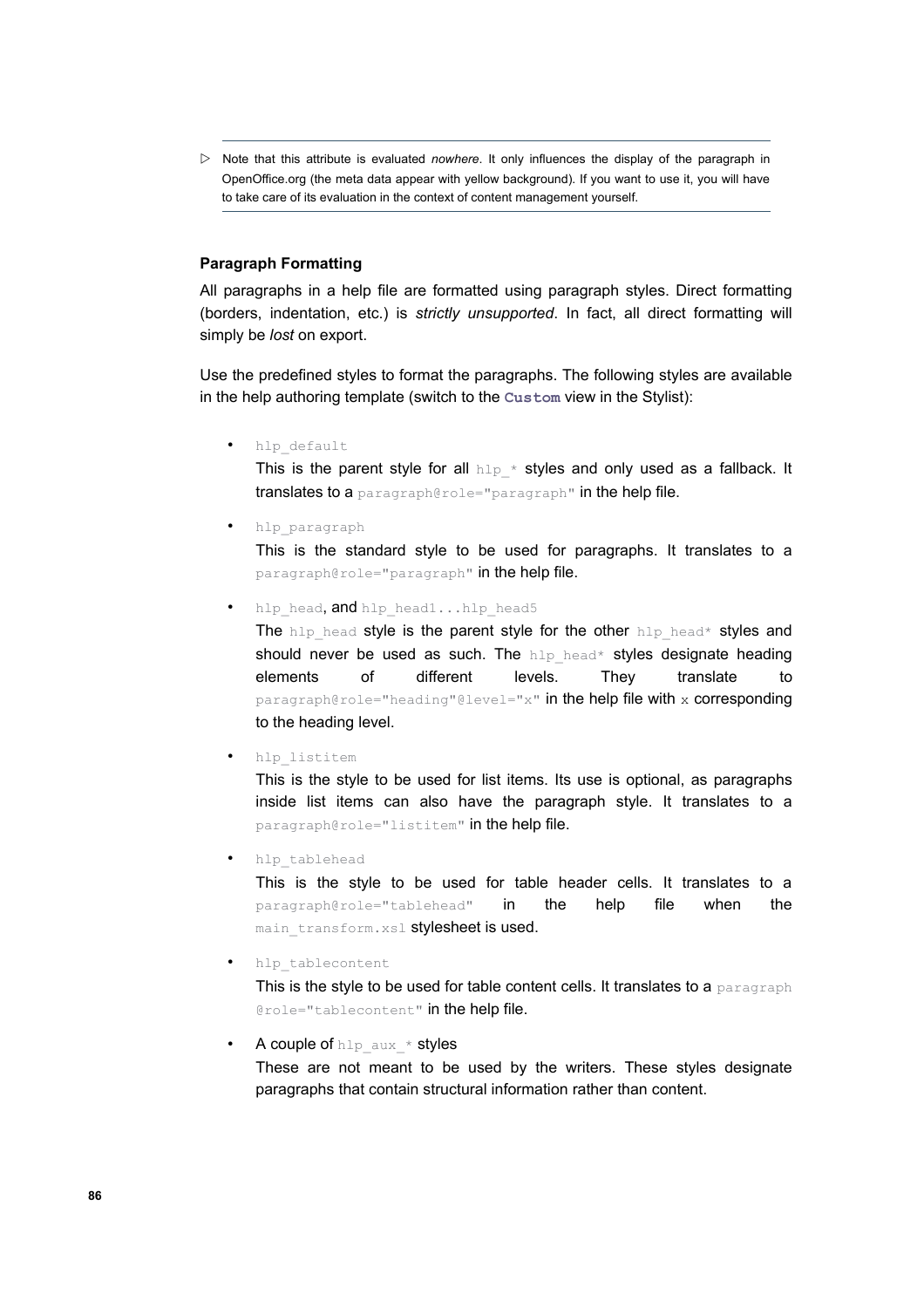#### **Creating New Styles**

If the styles in the pre-defined set are not sufficient for your purpose you can create new styles as long as they follow these rules:

- A new paragraph style *must* be based on the hlp default style
- **The style name** *must* **begin with hlp**
- **The style name** *must not* **begin with hlp aux**

You can use these styles in the help document. They will be transformed to values of the role attribute for a paragraph in the help file, for instance, hlp\_mystyle will result in a paragraph with the  $\text{role}$  set to  $\text{mvstuple.}$ 

This style will be reconstructed when the help file is loaded. But any formatting information for OpenOffice.org will be lost. Also, the style will only be available in that file. If you want the style to be available for all documents and have a defined appearance it must be added to the help authoring template.

In order to have a special appearance in the final help, the role must also be addressed in the stylesheets that are delivered with the help and define its appearance.

### **Changing A Paragraph Style**

Changing the style of a paragraph has no impact on the localization process. Only the contents of a paragraph (including inline elements) are subject to localization.

#### **Changing A Character Style**

Changing the style of a character inside a paragraph *does* have an impact on the localization of that paragraph since the character style transforms to an <item type=""> inline element.

#### **Moving A Paragraph Inside A Help File**

You can safely move a paragraph in a help file without the need of further action. The paragraph styles might need adjustment if the paragraph is moved to a different context in a help file.

#### **Moving A Paragraph To A Different Help File**

Moving a paragraph from one file to another is a sequence of deleting and creating that can be accomplished by cutting and pasting the paragraph *without* its meta data.

 $\triangleright$  Ensure that you also move the paragraph meta data that are stored in the variable field at the start of the paragraph. If you *copy* a paragraph, however, *never* copy the meta data. The ID of a paragraph *must* be unique within a help file.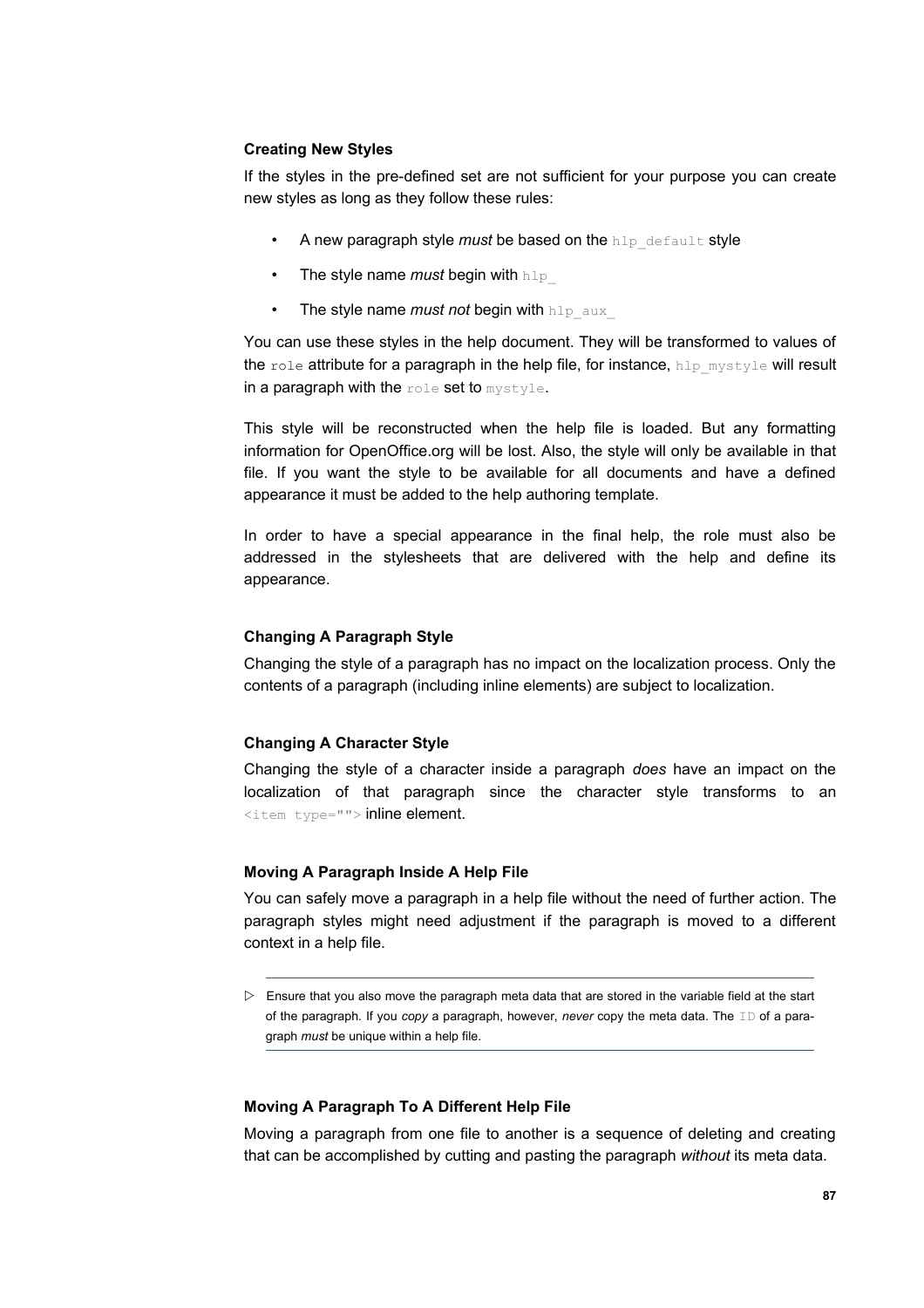▷ For localization purposes, this will be recognized as a new paragraph.

## **Excluding A Paragraph From Localization**

Paragraphs can be excluded from localization. In this case, the localized help files contain the English source for the corresponding paragraph. This is controlled by the localize attribute of a paragraph. If it is set to false the paragraph will not be localized, in *all other cases* it will.

To exclude a paragraph from localization choose **Help Authoring - Paragraph - Exclude from L10N**.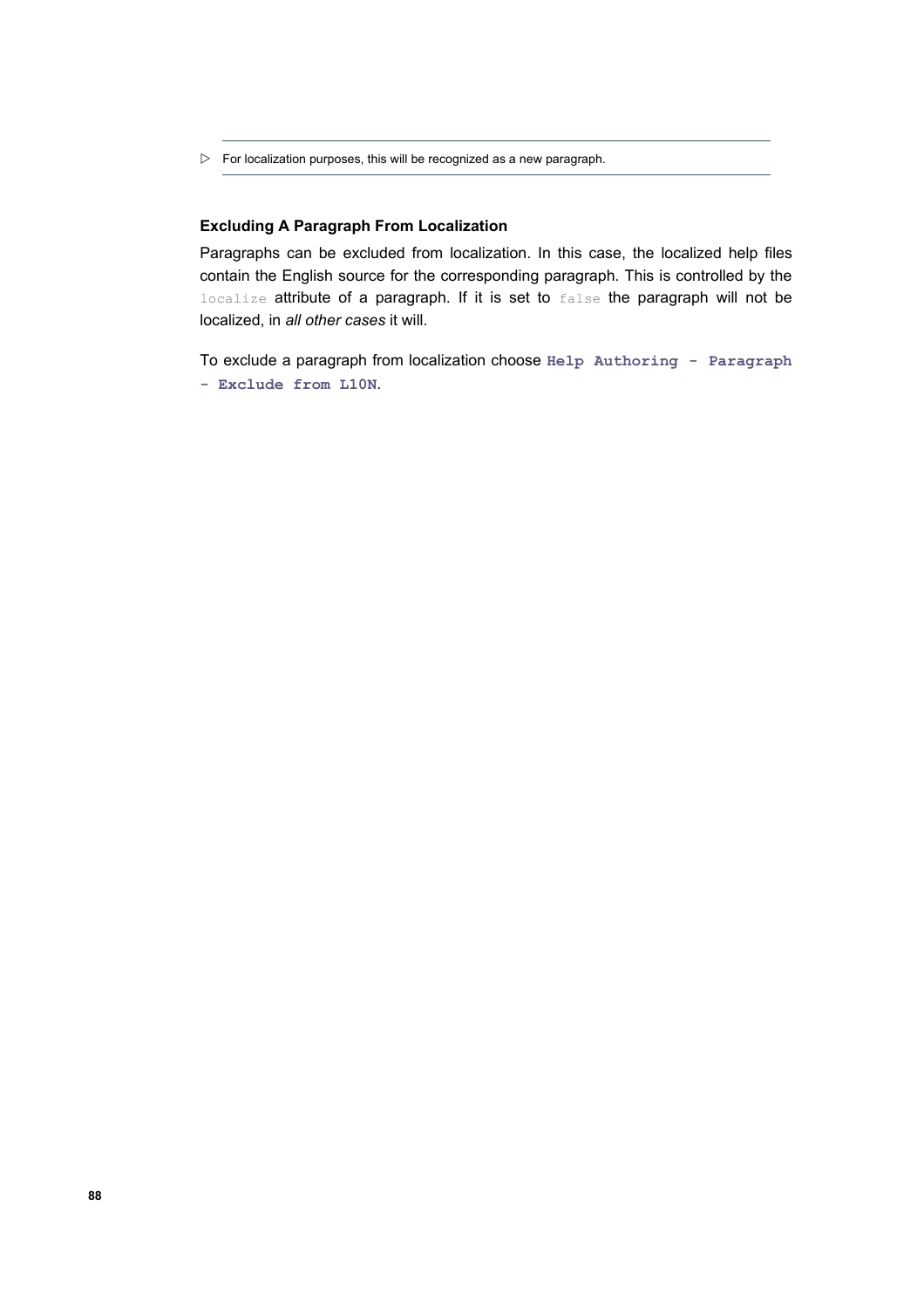## **Tables**

## **Adding A Table**

| 1. Choose Help Authoring - Table - Insert Table |  |  |  |
|-------------------------------------------------|--|--|--|
|                                                 |  |  |  |

| Table ID          |         |    |
|-------------------|---------|----|
| Rows              | Columns |    |
| Width             | Height  |    |
| Caption           |         |    |
| <b>⊽</b> Localize |         |    |
|                   |         |    |
|                   | Cancel  | Ok |

- 2. Insert the initial number of rows and columns in the corresponding text boxes.
- 3. You can change the table layout after creation, if required.
- 4. The width and height values are currently unsupported.
- 5. If required, insert a table caption in the **Caption** text field.
- 6. You can exclude the caption from localization by clearing the **Localize** check box.
- 7. Click **Ok**
- $\triangleright$  Nested tables are unsupported. You cannot insert a table in another table.
- ▷ The meta data of the table are stored "encoded" in the *Name* property of the table in OpenOffice.org. This must be left untouched.

The created table is followed by a paragraph containing the caption, if a caption was defined.

## **Modifying The Table Layout**

After creation of the table you can change the table layout to suit your needs. You can add or remove rows or columns.

Initially, the column widths will be distributed equally. You can manually resize the column widths but for now this will *be lost* on next reload.

<sup>▷</sup> *Never ever* merge cells. Complex layouts are untested and can lead to unexpected results.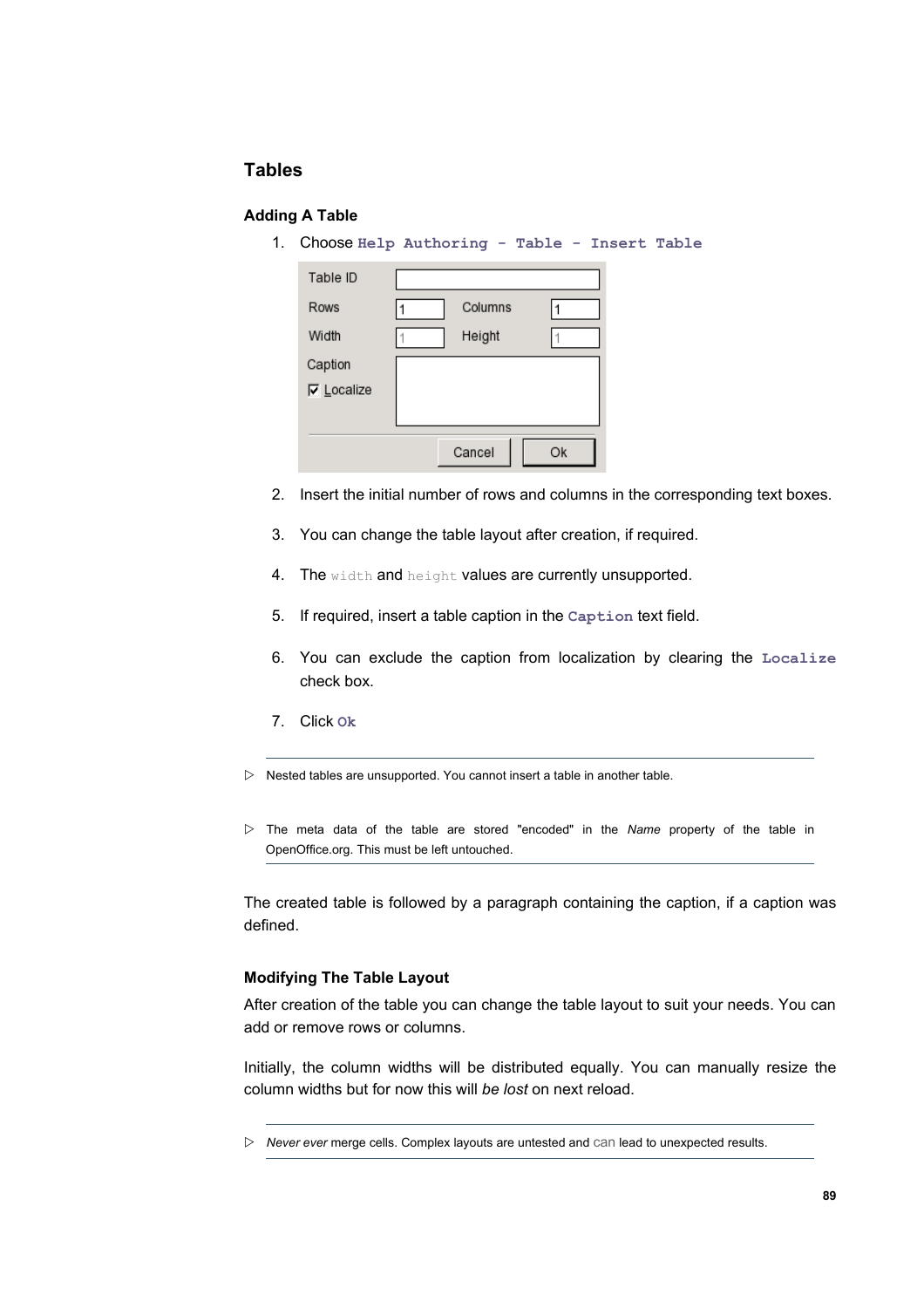## **Deleting A Table**

Delete a table as usual in OpenOffice.org. Make sure that the trailing paragraph with the caption is also removed.

#### **Using A Table For Formatting Purposes**

*Don't do that.*

There are still many places in the help files that use tables for formatting. We will try to get rid of these occurrences over time.

#### **Adding A Caption To An Existing Table**

When you have created a table and want to add a caption to it proceed as follows:

- 1. Place the cursor *after* the paragraph containing the table attributes. In any other place the script will reject adding a caption.
- 2. Choose **Help Authoring Table Insert Table Caption**
- 3. Specify the caption text and click **Ok**.

## **Lists**

#### **Inserting, Removing, Modifying Lists**

You can work with lists as you would usually do in OpenOffice.org if you note the following:

#### **Interrupting A List**

A list that is interrupted by a paragraph that is not part of the list, and then continued with the next number as displayed below on the left, is unsupported. If you create such a list in OpenOffice.org it will transform to the list below on the right after the reload. You will end up with two separate lists both starting with 1 (see [Fig.](#page-90-0) 7).

A list where the paragraph is unnumbered but is still part of the list item is supported and will work fine. In OpenOffice.org you achieve this by pressing the **Backspace** key once to get rid of the list number.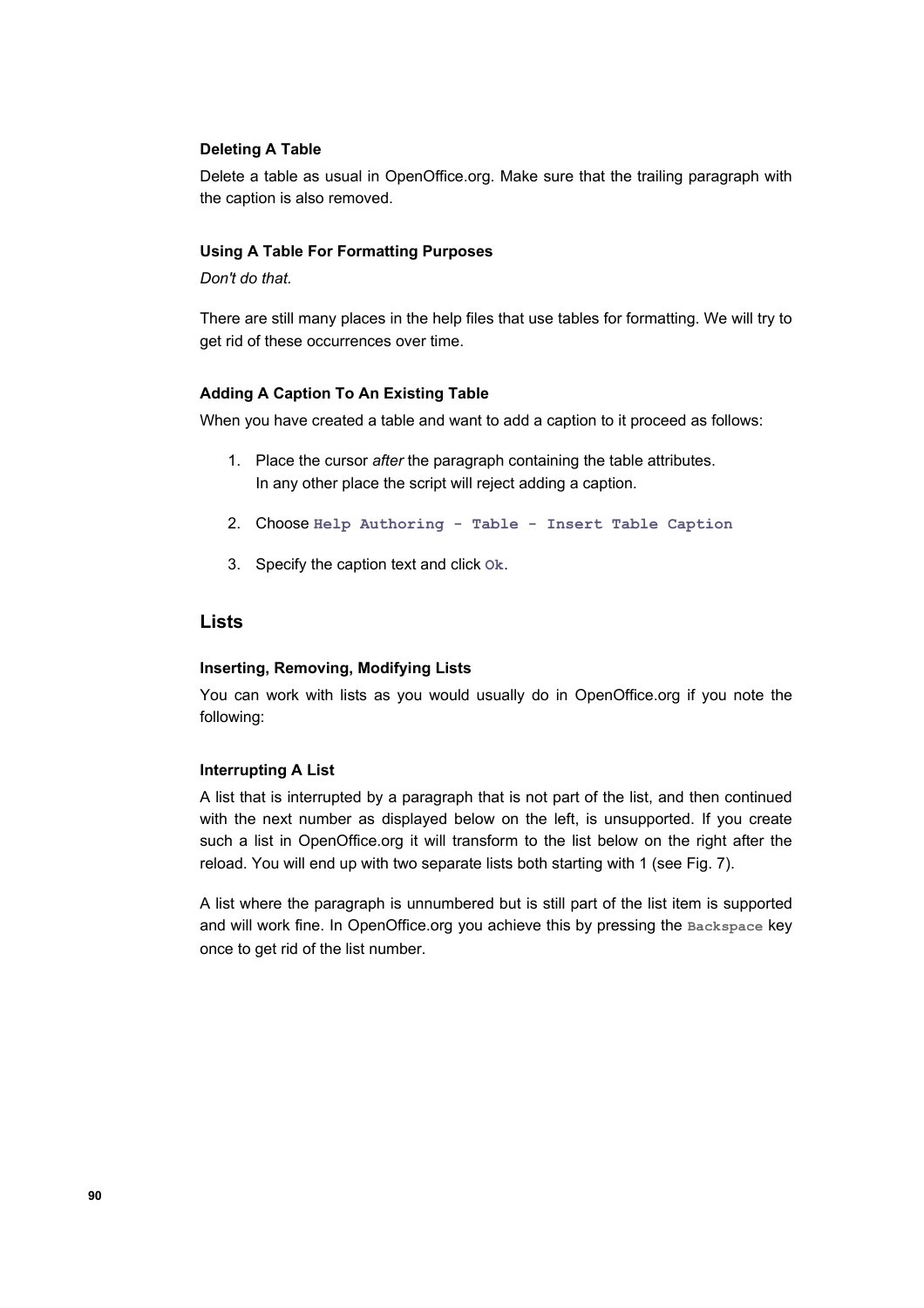|        | Mν         |    | Μy           |
|--------|------------|----|--------------|
| 2.     | list       | 2. | list         |
|        | contains   |    | 3. contains  |
|        | important  |    | important    |
|        | 4. stuff.  |    | 1. stuff,    |
|        | <b>vou</b> | 2. | you          |
|        | know.      |    | know.        |
| before |            |    | after reload |

<span id="page-90-0"></span>*Fig. 7: Incorrect list design*

| 1.               | My          |    | Μv           |
|------------------|-------------|----|--------------|
| $\overline{2}$ . | list        |    | list         |
|                  | 3. contains |    | contains     |
|                  | important   |    | important    |
| 4.               | stuff,      |    | stuff.       |
|                  | 5. you      | 5. | you          |
|                  | 6. know.    |    | know.        |
| before           |             |    | after reload |
|                  |             |    |              |

*Fig. 8: Correct list design*

Images in lists can be placed in such paragraphs. There is no need to mimic lists using table constructions.

## **Working with Images**

#### **Help Image Repository**

Help images are stored inside the res/helpimg subdirectory of the default images CVS module. Images that are used by the help need to be added to this repository module. See tools.openoffice.org for details on working with the OpenOffice.org CVS repository.

The helpimg directory contains all help images in English. Subdirectories for each language (except for the source language which is  $en-US$ ) contain the localized images. If an image does not need localization it only needs to be present in the helpimg directory. The subdirectories are named using the ISO codes for language and country as described on page [13.](#page-12-0)

#### *To add an image to the repository*

- 1. Place the English image inside the  $res/helpimg$  directory of the default images module.
- 2. Place the localized images inside the corresponding language subdirectories of res/helpimg, for example zh-CN for simplified Chinese. You must mark the image as to be localized using the **Help Authoring - Image – Image needs L10N** menu. An image that needs localization will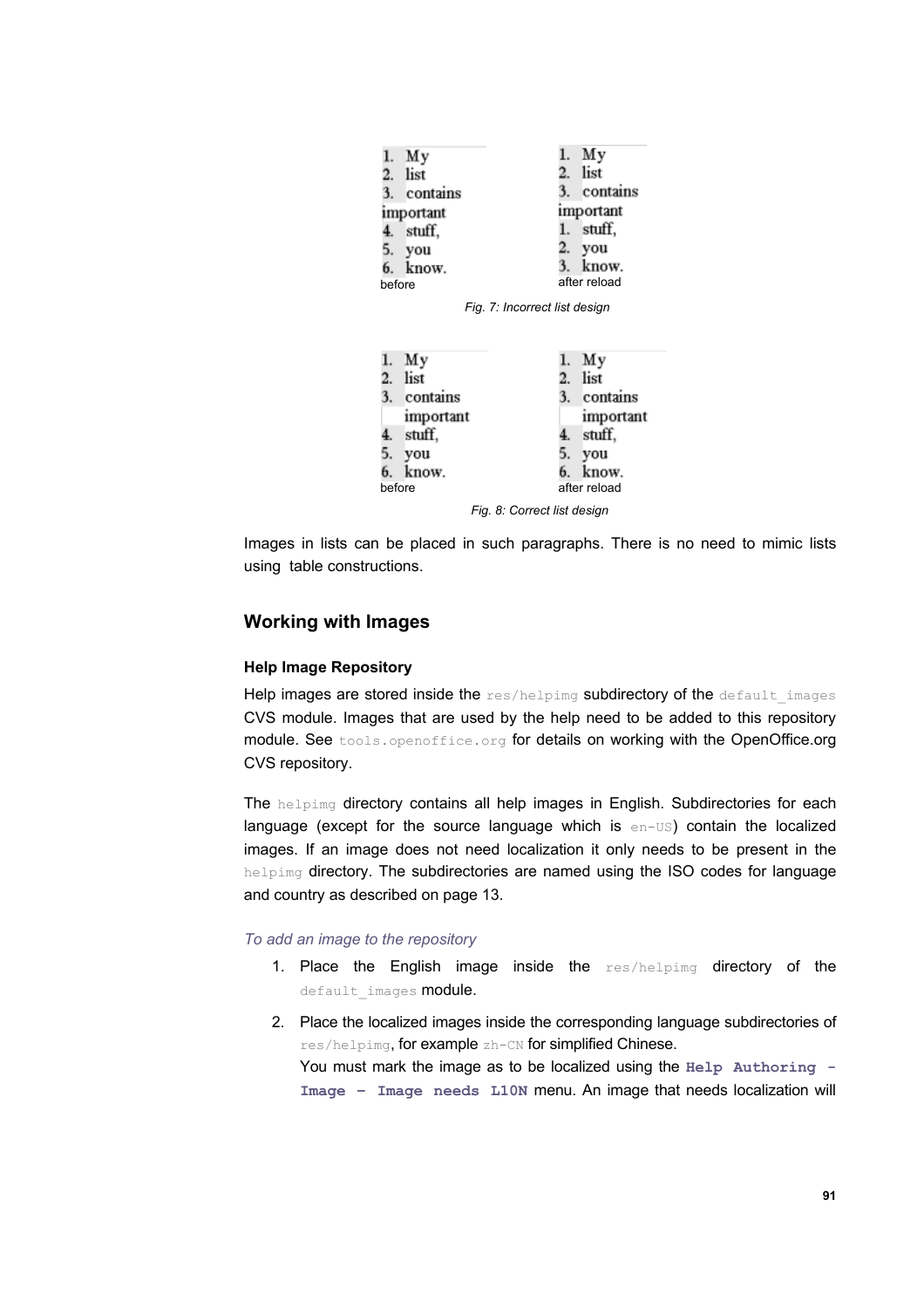appear with a red border in OpenOffice.org (not in the final help, of course). You can use **Help Authoring - Image – No L10N for Image** to clear the localization mark.

If the image is not marked as to be localized, the help will **always** display the English image regardless whether there are localized images available.

3. Open the file helpimg.ilst in the util directory of the helpcontent2 module and add the English and all localized variants to the file. Keep the file entries sorted.

#### *To Remove an Image from the Repository*

- 1. Remove the English and localized files from the CVS
- 2. Open the file helpimg.ilst in the util directory of the helpcontent2 module and remove the corresponding file entries.

#### **Inserting A Block Image**

A block image is an image that is located in a paragraph of its own. It can contain a caption.

- 1. Choose **HelpAuthoring Image Insert Image**.
- 2. Select an image file to insert and click **Open**. The image *must* be located inside the help file hierarchy as described in *Setting Up the [Environment](#page-74-1)* on page [75.](#page-74-1)
- 3. Specify an alternative text for the image (*mandatory*). This text is needed to comply with accessibility regulations.
- 4. Specify a caption text for the image (*optional*).

The image will be added on a paragraph of its own surrounded by img tags. If you have specified a caption this caption text will appear inside imgcaption tags.

#### **Inserting An Inline Image**

An inline image is an image that is displayed inline in between paragraph text. It can not contain a caption.

- 1. Choose **HelpAuthoring Image Insert Inline Image**.
- 2. Select an image file to insert and click **Open**. The image *must* be located inside the help file hierarchy as described in *Setting Up the [Environment](#page-74-1)* on page [75.](#page-74-1)
- 3. Specify an alternative text for the image (*mandatory*). This text is needed to comply with accessibility regulations. The image will be added to the paragraph surrounded by img tags.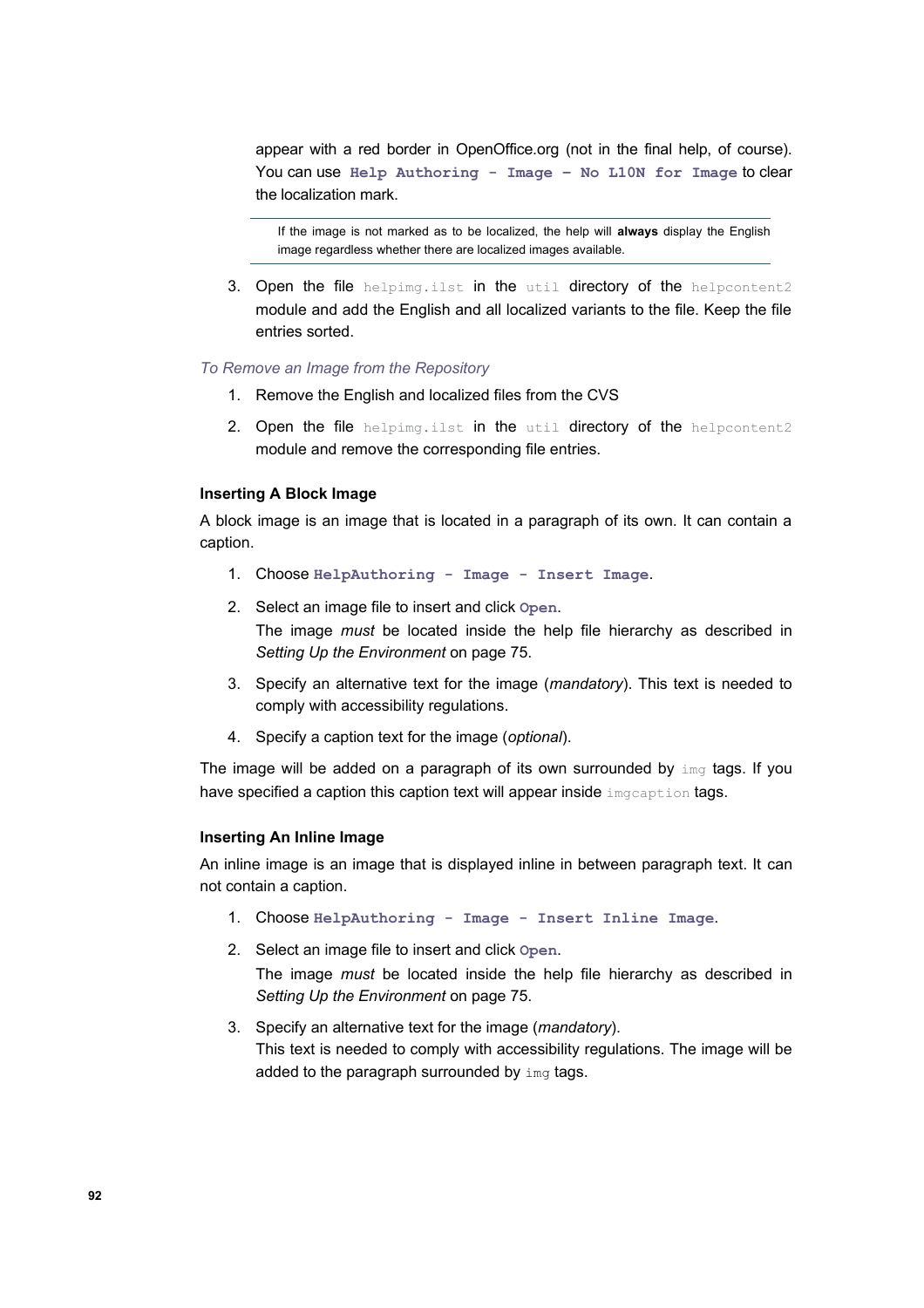## **Adding An Image Caption**

You can add a caption to an existing block image.

- 1. Choose **HelpAuthoring Image Insert Caption**.
- 2. Specify a caption and click **Ok**.

## <span id="page-92-0"></span>**Embedding Content**

#### **Embedding A Section Or Variable**

1. Choose **Help Authoring - Embed Sections or Variables**

| <b>Exempled Section</b>          |                             |        |        |
|----------------------------------|-----------------------------|--------|--------|
| File Name                        |                             |        |        |
|                                  | text/shared/00/00000004.xhp |        | Browse |
| C Section<br>$C$ Variable        | Section ID                  |        | Browse |
| $\nabla$ Insert Carriage Returns |                             | Cancel | Ok     |
|                                  |                             |        |        |

- 2. Enter the name of the file that contains the section or variable to be embedded in the **File Name** text box or click **Browse** to browse for a file. The path starts with the text directory in the help directory hierarchy (see page [75\)](#page-74-0).
- 3. Select whether a variable (text block in a paragraph or the complete contents of a paragraph) or a section is to be embedded.
- 4. Insert the section or variable ID or click Browse to browse all sections, variables, and paragraphs in the selected file.

| Sections/Variables/Paragraphs                                                                                                                                                                                                                                                                                                                                                                                                                                                                                                                                                                                                                                                                                                                                                                                                                                                                                                                                               |                                                                                       |
|-----------------------------------------------------------------------------------------------------------------------------------------------------------------------------------------------------------------------------------------------------------------------------------------------------------------------------------------------------------------------------------------------------------------------------------------------------------------------------------------------------------------------------------------------------------------------------------------------------------------------------------------------------------------------------------------------------------------------------------------------------------------------------------------------------------------------------------------------------------------------------------------------------------------------------------------------------------------------------|---------------------------------------------------------------------------------------|
| related:<br><paragraph 110n="U" id="par id3147-&lt;br&gt;&lt;table id=" id3156421"="" role="related" tbl=""><br/>sytextfarbe:<br/><math>&lt;</math>t<br/>sytxtfarbe: <table id="tbl id3153624"><br/><ta<br>syeinzeilig: <table id="tbl id3154751"><br/><math>&lt;</math>t<br/> syeineinhalbzeilig: <table id="tbl_id3154317"><br/> syzweizeilig:    <table id="tbl_id3149233"><br/>syhochstellen: <table id="tbl id3155583"><br/> svtiefstellen: <table id="tbl id3149514"><br/> sylistil: <table id="tbl_id3147559"><br/><math>tab1</math><br/>svlifarbe: <table id="tbl id3150541"><br/><math>&lt;</math>tab<br/>sylibreite: <table id="tbl_id3143231"><br/><math>&lt;</math>ta<br/>syflaechenstil: <table id="tbl id3157320"><br/>svvertikaloben: <table id="tbl id3147352"><br/>and a strain of the state<br/><b><i>C.A. History C.A. And Americans</i></b></table></table></table></table></table></table></table></table></table></table></ta<br></table></paragraph> | Show:<br>G Sections<br>C Variables<br>C Paragraphs<br>as Variables<br>Select<br>Close |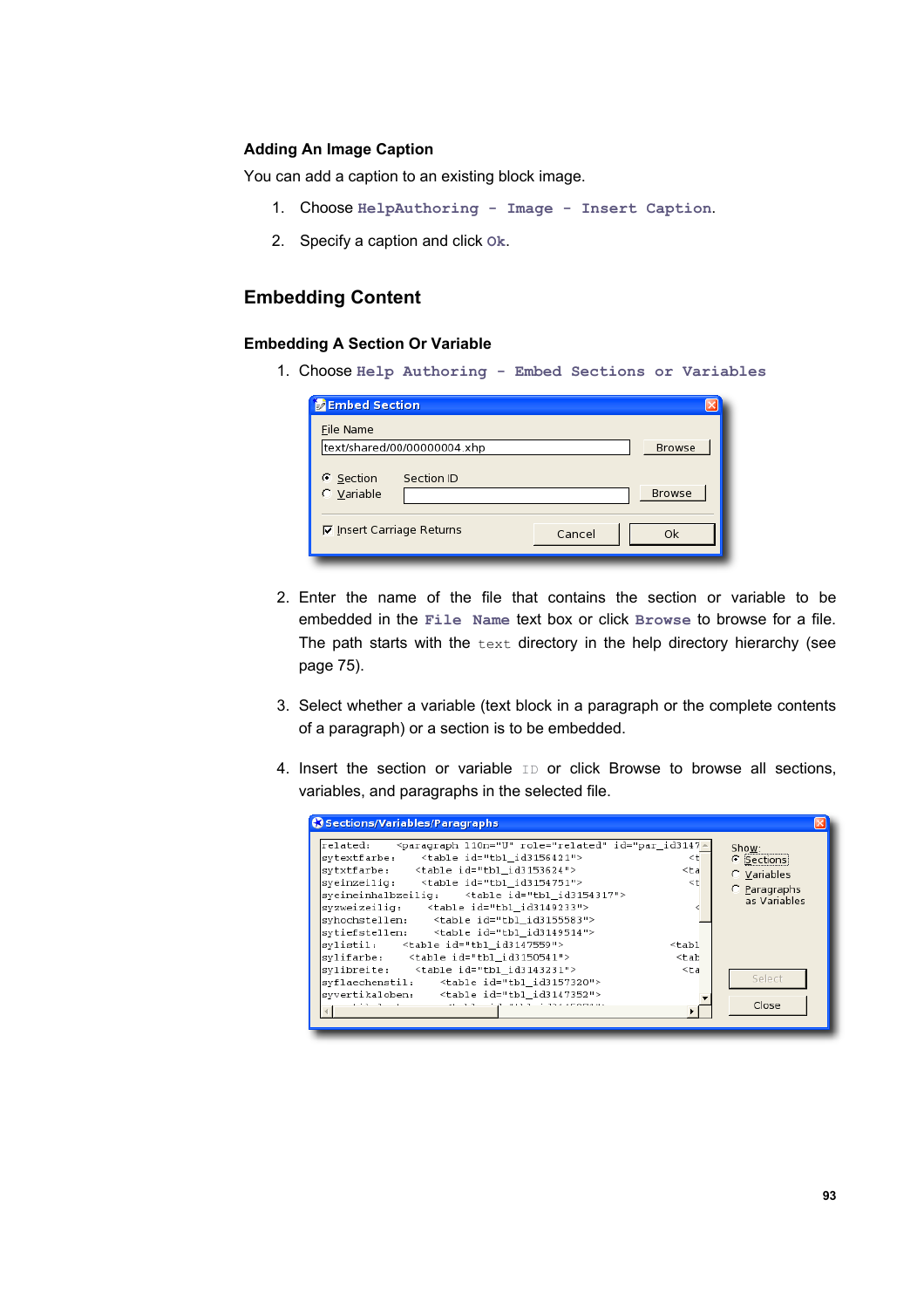## <span id="page-93-1"></span>**Linking**

## **Linking To Another Help File**

- 1. Mark the text that you want to appear as hyperlink.
- 2. Choose **Help Authoring Insert Link**
- 3. Enter the name of the file to link to in the **Link target** box. The path starts with the text directory in the help file hierarchy. The path can contain a target anchor, for example, text/swriter/01/01020304.xhp#anchor
- 4. Click **Ok**

## **Linking To The WWW**

Proceed as with links to help files, but instead specify a WWW URL as link target.

## <span id="page-93-0"></span>**Meta Data**

The meta data are available through the **Help Authoring - Meta Data** menu that calls the **Meta Data** dialog:

| <b>D</b> Help File Meta Data |                                                         |         |
|------------------------------|---------------------------------------------------------|---------|
| File Name                    | /text/smath/01/03091500.xhp                             |         |
| Topic Title                  | Formula Reference Tables                                | Fetch   |
| Topic ID                     | textsmath0103091500xml                                  | Suggest |
| Indexing                     | C include (default) C exclude                           |         |
| <b>File Status</b>           | PUBLISH                                                 |         |
| Creation                     | Comment on Sun Microsystems, Inc.                       |         |
| Comments                     | converted from old format - fpe<br>dedr: fixed #i30771# |         |
|                              | Cancel                                                  | Ok      |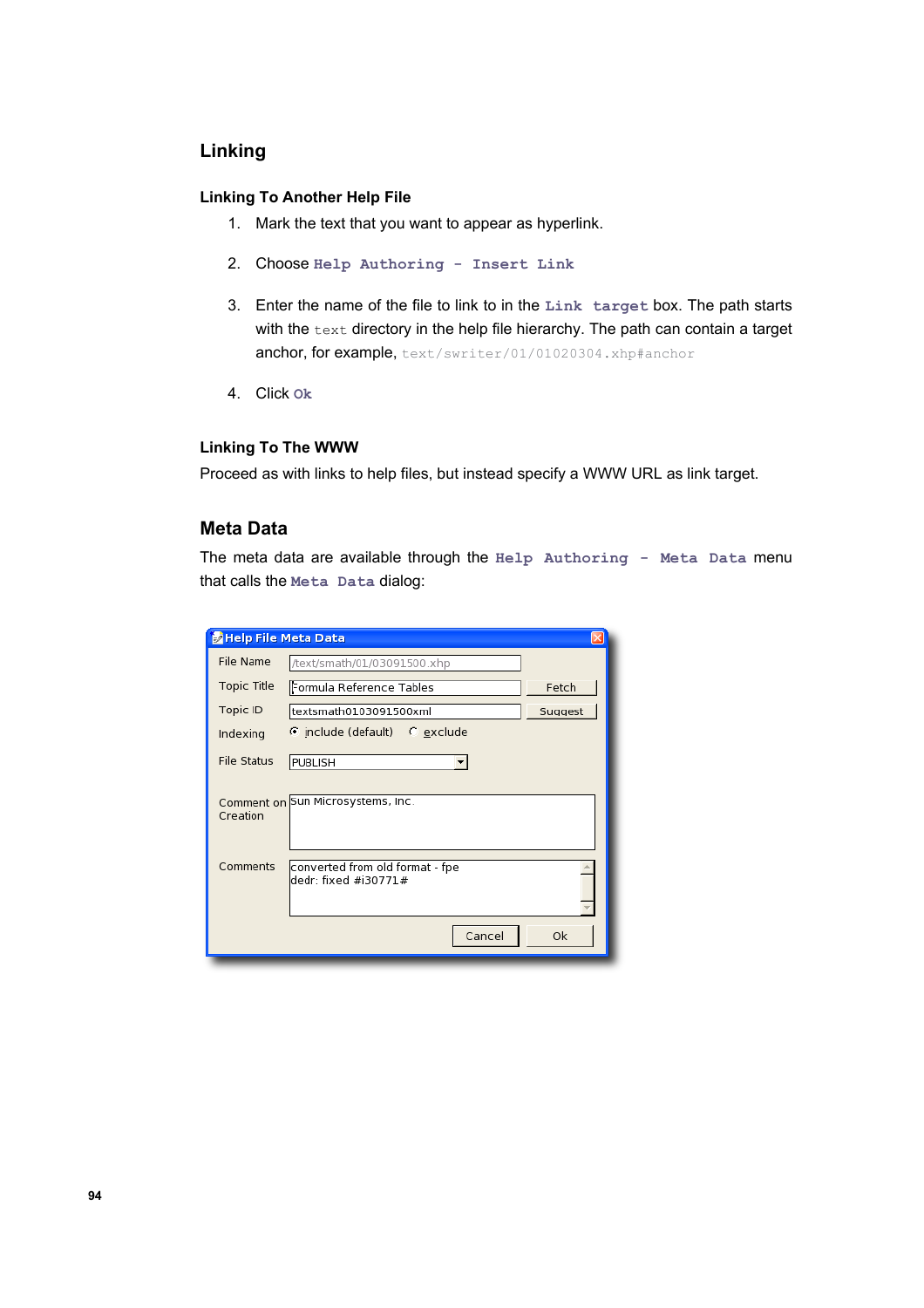### **Setting The Topic Title**

On help file creation, the topic title is set to a generic string. This must be changed before finally saving the file.

- 1. Choose **Help Authoring Meta Data**
- 2. Insert a topic title in the corresponding text box or click **Fetch** to fetch the topic title from the first heading in the document.

 $\triangleright$  The topic title must not be empty.

#### **Setting The Topic ID**

On document creation, the topic ID will be set from the file name. There is usually no need for setting the topic ID manually but you can do so by entering the ID in the corresponding text box. Characters that are not allowed are automatically stripped from the ID. Clicking **Suggest** creates an ID based on the filename (like when the file is created).

#### **Excluding A File From The Search Index**

By default, all files are included in the full text search index creation. You can exclude files form this search index by selecting the **exclude** option in the **Indexing** section.

#### **Changing The Initial File Creation Comment**

If you are do not like your initial comment you need to patch the  $xhp$  file.

#### **Changing The Last Edited Comment**

You can insert a comment when you edit and save a help file. This comment can be used to describe why a change was made and what changes were performed. A new comment overrides existing comments.

#### **Bookmarks**

Bookmarks host index entries, help IDs, and entries for the table of contents (TOC)[[13\]](#page-94-0)

#### **Adding A New Bookmark Set With Index Entries**

at the top of the file.

1. Place the cursor where you want the index entry to appear. Remember that an index entry transforms to an anchor target in the help file. Therefore, an index entry should always be placed directly *above* the text it refers to. Index entries that refer to the complete help topic should be placed

<span id="page-94-0"></span><sup>13</sup> TOC entries are currently unused.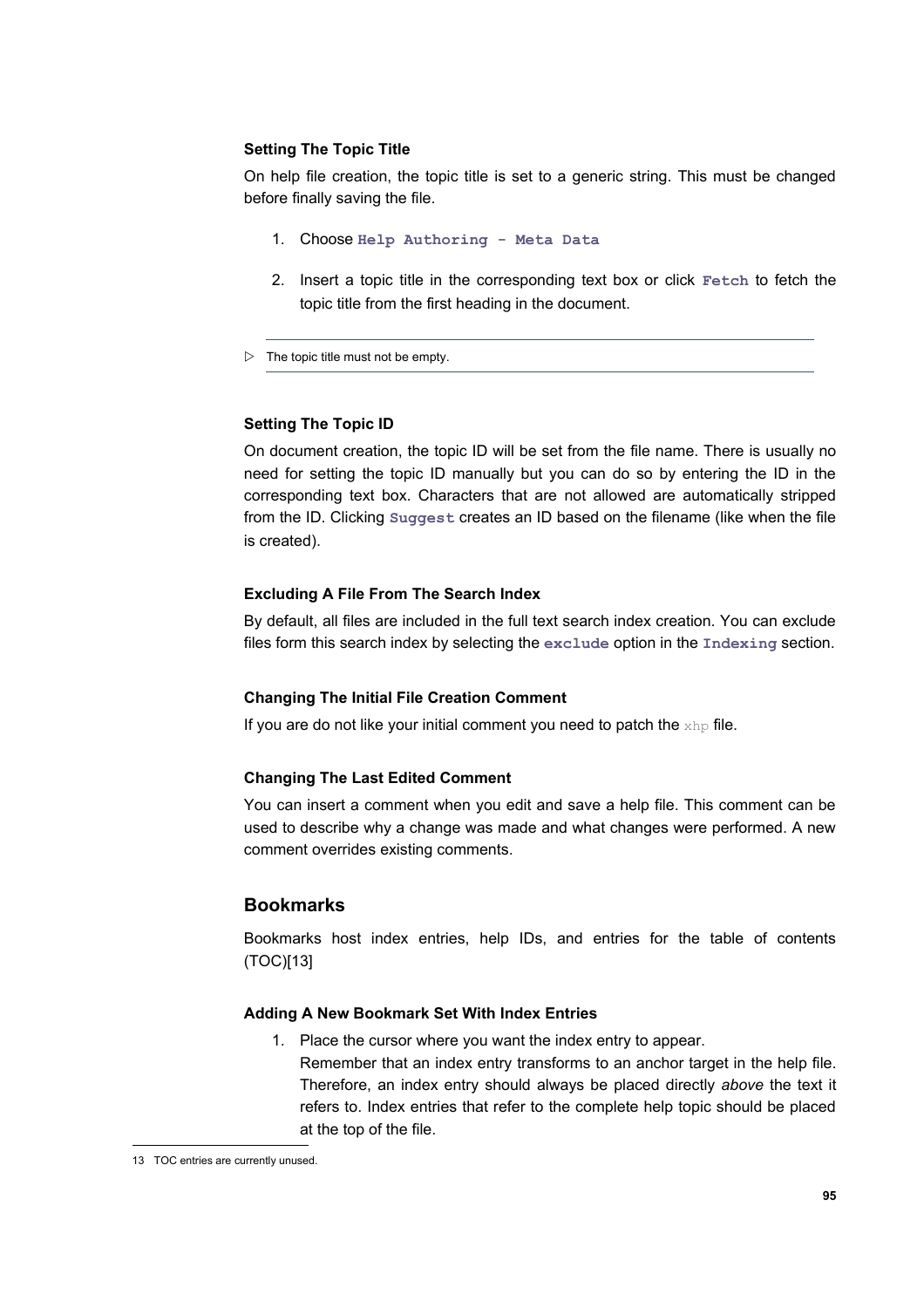2. Choose **Help Authoring - Bookmarks - Insert Index Entries**.

| <b>Minsert Index Entries</b>                 |                 |
|----------------------------------------------|-----------------|
| Index Entry<br>another<br>index entry<br>Add | index; entry    |
| $\nabla$ Add parent bookmark tag             | Remove Selected |
|                                              | Cancel<br>Ok    |

Enter the first and second level of the index entry in the **Index Entry** text boxes and click **Add** or press the **Ins** key to add it to the list of index entries.

You can remove index entries from the list by selecting them and clicking **Remove Selected**.

- 3. Select **Add parent bookmark tag** to create a new set of index entries. If you want to add index entries to an existing set you need to clear this box (see next procedure).
- 4. Click **Ok**.

#### **Adding Index Entries To An Existing Bookmark Set**

- ▷ You cannot mix different types of bookmarks (index entries, help ids, and TOC entries).
	- 1. Place the cursor inside the set of index entries where you want to add index entries.
	- 2. Choose **Help Authoring Bookmarks Insert Index Entries**.
	- 3. Compile the list of index entries that you want to add to the bookmark set like described in the previous procedure.
	- 4. Clear the **Add parent bookmark tag** box. If the box is checked a *new* bookmark set with the specified index entries will be created after the set at the cursor position.
	- 5. Click **Ok**.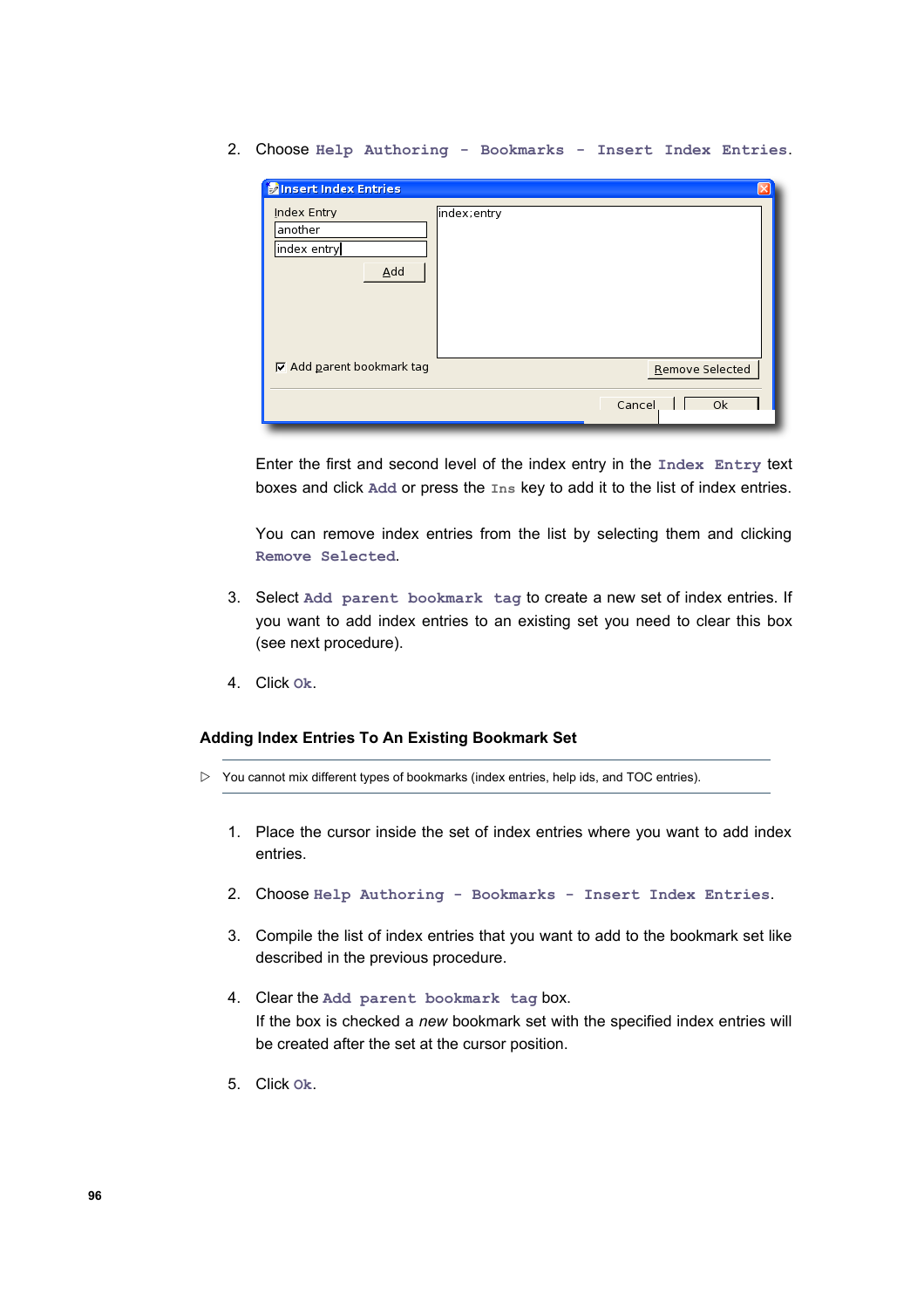#### **Modifying Index Entries In An Existing Bookmark Set**

If you need to modify an existing index entry (for instance, to correct a typographical error) delete and recreate this index entry as described previously.

#### **Adding A New Bookmark Set With TOC Entries[\[14](#page-96-0)]**

- 1. Place the cursor where you want the TOC entry to appear.
- 2. Remember that a TOC entry transforms to an anchor target in the help file. Therefore, a TOC entry should always be placed directly **above** the text it refers to.

TOC entries that refer to the complete help topic must be placed at the start of the help topic.

3. Choose **Help Authoring - Bookmarks - Insert TOC Entries**.

| <b>Exinsert TOC Entries</b>                      |                     |
|--------------------------------------------------|---------------------|
| TOC Entry                                        |                     |
| Text Documents/Using Objects/Inserting an Object | Add                 |
| Text Documents/Using Objects/Inserting an Object |                     |
| $\nabla$ Add parent bookmark tag                 | Remove Selected     |
|                                                  | Cancel<br><b>Ok</b> |

Enter the TOC entry string in the **TOC Entry** text box and click **Add** to add it to the list of TOC entries.

The TOC levels are separated using a slash /, for details see page [25.](#page-24-0) You can remove TOC entries from the list by selecting them and clicking **Remove Selected**.

- 4. Select **Add parent bookmark tag** to create a new bookmark set of TOC entries. If you want to add TOC entries to an existing bookmark set you need to clear this box (see next procedure).
- 5. Click **Ok**.

#### **Adding TOC Entries To An Existing Bookmark Set**

- ▷ You cannot mix different types of bookmarks (index entries, help ids, and TOC entries).
	- 1. Place the cursor inside the bookmark set of TOC entries where you want to add TOC entries.

<span id="page-96-0"></span><sup>14</sup> These bookmarks are currently not evaluated when the help is compiled.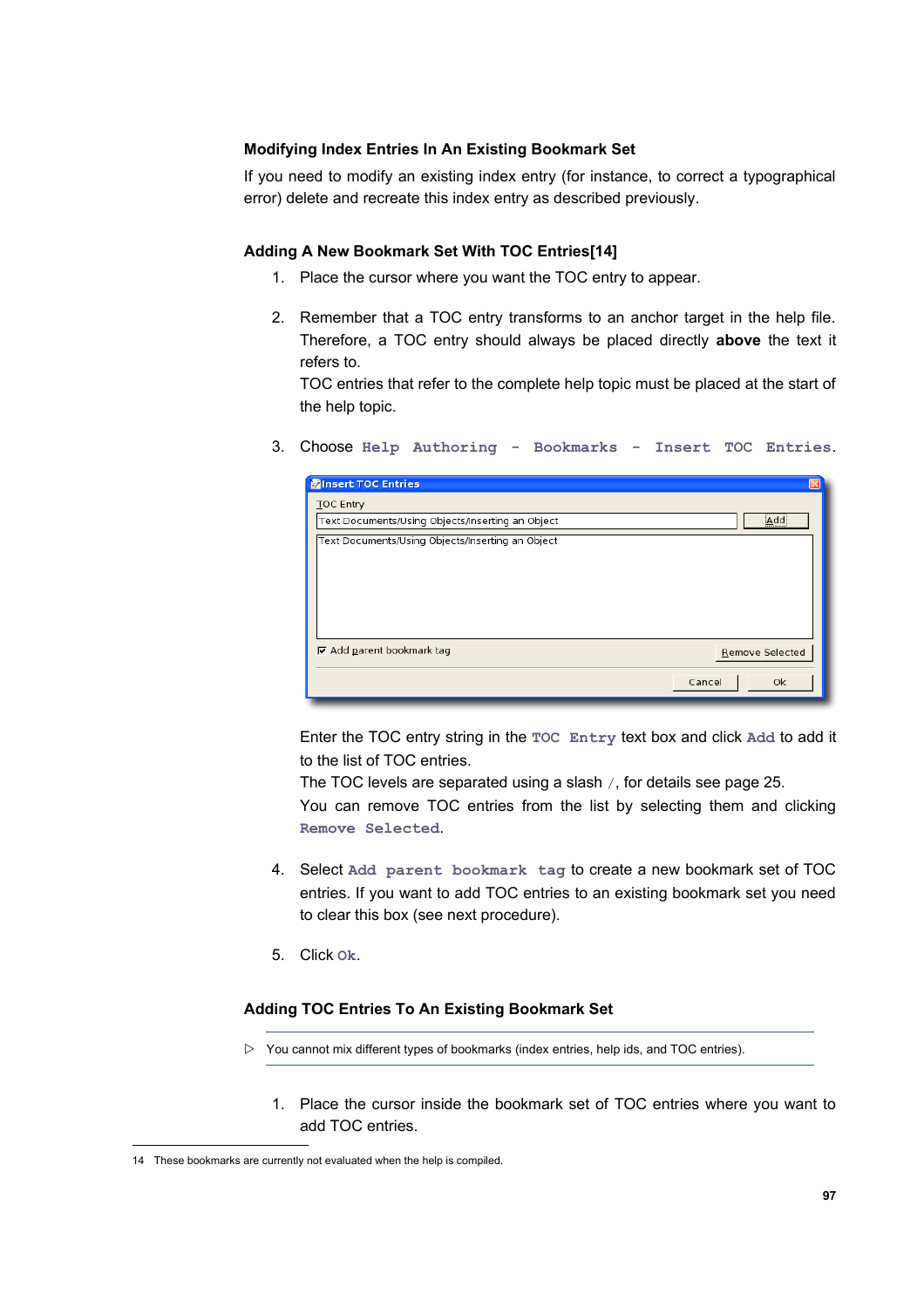- 2. Choose **Help Authoring Bookmarks Insert TOC Entries**.
- 3. Compile the list of TOC entries that you want to add to the bookmark set, as described previously.
- 4. Clear the **Add parent bookmark tag** box.
- 5. If the box is checked a *new* bookmark set with the specified TOC entries will be created after the set at the cursor position.
- 6. Click **Ok**.

### **Determining A Help ID**

The help ID inserted into the help file must either be the *symbolic ID* or an *UNO command* (see *"hid" [Branch](#page-25-0)* on page [26\)](#page-25-0). You can determine the *numerical ID* or the *UNO command* from the UI by setting an environmental variable HELP\_DEBUG and setting it to TRUE before you start OpenOffice.org.

If the variable is set you will see the help ID of an element together with its extended tip whenever you rest the mouse over it (provided the extended tips are enabled). This help ID can either be

- a **numerical ID**, in this case it must be converted to the symbolic ID before inserting it into the help file (see below)
- an **UNO command.** This can be inserted into the help file without need for conversion
- $\triangleright$  To convert the numerical help ID into a symbolic help ID you need a matching table called help hid.lst that can be found in the helpers directory of the helpcontent2 module (see *Structure of the CVS [Help Module](#page-17-0)* on page [18\)](#page-17-0).

▷ You can either use this mapping table to look up a symbolic help ID yourself, or you can place it into your local user/configuration directory of OpenOffice.org to allow the corresponding help authoring macro convert it for you.

## **Adding A Help ID**

1. Place the cursor where you want the Help ID to appear. Remember that a Help ID transforms to an anchor target in the help file. Therefore, the Help ID must be placed directly *above* the text it refers to and above any extended tip that it corresponds to. Help IDs that refer to the complete help topic must be placed at the beginning

of the help topic.

2. Choose **Help Authoring - Bookmarks - Insert Help ID**.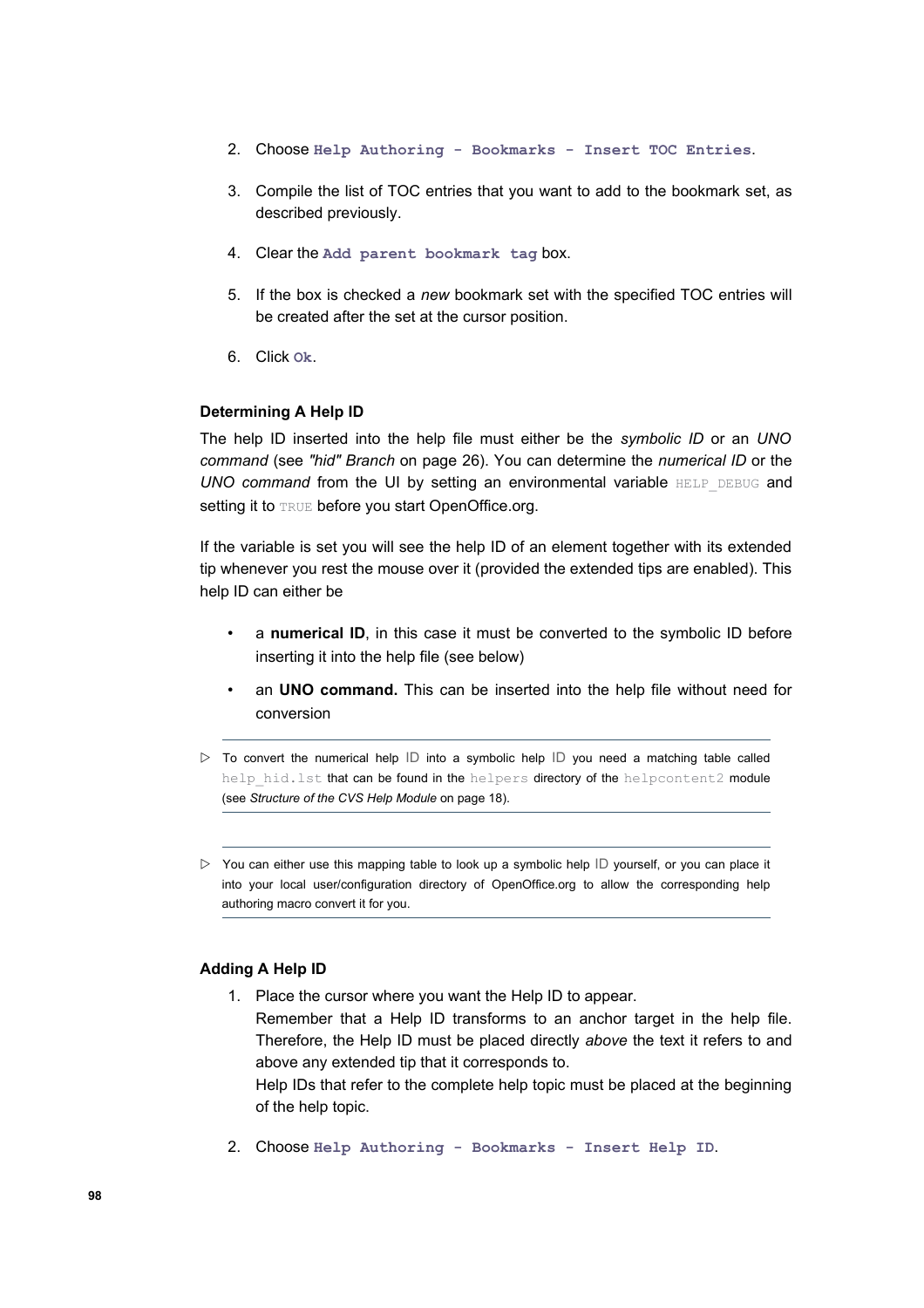- 3. Insert the Help ID in the **Help ID** text box
- 4. If you only have the numerical help ID, click **Convert to Symbol** to convert it to the symbolic Help ID. If this button is disabled you need to place a help hid.lst file into the user/configuration directory of your OpenOffice.org installation.
- 5. Click **Ok**.

## **Switching Content**

### **Inline Switching**

Inline switching uses conditional tags to switch parts of a paragraph for different context situations. An inline switch consists of an outer switchinline element that encloses one or more caseinline elements that define the conditions and optionally one defaultinline element. The complete switch must be in one paragraph.

```
<switchinline select="switch_type">
  <caseinline select="condition_1"></caseinline>
  <caseinline select="condition_2"></caseinline>
  ...
  <defaultinline></defaultinline>
</switchinline>
```
- 1. Place the cursor where you want the inline switch to start or select the text passage that you want in the first condition.
- 2. Choose **Help Authoring Switching Open Switchinline**



- 3. Select a switch type from the dialog. Currently, there are three switch types available:
	- *System* switches are used to switch between different platforms (Windows, Unix,...).
	- *Application* switches are used to switch between different applications (Writer, Calc, Draw,...)
	- *Distribution* switches are used to switch between open source and commercial distributions (OpenOffice.org, StarOffice,...) [[15\]](#page-98-0)

<span id="page-98-0"></span><sup>15</sup> Not currently evaluated.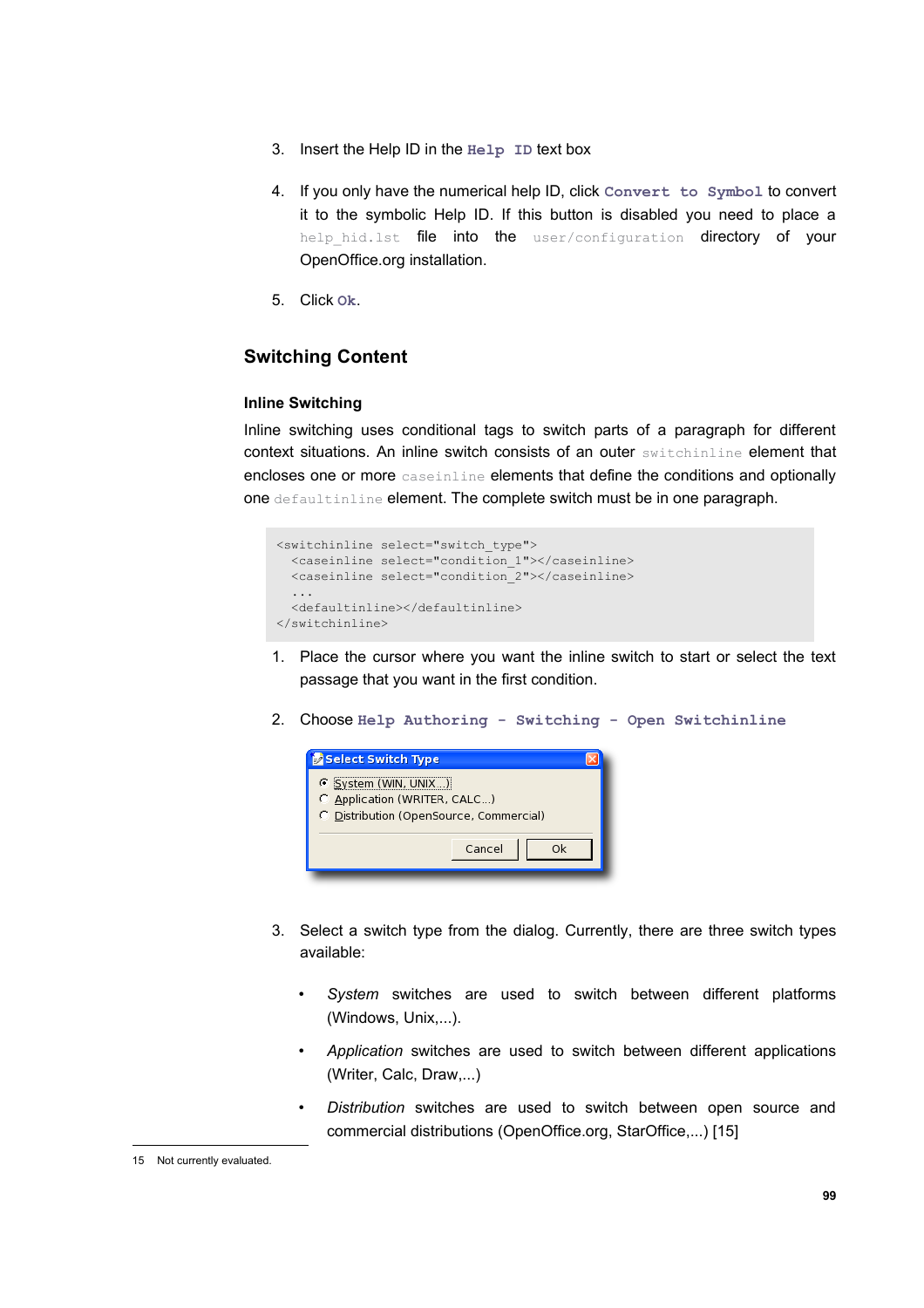- 4. Click **Ok**
- 5. Select the first condition (caseinline).

You can either select one of the pre-defined conditions from the list or specify your own condition string.

| Select Switch Condition (Case)                      |              |  |
|-----------------------------------------------------|--------------|--|
| <b>6</b> Select predefined condition<br><b>UNIX</b> |              |  |
| C Specify                                           |              |  |
|                                                     | Cancel<br>Ok |  |

6. Enter further conditions by selecting text and choosing **Help Authoring - Switching - Insert Caseinline** for the corresponding switch type.

There is no text allowed (including spaces or line breaks) between a closing and an opening tag inside an inline switch, e.g. *wrong:* </caseinline> <caseinline> *correct:* </caseinline><caseinline>

- 7. Optionally, insert a default condition by selecting text and choosing **Help Authoring - Switching - Insert Defaultinline**.
- 8. Insert a closing switchinline element **directly** after the last caseinline element by choosing **Help Authoring - Switching - Close Switchinline**.

If you have inserted a default condition as described above, the switchinline element will automatically be closed.

If you are not sure if you have actually created a valid switch choose **Help Authoring - Validate** and you will be notified of any errors.

▷ The pre-defined conditions are processed when the help is displayed. If you want to specify your own condition string, you will have to ensure that the condition is processed when the help is compiled (see page [19\)](#page-18-0) and displayed. Usually, you will only use the pre-defined conditions.

#### **Switching Complete Sections Or Paragraphs**

Other than inline switches, this type of switches encloses one or more paragraphs including graphics and tables. Similar to inline switches, they consist of an outer switch element that encloses one or more case elements that define the conditions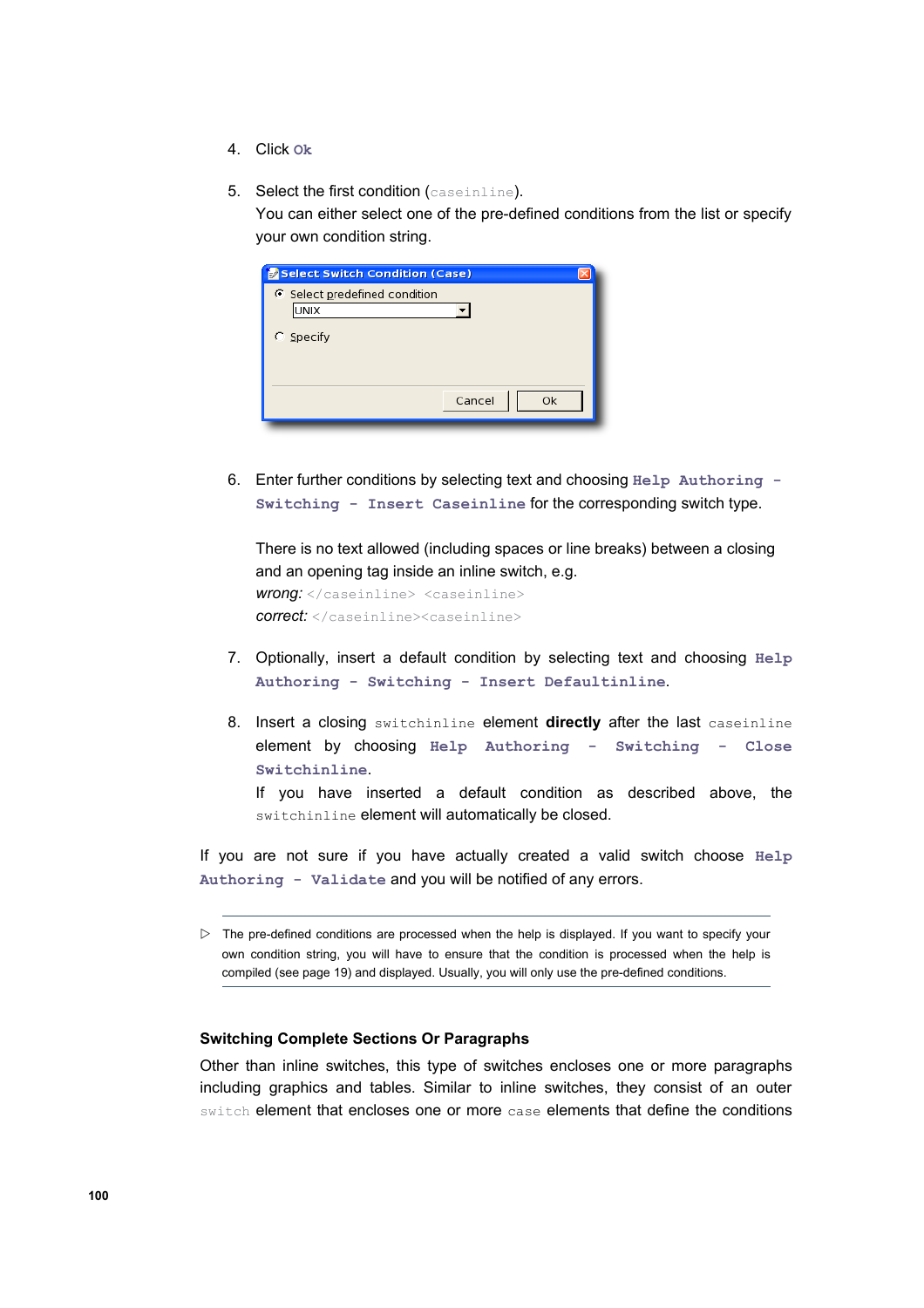and optionally one default element. Each of those elements must be in a paragraph of its own that is assigned the  $h1p\_aux\_switch$  style. The macros handle all that for you.

1. Place the cursor where you want the switch to start.

If you are in a non-empty paragraph the switch will start *before* that paragraph.

2. Choose **Help Authoring - Switching - Open Switch**

| Select Switch Type                                                                              |        |  |  |
|-------------------------------------------------------------------------------------------------|--------|--|--|
| G System (WIN, UNIX)<br>C Application (WRITER, CALC)<br>C Distribution (OpenSource, Commercial) |        |  |  |
|                                                                                                 | Cancel |  |  |

- 3. Select a switch type from the dialog. Currently, there are three switch types available:
	- *System* switches are used to switch between different platforms (Windows, Unix,...).
	- *Application* switches are used to switch between different applications (Writer, Calc, Draw,...)
	- *Distribution* switches are used to switch between open source and commercial distributions (OpenOffice.org, StarOffice,...).
- 4. Select the first condition (case).

You can either select one of the pre-defined conditions from the list or specify your own condition string.

| Select Switch Condition (Case)               |              |
|----------------------------------------------|--------------|
| G Select predefined condition<br><b>UNIX</b> |              |
| C Specify                                    |              |
|                                              | Cancel<br>0k |

5. Place the cursor where the condition ends.

If you are in a non-empty paragraph the condition will end **after** that paragraph.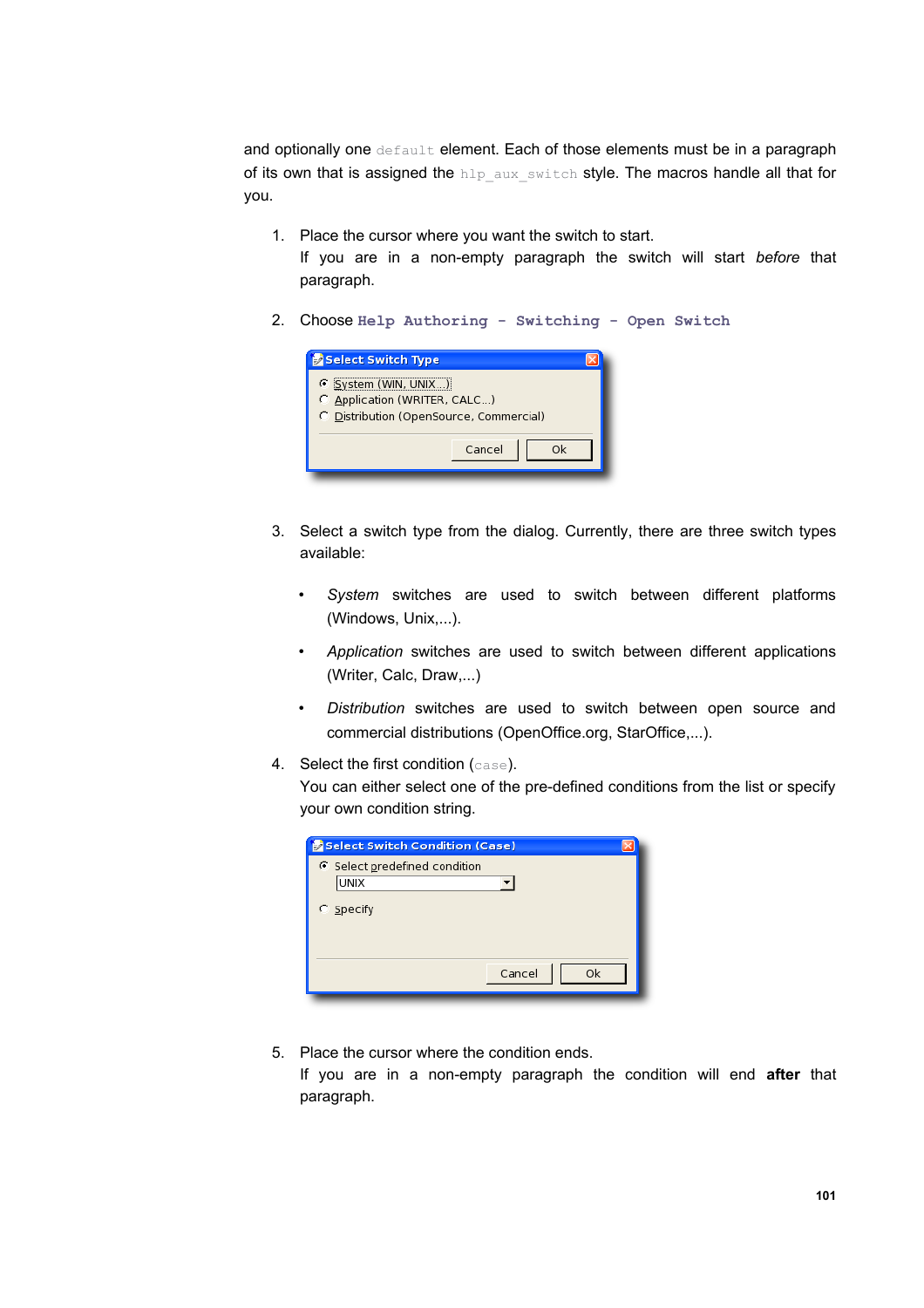- 6. Choose **Help Authoring - Switching - Close Case** to close a condition.
- 7. Now insert further conditions by
	- placing the cursor in the *first* paragraph of the condition
	- choosing **Help Authoring Switching Open Case**
	- placing the cursor in the *last* paragraph of the condition
	- choosing **Help Authoring Switching Close Case**.

There are no paragraphs allowed between a closing and an opening tag inside an switch, for example:

*Wrong:*

```
</case>
{Some other text, even an empty paragraph}
<case>
```
#### *Correct:*

```
</case>
<case>
```
- 8. You can optionally enter a default condition as follows:
	- place the cursor in the *first* paragraph of the default condition
	- choose **Help Authoring Switching Open Default**
	- place the cursor in the *last* paragraph of the default condition
	- choose **Help Authoring Switching Close Default**.
- 9. Close the switch by placing the cursor *directly* behind the last case element and choosing **Help Authoring - Switching - Close Switch**. If you have inserted a default condition the switch will automatically be closed.

If you are not sure if you have actually created a valid switch, choose **Help Authoring - Validate** and you will be notified of any errors.

<sup>▷</sup> The pre-defined conditions are processed when the help is displayed. If you want to specify your own condition string you will have to ensure that the condition is processed when the help is compiled (see page [19\)](#page-18-0) and displayed. Usually, you will only use the pre-defined conditions.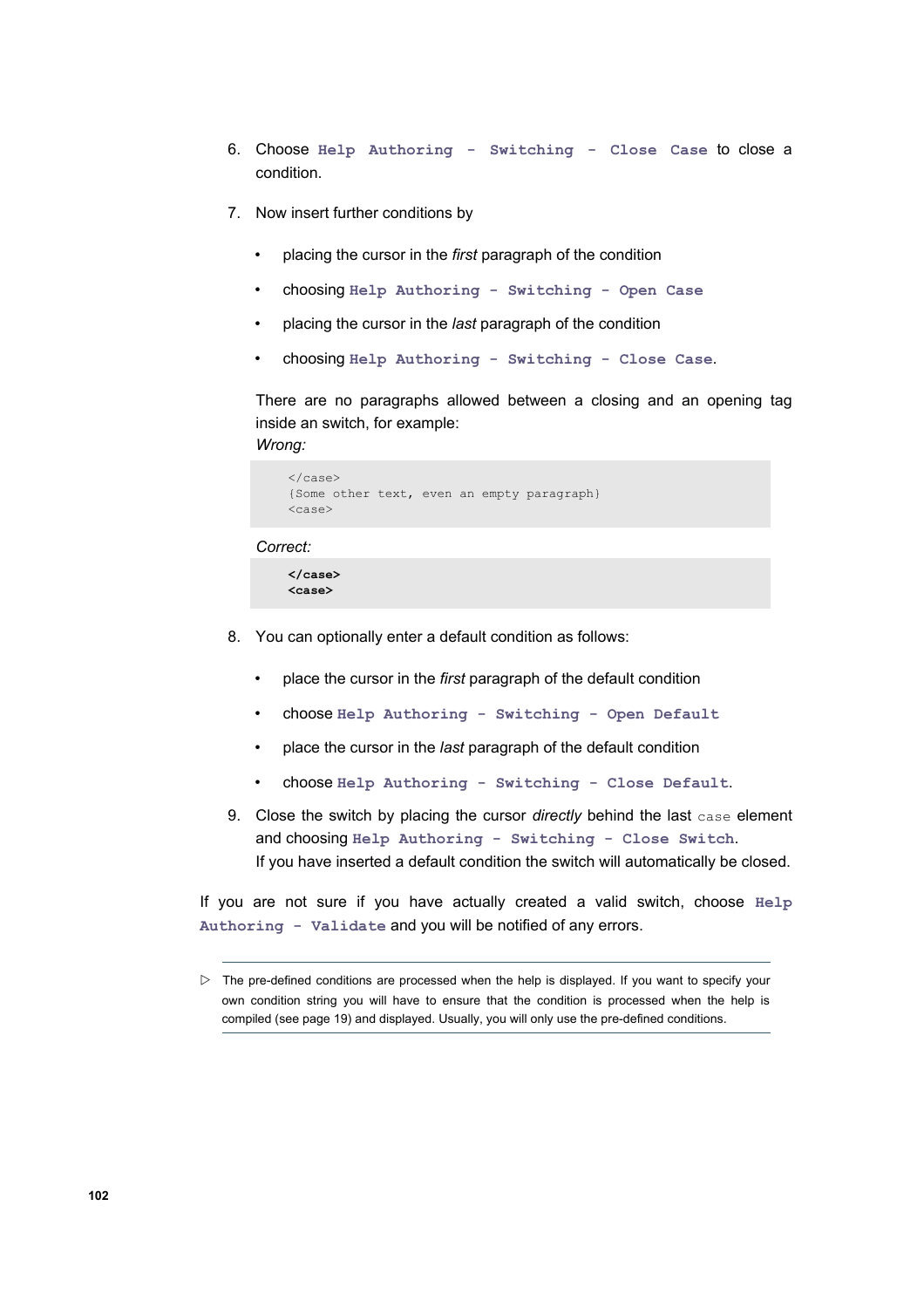## **Miscellaneous**

## **Extended Tips**

Extended tips come in two flavors, *visible* and *hidden*. Visible extended tips are part of the normal help text while hidden extended tips are hidden from the normal help content. Each extended tip is assigned a help ID to which it responds.

- $\triangleright$  In the current implementation, the hid attribute of the extended tip elements AVIS and AHID are not evaluated. The corresponding Help IDs must be placed as bookmarks in a paragraph before the extended tip. The extended tip will be shown for *all help IDs* specified as bookmarks *after the last extended tip* in the file.
	- 1. Select the part of the paragraph that you want to use as extended tip. An extended tip *must not* be spread over multiple paragraphs.
	- 2. Choose **Help Authoring - Insert Visible Extended Tip** or **Help Authoring - Insert Hidden Extended Tip**.

If you enclose text by a hidden extended tip this text portion will *no longer be visible* in the help viewer.

3. Insert a help ID to be assigned to the extended tip. Note the comment about help IDs above.

#### **Sorting**

Sorting is a new feature in OpenOffice.org Help. It can be used to sort sections based on their content. This is useful, for example, for glossaries or other sorted lists that are localized and would otherwise lose their correct sort order.

▷ Note that sorting does not work for embedded sections.

- 1. Place the cursor *before* the first section to be sorted. In the current implementation the sort element sorts the content of sections. The sort element must not have any other child elements than sections.
- 2. Choose **Help Authoring Sorting Open Sort**
- 3. Place the cursor *after* the last section to be sorted.
- 4. Choose **Help Authoring Sorting Close Sort**

## <span id="page-102-0"></span>**Validating**

There is a basic validation procedure available that tests the help files before they are exported from OpenOffice.org. To call it, choose **Help Authoring - Validate**.

Note that this procedure catches some of the most common and severe errors but it is not fool-proof. It does *not* perform an XML validation on the file.

It is, however, recommended to validate a file before saving.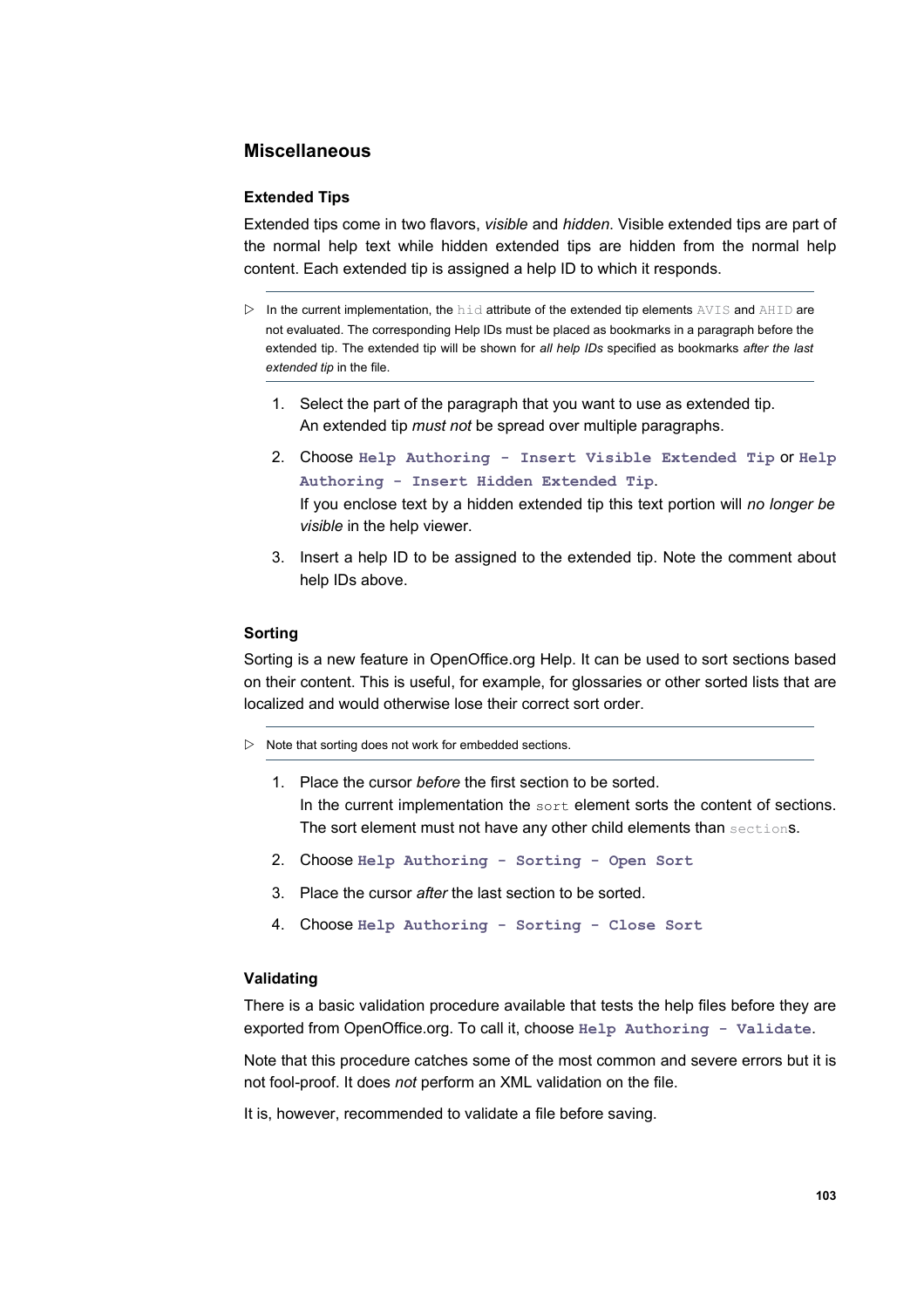## **Troubleshooting**

## **A Help File Cannot Be Opened**

The reason is probably an invalid help  $xhp$  file. To verify this, open the help file in any XML or text editor and check its validity. Fix any invalid syntax and reload the file.

If the XML file is valid and you cannot open *any* help file, see below.

### **A Help File Cannot Be Saved**

The reason could be insufficient access rights to the directory or file you want to save to. Change the access rights accordingly.

If you cannot save *any* help file, see below.

#### **No Help File Can Be Opened Or Saved**

The reason is probably a corrupted XSLT export/import filter. Occasionally, installing the help authoring filter produces an error in the xsl files. To repair this proceed as follows:

#### *If you are familiar with XSLT*

- 1. Change to the  $useer/xstt/He1p$  directory of your OpenOffice.org installation.
- 2. Open the import and/or export xsl file.
- 3. Got to the end of the file and check if there is any obvious duplicated content. Occasionally, the last lines of the stylesheet get duplicated. There must only be one single  $\langle x|$ xsl:stylesheet> tag in the file.

#### *If you are unfamiliar with XSLT*

- 1. Get the help authoring filter package (see *Installing the [Import/Export](#page-75-0) Filters* on page [76\)](#page-75-0) and unpack it to a temporary directory.
- 2. Copy the  $*$ ,  $x \le 1$  files from the Help subdirectory of the files that you just unpacked to the user/xslt/Help directory of your OpenOffice.org installation overwriting the existing files.

#### **Paragraph Content Has Vanished On Reload**

The reason is probably the use of a wrong paragraph format. Remember, that for paragraphs with content you must use one of the predefined  $h \ln p *$  paragraph styles. See also *[Paragraphs and](#page-77-0) Paragraph Formatting* on page [78](#page-77-0).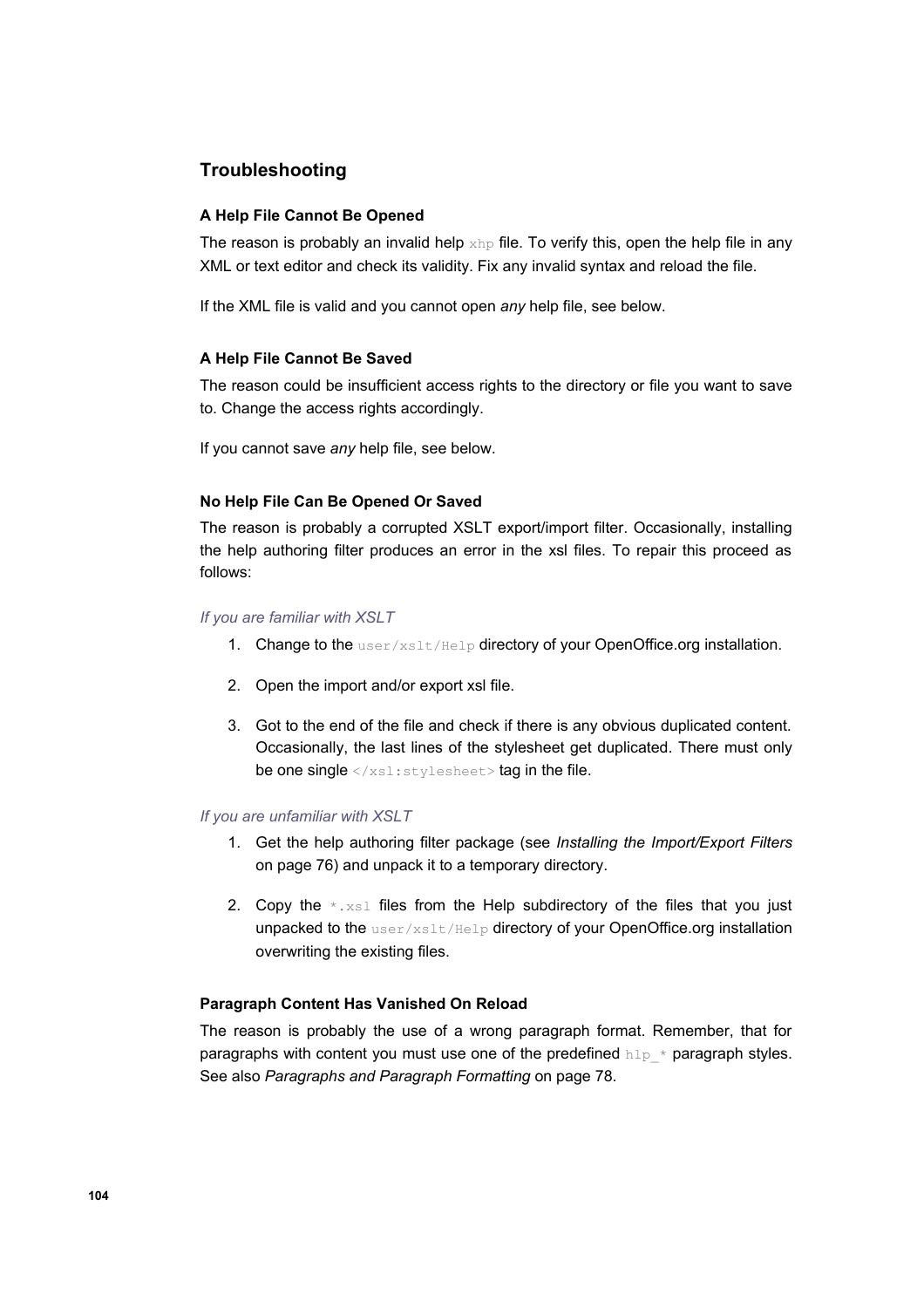## 5 Appendix

## **Glossary**

- **Application** A OpenOffice.org "module" for different document types. There are the following applications: *Writer* for text documents, *Calc* for spreadsheets, *Impress* for presentations, *Draw* for drawings, *Math* for formulas, *Basic* for Macros.
- **Active Help** A synonym for an extended tip.
- **Anchor** A location inside a help file which serves as a bookmark to which the help viewer jumps, displaying the help for a certain context.
- **Attribute** Component of an XML element carrying information that specifies the element in greater detail, for example, the role attribute in the paragraph element.
- **Bookmark** 1. A help function that allows you to set user-defined bookmarks to help topics to make them easier to access. 2. An element of a help XML file that is used to define anchor points for help ids or keywords.
- **Build List** The file build.lst controls the build process of a module by defining module directories to be built and application dependencies between them.
- **Cascading Style Sheet** The style sheet used to define the layout of a help page displayed in the help viewer.
- **Context-Sensitive Help** When called from within the OpenOffice.org application, the help receives information about the user interface context,such as active dialog, or selected element. This information is used by the help to display information related to that context, provided this relation is defined in the help files. *Help IDs* are used to define this relation.
- **CVS** Concurrent Versioning System, a widespread version control system that is also used by OpenOffice.org. See tools.openoffice.org.
- **CVS Module** A part of the CVS that contains code for a section of the OpenOffice.org product.
- **Dependency Files** When a module is re-compiled, only changed files and files that depend on them need to be compiled again. Dependency files describe these dependencies. These files are used by the make utility.
- **DTD** Document Type Definition, a file that describes the document syntax for an XML document. The DTD is needed to validate an XML file.
- **Embedding** In OpenOffice.org help files can contain references to parts of other help files that are dynamically inserted when the help is displayed.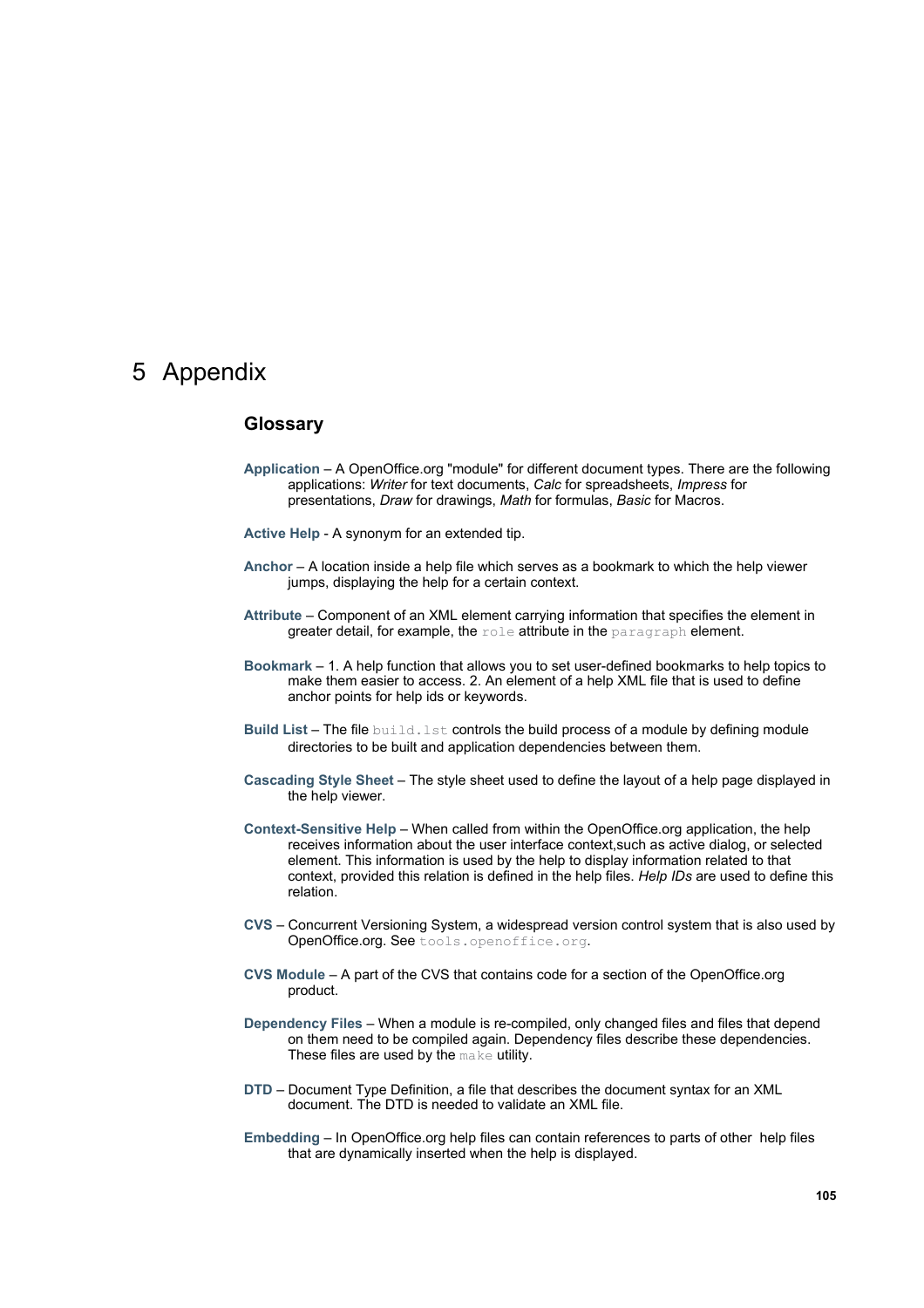- **Extended Tip** Yellow "bubble" on the application user interface that contains information about the element under the mouse cursor. Extended tips appear when the mouse cursor rests over a user interface element. In OpenOffice.org 1.1.x they are enabled/disabled using **Help – Extended Tips**.
- **Full-Text Search** A help function that allows you to search through the text of the set of help files. The function uses a search index that is created when the help files are compiled and built. Help files can be excluded from this search index using the exclude value in the indexer attribute of the topic element.
- **Help Authoring Template** The help authoring filter contains XSLT import/export filters and a help authoring template that specifies the layout of the help documents inside OpenOffice.org.
- **Help Compiler** A program that compiles the help files into an intermediate "object" format that is used by the help linker to assemble the final help files that are installed with OpenOffice.org.
- **Help Content Provider** A service inside OpenOffice.org that provides the Help to the help viewer.
- **Help IDs** Numerical or symbolic identifiers that are defined for user interface elements in the application code. Help IDs can be used to identify the context in which the help is called and to define a relation between an application context and the help topic that is displayed.
- **Help Module** Each OpenOffice.org application has a help module associated: *Writer*, *Calc*, *Draw*, *Impress*, *Math*, *Basic*.
- **Help Section A subdirectory of helpcontent2/source/text. Each help module contains** the help files of one or more help sections.
- **Help Topic** The contents of a help file. Usually, a help topic describes one task or a logical group of reference information.
- **Help Viewer** OpenOffice.org component that displays the help files and provides help functionality.
- **Icon** An image that is taken from the resource repository of the application itself. Icons are stored in different CVS modules and after installation are available in the  $\text{images.zip}$ file.
- **Image** Graphical content that is specific to the help files. All images are stored in the helpimg directory of the res CVS module and after installation are available in the images.zip file.
- **Block Image** An image that is on a paragraph of its own. Block images can have captions.
- **Inline Image** An image that is part of another paragraph and surrounded by text content. Inline images cannot have captions.
- **Import/Export Filter** XSLT files that control the conversion of the help files from xhp to OpenOffice.org and vice versa. Using a template they also control the appearance of the files in OpenOffice.org.
- **Index of Keywords** A two-level list of keywords associated with help topics. Keywords are explicitly defined in the help files.
- **Instructional Information** Information in OpenOffice.org help that provides instructions on how to fulfill tasks.
- **makefile** File that describes the processes for "making" (compiling/linking) files inside a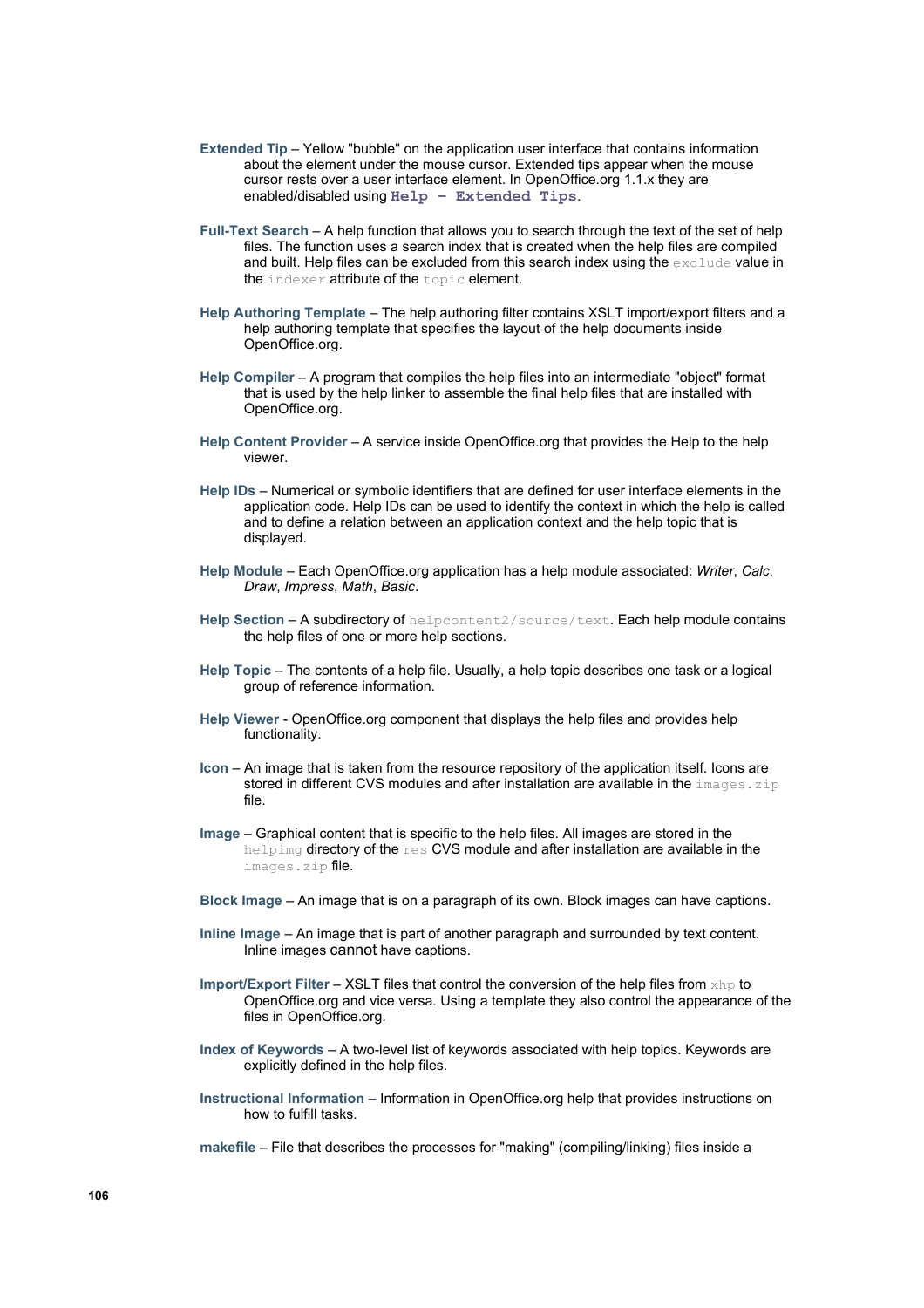directory. Used by the make utility.

- **Meta Data** Help file data that describe the help file, like file name, topic title, creation date. These are stored inside the meta element of the help file.
- **Nested Sections** Sections containing other subsections. Nested sections are supported in the help files.
- **Nested Tables** Tables containing other tables. Nested tables are *unsupported* in the help files.
- **Node** A node is a part of the help content tree that is used to group help topics. See *[Contents](#page-24-0) [Branch](#page-24-0)* on page [25.](#page-24-0)
- **Output Tree** A directory tree (aka *solver*) that takes all files that are produced on "making" (compiling/linking) source files. See tools.openoffice.org.
- **Platform** Operating System, such as Linux, Solaris x86, Solaris SPARC, or Windows.
- **Reference Information** Information in OpenOffice.org help that explains the effect or function of a user interface element.
- **Role** In the help files that type of a paragraph is specified by its role attribute.
- **Section Delimiter Line** A section inside OpenOffice.org is delimited by two gray lines.
- **Solver** see *Output Tree*.
- **Style Sheet** A document containing commands for transforming an XML file (transformation style sheet) or for displaying an XML or HTML file (cascading style sheet).
- **Symbolic Name** The help IDs used in the applications can be transformed to symbolic names that are defined in the list of help ids, hid.lst. They are symbolic identifiers that give the number a somewhat descriptive name.
- **Tool Tip** A synonym for an extended tip.
- **Topic ID** Each help file (aka topic) has a unique topic ID to be identified. It usually is created from the help file name.
- **Transformation Style Sheet** The style sheet used for transformation.
- **Transformation** In this context, the process of converting the XML format of the help document. The major transformation takes place when the help is displayed. The transformation style sheet main transform.xsl is used for that.
- **UNO Command Name** One type of help ID that is used in the applications. Other than "normal" help ids which are numerical, these command names are symbolic identifiers and don't need to be converted.
- **Validation** The process of checking the validity of a help file. See *[Validating](#page-102-0)* on page [103.](#page-102-0)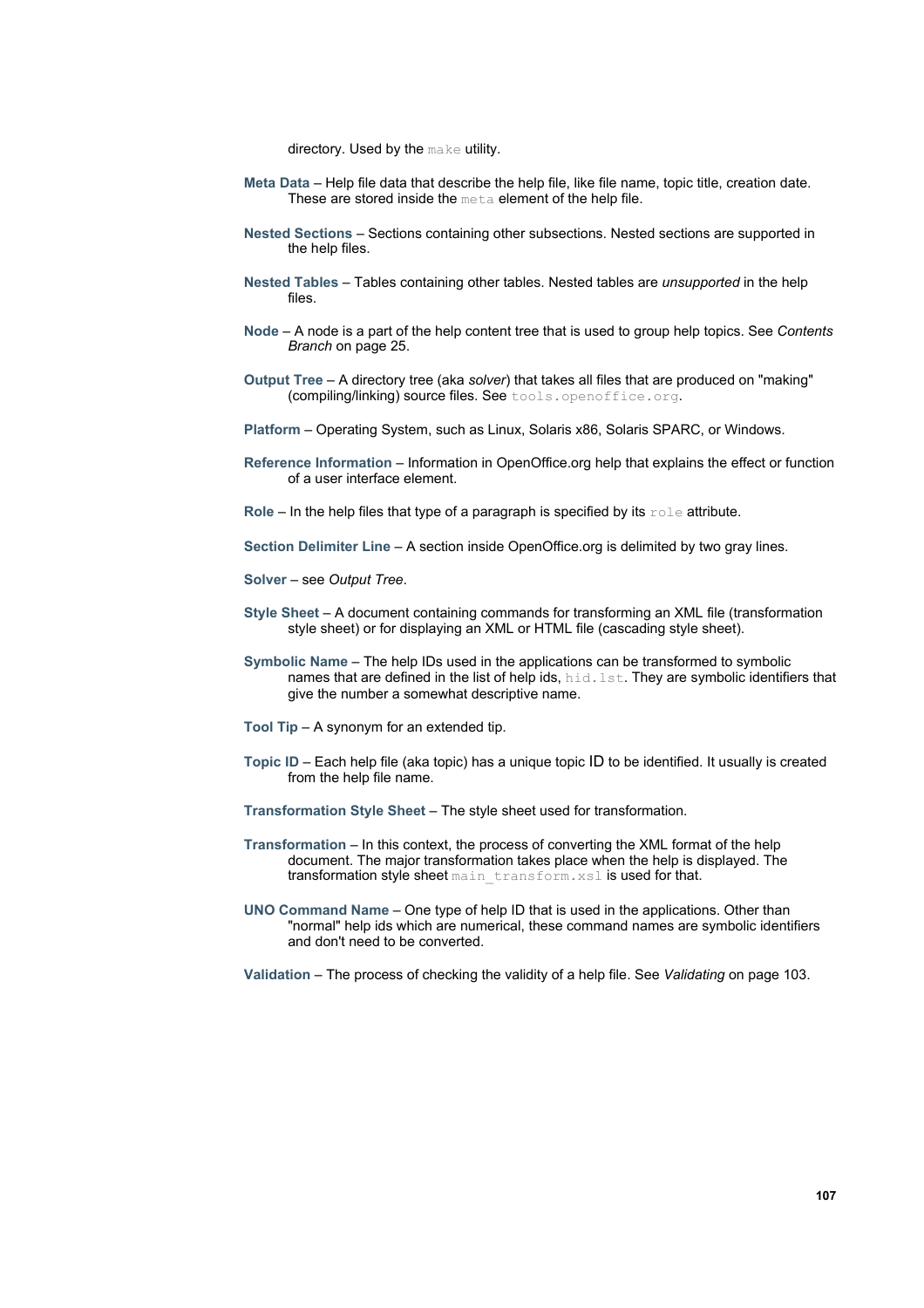**XML Help Document Type Definition**

```
< 1 - - Version 03-Feb-2006
   added optional localize attribute to images
-->
<!ELEMENT ahelp (#PCDATA | embedvar | br | comment | emph | item | link |
switchinline | variable)*>
<!ATTLIST ahelp
   hid CDATA #REQUIRED
   visibility (hidden | visible) #IMPLIED
>
<!ELEMENT alt (#PCDATA)>
<!ATTLIST alt
  xml-lang CDATA #REQUIRED
   id CDATA #REQUIRED
   localize CDATA #IMPLIED
>
<!ELEMENT body (section | paragraph | table | comment | bookmark | switch |
embed | list | sort)*>
<!ELEMENT bookmark (bookmark_value)*>
<!ATTLIST bookmark
  branch CDATA #REQUIRED
   xml-lang CDATA #REQUIRED
   id CDATA #REQUIRED
   localize CDATA #IMPLIED
\rightarrow<!ELEMENT bookmark_value (#PCDATA | embedvar)*>
<!ELEMENT br EMPTY>
<!ELEMENT caption (#PCDATA | embedvar | br | emph | item | link | switchinline |
variable)*>
<!ATTLIST caption
   xml-lang CDATA #REQUIRED
   id CDATA #REQUIRED
   localize CDATA #IMPLIED
>
<!ELEMENT case (paragraph | table | comment | bookmark | embed | link | list |
switch | section | sort) *>
<!ATTLIST case
  select CDATA #REQUIRED
\rightarrow<!ELEMENT caseinline (#PCDATA | image | embedvar | br | emph | item | link |
switchinline | variable | ahelp | object)*>
<!ATTLIST caseinline
   select CDATA #REQUIRED
>
<!ELEMENT comment (#PCDATA)>
<!ELEMENT created (#PCDATA)>
<!ATTLIST created
  date CDATA #REQUIRED
>
<!ELEMENT default (paragraph | table | comment | bookmark | embed | link | list
| switch | section | sort)*>
<!ELEMENT defaultinline (#PCDATA | image | embedvar | br | emph | item | link |
switchinline | variable | ahelp | object)*>
<!ELEMENT embed EMPTY>
<!ATTLIST embed
 href CDATA #REQUIRED
 role CDATA #IMPLIED
   level CDATA #IMPLIED
>
<!ELEMENT embedvar EMPTY>
<!ATTLIST embedvar
   href CDATA #REQUIRED
```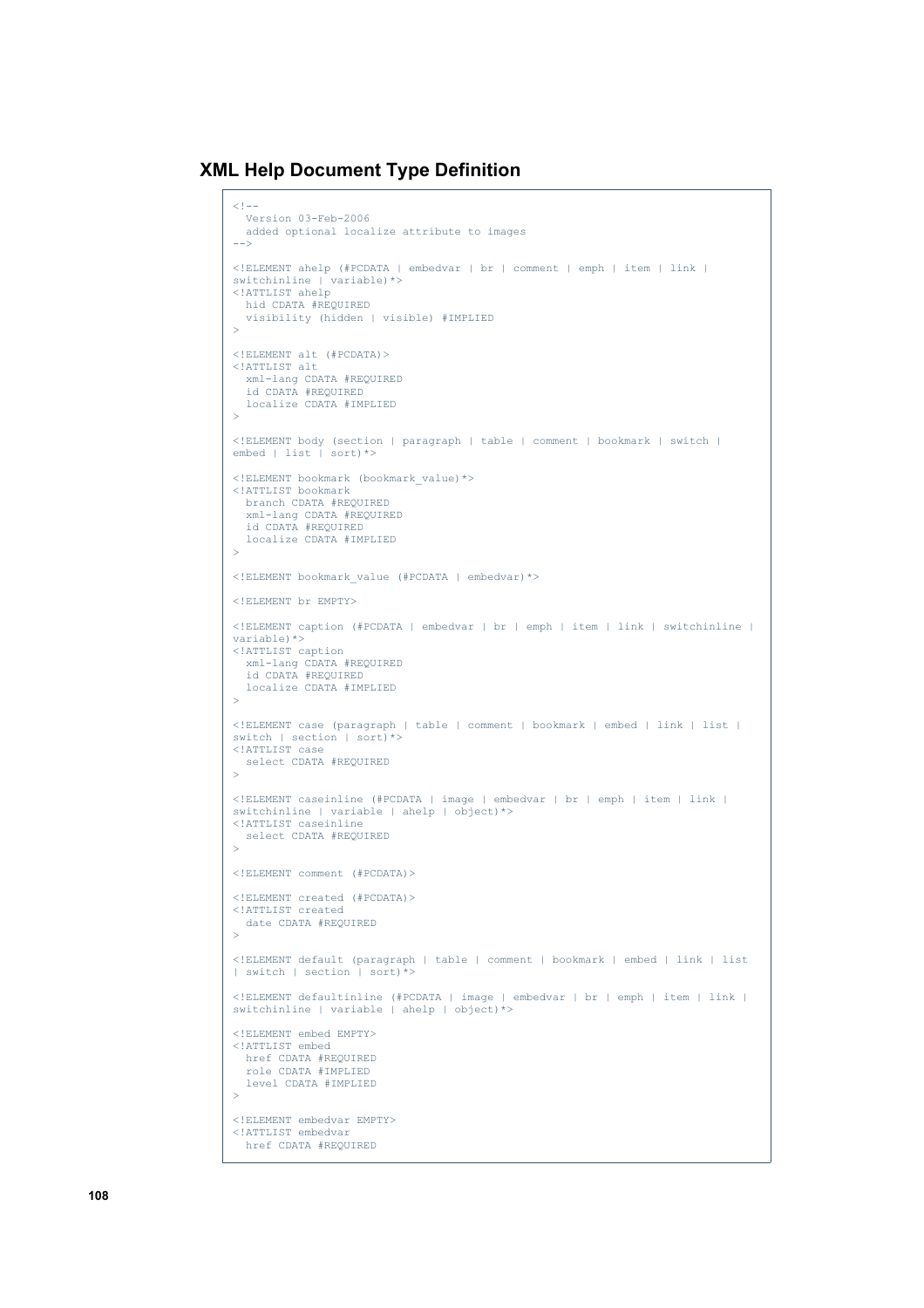```
 markup (keep | ignore) #IMPLIED
>
<!ELEMENT emph (#PCDATA | item | comment | help-id-missing)*>
<!ELEMENT filename (#PCDATA)>
<!ELEMENT helpdocument (meta, body)>
<!ATTLIST helpdocument
  version CDATA #REQUIRED
\rightarrow<!ELEMENT history (created, lastedited)>
<!ELEMENT image (caption* | alt+)?>
<!ATTLIST image
 src CDATA #REQUIRED
   width CDATA #IMPLIED
  height CDATA #IMPLIED
   id CDATA #REQUIRED
  localize CDATA #IMPLIED
>
<!ELEMENT item (#PCDATA)>
<!ATTLIST item
  type CDATA #REQUIRED
>
<!ELEMENT lastedited (#PCDATA)>
<!ATTLIST lastedited
  date CDATA #REQUIRED
>
<!ELEMENT link (#PCDATA | embedvar | emph | item | variable | switchinline)*>
<!ATTLIST link
  href CDATA #REQUIRED
  name CDATA #IMPLIED
   type CDATA #IMPLIED
  target CDATA #IMPLIED
\sim<!ELEMENT list (listitem | (comment)*)+>
<!ATTLIST list
  type CDATA #REQUIRED
   startwith CDATA #IMPLIED
 format (1 | i | I | a | A) #IMPLIED
 bullet (disc | circle | square) #IMPLIED
  sorted (asc | desc) #IMPLIED
\sim<!ELEMENT listitem (comment | section | paragraph | table | switch | embed |
bookmark)*>
<!ATTLIST listitem
 format (1 | i | I | a | A) #IMPLIED
 bullet (disc | circle | square) #IMPLIED
       class CDATA #IMPLIED
\rightarrow<!ELEMENT meta (topic, history?)>
<!ELEMENT object EMPTY>
<!ATTLIST object
  type CDATA #REQUIRED
   id CDATA #REQUIRED
  data CDATA #REQUIRED
  height CDATA #IMPLIED
  width CDATA #IMPLIED
>
<!ELEMENT paragraph (#PCDATA | image | comment | embedvar | br | emph | item |
link | switchinline | variable | ahelp | object | bookmark | help-id-missing)*>
<!ATTLIST paragraph
  role CDATA #REQUIRED
   level CDATA #IMPLIED
   id CDATA #REQUIRED
   l10n CDATA #IMPLIED
   xml-lang CDATA #REQUIRED
   oldref CDATA #IMPLIED
   localize CDATA #IMPLIED
\rightarrow<!ELEMENT section (section | paragraph | table | list | comment | bookmark |
```